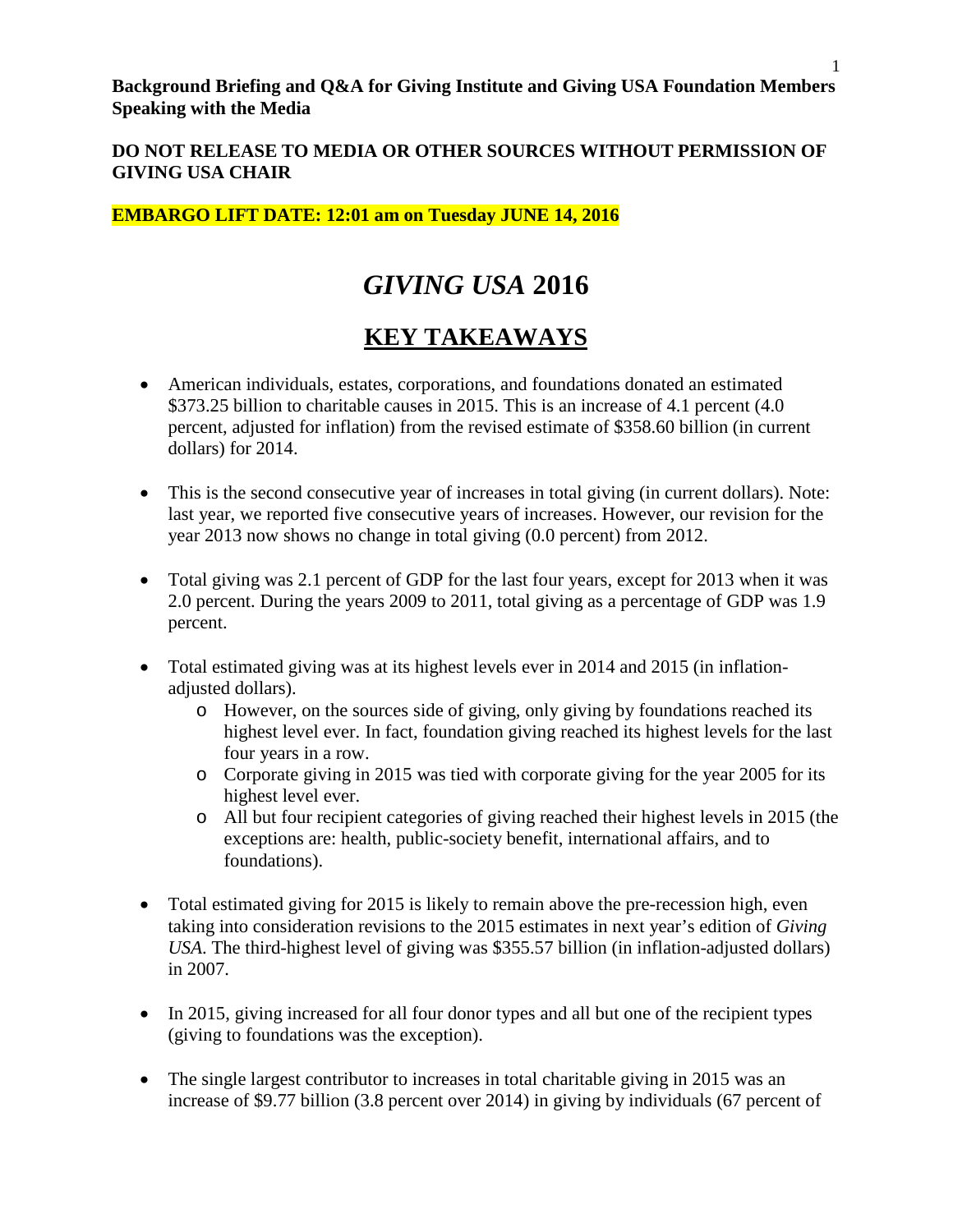#### **DO NOT RELEASE TO MEDIA OR OTHER SOURCES WITHOUT PERMISSION OF GIVING USA CHAIR**

#### **EMBARGO LIFT DATE: 12:01 am on Tuesday JUNE 14, 2016**

the total giving increase). This reflects, in part, increases in wealth, as measured by recent large increases in the S&P 500 (an increase of 29.6 percent in current dollars in 2013 and 11.4 percent in 2014) and in personal consumption expenditures (an increase of 4.2 percent in current dollars in 2014 and 3.4 percent in 2015).

- Giving by foundations increased by 6.5 percent (in current dollars). Because independent foundations account for the largest portion of foundation giving, by far, at 75 percent, they have the strongest influence on the total change in giving reported for foundations. Total estimated giving by independent foundations in 2015 was \$43.70 billion, increasing 6.0 percent over 2014. Giving by operating foundations increased 8.1 percent (to \$7.95 billion) and giving by community foundations increased 7.4 percent (to \$6.80 billion).
- Econometric models cannot capture giving related to anomalous events, like natural and man-made disasters, or very large gifts called "mega-gifts." In these instances, *Giving USA* adds additional estimates for contributions given by donor type or to particular subsectors.
	- o For 2015, *Giving USA* added \$2.85 billion in mega-gifts of \$300 million or greater made by individuals and \$1.66 billion made by bequest. This is a conservative estimate for very large gifts likely to have been paid in 2015.
	- o For 2015, *Giving USA* also added giving for Nepalese disaster-relief efforts:
		- **S128** million onto the individual giving base estimate
		- **\$23 million onto the corporate giving base estimate**
		- **S10 million onto the foundation giving base estimate**

# **TOTAL GIVING QUESTIONS**

### *Total giving of \$373.25 billion is at its highest level ever. What is the explanation?*

The Lilly Family School of Philanthropy stated in 2014: "If total giving continues to grow at the current inflation-adjusted rate, averaging the last two years (4.2 percent), it will take about just about one more year or so for total giving to return to the level realized in 2007 (\$349.50 in inflation-adjusted dollars)."

Indeed, total giving was able to sustain growth in 2014 and 2015, following growth in all years since 2010 except 2013 (when it was flat at 0.0 percent). This growth is due to the recovering economic environment and the stabilization of household finances—especially for those at higher income levels. Key economic factors influencing giving by all sources of giving in 2015 include (all in current dollars):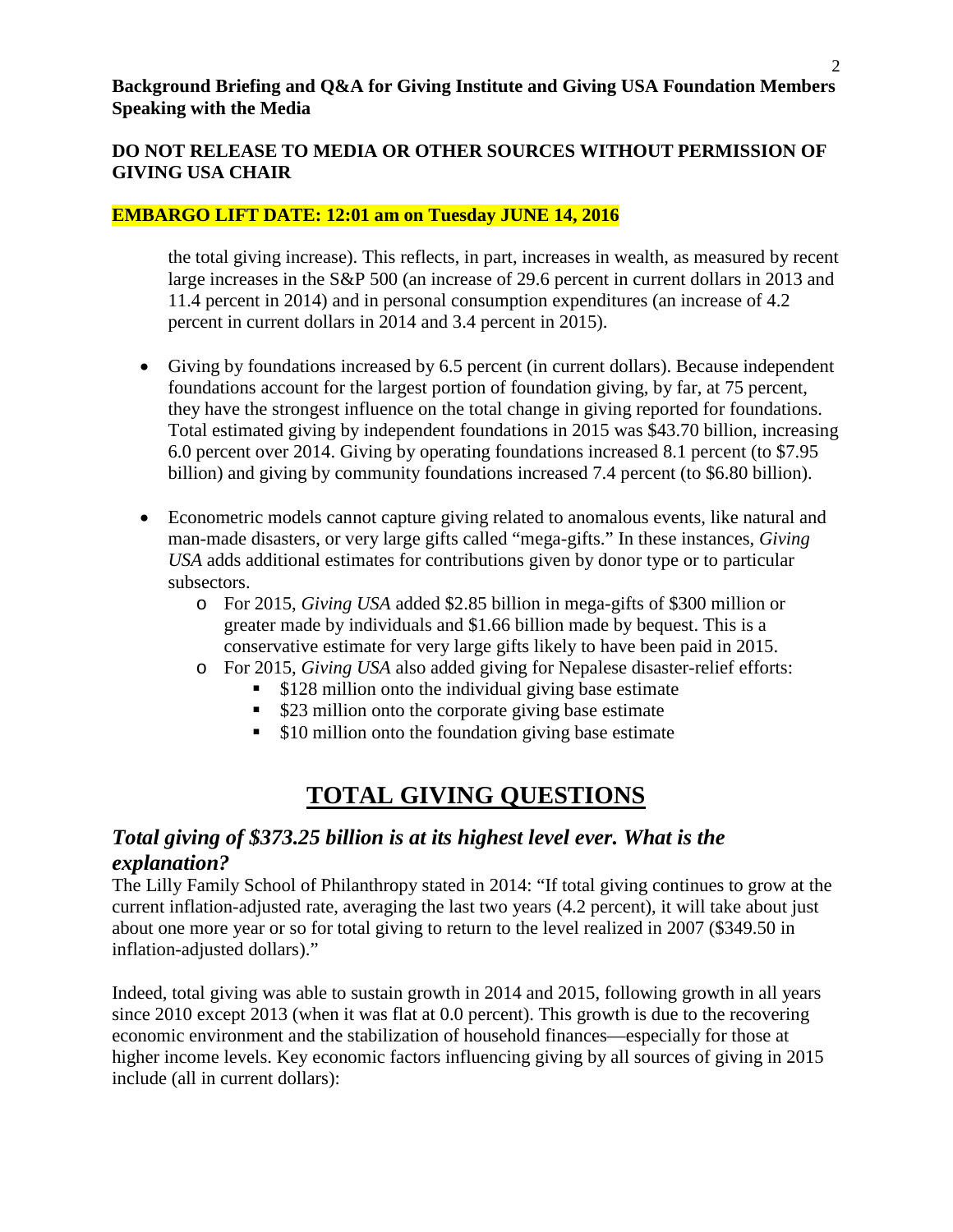#### **DO NOT RELEASE TO MEDIA OR OTHER SOURCES WITHOUT PERMISSION OF GIVING USA CHAIR**

### **EMBARGO LIFT DATE: 12:01 am on Tuesday JUNE 14, 2016**

- 3.4 percent growth in personal consumption
- -0.7 percent change in S&P 500 (but large increases in 2013 and 2014, at 29.6 percent and 11.4 percent respectively)
- 3.7 percent growth in disposable personal income
- 3.5 percent growth in GDP
- 3.3 percent growth in corporate pre-tax profits
- 4.4 percent growth in personal income

A related factor, unemployment, also declined from 5.7 percent in January 2015 to 4.9 percent in January 20[1](#page-2-0)6.<sup>1</sup> In addition, in May 2016, the University of Michigan's Index of Consumer Sentiment reported that year-over-year consumer sentiment grew 5.6 percent between May 2015 and May [2](#page-2-1)016.<sup>2</sup> However, the U.S. Consumer Confidence Index saw declines throughout much of 2015 as compared with steep increases in 2014.<sup>[3](#page-2-2)</sup>

#### **See Appendix A for rates of change for key economic indicators for the last several years.**

### *Is it possible for total giving to drop below the previous high in future editions?*

Because *Giving USA* produces estimates for giving and does not produce final estimates for at least two years after the current year being estimated, it is possible that total giving estimates will again drop below pre-recession levels. This being said, the current estimates for the years 2014 and 2015 show promise that giving continues to be on a stable upward trend. Total giving for the year 2014 is now estimated to be \$359.04 billion (\$3.47 billion above the third-highest 2007 total of \$355.57 billion). Total giving for the year 2015 is \$17.68 billion above the 2007 total.

## *Have each of the sources of giving surpassed their previous highs (in inflationadjusted dollars)?*

No, only giving by foundations has reached its highest level, at \$58.46 billion. Giving by foundations has been at its highest levels for the last four years.

The previous high for giving by individuals was in 2005, at \$267.99 billion. This is compared with \$264.58 billion in 2015.

The previous high for giving by bequest was in 2008, at \$34.39 billion. This is compared with \$31.76 billion in 2015.

 $\overline{\phantom{a}}$ 

<span id="page-2-0"></span><sup>1</sup> http://data.bls.gov/timeseries/LNS14000000

<span id="page-2-1"></span><sup>2</sup> http://www.sca.isr.umich.edu/

<span id="page-2-2"></span><sup>3</sup> https://data.oecd.org/leadind/consumer-confidence-index-cci.htm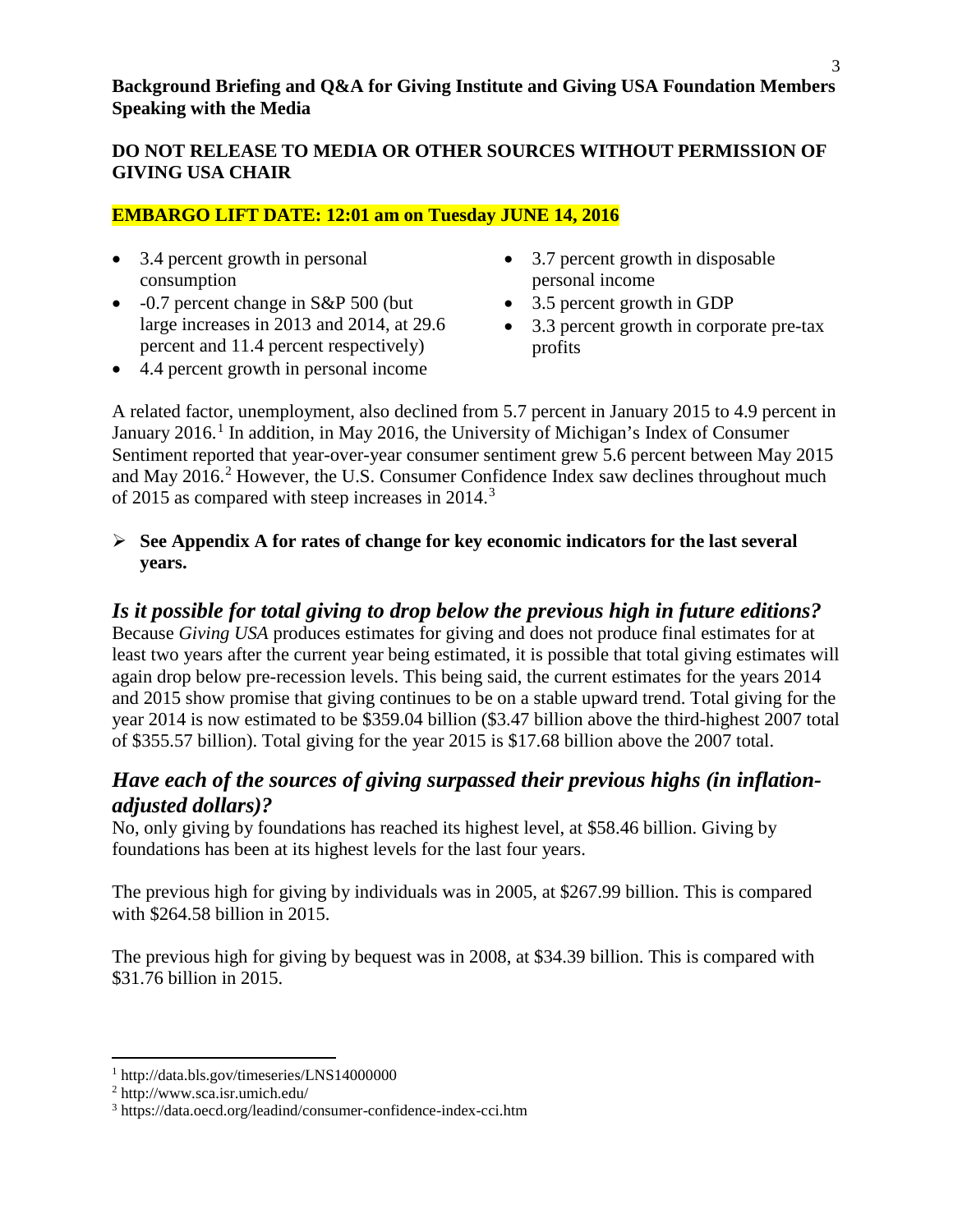### **DO NOT RELEASE TO MEDIA OR OTHER SOURCES WITHOUT PERMISSION OF GIVING USA CHAIR**

### **EMBARGO LIFT DATE: 12:01 am on Tuesday JUNE 14, 2016**

The previous high for giving by corporations was in 2005, at \$18.45 billion. This is the same figure for 2015, at \$18.45 billion.

## *Have each of the recipient categories surpassed their previous highs?*

All but four of the recipient categories have reached their previous highs. These exceptions include: giving to health, public-society benefit, international affairs, and to foundations. Health was estimated to have reached its high in last year's edition (for the year 2014) but has since been revised.

- Giving to religion is at its highest level, at \$119.30 billion (the next highest was \$116.30) billion in 2014).
- Giving to education is at its highest level, at \$57.48 billion (the next highest was \$52.83) billion in 2014).
- Giving to human services is at its highest level, at \$45.21 billion (the next highest was \$43.44 billion in 2014).
- Giving to health is at its second-highest level, at \$29.81 billion (the highest was \$30.09 billion in 2010).
- Giving to public-society benefit is at its second-highest level, at \$26.95 billion (the highest was \$27.23 billion in 2006).
- Giving to arts is at its highest level, at \$17.07 billion (next highest was \$17.06 billion in 2007).
- Giving to international affairs is far from its highest level, at \$15.75 billion (the highest was \$22.64 billion in 2008).
- Giving to environmental and animals is at its highest level, at \$10.68 billion (the next highest was \$10.07 billion in 2014).
- Giving to foundations is at its third-highest level, at \$42.26 billion (the highest amounts were \$44.00 billion in 2014 and \$43.06 billion in 2013).

## *Why does it appear that giving by sources is recovering more slowly than giving by recipient type?*

This difference is largely explained by the fact that there are more recipient categories and that these recipient categories have overall totals that are smaller than totals by source type. Rates of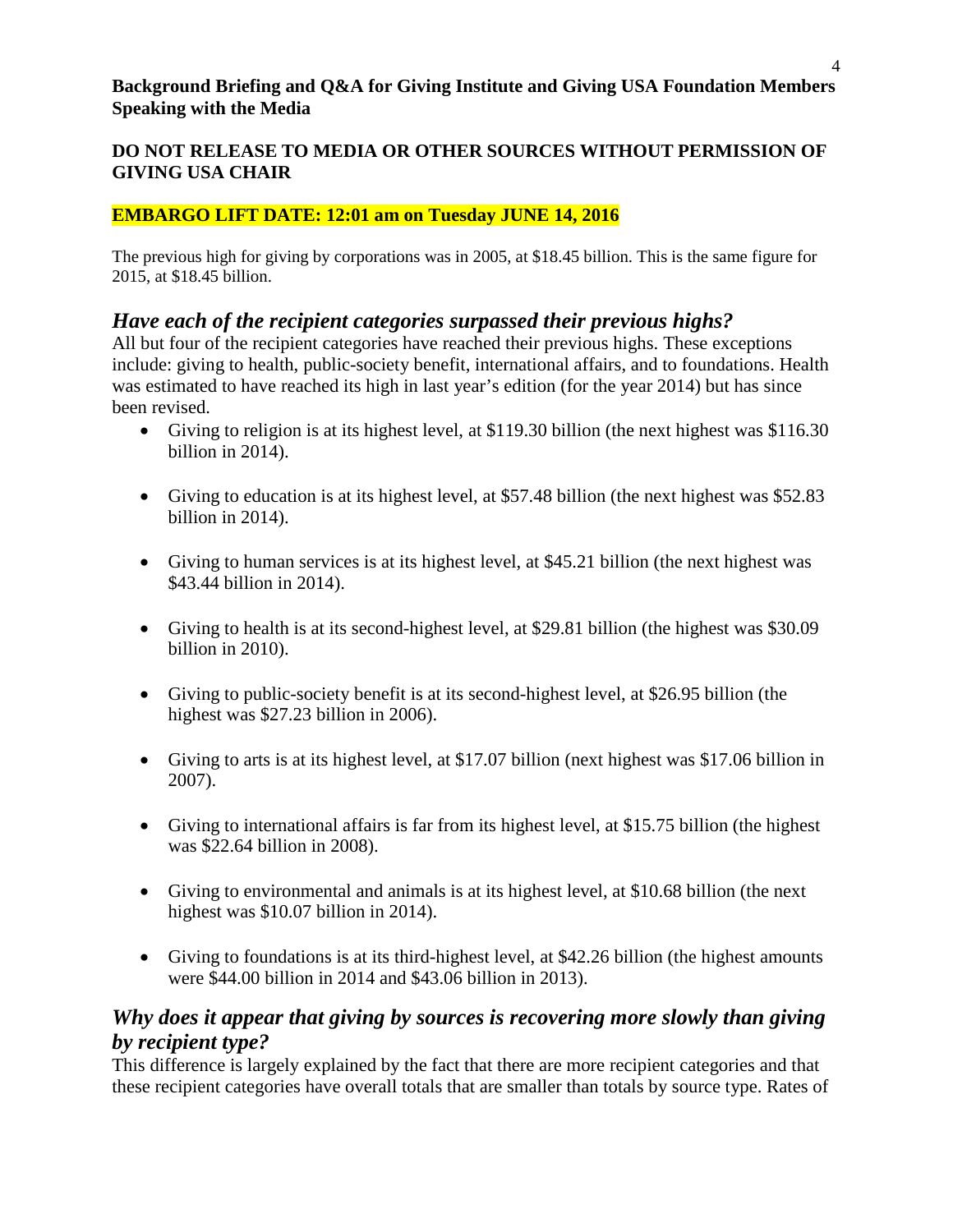#### **DO NOT RELEASE TO MEDIA OR OTHER SOURCES WITHOUT PERMISSION OF GIVING USA CHAIR**

#### **EMBARGO LIFT DATE: 12:01 am on Tuesday JUNE 14, 2016**

change for smaller figures move faster (or are more variable) than rates of change for larger figures.

### *How did the economy affect giving in 2015?*

Giving rises as the economy improves, especially as measured by personal income (which drives consumer expenditures) and wealth (as measured by the stock market). Most economic factors linked with income and wealth rose in the years 2013 and 2014, although at variable rates depending upon the specific economic factor. In general, most economic factors, such as GDP, personal income, and consumption, slowed in terms of their growth in 2015 as compared with 2014. In addition, the year-over-year change in the stock market declined by 0.7 percent. These changes explain why giving was stronger in 2014 than in 2015. Total giving rose 6.1 percent (inflation adjusted) in 2014, compared with the total change in giving of 4.0 percent in 2015.

For the S&P 500, specifically, *Giving USA* uses only inter-year changes in the index in its models (rather than monthly or intra-year figures). This is because statistical models have demonstrated that inter-year changes have a more powerful effect on charitable giving than do intra-year changes in the index. That being said, intra-year changes are sometimes informative in respect to charitable outcomes, as some donors may be influenced by these factors:

A five-year view (May 2011 to April 2016) of the S&P 500 12-month return chart shows that the index peaked at the end of 2013 at 32.[4](#page-4-0) percent and has been on a bumpy decline since.<sup>4</sup> Though there were some peaks and valleys in 2014, the year ended at 13.7 percent. The year 2015 started with an increase in the return index, but began to decline again in February, dropping to 11.8 percent in May and then to just 0.5 percent in August [see below]. It rebounded a bit in October, but again declined to 1.4 percent in December. January 2016 turned out to be even worse, however, as the 12-month return dropped to -0.7 percent in January.

"The Standard & Poor's 500 index dropped 17 points, or 0.9%, to 1972, according to preliminary calculations. The broad-based index tumbled 6.3% for the month making August [201[5](#page-4-1)] its worst month in more than 3 years, according to S&P Dow Jones Indices."<sup>5</sup>

#### **See Appendix A for these economic indicators.**

 $\overline{\phantom{a}}$ 

<span id="page-4-0"></span><sup>&</sup>lt;sup>4</sup> https://ycharts.com/indicators/sandp\_500\_12\_month\_total\_return

<span id="page-4-1"></span><sup>5</sup> http://www.usatoday.com/story/money/markets/2015/08/31/stocks-monday-wall-street-dow-nasdaqmarkets/71451834/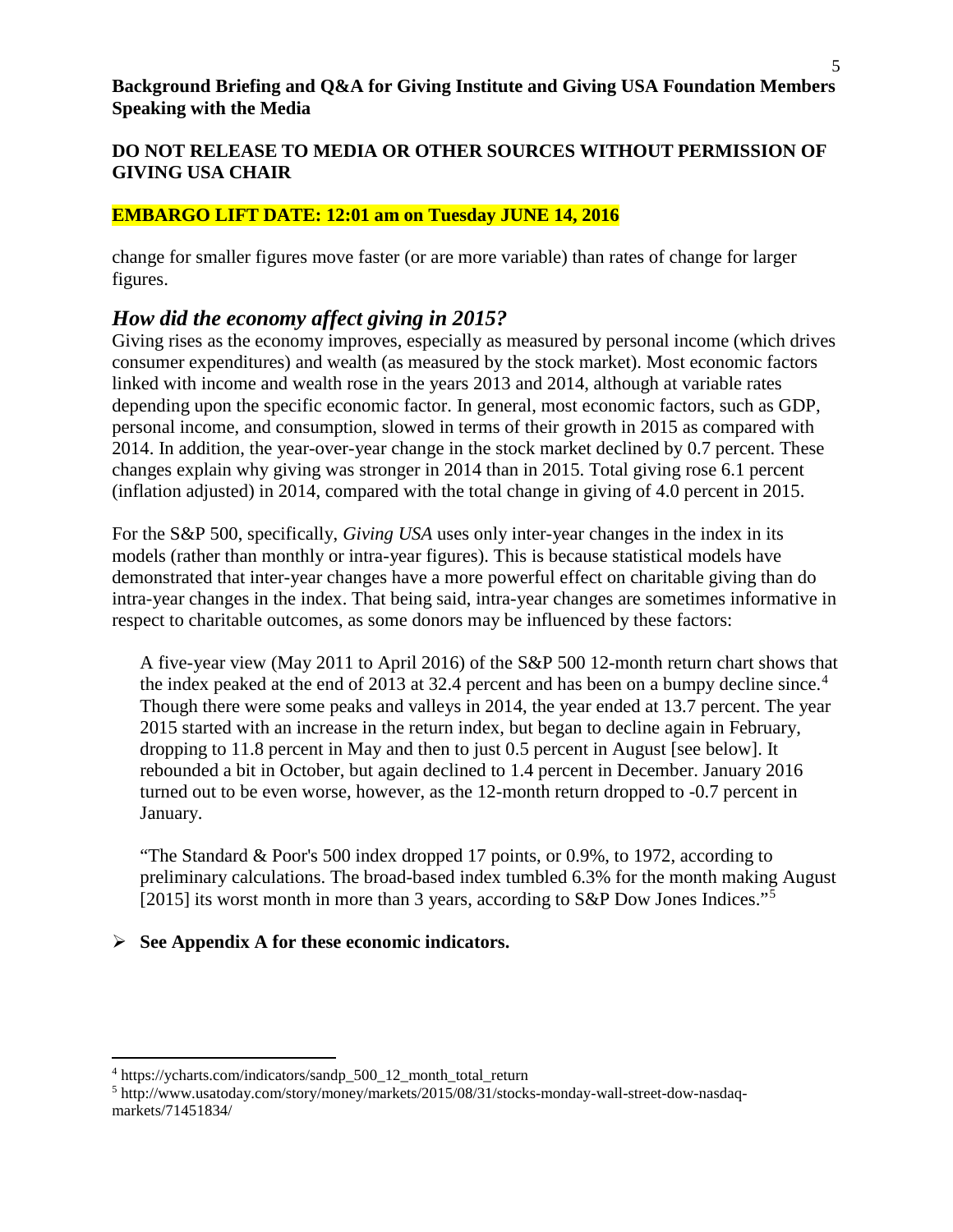#### **DO NOT RELEASE TO MEDIA OR OTHER SOURCES WITHOUT PERMISSION OF GIVING USA CHAIR**

#### **EMBARGO LIFT DATE: 12:01 am on Tuesday JUNE 14, 2016**

### *How has total giving compared with growth in the GDP, as well as a percentage of GDP?*

Total giving was 2.1 percent of GDP for the last four years, expect for 2013 when it was 2.0 percent. During the years 2009 to 2011, total giving as a percentage of GDP was 1.9 percent.

Note that total giving as a percentage of GDP is very difficult to change. GDP totaled \$17.95 trillion in 2015. It would take about \$77 billion more dollars for giving to rise to 2.5 percent of GDP (if GDP were to remain constant). It would take about \$167 billion more dollars for giving to rise to 3.0 percent of GDP (if GDP were to remain constant).

Between 2005 and 2015, inflation-adjusted total giving rose at an average rate of 1.4 percent, while GDP also rose at an average rate of 1.4 percent. Between 2010 and 2015, inflationadjusted total giving has grown at an average rate of 3.6 percent, while GDP rose at an average rate of 2.0 percent. Therefore, the change in total giving has been outpacing the change in GDP.

## *How did the recovery after the Great Recession compare with the recovery in previous recessions?*

Since 1980, the *average annual* inflation-adjusted rate of change in total giving in the six years following each recession was 3.4 percent. For the years 2010 to 2015, the *average annual* inflation-adjusted rate of change in total giving was 3.6 percent.

The year 2009 was the last year of the Great Recession. For the years 2009 to 2015, *the total rate of change* in total inflation-adjusted giving was 23.0 percent. The worst recovery period for charitable giving between the last year of a recession and the sixth year following a recession was in 2001–2007, when total inflation-adjusted giving rose 14.5 percent. The period 2009–2015 is the second-fastest-recovery period on record going back to 1980 (1975–1979 was excluded from the analysis due to a partial recession period).

*How did disasters and other events impact giving in 2015 and prior years?* Econometric models cannot capture giving related to anomalous events, such as natural and manmade disasters, or very large gifts called "mega-gifts." In these instances, *Giving USA* adds additional estimates for these types of contributions.

For the year 2015, *Giving USA* added estimated amounts contributed by individuals and corporations to support disaster relief efforts, as well as estimated amounts received by international affairs and human services organizations. Detailed information on disaster giving is below, followed by information on mega-gifts made by individuals and estates.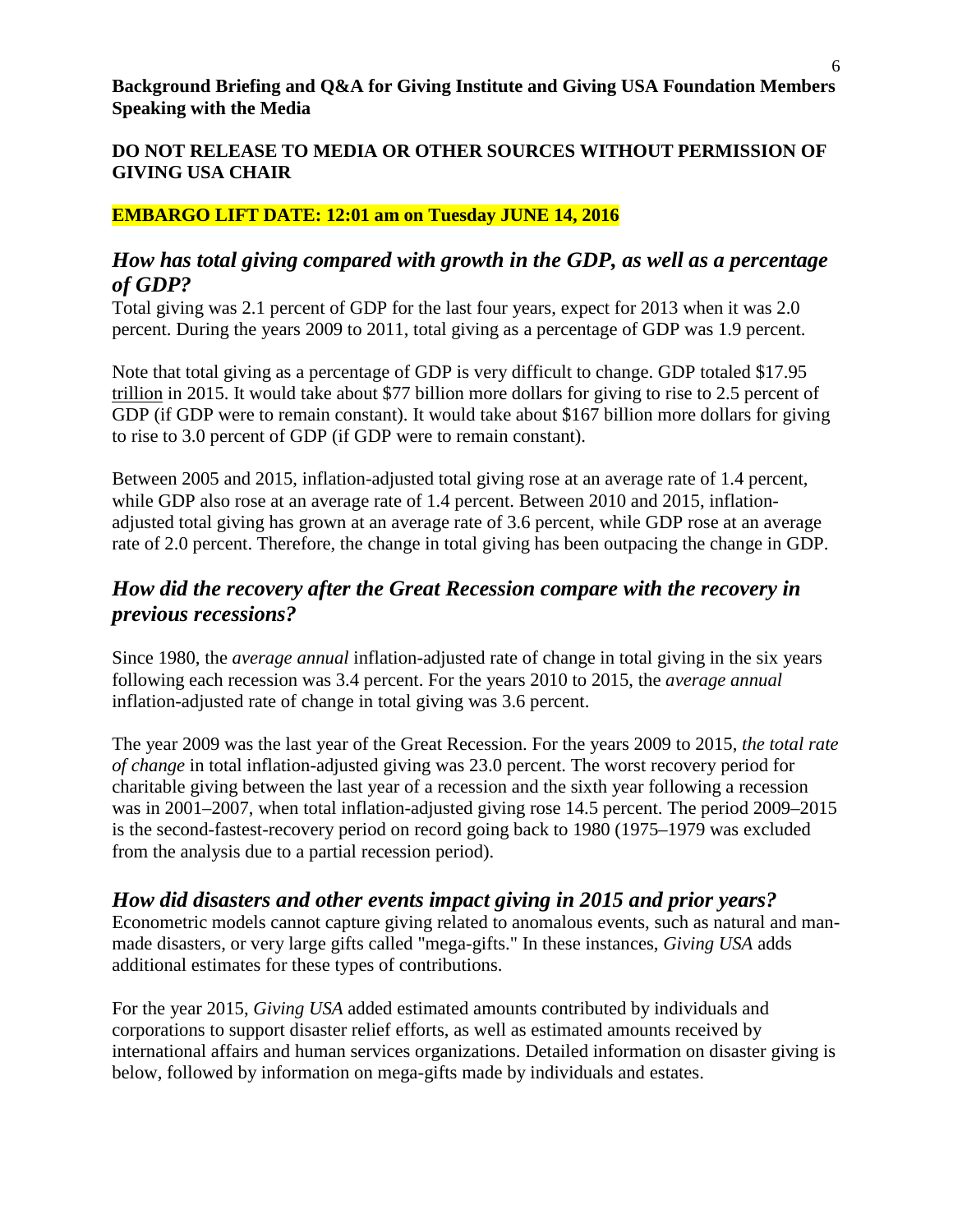#### **DO NOT RELEASE TO MEDIA OR OTHER SOURCES WITHOUT PERMISSION OF GIVING USA CHAIR**

#### **EMBARGO LIFT DATE: 12:01 am on Tuesday JUNE 14, 2016**

#### **Disaster Giving Calculation**

The Lilly Family School of Philanthropy adds estimates for disaster giving when donor response is particularly large. This is a methodological approach to ensure that we estimate giving as close to accurate as possible.

The April 2015 Nepal Earthquake struck on the  $25<sup>th</sup>$  day of the month that year. This disaster is known locally as the Gorkha earthquake and killed more than 8,000 people. The United Nations has estimated that donors worldwide gave \$475 million to support relief efforts in Nepal.<sup>[6](#page-6-0)</sup> Initial reports reveal that aid to support these relief efforts was swifter than for other recent disasters, like for Typhoon Haiyan.<sup>[7](#page-6-1)</sup> Donations in support of the Nepalese relief efforts may have been larger, on average, than for other relief efforts, but from a smaller pool of donors. More data and research are needed to better understand the giving dynamics to this particular disaster.

Statistics on giving to Nepal earthquake relief efforts have been sparser than for other relief efforts. This may be due to criticisms on the ways in which charities are handling the funds, $\delta$  or the alleged corruption of the Nepalese government in handling charitable gifts.<sup>[9](#page-6-3)</sup>

The Lilly Family School of Philanthropy tracks giving to large disasters. For Nepalese earthquake relief efforts, the school estimates that U.S. charitable donors gave at least \$163.97 million. This does not include figures for U.S. governmental aid to Nepal. The school only reports on figures that it is able to verify. Total Nepalese aid given by U.S. donors could have easily been two times this amount. The school will continue to track giving in support of aid for this disaster in the coming months and years as more data/annual reports become available.

- \$22.74 million from corporations
- $\sim$  \$13.12 million from foundations
- $\sim$  \$128.11 million from individuals

l

<span id="page-6-0"></span><sup>6</sup> Tom Esslemont, "U.S. Charities Are Spending Huge Amounts of Nepal Donor Funds on Overhead: Report," Thompson Reuters Foundation via *HuffPost Impact*, September 21, 2015, www.huffingtonpost.com

<span id="page-6-1"></span><sup>7</sup> Megan O'Neil, "Nonprofits Report Faster and Bigger Response to Nepal Than to Other Recent Disasters," *The Chronicle of Philanthropy,* April 30, 2015, www.philanthropy.com

<span id="page-6-2"></span><sup>8</sup> Tom Esslemont, "U.S. Charities Are Spending Huge Amounts of Nepal Donor Funds on Overhead: Report," Thompson Reuters Foundation via *HuffPost Impact*, September 21, 2015, www.huffingtonpost.com; Emily Troutman, "What Happened to the Aid? Nepal Earthquake Response Echoes Haiti," Aid.Works, June 19, 2015, www.aidworks.com

<span id="page-6-3"></span><sup>9</sup> Simon Cox, "Where is Nepal aid money going?" *BBC News,* May 21, 2015, www.bbc.com; Eleanor Goldberg, "Nepal Hasn't Spent Any Of The \$4 Billion In Donations Since Earthquake," *HuffPost Impact,* September 3, 2015, www.huffingtonpost.com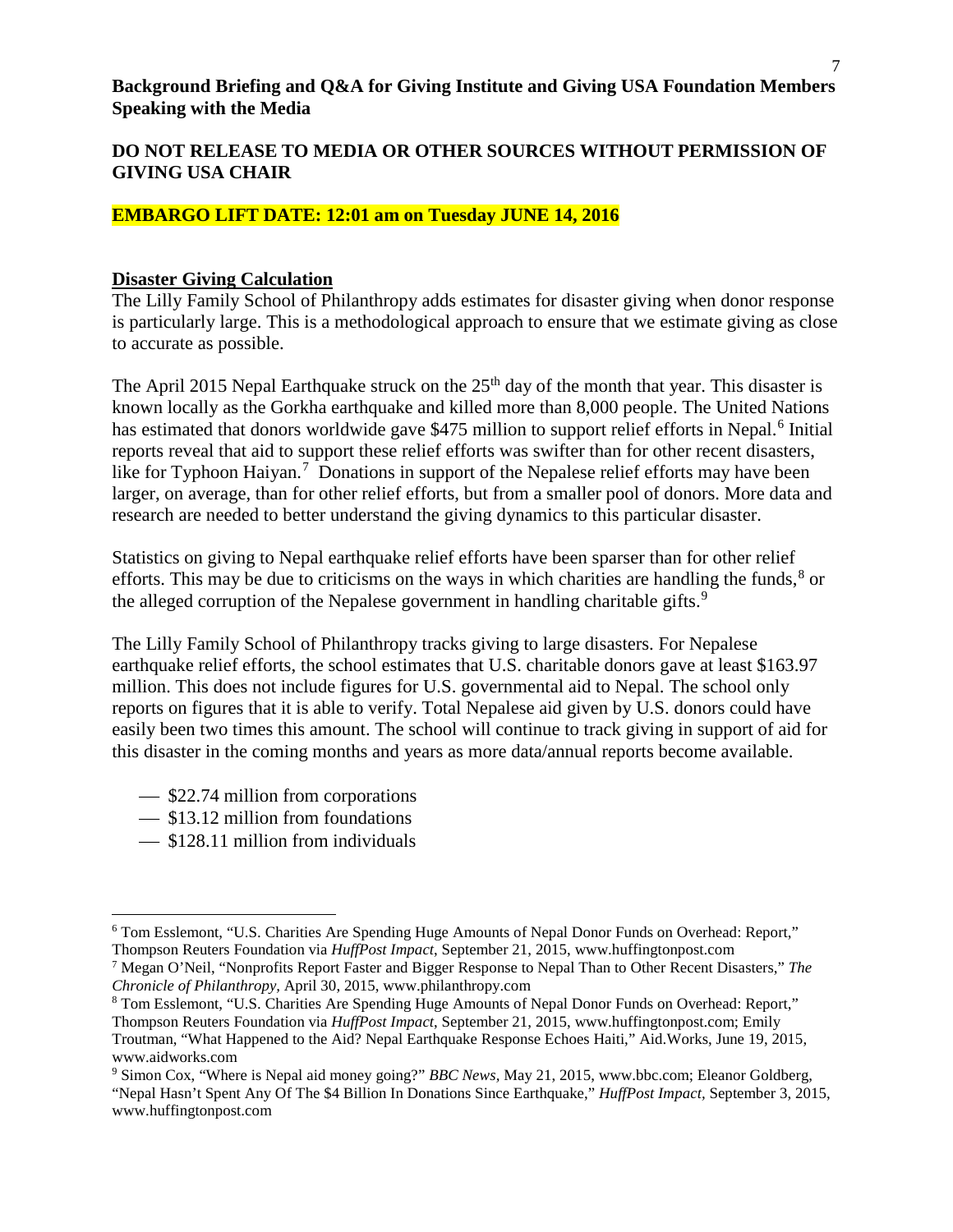#### **DO NOT RELEASE TO MEDIA OR OTHER SOURCES WITHOUT PERMISSION OF GIVING USA CHAIR**

#### **EMBARGO LIFT DATE: 12:01 am on Tuesday JUNE 14, 2016**

Sources for these data come from extensive web searches of news reports, charities' websites, governmental data, and research center data.

#### **Corporations**

Because corporate foundations are more likely to publicize their giving than are individuals and foundations, the corporate giving figure is the closest to accurate estimate. The amount in corporate giving is estimated to be 14 percent of the \$164 million total, or \$22.74 million, based on the amounts reported and corporate giving in support of past disasters. The sources of much of the corporate giving data were:

[The Better Business Bureau](http://www.bbb.org/charlotte/news-events/news-releases/2015/nepal-relief-organization-donaations/) and [Center for Disaster Philanthropy](http://disasterphilanthropy.org/disasters/earthquake-rocks-nepal/)

#### **Foundations**

Information about giving to support Nepalese relief efforts was scarce and primarily came from news reports and [Center for Disaster Philanthropy.](http://disasterphilanthropy.org/disasters/earthquake-rocks-nepal/) Foundation giving is estimated to be 8% of the \$164 million total, or \$13.12 million, based on foundation grantmaking rates for similar past disasters.

#### **Individuals**

The individual giving estimate for giving to Nepalese relief efforts is extremely limited. The school determined individual giving by taking the residual distribution after adding estimated foundation and corporate giving together. Individual giving as a percentage of the total in support of this disaster is estimated to be 78 percent of the total, or \$128.11 million.

Most of the data available for giving to Nepal was organizational data, which helped with developing the estimate for the distribution across subsector types. The school developed a panel set of organizations for which data were verifiable for giving to these disaster relief efforts. From this panel, the school determined the distribution of giving to the different subsectors. The majority of gifts went to international affairs, followed by human services and then publicsociety benefit, health, and religious. This distribution falls in line with other internationally oriented disasters and includes giving to all the major disaster relief agencies. Only gifts to international affairs and human services were included in this estimate as the other subsectors received negligible amounts.

Sources for these data come from extensive web searches of news reports, charities' websites, governmental data, and research center data. The school will continue to gather data for this disaster and others as organizational reports and other data become available.

- $\sim$  \$70.51 million to human services (43 percent)
- $\frac{1}{10}$  \$91.82 million to international affairs (56 percent)
- $\sim$  \$1.64 million to other subsectors (not included in the data) (1 percent)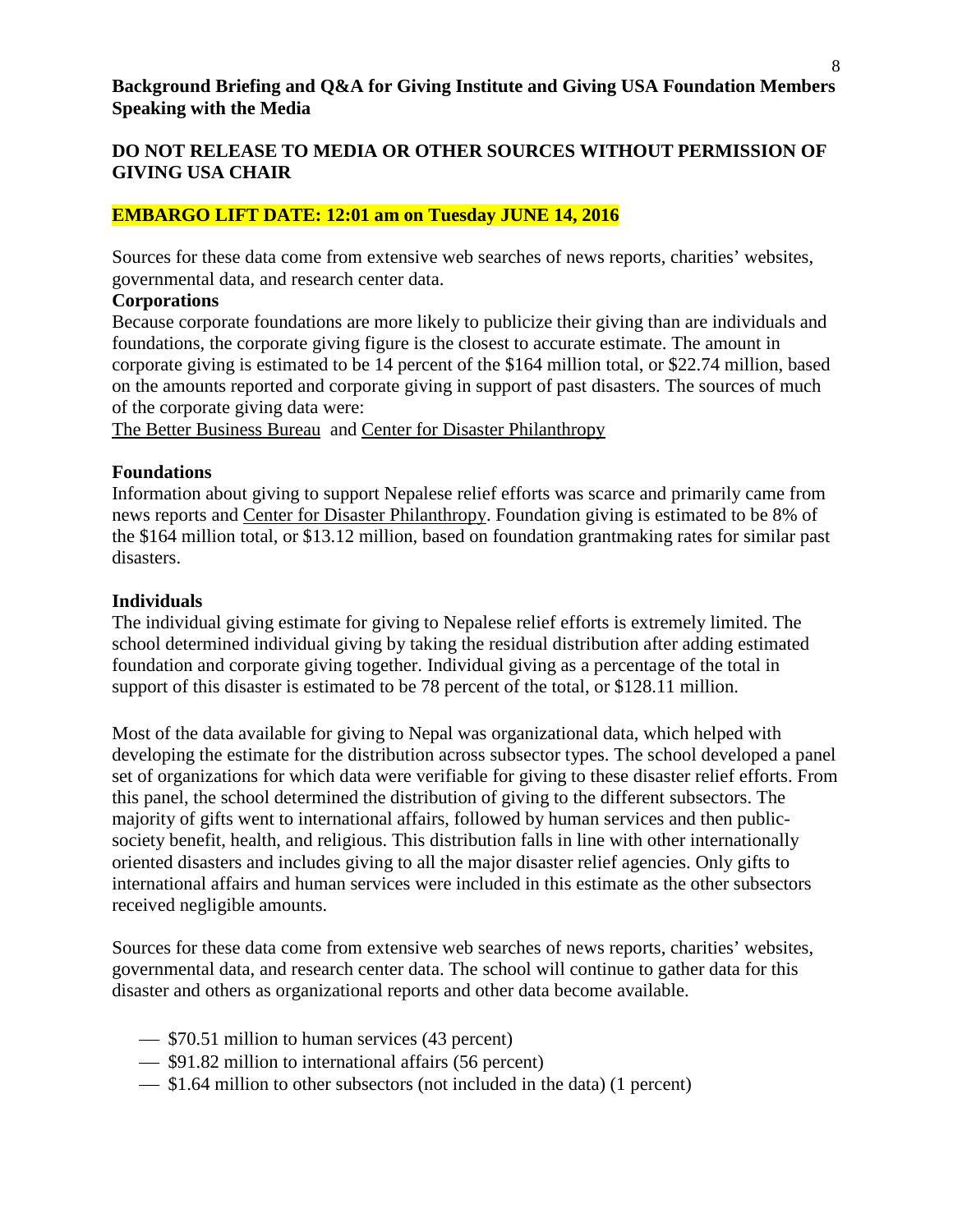**DO NOT RELEASE TO MEDIA OR OTHER SOURCES WITHOUT PERMISSION OF GIVING USA CHAIR**

#### **EMBARGO LIFT DATE: 12:01 am on Tuesday JUNE 14, 2016**

### *Mega-giving in 2015*

Econometric models cannot capture giving related to anomalous events, like natural and manmade disasters, or very large gifts called "mega-gifts." In these instances, *Giving USA* adds additional estimates for contributions given by donor type or to particular subsectors.

For 2015, *Giving USA* added \$2.85 billion in mega-gifts of \$300 million or greater made by individuals and \$1.66 billion made by bequest. This is a conservative estimate for very large gifts likely to have been paid in 2015. See Table 1 for the mega-gifts reported in the giving by individuals estimate for the year 2015.

Note that the addition of these gifts is a methodological approach to ensure that the estimates that *Giving USA* provides are as accurate as possible. The addition of these gifts is not meant to be an analysis of giving of large gifts. **See our analysis of \$100-million-plus gifts following this section for additional information on this subject.** 

In 2015, *Giving USA* had reported that 85 percent of mega-gifts included in the estimate for giving by individuals in 2014 were from individuals in the technology industry – typically young, Silicon Valley tech professionals. We noted that this was a sharp divergence from the majority of mega-donors being from the banking/finance, real estate, and oil industries in years past. Giving USA did not see the same trend in 2016 for giving in 2015.

#### **Table 1 Mega-gifts for 2015**

| Donor(s)               | Source of Wealth        | Recipient                                                                                               | Recipient<br>Category | Amount<br>1n<br><b>Billions</b> |
|------------------------|-------------------------|---------------------------------------------------------------------------------------------------------|-----------------------|---------------------------------|
|                        |                         | Arts, education,<br>environment, public-<br>health groups, and<br>programs aimed at<br>improving city   |                       |                                 |
| Michael Bloomberg      | Media and Entertainment | governments around<br>the world.                                                                        | Various               | \$0.510                         |
|                        |                         | Omidyar Network,<br>Humanity United,<br>Ulupono Initiative,<br>HopeLab, and other<br>groups (Palo Alto, |                       |                                 |
| Pierre and Pam Omidyar | Technology (eBay)       | Calif.)                                                                                                 | Various               | \$0.327                         |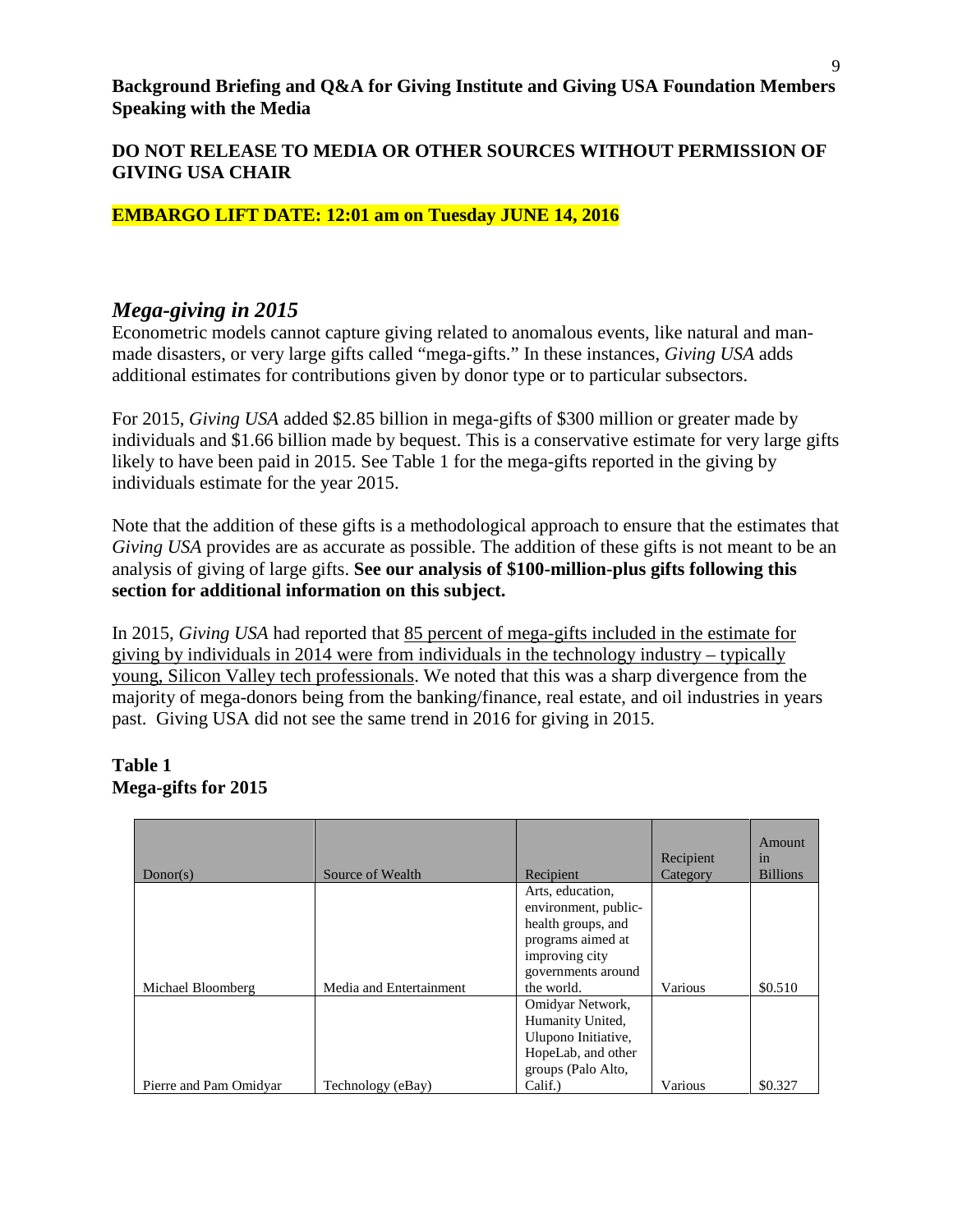| Unavailable                                                                            | <b>NA</b>                            | <b>Stanford University</b><br>$(2$ gifts at .307B<br>each) | Education | \$0.614 |  |
|----------------------------------------------------------------------------------------|--------------------------------------|------------------------------------------------------------|-----------|---------|--|
| Harry W. and Mary<br>Margaret Anderson and their<br>daughter Mary Patricia<br>Anderson | Business (Food Service Co.,<br>Saga) | <b>Stanford University</b>                                 | Education | \$0.597 |  |
| Stefan Edlis and Gael<br>Neeson                                                        | <b>Business (Plastics)</b>           | Art Institute of<br>Chicago                                | Art       | \$0.400 |  |
| John A. Paulson                                                                        |                                      | Harvard                                                    | Education | \$0.400 |  |
| \$2.848<br>Total Gifts of \$300 million and above<br>billion                           |                                      |                                                            |           |         |  |

#### **EMBARGO LIFT DATE: 12:01 am on Tuesday JUNE 14, 2016**

Primary Sources[: https://philanthropy.com/interactives/philanthropy-50#id=browse\\_2015;](https://philanthropy.com/interactives/philanthropy-50%23id=browse_2015) Council for Aid to Education; and https://philanthropy.com/factfile/gifts/1?DonorDisplayName\_cu=&Category=any&GiftRecipients\_RecipOrgDateline\_c=&GiftR ecipients\_RecipStateFull=any&GiftDonors\_SourceWealth\_cu=&GiftDonors\_aStateFull=any&GiftYear=2015

*Giving USA* takes the most conservative approach to estimating mega-gifts. If gifts of \$200M and above were added into the estimate, the total amount for mega-gifts would be at least \$3.56 billion. Individual giving would increase by at least 4.1 percent to \$265.29 billion.

While *Giving USA* largely relies on paid gifts reported on the *Chronicle of Philanthropy*'s Philanthropy 50,<sup>[10](#page-9-0)</sup> analysis of the Million Dollar List is revealing in identifying trends in giving of very large gifts. The MDL reveals that, increasingly, fewer large gifts are being made from year to year but the gifts are getting larger.<sup>[11](#page-9-1)</sup> Between 2009 and  $2014$ ,<sup>[12](#page-9-2)</sup> the number of publically announced gifts of million-dollar-and-up gifts declined by 31 percent. During the same period, the total dollar amount rose 20 percent and the average gift amount rose from \$8.13 million to \$14.06 million.

 $\overline{\phantom{a}}$ 

<span id="page-9-1"></span><span id="page-9-0"></span><sup>&</sup>lt;sup>10</sup> *Giving USA* also annually reviews CAE's list of large gifts given to higher education.<br><sup>11</sup> Gift analysis includes the months of January through November, 2009-2014. December was omitted because data is not yet available for December 2014. Million Dollar List data is collected by the IU Lilly Family School of Philanthropy and includes only publically announced gifts of \$1 million or more. Announcements of gifts may differ from the actual date (including the year) in which the gift was made. www.milliondollarlist.org

<span id="page-9-2"></span><sup>&</sup>lt;sup>12</sup> This is the latest data available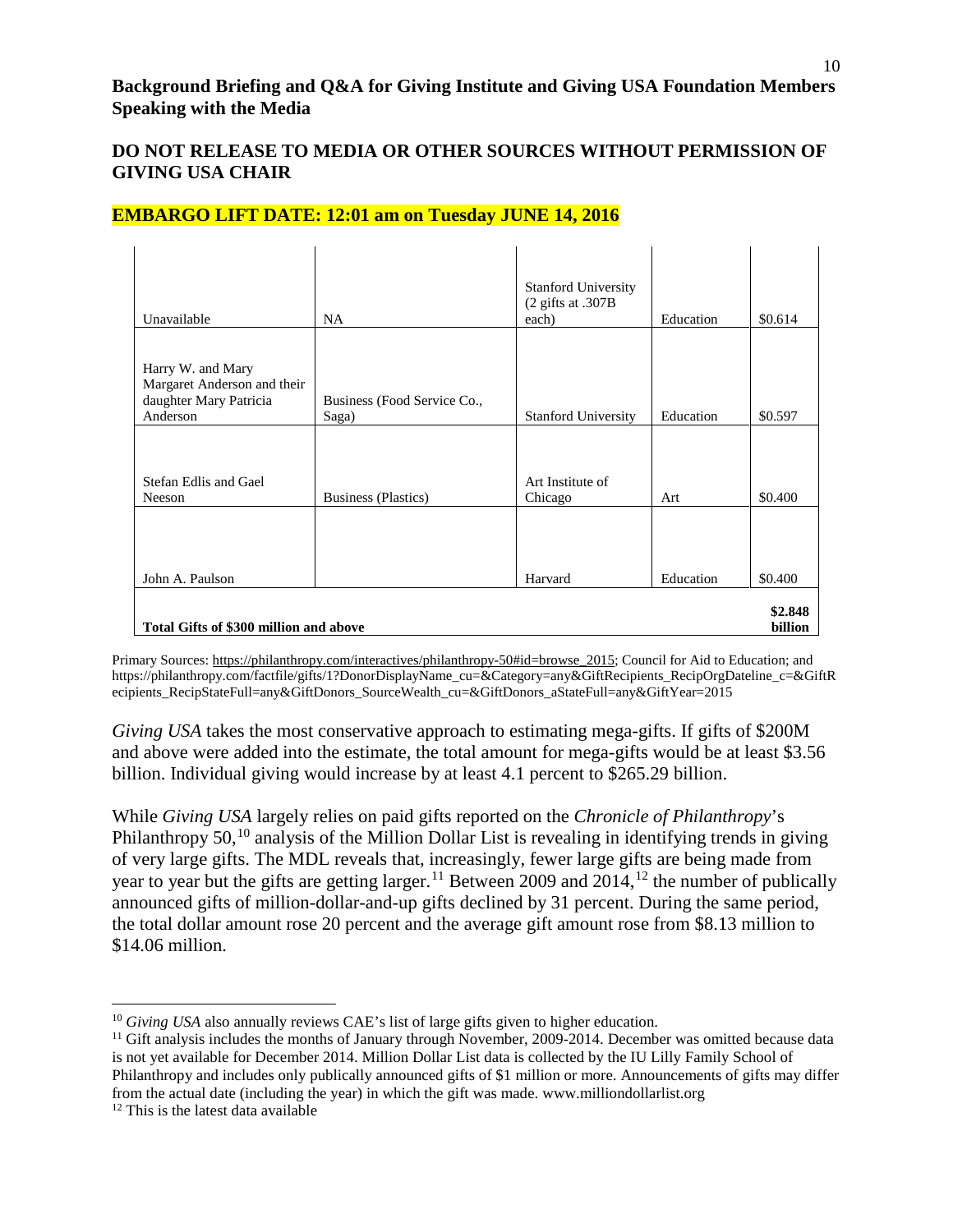### **EMBARGO LIFT DATE: 12:01 am on Tuesday JUNE 14, 2016**

#### **Mega-bequests counted in the giving by bequest total for 2015 and prior years[13](#page-10-0)**

This year the threshold for incorporating a mega-bequest was \$300 million. This is the amount that, if included in total giving for 2015, changes the overall rounded rate of change in total giving by about 1/10 of one percentage point. The School takes a conservative approach to including mega-gifts of any kind. This year, we only included what was reported to be paid. The three mega-bequests included this year are (total \$1.657 billion):

- $-$  \$758,866,026 (\$0.759B) from the estate of Richard Mellon Scaife to Allegheny Foundation (\$369.4 million), Sarah Scaife Foundation (\$369.4 million), other groups (\$20 million).
- \$605,000,000 (\$0.605B) from the estate of John Santikos to the John L. Santikos Charitable Foundation at San Antonio Area Foundation.
- $\sim$  \$293,000,000 (\$0.293B) from the estate of William Scheide to Princeton University.<sup>[14](#page-10-1)</sup>

For 2011, we include a conservative figure for mega-bequests included in reports from 2012 and 2013:[15](#page-10-2) \$2.5 billion from the estate of Margaret Cargill to support the Margaret A. Cargill Foundation and the Anne Ray Charitable Trust.

We also included a conservative amount for mega-bequests for  $2010$ :<sup>[16](#page-10-3)</sup> \$272 million from Frank Doble and \$160 million from Ric Weiland.

## *How Have \$100 Million-Plus Gifts Affected Giving Over the Last Several Years?*

| Year<br><b>Gifts</b><br>Were |                 |               |         |             | <b>Percentage of Total</b><br><b>Giving</b> |
|------------------------------|-----------------|---------------|---------|-------------|---------------------------------------------|
| <b>Reported</b>              | <b>Total</b>    | <b>Number</b> | Average | <b>Note</b> |                                             |
| 2016                         | \$1,560,000,000 | Q             | \$173M  |             |                                             |
| 2015                         | \$3,320,000,000 | 18            | \$179M  |             | 0.9%                                        |
| 2014                         | \$4,710,000,000 | 19            | \$248M  |             | .3%                                         |

#### **Table 2 \$100 Million Gifts or Greater, Publicly Reported**

<span id="page-10-1"></span><span id="page-10-0"></span><sup>&</sup>lt;sup>13</sup> Source: The Philanthropy 50, 2012-2015, retrieved March 2016, philanthropy.com <sup>14</sup> One report notes that this gift is \$300M, another reports \$293M. We accepted this gift as a mega-gift, but took the more conservative figure.

<span id="page-10-2"></span><sup>&</sup>lt;sup>15</sup> *Giving USA* added mega-bequest estimates for the years 2010 and 2011 because IRS data for the years 2010 and 2011 are lacking for filed estates due to the estate tax repeal in 2010.

<span id="page-10-3"></span><sup>&</sup>lt;sup>16</sup> *Giving USA* added mega-bequest estimates for the years 2010 and 2011 because IRS data for the years 2010 and 2011 are lacking for filed estates due to the estate tax repeal in 2010.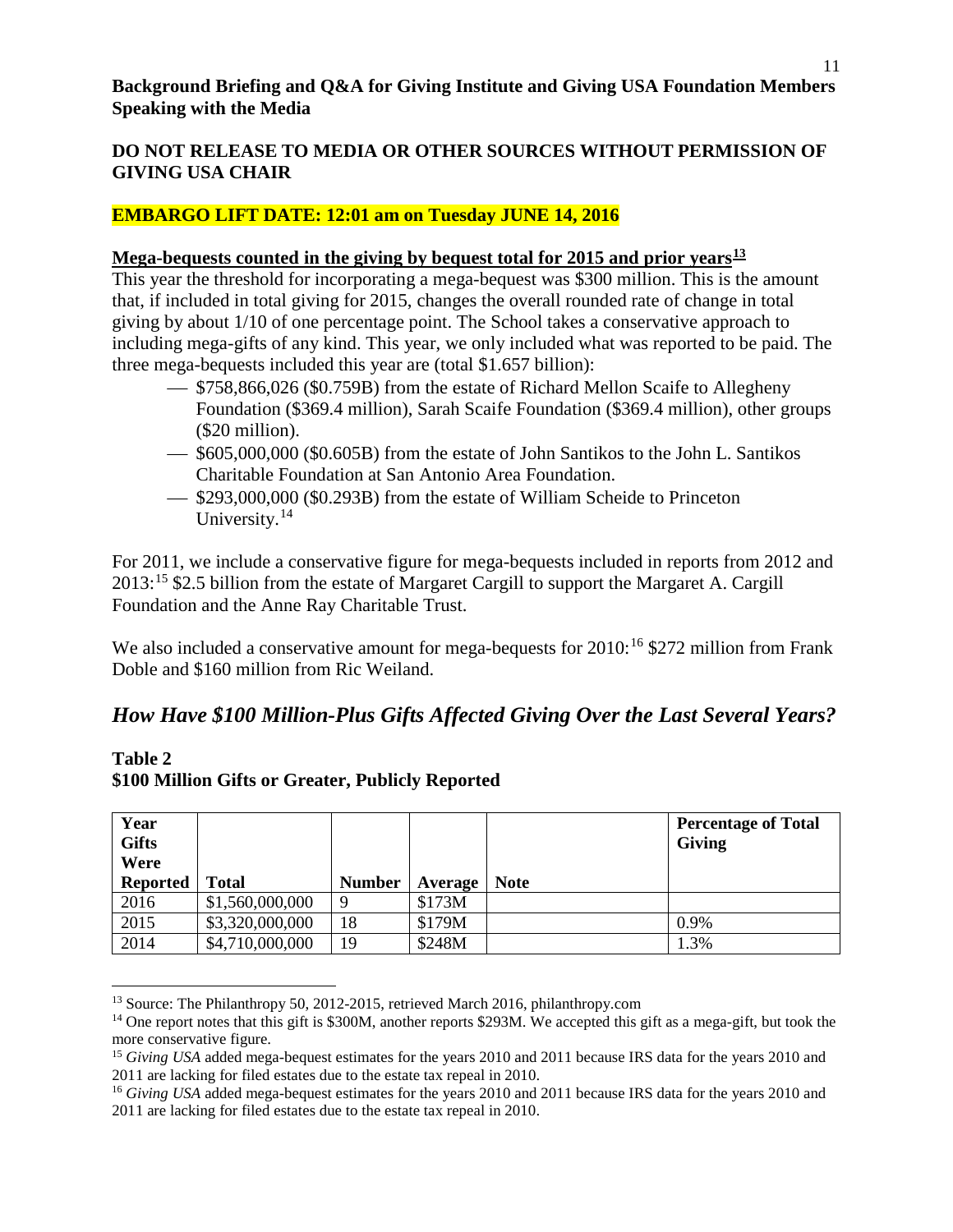| 2013 | \$3,646,160,000  | 17 | \$214M |                         | 1.1% |
|------|------------------|----|--------|-------------------------|------|
| 2012 | \$1,896,180,000  | 10 | \$190M | Without Warren          |      |
|      |                  |    |        | Buffet's Gifts to Gates |      |
|      |                  |    |        | Foundation              | 0.6% |
| 2012 | \$4,980,000,000  | 13 | \$383M | With Warren Buffet's    |      |
|      |                  |    |        | Gifts to Gates          |      |
|      |                  |    |        | Foundation              | 1.5% |
| 2011 | \$1,475,000,000  | 10 | \$148M |                         | 0.5% |
| 2010 | \$817,000,000    |    | \$117M |                         | 0.3% |
| 2009 | \$1,580,000,000  |    | \$226M |                         | 0.6% |
| 2008 | \$12,617,000,000 | 14 | \$901M |                         | 4.2% |

#### **EMBARGO LIFT DATE: 12:01 am on Tuesday JUNE 14, 2016**

Data were collected from *The Chronicle of Philanthropy*'s Big Charitable Gifts report, May 2016, https://philanthropy.com/factfile/gifts/1?DonorDisplayName\_cu=&Category=any&GiftRecipients\_RecipOrgDatelin e\_c=&GiftRecipients\_RecipStateFull=any&GiftDonors\_SourceWealth\_cu=&GiftDonors\_aStateFull=any&GiftYear =2016, as well as Philanthropy 50 data, https://philanthropy.com/interactives/philanthropy-

50?cid=cpw\_featuredata#id=browse\_2015. Note that these gifts include paid gifts and pledges. These data are meant for demonstration purposes only. These data may or may not have been captured in *Giving USA* data depending on when the gifts were paid. In addition, these data include only publicly available data and are not comprehensive list.

In 2015, using data from *The Chronicle of Philanthrop*y's Philanthropy 50 list, the vast majority of donations went to higher education and foundations. The year 2015 is representative of the typical pattern seen in the giving of very large gifts.

|                              |                     | Percentage |
|------------------------------|---------------------|------------|
| <b>Recipient Subsector</b>   | <b>Total Amount</b> | of Total   |
| Colleges and Universities    | \$<br>2,074,377,500 | 39.1%      |
| Foundations                  | \$<br>1,975,366,000 | 37.3%      |
| <b>Hospitals and Medical</b> |                     |            |
| Centers                      | \$<br>286,229,527   | 5.4%       |
| Public affairs               | \$<br>205,599,943   | 3.9%       |
| <b>Human Services</b>        | \$<br>184,039,542   | 3.5%       |
| Donor-advised Funds          | \$<br>157,200,000   | 3.0%       |
| Performing Arts              | \$<br>115,000,000   | 2.2%       |
| <b>Medical Research</b>      | \$<br>103,000,000   | 1.9%       |
| Education                    | \$<br>70,000,000    | 1.3%       |
| <b>International Groups</b>  | \$<br>41,029,624    | 0.8%       |
| Schools                      | \$<br>36,075,000    | 0.7%       |
| <b>Historic Preservation</b> | \$<br>15,370,000    | 0.3%       |
| Children and Youth           | \$<br>4,000,000     | $0.1\%$    |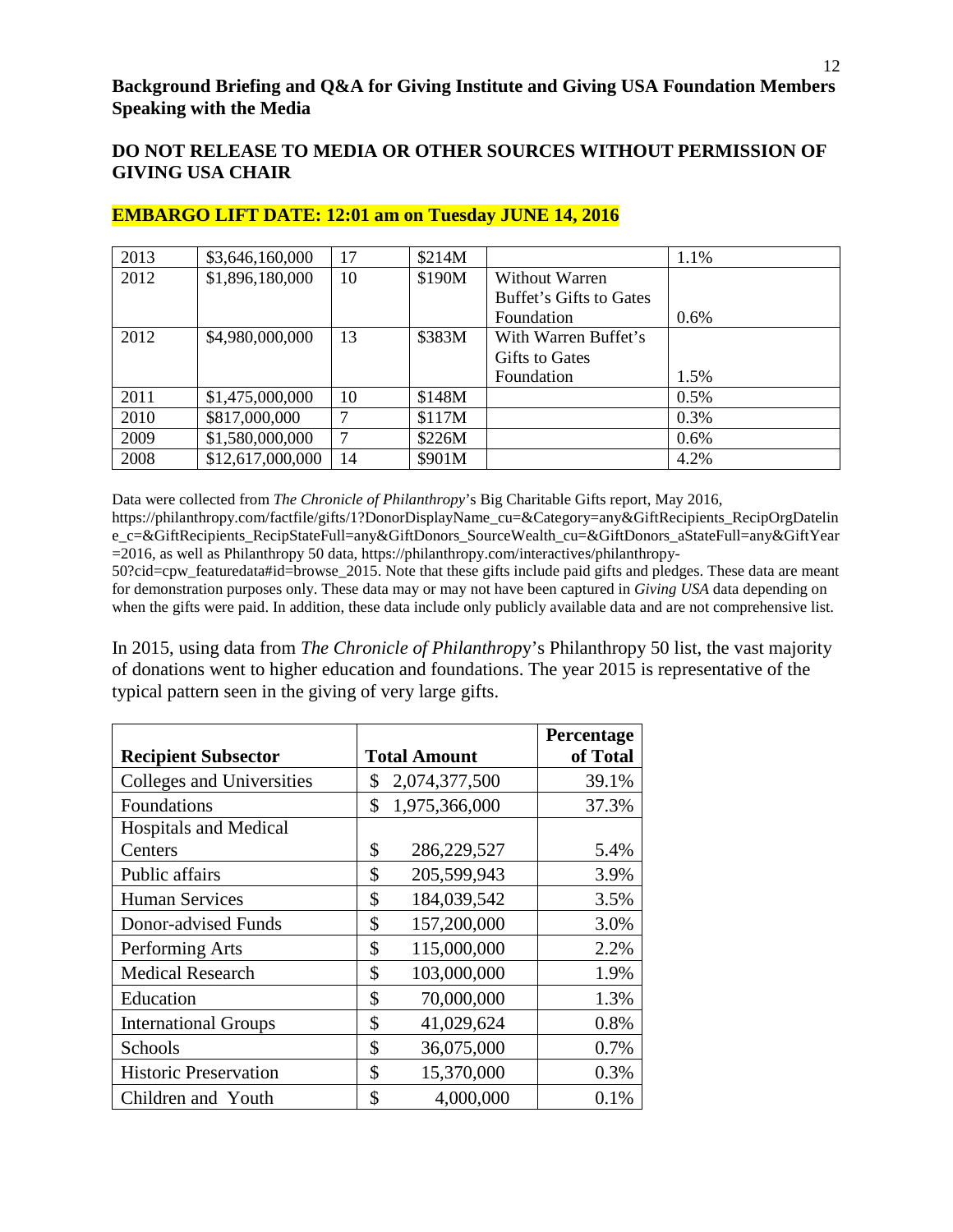| Religious Groups    | ጦ<br>۲D  | 3,973,412     | 1%   |
|---------------------|----------|---------------|------|
| <b>Other Groups</b> | ╓<br>ΝIJ | 27,500,000    | 0.5% |
| Sum                 |          | 5,298,760,548 | 100% |

#### **EMBARGO LIFT DATE: 12:01 am on Tuesday JUNE 14, 2016**

Data were collected from *The Chronicle of Philanthropy*'s Philanthropy 50 data,

https://philanthropy.com/interactives/philanthropy-50?cid=cpw\_featuredata#id=browse\_2015. Note that these gifts include paid gifts and pledges. These data are meant for demonstration purposes only. These data may or may not have been captured in *Giving USA* data depending on when the gifts were paid. In addition, these data include only publicly available data and are not comprehensive list.

## *What role have tangible, appreciated assets played in mega-giving?*

In 2015, we saw a strong trend of giving valuable appreciated assets—such as artwork or manuscripts—to arts/culture institutions and higher education. Several of these gifts broke *Giving USA's* \$300 million threshold of mega-gifts. **Table 3** details some of these non-cash gifts. A possible driver behind this giving trend is the spike in valuation of art in recent years. Average art returns have been very attractive, with some estimates placing them as high as 10 percent per annum.[17](#page-12-0) The United States held the majority value share in the global art market (43 percent) in 2015, according to TEFAF Maastrict's *Art Market Report.*[18](#page-12-1)

In 2014, global art sales beat pre-recession highs for a total amount of approximately \$57.08 billion (€51 billion).[19](#page-12-2) This represented a 7 percent year-over-year increase, and was a record high for the market. Though the 2016 *TEFAF Art Market Report* noted the global art market experienced a revenue slump in [20](#page-12-3)15, the United States art market saw its highest-ever sales.<sup>20</sup> Sales in the U.S. art market rose 4 percent from 2014, for a total of \$27.3 billion in revenue. The report indicates that the majority of value in the market is dominated by high-net-worth individuals purchasing highly valuable works. Art valued at over \$1 million (the highest art asset class) grew nearly 400 percent over a 10-year period (2005–2015).

As the overall valuation of art increases, it now becomes more attractive for donors to contribute works of art as mega-gifts. These gifts of tangible assets also indicate that donors are thinking critically about all their asset classes as possible charitable contributions. Additionally, donors can avoid large tax liabilities by donating artwork or other collectibles, as these items are taxed

 $\overline{\phantom{a}}$ 

<span id="page-12-0"></span><sup>&</sup>lt;sup>17</sup> Arthur Korteweg and Roman Kräussl Patrick Verwijmeren, "Research: Is Art a Good Investment?," Insights by Stanford Business, October 21, 2013, www.gsb.stanford.edu

<span id="page-12-1"></span><sup>18</sup> Eileen Kinsella, "What Does TEFAF 2016 Art Market Report Tell Us About The Global Art Trade?," *Artnet News,* March 9, 2016, www.news.artnet.com

<span id="page-12-2"></span><sup>19</sup> "Global Art Sales in 2014 Break All Known Records," TEFAF Maastricht, March 11, 2015,

http://www.tefaf.com/DesktopDefault.aspx?tabid=15&pressrelease=16959&presslanguage

<span id="page-12-3"></span><sup>&</sup>lt;sup>20 "</sup>US Art Market Reports Highest Ever Level of Sales While Overall Global Market Values Fall," TEFAF Maastricht, March 9, 2016,

http://www.tefaf.com/DesktopDefault.aspx?tabid=15&tabindex=14&pressrelease=18199&presslanguage=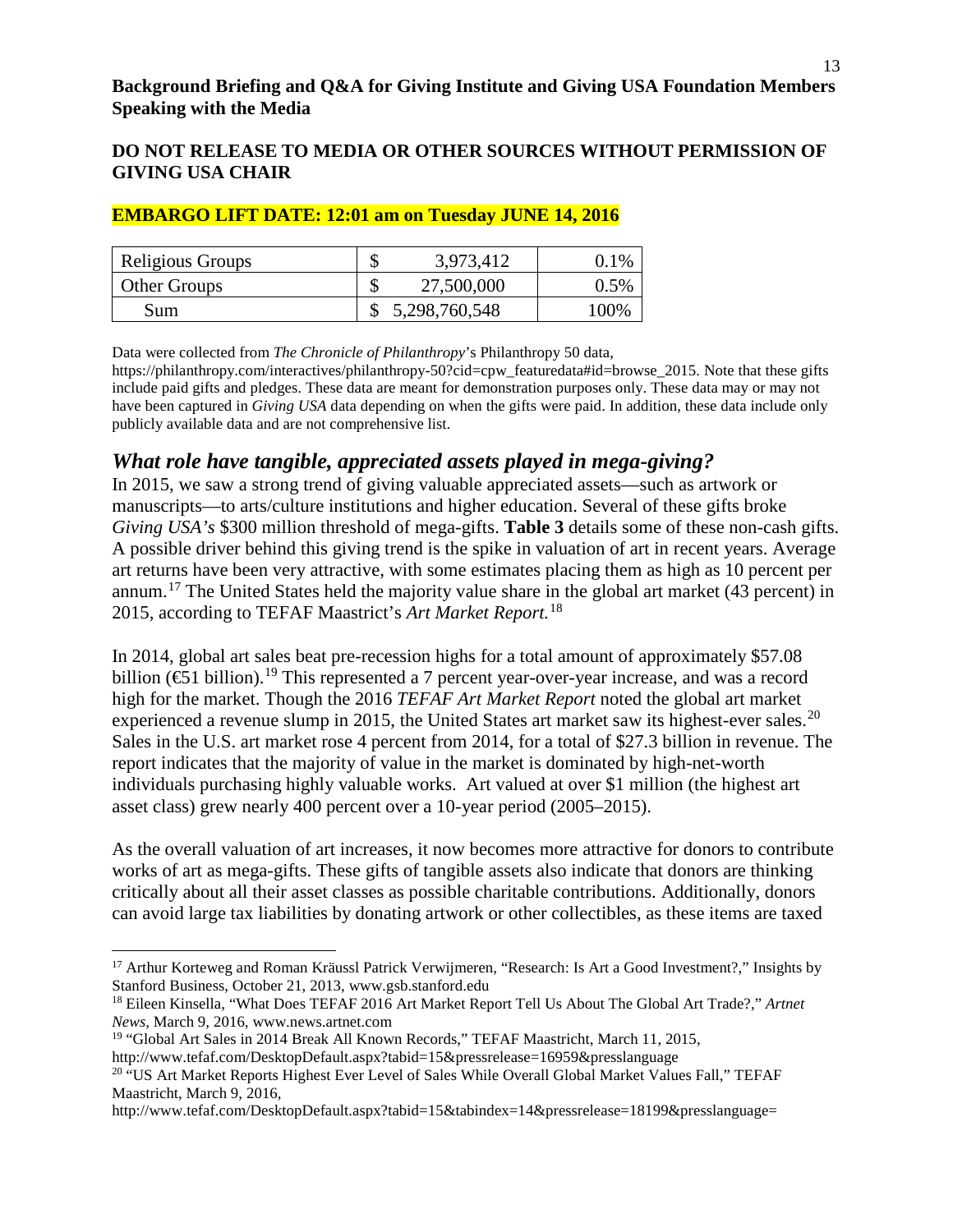#### **DO NOT RELEASE TO MEDIA OR OTHER SOURCES WITHOUT PERMISSION OF GIVING USA CHAIR**

#### **EMBARGO LIFT DATE: 12:01 am on Tuesday JUNE 14, 2016**

at a higher rate than other long-term capital gains.<sup>[21](#page-13-0)</sup> Donors who give art and other tangible assets are able to receive an income tax charitable deduction, but the amount of the deduction is determined by a variety of different factors.<sup>[22](#page-13-1)</sup>

It should be noted that *The Chronicle of Philanthropy's* Philanthropy 50 index—which catalogues major private giving in the United States—does not include gifts of artwork in their tabulations.

#### **Table 3**

#### **Gifts of appreciated assets to arts/culture institutions or higher education**  (valued at \$100 million or greater)

| Year        | <b>Donor</b>                | <b>Gift Type</b> | <b>Value</b>  | <b>Recipient</b> |
|-------------|-----------------------------|------------------|---------------|------------------|
| 2015        | Harry W. and                | Art collection   | \$600 million | Stanford         |
| (announced) | Mary Margaret               |                  | (estimated)   | University       |
| 2014)       | Anderson and                |                  |               |                  |
|             | daughter, Mary              |                  |               |                  |
|             | Patricia                    |                  |               |                  |
|             | Anderson <sup>23</sup>      |                  |               |                  |
| 2015        | Stefan Edlis and            | Art collection   | \$400 million | Art Institute of |
|             | Gael Neeson <sup>24</sup>   |                  | (estimated)   | Chicago          |
| 2015        | James W. and                | Art collection   | \$200 million | Virginia         |
|             | Frances G.                  |                  |               | Museum of Fine   |
|             | $McG$ lothlin <sup>25</sup> |                  |               | Arts             |
| 2015        | William                     | Rare books,      | \$300 million | Princeton        |
|             | Scheide <sup>26</sup>       | including a      |               | University       |
|             |                             | Gutenberg Bible  |               |                  |

<span id="page-13-0"></span> $\overline{\phantom{a}}$ <sup>21</sup> Kim Laughton, "Practicing Tax Smart Philanthropy With Appreciated Assets," *Financial Advisor,* January 29, 2015, www.fa-mag.com

<span id="page-13-1"></span><sup>22</sup> Tim Bresnahan, *Making Charitable Gifts of Art—A Primer for Donors,* Northern Trust, July 29, 2013, https://www.northerntrust.com/documents/line-of-sight/wealth-management/making-charitable-gifts-art.pdf <sup>23</sup> Chris Rauber, "Stanford University sees huge bump in donations, tops nation in 2015 gifts," *San Francisco Business Times*, January 26, 2016, www.bizjournals.com

<span id="page-13-3"></span><span id="page-13-2"></span><sup>24</sup> Steve Johnson, "Art Institute of Chicago gets its largest gift ever, including 9 Warhols," *Chicago Tribune,* April 22, 2015, www.chicagotribune.com

<span id="page-13-4"></span><sup>25</sup> Katherine Calos, "VMFA announces gift of \$200 million in American art," *Richmond Times-Dispatch,* October 16, 2015, www.richmond.com

<span id="page-13-5"></span><sup>26</sup> Chris Staiti, "Princeton Gets Gutenberg Bible in \$300 Million Books Gift," *Bloomberg,* February 17, 2015, www.bloomberg.com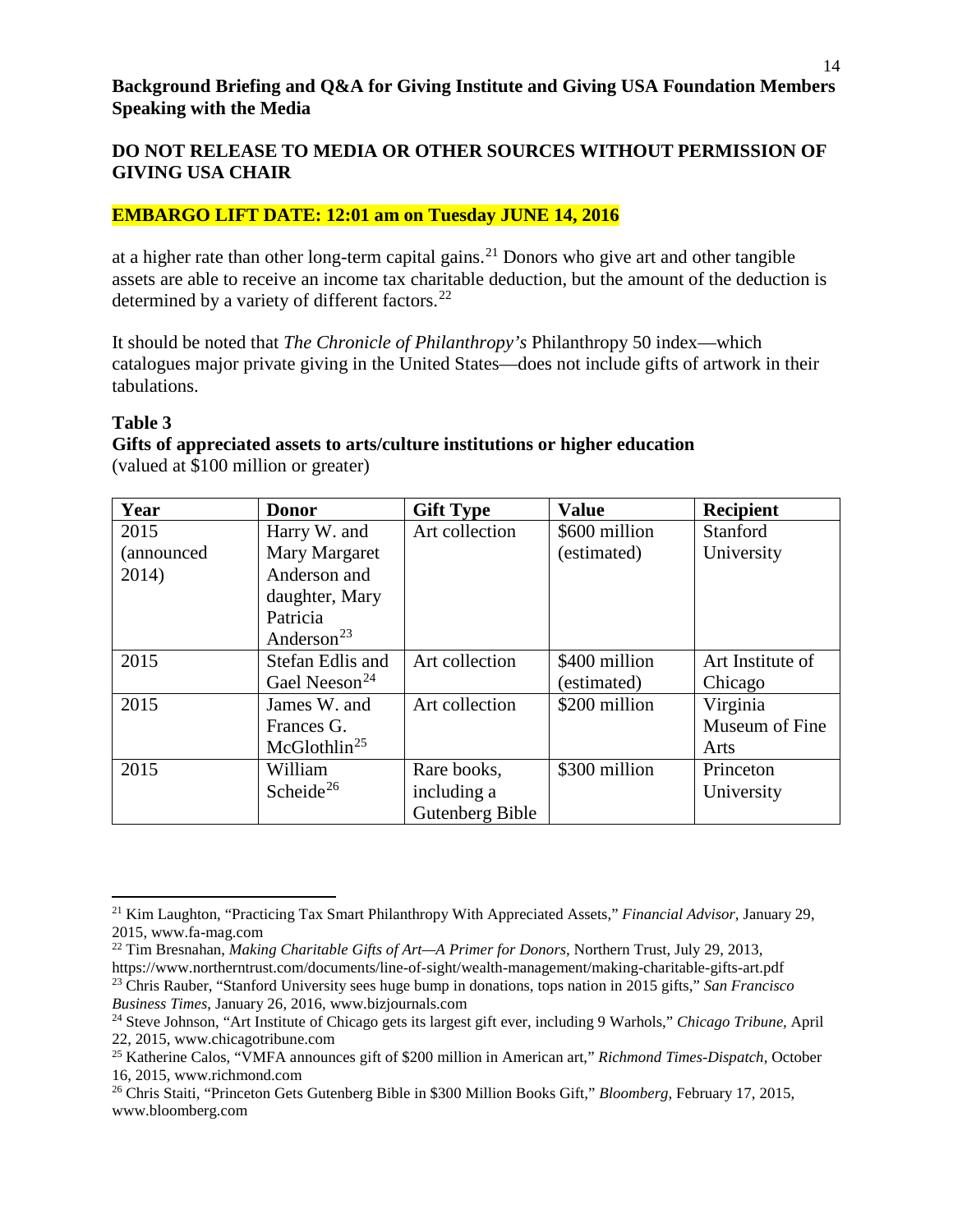| 2014 | Frederic<br>Hamilton <sup>27</sup> | Art collection | Over \$100<br>million<br>(estimated) | Denver Art<br>Museum                          |
|------|------------------------------------|----------------|--------------------------------------|-----------------------------------------------|
| 2014 | Jerry<br>Perenchio <sup>28</sup>   | Art collection | \$500 million<br>(estimated)         | Los Angeles<br><b>County Museum</b><br>of Art |

### **EMBARGO LIFT DATE: 12:01 am on Tuesday JUNE 14, 2016**

### *How are Giving Pledge donors currently shaping philanthropy?*

The Giving Pledge is an initiative started by Bill Gates and Warren Buffet, in which participants promise to give away more than half of their fortunes during their lifetime or after death. Prominent members include billionaires and entrepreneurs such as Elon Musk, T. Boone Pickens, and Ted Turner.<sup>[29](#page-14-2)</sup> Starting in 2010, the Giving Pledge now includes 143 of the world's wealthiest individuals and families.<sup>[30](#page-14-3)</sup> Among them 25 reside outside of the United States. Giving Pledge participants are interested in a diverse range of areas and causes, but patterns do emerge. Consistent with findings of *Giving USA*, the primary areas of interest are health, human services, education, and arts & culture.

The 118 Giving Pledge households in the United States hold a total of \$482 billion in net worth. More than three quarters of those assets are held by 61 households living in four states (California, New York, Washington, and Nebraska). California has the highest number of pledgers (31), representing a combined net worth of more than \$183 billion.

The age distribution of pledgers skews towards 65-79, with the median age of 69. At the age of 100, David Rockefeller is the oldest pledger in record, while Cari Tuna is the youngest at the age of 29.

The professional background of pledgers reveals more than half of them profited from financial services and high-technology businesses. There is also great diversity in the types of businesses participants have pursued and accumulated their wealth, including industrial manufacturing, energy and mining, retail manufacturing and sales, and entertainment & news media.

<span id="page-14-0"></span> $\overline{a}$ <sup>27</sup> Ange-Aimée Woods, "Denver Art Museum Announces Largest Gift Ever," *Colorado Public Radio,* January 13, 2014, www.cpr.org

<span id="page-14-1"></span><sup>28</sup> Eliana Dockterman, "L.A. Museum Gets \$500 Million Worth of Art by Monet, Picasso, Others," *Time*, November 6, 2014, www.time.com

<span id="page-14-2"></span><sup>&</sup>lt;sup>29</sup> "Current Pledgers," The Giving Pledge, retrieved May 2016, www.givingpledge.org

<span id="page-14-3"></span><sup>&</sup>lt;sup>30</sup> "Eye on the Giving Pledge: A Closer Look," Glasspockets, Foundation Center, retrieved May 2016, wwww.glasspockets.org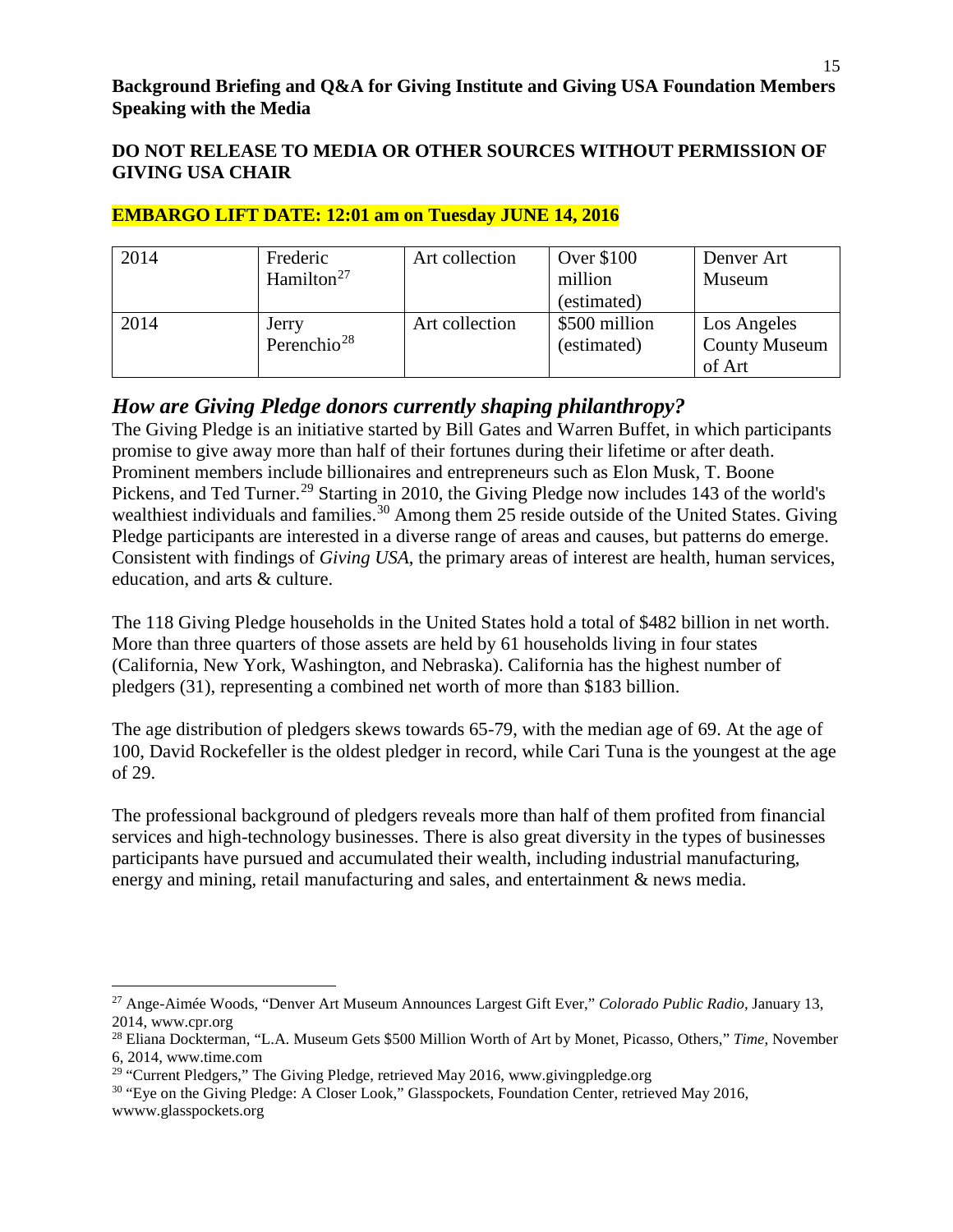#### **EMBARGO LIFT DATE: 12:01 am on Tuesday JUNE 14, 2016**

It should be emphasized that the Giving Pledge is not a legally binding obligation to disburse funds—it is rather a way to publicly commit to philanthropic activities and to encourage other high-net-worth individuals to give money to charitable causes.

Many of the Giving Pledge participants are already engaged in philanthropy through giving to their own foundations. Given the interest levels of the participants, giving to causes typically favored by high-net-worth individuals could rise in the coming years, although it is hard to say whether or not the participants would have given away this money if they had not signed the Giving Pledge. We could also see giving to foundations rise, as many participants may elect to donate money to their own foundations. As of now, there is no tracking by the Giving Pledge on how much pledgers have dispersed in charitable contributions.

## **KEY ECONOMIC INDICATORS THAT AFFECTED GIVING BY SOURCE TYPE**

#### **In current dollars, individual giving changed by:**

- 2.8% in 2011
- 14.2% in 2012
- $\bullet$  -0.8 in 2013
- 5.1% in 2014
- 3.8% in 2015

#### *Individual giving: Personal consumption expenditures*

Personal consumption is a strong indicator of how much households are spending on charitable giving now and how much they will spend in the future. Between 2014 and 2015, personal consumption expenditures rose 3.4 percent. Compared with the change from 2013 to 2014 (+4.2 percent), this growth is slightly lower. (Percentage changes are in inflation-adjusted dollars, \$100  $= 2005$ )

#### *Individual giving: S&P 500*

The Standard & Poor's 500 Index declined by 0.7 percent, compared with an increase of 11.4 percent in 2014 and 29.6 percent in 2013 (in current dollars).

#### **In current dollars, corporate giving changed by:**

- $-1.5\%$  in 2011
- $10.5\%$  in 2012
- $-7.9\%$  in 2013
- $12.0\%$  in 2014
- $3.9\%$  in 2015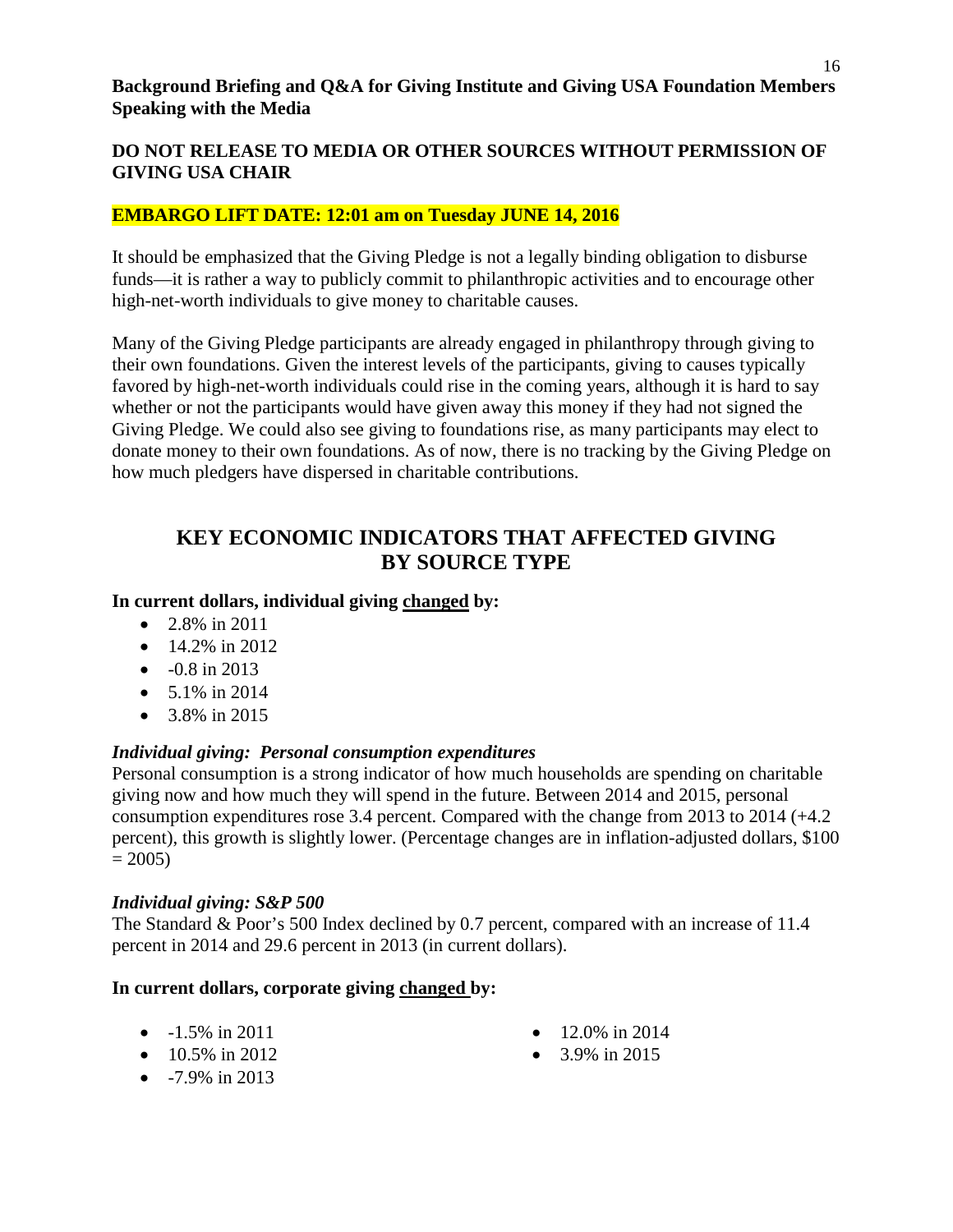#### **EMBARGO LIFT DATE: 12:01 am on Tuesday JUNE 14, 2016**

#### *Corporate giving: Corporate pre-tax profits*

Corporate profits before taxes increased by 3.3 percent (in current dollars) in 2015. This is compared with an increase in corporate pre-tax profits in  $2014 (+2.1)$  percent) and  $2013 (+1.4)$ percent).

### *Corporate giving: Gross Domestic Product*

Changes in GDP form a part of the climate for corporate giving, in particular. In 2015, GDP rose by 3.5 percent. This is compared with an increase of 4.1 percent in 2014 and 3.1 percent in 2013.

## **ECONOMIC FACTORS AFFECTING HOUSEHOLD DECISIONS CONCERNING FINANCES IN 2015**

While the following factors are not used in *Giving USA*'s model for estimating charitable giving by source, they do influence household decision making concerning finances, including how they spend their money.

#### *Personal income*

Personal income grew 3.7 percent (in current dollars) from the end of 2014 to the end of 2015. This is the same rate of change in personal income as compared with 2013 to 2014. However, for giving, changes in *disposable* personal income matter more than changes in personal income (see below).

#### *Disposable personal income*

Gifts are made from after-tax income, which is called "disposable personal income." In 2015, disposable personal income increased 3.7 percent (in current dollars) from 2014. Individual giving was 2.0 percent of disposable personal income for the years 2012 to 2015. The highest ratio of individual giving to disposable personal income was 2.4 percent realized in 2000.

#### *Consumer confidence*

While this measure has not been linked with changes in household giving, it is still an important component of people's expectations about the future. There are two measures of consumer confidence: The Consumer Confidence Index issued monthly by The Conference Board and an Index of Consumer Sentiment from the University of Michigan.

The Consumer Confidence Index began the year 2015 at 103.8 (in January), which was its highest for the year. The index trended both upward and downward throughout the year, to as low as 91.0 in July.<sup>[31](#page-16-0)</sup> In December 2015, the index ended at 96.3. This was higher than the December 2014 index figure of 93.1.

<span id="page-16-0"></span> $\overline{a}$  $^{31}$ http://future.aae.wisc.edu/data/monthly\_values/by\_area/998?area=US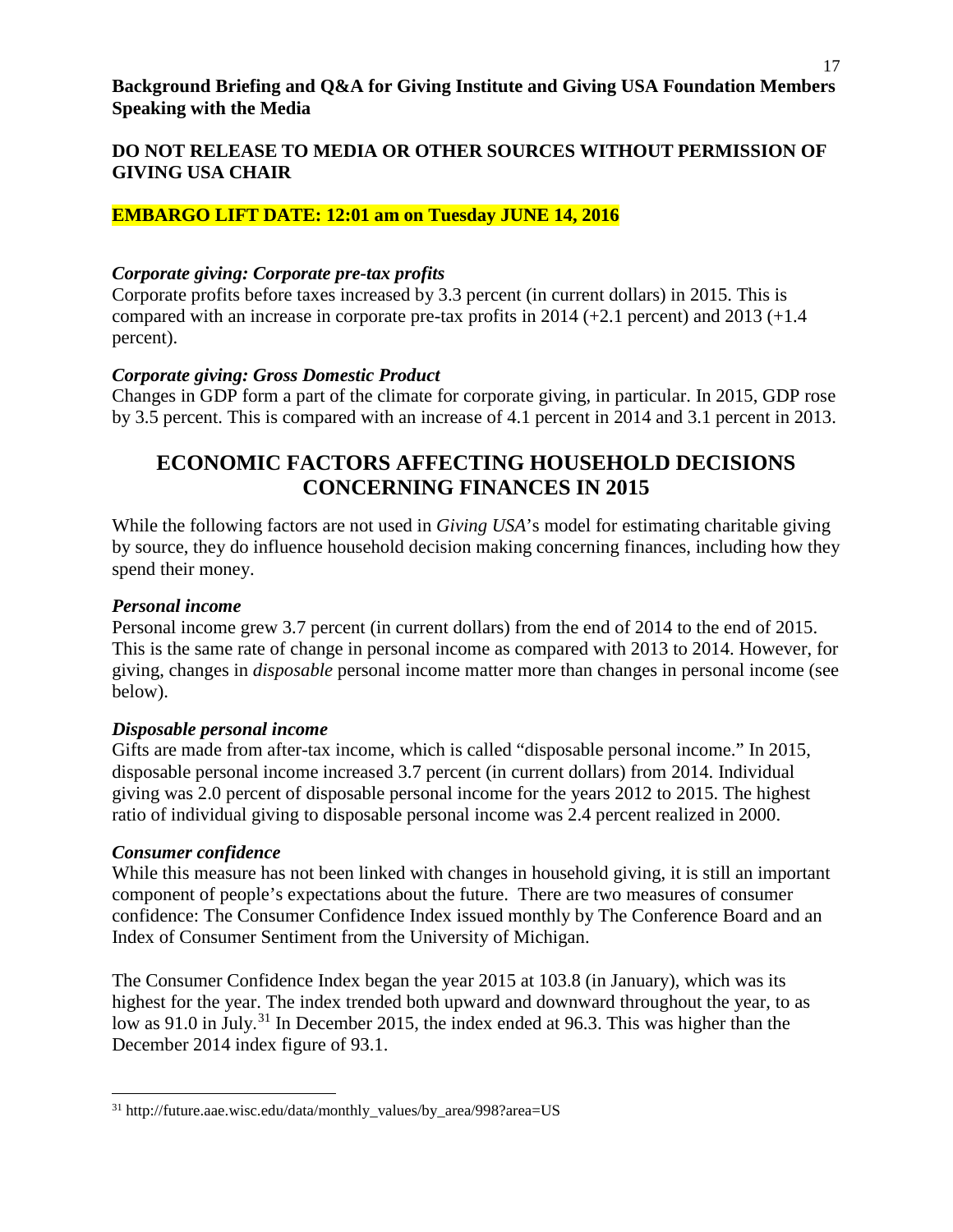18

### **DO NOT RELEASE TO MEDIA OR OTHER SOURCES WITHOUT PERMISSION OF GIVING USA CHAIR**

### **EMBARGO LIFT DATE: 12:01 am on Tuesday JUNE 14, 2016**

The Index of Consumer Sentiment from the University of Michigan began the year 2015 at about 98, trending down to the low-to-high 90s until September, when it dropped to  $87<sup>32</sup>$  $87<sup>32</sup>$  $87<sup>32</sup>$ . The year 2015 ended with the index at about 93, slightly below its December 2014 level at nearly 94.

## QUESTIONS ABOUT SPECIFIC SOURCES OF GIVING

## **INDIVIDUAL GIVING**

### *How is individual giving estimated?*

*Giving USA* develops an estimate for giving by individuals who itemize and an estimate for individuals who do not itemize, thus capturing a nationally representative picture of charitable giving by *all* households in the United States.

For estimating individual giving for those who itemized in 2014 and 2015, the model includes a variable for the inflation-adjusted change in personal consumption, as well as variables for the inflation-adjusted changes in the S&P 500 Index from the previous year (based on the last trading day), lagged giving, and the tax price, along with preliminary data on IRS contributions received from individuals for the year 2014. Through 2009, personal income was used as one of the variables; for the time period of the Great Recession and thereafter, personal consumption was found to be a better overall indicator of giving.

For estimating individual giving for those who do not itemize, as has been done for the past decade, *Giving USA* develops an estimate using Philanthropy Panel Study (PPS) data, which is based on the responses of more than 9,000 American households on their charitable giving behaviors.

## *Giving by individuals has been steadily growing in the last couple years, but why isn't it growing more quickly?*

In the last five years, the average year-to-year change in individual giving was 5.0 percent (3.3 percent adjusted for inflation). Giving by individuals in 2012 is largely responsible for this increase, as it rose 14.2 percent (11.9 percent adjusted for inflation).

Individual giving reflects

- changes in income and changes in assets (measured through the stock market);
- recent patterns of giving as tracked in the amounts claimed for charitable deductions on income-tax returns;
- changing attitudes toward financial security, with less financially secure households less likely to give.

<span id="page-17-0"></span><sup>32</sup> http://www.tradingeconomics.com/united-states/consumer-confidence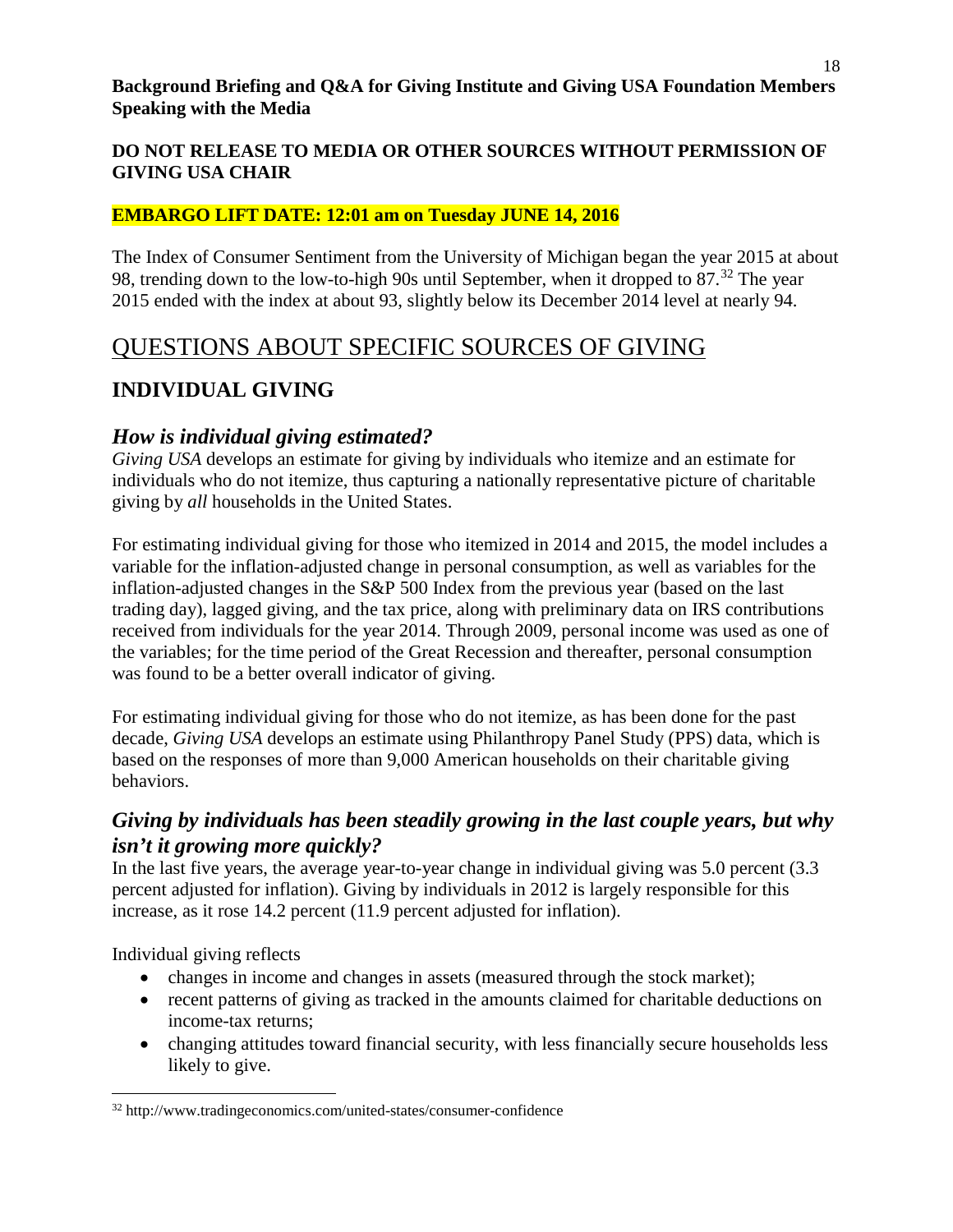#### **DO NOT RELEASE TO MEDIA OR OTHER SOURCES WITHOUT PERMISSION OF GIVING USA CHAIR**

#### **EMBARGO LIFT DATE: 12:01 am on Tuesday JUNE 14, 2016**

All of these factors have come into play in the last few years and explain the ups and downs seen in the estimates for giving by individuals.

In 2014 (last year of data available), real (inflation adjusted) median household income was \$53,657, growing 1.04% over 2013.<sup>[33](#page-18-0)</sup> The three-year change in median income between 2011 and 2014 was just 0.93 percent. These rates followed an average rate of decline of 2.1 percent in the years 2008 to 2011. Real median household income in 2014 was nearly 4.3 percent less than it was in 2005. By comparison, real per capita income rose 1.1 percent between 2013 and 2014, following a decline of 4.0 percent in 2013 and three years at no change.<sup>[34](#page-18-1)</sup>

- Immediately after the Great Recession, household incomes saw slow economic recovery, according to wealth specialist Emmanuel Saez of the University of California at Berkeley.<sup>[35](#page-18-2)</sup> Dr. Saez reported, however, that households in the top one percent of the income distribution saw their income rise comparatively quickly. About 36 percent of charitable giving is from the top 3 percent of households by income. For the rest of the donors (64 percent), income growth was much slower, and adjusting for inflation, had actually been on the decline for many households.
- Home equity also affects giving, as reported by researchers Chau Do and Irina Paley, both with the U.S. Department of the Treasury. Drs. Do and Paley found that the high level of giving in the mid-2000s was supported, in part, by the high levels of home equity people accrued during the housing bubble.<sup>[36](#page-18-3)</sup> With that source of wealth reduced and even eliminated in recent years, people have likely re-calibrated their giving to reflect more liquid assets. This was especially true during and immediately following the recession.
- We know from studies such as PPS that people in certain age cohorts give more and have done so throughout their lives.<sup>37</sup> However, as people born before 1945 become less economically active, we see lower levels of giving from people in the generation most likely to give. Gen Xers have also reported feeling cash-strapped in recent years and

<span id="page-18-0"></span><sup>33</sup> http://www.deptofnumbers.com/income/us/; http://www.census.gov/hhes/www/income/income.html

<span id="page-18-1"></span><sup>34</sup> http://www.census.gov/hhes/www/income/data/historical/people/

<span id="page-18-2"></span><sup>&</sup>lt;sup>35</sup> Emmanuel Saez, "Striking it Richer: The Evolution of Top Incomes in the United States," Online Report, University of California-Berkley, January 23, 2013, http://emlab.berkeley.edu/~saez/saez-UStopincomes-2011.pdf

<span id="page-18-3"></span><sup>36</sup> Chau Do and Irina Paley, "Altruism From the House: The Impact of Home Equity on Charitable Giving," *Review* 

<span id="page-18-4"></span>*of Economics of the Household*, 2012, 10 (30) 375-393. 37 Richard Steinberg and Mark Wilhelm, "Tracking Giving Across Generations," *New Directions in Philanthropic Fundraising*, Issue 42, 2012, 71-83; M. O. Wilhelm, P.M. Rooney, and E.R. Tempel, "Changes in Religious Giving Reflect Changes in Involvement: Age and Cohort Effects in Religious Giving, Secular Giving, and Attendance," *Journal for the Scientific Study of Religion,* 2007, 46 (2), 217-232.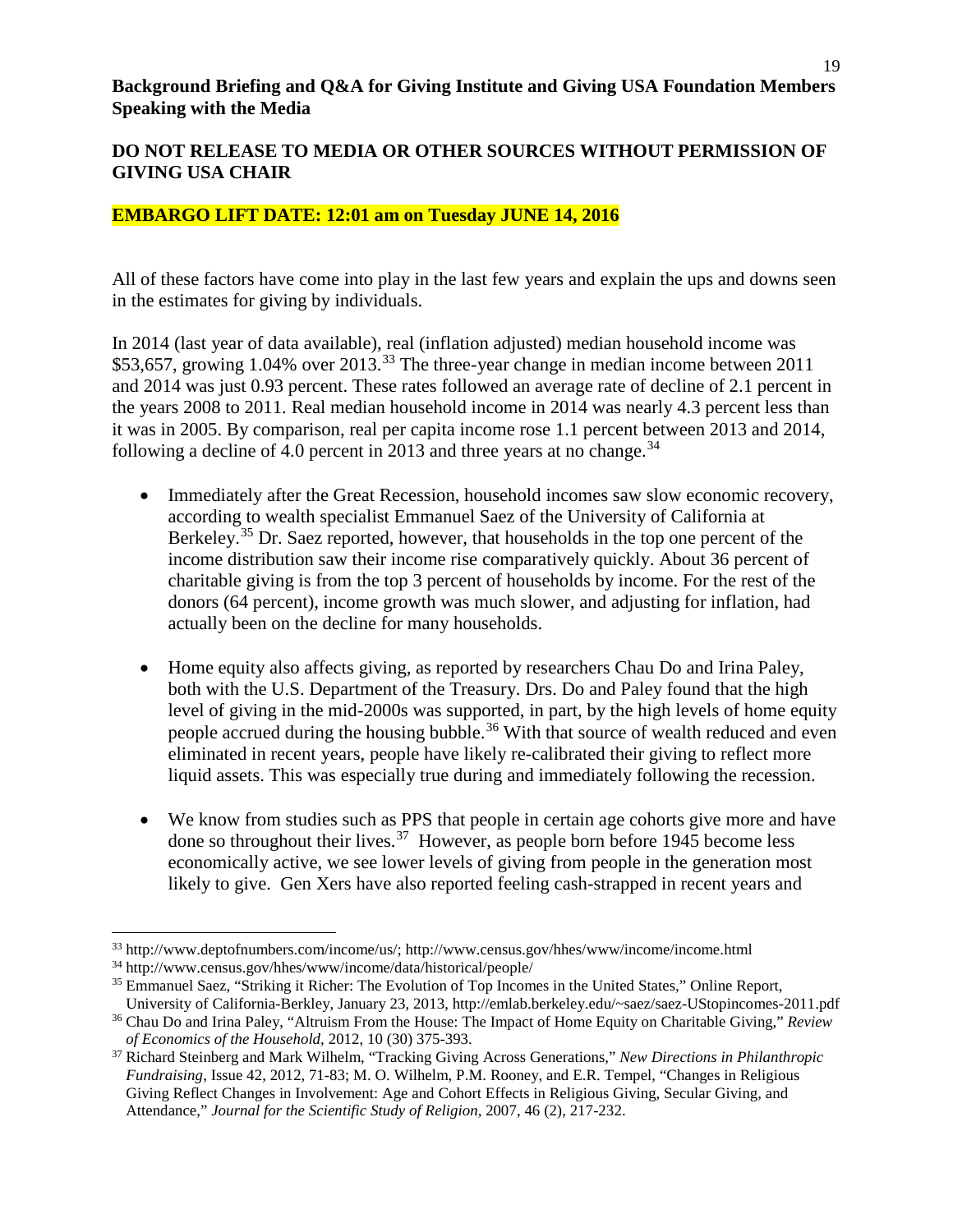#### **DO NOT RELEASE TO MEDIA OR OTHER SOURCES WITHOUT PERMISSION OF GIVING USA CHAIR**

#### **EMBARGO LIFT DATE: 12:01 am on Tuesday JUNE 14, 2016**

have lost a significant share of their net worth, according to a May 2013 report released by Pew Charitable Trusts.<sup>[38](#page-19-0)</sup>

• Millennials, who often are reported to be of a "giving spirit" have not yet hit their highest earning years (typically ages 35 to 65). The oldest Millennials may not be earning what Boomers did at similar ages because so many entered the job market during the Great Recession.<sup>[39](#page-19-1)</sup> In addition, some Boomers entering retirement age may be giving less than they had during their highest earning years.

This all being said, the sustained positive economic environment is likely having a positive effect on the largest proportion of U.S. households in the last couple of years. **See Appendix A for those economic factors likely to be positively affecting U.S. households.**

## *What percentage of all U.S. households are high-net-worth households? How are high-net-worth households defined?*

There are different ways of defining "high-net-worth household." The Indiana University Lilly Family School of Philanthropy in its *Bank of America Studies of High Net Worth Philanthropy* defines a high-net-worth household as one that earns more than \$200,000 in annual income, and/or has net worth of more than \$1 million, not including a household's primary residence.

According to the Census Bureau, the top 20 percent of U.S. households received 51.2 percent of U.S. income in 2014.<sup>[40](#page-19-2)</sup> The top 40 percent took in 84.4 percent of U.S. income. That year, the top 5 percent of U.S. households alone took in 21.9 percent of U.S. income.

By comparison, in 1994, the top 20 percent of U.S. households received 49.1 percent of U.S. income. The top 40 percent took in  $72.5$  percent of U.S. income.<sup>[41](#page-19-3)</sup> That year, the top 5 percent of U.S. households alone took in 21.2 percent of U.S. income.

According to the Census Bureau, in 2014 there were 7.01 million U.S. households with income greater than \$200,000, which translates into 5.6 percent of the population.<sup>[42](#page-19-4)</sup> Between 2004 and 2014, households with more than \$200,000 in annual income grew from 4.8 percent of all

<span id="page-19-0"></span><sup>38</sup> *Retirement Security Across the Generations: Are Americans Prepared for their Golden Years?*, Pew Charitable Trusts, May 16, 2013, www.pewstates.org

<span id="page-19-1"></span><sup>39</sup> Annie Lowery, "Do Millennials Stand a Chance in the Real World," *The New York Times*, March 26, 2013, www.nytimes.com

<span id="page-19-2"></span><sup>40</sup> http://www.census.gov/hhes/www/income/data/historical/index.html

<span id="page-19-3"></span><sup>41</sup> http://www.census.gov/hhes/www/income/data/historical/index.html

<span id="page-19-4"></span><sup>42</sup> http://www.census.gov/hhes/www/cpstables/032015/hhinc/toc.htm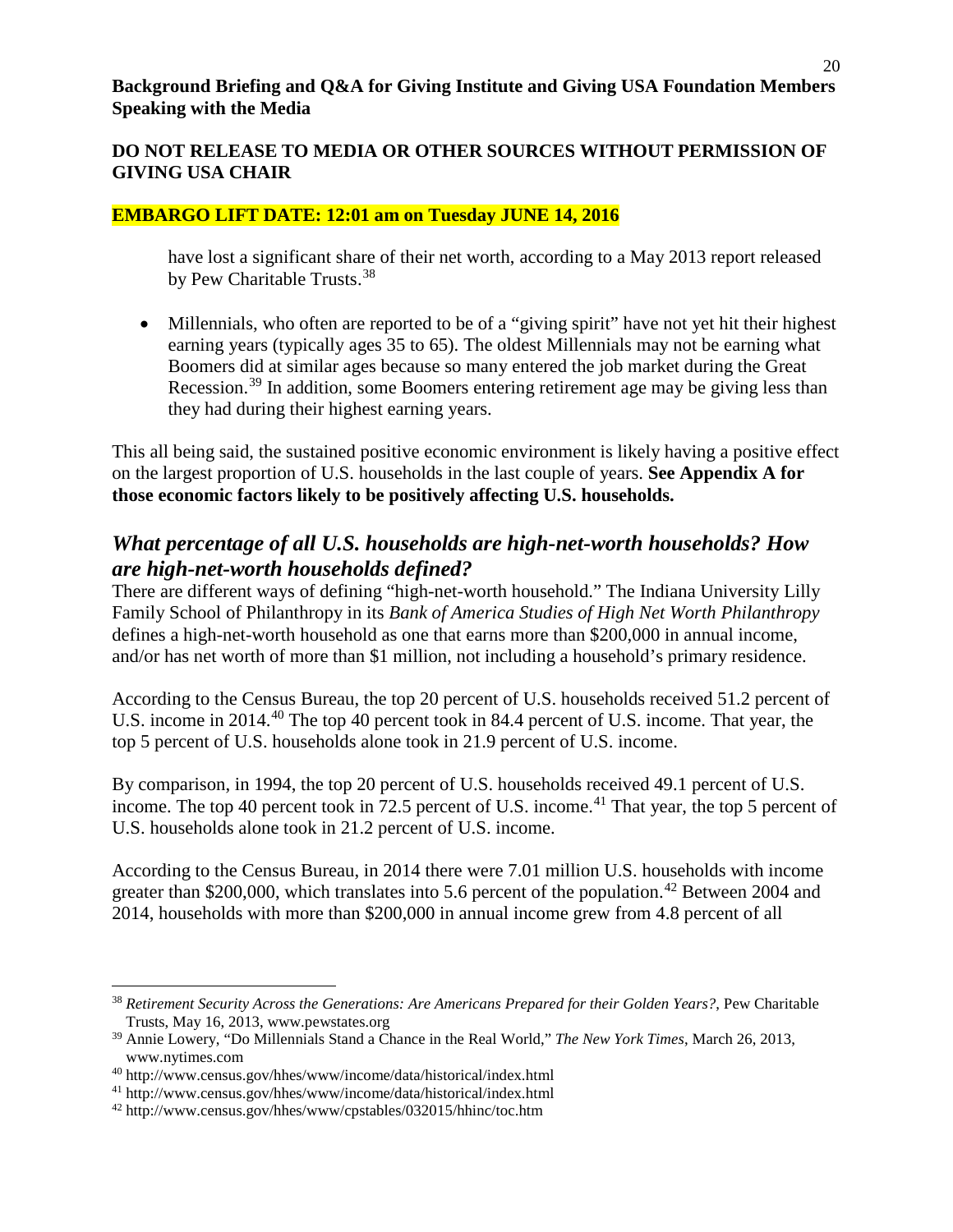### **DO NOT RELEASE TO MEDIA OR OTHER SOURCES WITHOUT PERMISSION OF GIVING USA CHAIR**

#### **EMBARGO LIFT DATE: 12:01 am on Tuesday JUNE 14, 2016**

households to 5.6 percent of all households. In 1975, these households comprised 1.1 percent of the U.S. household population. $43$ 

In 2014, real (inflation adjusted) median household income was \$53,657, growing 1.04% over 2013.[44](#page-20-1) Between 2003 and 2013, households with less than \$35,000 in annual income grew 16 percent. Between 1973 and 2013, the percentage of these households grew 21 percent.<sup>[45](#page-20-2)</sup>

### *What percentage of individual giving comes from high-net-worth households?*

Using the definition of high-net-worth household noted in the previous question, the Indiana University Lilly Family School of Philanthropy estimates that, *on average*, about 50 percent of total annual giving comes from high-net-worth households. In some years, this figure could be as much as two-thirds, and in other years it could be lower.

We know that in 2013, the latest year of final IRS data with this information, households with income greater than \$200,000 filed 4.8 million tax returns (13.2 percent of total filings) that included *itemized* cash deductions for charitable contributions.<sup>[46](#page-20-3)</sup> The total amount in cash contributions claimed that year by these individuals was \$63.0 billion, or 13.9 percent of total cash giving by individuals that year. These individuals claimed \$31.76 billion in non-cash contributions (2.9 million filings or 61.6 percent of the total non-cash contributions claimed). As a percentage of all itemized contributions claimed, households with income greater than \$200,000 contributed 46.7 percent of the total. Note: Individual giving estimates include both itemized and non-itemized contributions – use this data with caution.

## *How did mega-giving affect individual giving estimates in 2015? Who gave these gifts? How are mega-gifts determined?*

*Giving USA* adds additional estimates for contributions given by donor type or to particular subsectors if the amounts are large enough to affect the rate of change in total giving by about one rounded percentage point.

Gifts of this magnitude are called "mega-gifts." In 2015, mega-gifts were those that were determined to likely have been paid in 2015 and at least \$300 million. Specific mega-gifts are listed in a table in the "Overall Questions" section of this document.

<span id="page-20-0"></span><sup>43</sup> http://www.census.gov/content/dam/Census/library/publications/2015/demo/p60-252.pdf

<span id="page-20-1"></span><sup>44</sup> http://www.deptofnumbers.com/income/us/; http://www.census.gov/hhes/www/income/income.html

<span id="page-20-2"></span><sup>45</sup> Table H-17, http://www.census.gov/hhes/www/income/data/historical/household/

<span id="page-20-3"></span><sup>46</sup> Information gathered from www.irs.gov/taxstats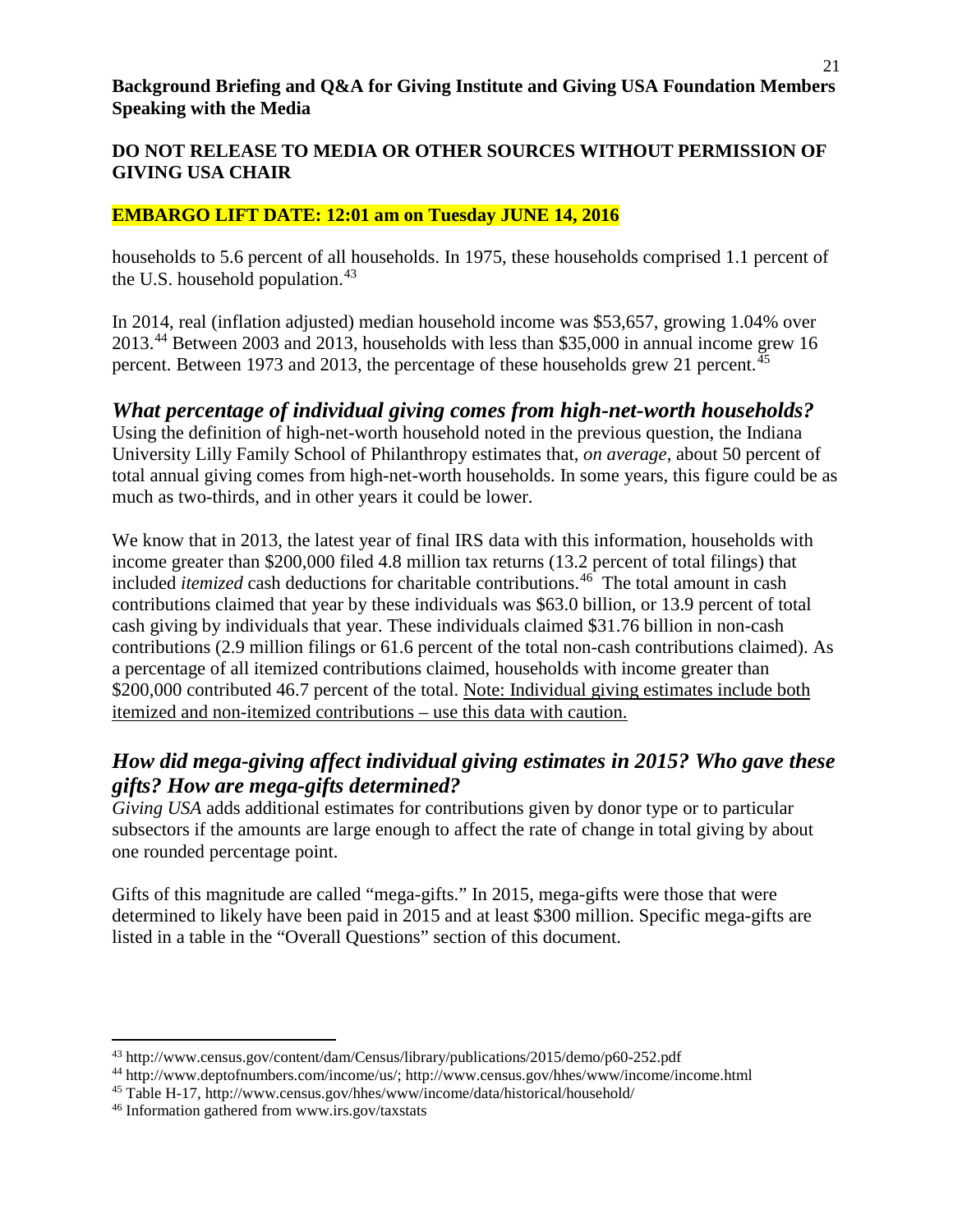### **EMBARGO LIFT DATE: 12:01 am on Tuesday JUNE 14, 2016**

## *Why is individual giving a smaller share of the total sources pie than it used to be?*

When dividing total giving by source in five-year spans, giving by individuals has declined from 84 percent of total giving in the five-year period ending in 1980 to 72 percent of total giving in the five-year period ending in 2015—a 12 percentage-point decline.<sup>[47](#page-21-0)</sup>

The decline in giving by individuals appears to have been offset by the increase in grantmaking by foundations in the last 40 years. The share of total giving by foundations rose from 6 percent of total giving in the five-year period ending in 1980 to 15 percent of total giving in the five-year period ending in 2015.

The shares of giving by corporations and bequests have remained relatively consistent over the last four decades. Giving by corporations has comprised between 4 percent and 6 percent of total giving in the last 40 years, while giving by bequest has comprised between 6 percent and 9 percent of the total.

## *What is the average amount that U.S. households or individuals give to charity each year?*

It is estimated that in 2015, per capita giving by U.S. adults ages 18 and older averaged \$1,101 and that giving by U.S. households averaged \$2,124[48](#page-21-1) (Here we divide the "giving by individuals" estimate by the Census figure estimate for total U.S. adults and total U.S. households). These are simplistic estimates, simply dividing total contributions from individuals and dividing by the number of individuals ages 18 and above and then the number of U.S. households.

Between 2009 and 2014, per capita giving increased by 13 percent and average household giving increased by 12 percent.<sup>[49](#page-21-2)</sup>

While the figures above are more general, most recent PPS data indicate that 60 percent of all U.S. households made a charitable contribution in 2012. Translating the 60 percent figure to the

l

<span id="page-21-0"></span> $47$ All data in this section are reported as estimates, which are subject to revision. The estimates for total charitable giving for the years 2013 and 2014 were revised in this edition from estimates reported in *Giving USA* 2015. To provide the most accurate estimates for charitable giving, as new data become available, *Giving USA* revises its estimates for at least the last two years. See more about how *Giving USA* calculates charitable giving by sources and uses in the "Brief summary of methods used" section of this report.

<span id="page-21-1"></span><sup>&</sup>lt;sup>48</sup> Estimates derived by dividing the giving by individuals total in 2015 by the estimated number of households and U.S. adults in 2015. *Giving USA* used 2015 Census data. Data collected from the U.S. Census, retrieved May 2016, http://www.census.gov/hhes/families/data/cps.html

<span id="page-21-2"></span><sup>&</sup>lt;sup>49</sup> Estimates derived by dividing the giving by individuals total in 2015 by the estimated number of households and U.S. adults in 2015. *Giving USA* used 2015 Census data. Data collected from the U.S. Census, retrieved May 2016, http://www.census.gov/hhes/families/data/cps.html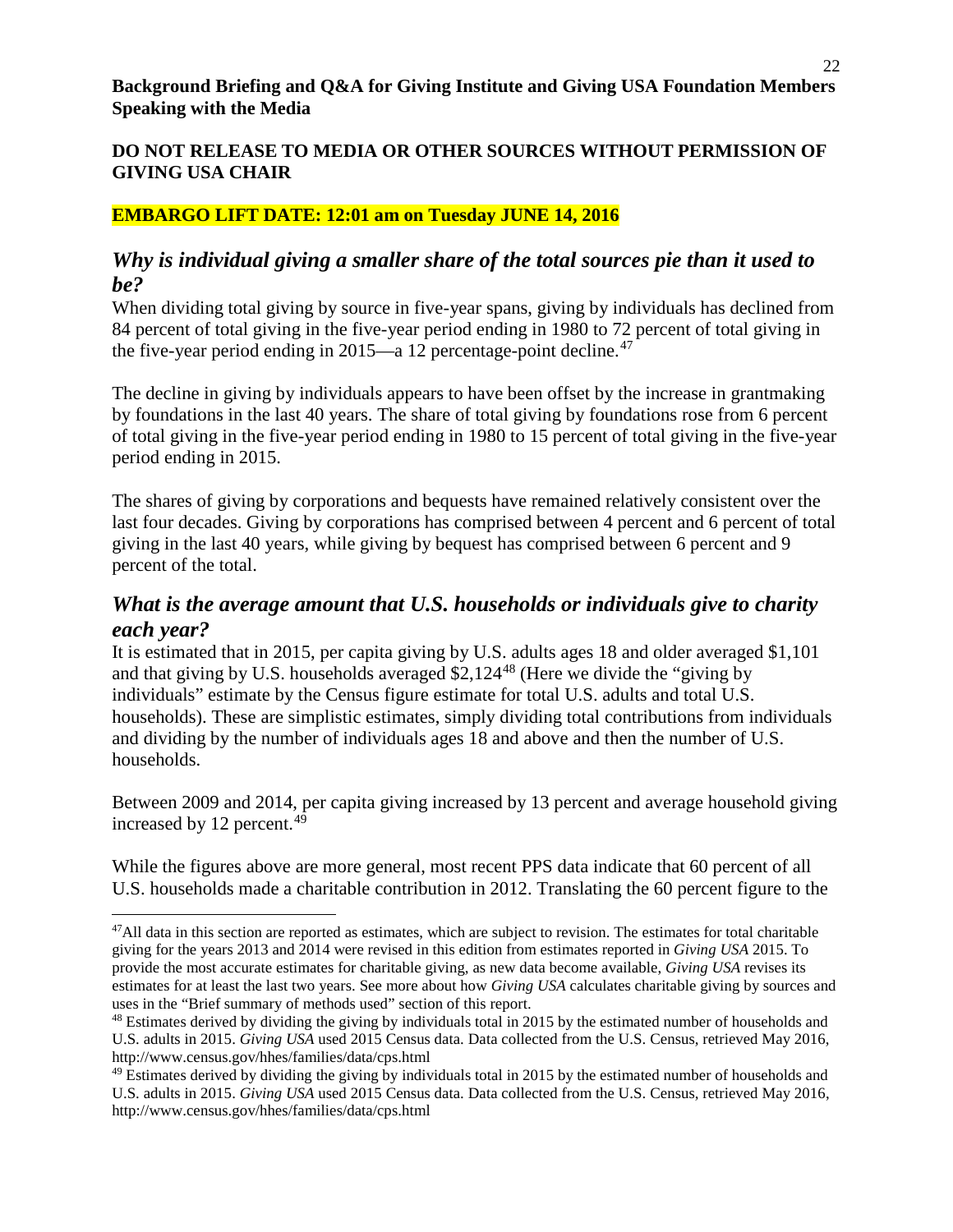### **EMBARGO LIFT DATE: 12:01 am on Tuesday JUNE 14, 2016**

number of existing households in 2015, the average charitable contribution for U.S. households is \$3,539.

## *Is the number of people who give on the decline? Or, is it on the rebound?*

Based on PPS, the number of American households who gave was 59.7 percent in 2012 and 62.5 percent in 2010.<sup>[50](#page-22-0)</sup> These are lower figures than the 70 percent reported in the year 2002 and 66-67 percent reported in the years 2004, 2006, and 2008.

The fraction of high net worth households who give remains high at over 98 percent (in 2013), based on *the 2014 Bank of American High Net Worth Philanthropy Study* conducted by the Indiana University Lilly Family School of Philanthropy (this is an increase from the 95 percent of wealthy households that reported giving in  $2011$ ).<sup>[51](#page-22-1)</sup>

## *How did donor retention affect giving in 2015?*

*Giving USA* does not analyze donor retention as part of the creation of its estimates. However, *Giving USA* does note the following study from *2016 Fundraising Effectiveness Survey Report* and other studies:

Donor retention remained flat between 2014 and 2015 at 46 percent, and gift retention also remained flat at 48 percent.[52](#page-22-2) According to the *Fundraising Effectiveness Survey,* 37 percent of revenue gain in 2015 was derived from upgraded donors, according to the sample of nonprofits that contributed data. For every 100 new donors that nonprofits acquired, 96 previous donors were lost.

## **CORPORATE GIVING**

 $\overline{\phantom{a}}$ 

## *Explain the recent volatility in corporate giving, why have there been so many declines and increases?*

Corporations give from pre-tax profits. Corporations generally determine that they will give a certain percentage in good times and a lean percentage in economically difficult times. Corporate pre-tax profits rose 2.1 percent in 2014 and 3.3 percent in 2015, following a 17.9 percent increase in 2012 and a 1.5 percent increase in 2013 (all in current dollars).

<span id="page-22-0"></span><sup>50</sup> This information is based on Philanthropy Panel Study data, housed at the IU Lilly Family School of Philanthropy.

<span id="page-22-1"></span><sup>51</sup> This information is based on the *Study of High Net Worth Philanthropy*, 2012 and 2014 editions, U.S. Trust/Bank of America, written and researched by the IU Lilly Family School of Philanthropy

<span id="page-22-2"></span><sup>52</sup> *2016 Fundraising Effectiveness Survey Report,* Association of Fundraising Professionals, Urban Institute, March 19, 2016, http://www.afpnet.org/files/ContentDocuments/FEP2016FinalReport.pdf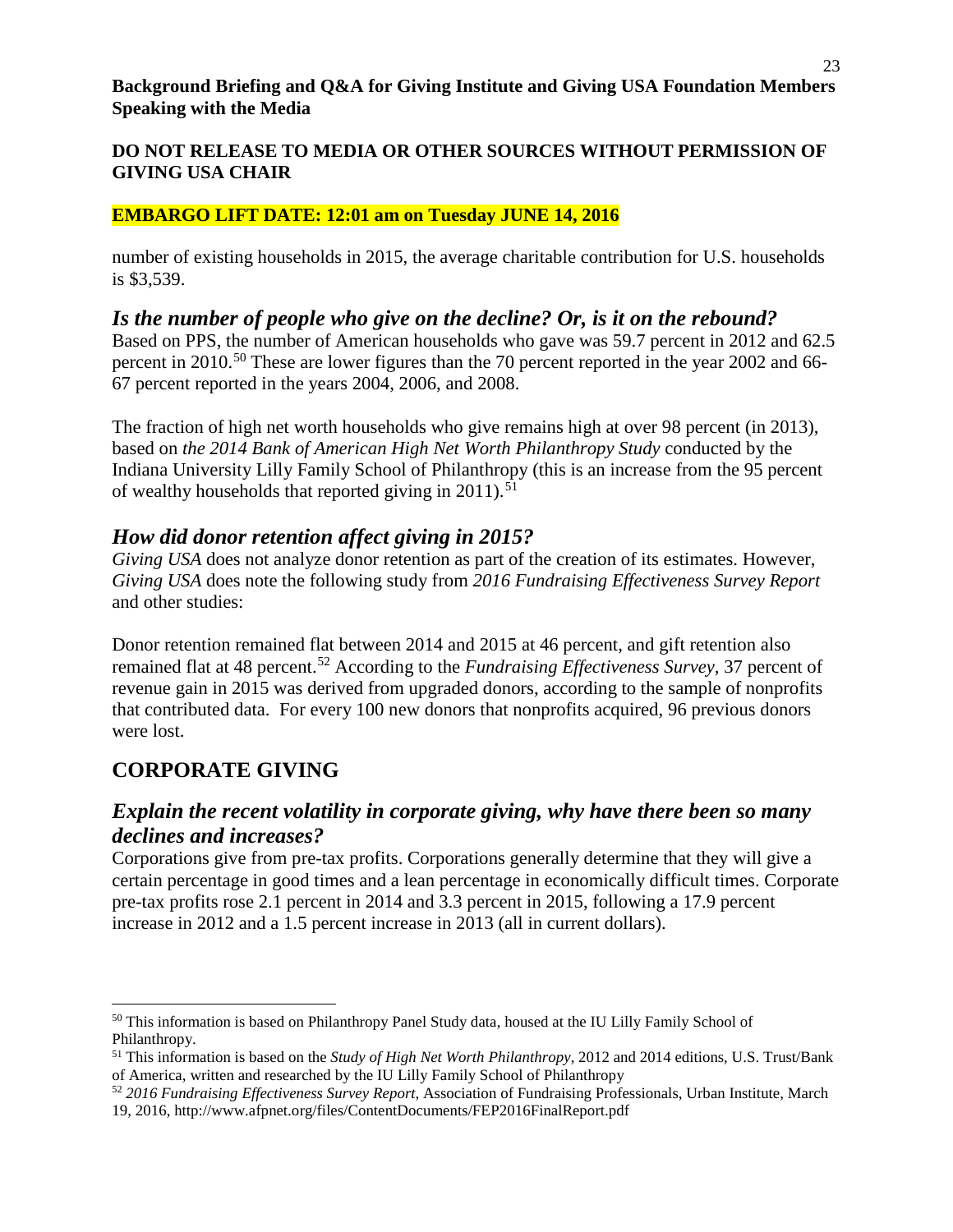### **EMBARGO LIFT DATE: 12:01 am on Tuesday JUNE 14, 2016**

For the year 2013, specifically, *Giving USA* noted that corporations appeared to be giving more directly overseas than to U.S.-based nonprofits. This may be an increasing trend, given that many companies now have operations in non-U.S. locales. More research is needed. In 2014, charitable giving by corporations recovered and increased an estimated 12.0 percent over 2013. Giving by corporations also increased in 2015 by 3.9 percent. The estimate for corporate giving in 2015 also includes an estimate for disaster giving in support of the Nepalese earthquake. Corporate giving to disaster relief is typically strong.

Historically, there has been a one- to two-year lag between trends in corporate profits and trends in corporate giving. However, some corporations may be giving in response to real-time profits and expenses. Moreover, some companies and sectors may be particularly sensitive to businesscycle effects.

## *How much have corporations been giving as a percentage of their profits?*

In the last 10 years, giving by corporations as a percentage of corporate pre-tax profits averaged 0.8 percent. In the last 40 years, the highest 10-year period of corporate giving as a percentage of corporate pre-tax profits was in the years 1985 to 1994, when it averaged 1.4 percent.

This year, corporate pre-tax profits rose by 3.3 percent (in current dollars). Corporate giving rose correspondingly, at a rate of 3.9 percent. Corporate giving as a percentage of corporate pre-tax profits was 0.8 percent.

## *How does Giving USA data for giving by corporations compare with CECP's data?*

In its annual *Giving in Numbers* survey for the year 2016, CECP (formerly, the Committee Encouraging Corporate Philanthropy) estimates that giving by a matched sample of the U.S.' largest corporations (n=211) increased for 47 percent of these companies.<sup>[53](#page-23-0)</sup> Among these companies, 18 percent increased their total giving by 25 percent or more. Following a similar pattern to last year, the communications industry drove the largest change, with 44 percent of these companies expanding giving. The communications industry accounted

<span id="page-23-0"></span><sup>53</sup> Each year, CECP, in association with The Conference Board, presents an in-depth analysis of the results of an annual survey of corporate giving trends in the publication *Giving in Numbers*, released free-of-charge to the public each fall. The report answers pressing questions reported by 272 companies about the state of their corporate giving, rates of giving internationally, employee engagement, program management, and more. Giving in Numbers survey, CECP, in association with The Conference Board, 2016, www.cecp.co. Note that not all companies an-swered all questions. Also note that some of the data refer only to a matched set of companies that have participated in the survey in each year from 2013 to 2015, per the identified sample sizes in the references. Caution should be used in comparing results between Giving USA and CECP because CECP's study is focused on businesses with more than \$2 billion in annual revenue, *while Giving USA* includes businesses of all sizes. In addition, CECP's sample is global, while Giving USA focuses solely on companies based in the United States.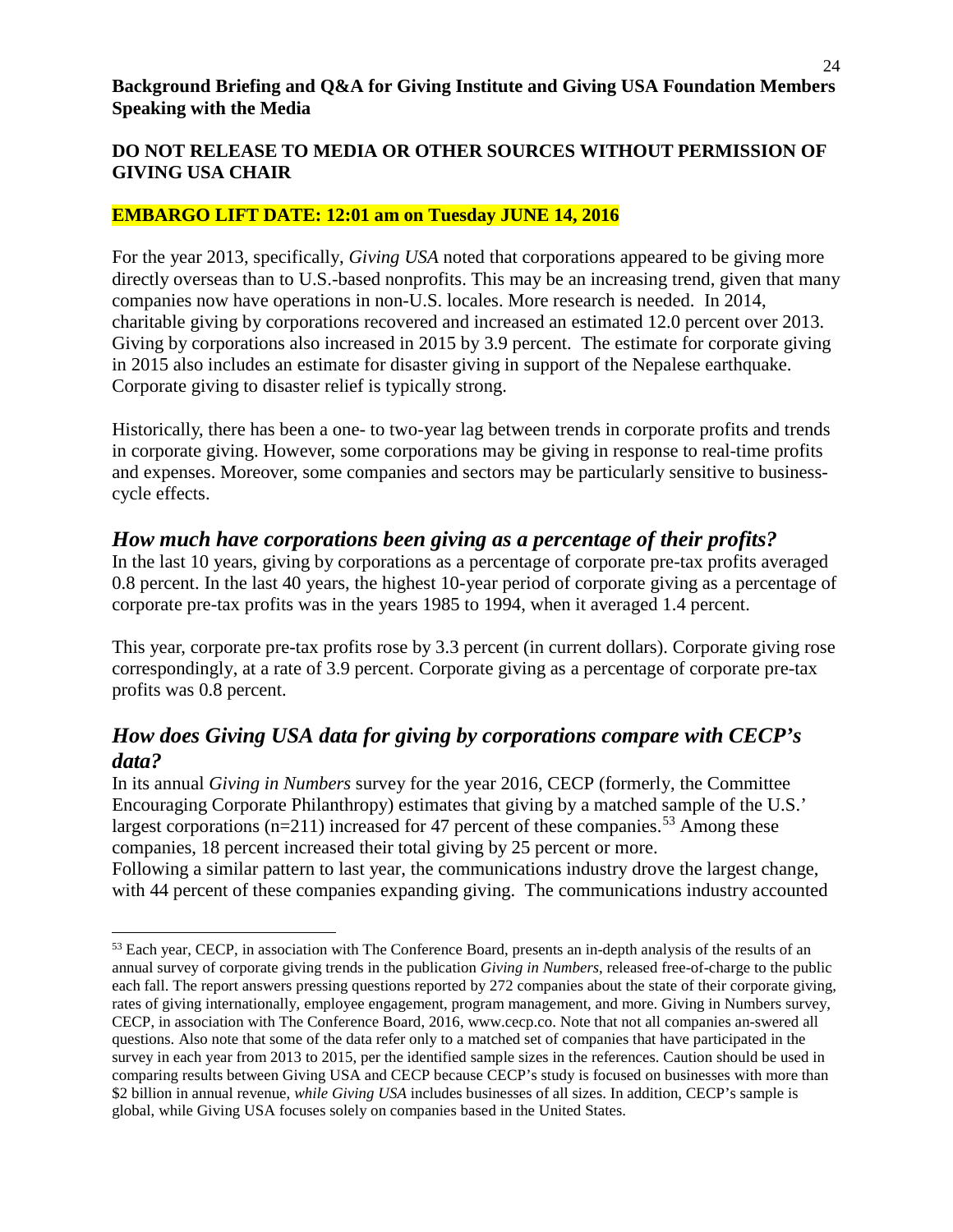#### **EMBARGO LIFT DATE: 12:01 am on Tuesday JUNE 14, 2016**

 $\overline{a}$ 

for nearly half of the aggregate increase in giving between 2013 and 2015. Companies that accounted for a larger portion of the aggregate decrease were the energy industry (35 percent) and the healthcare industry (30 percent).

Cash giving continued to represent the majority of corporate contributions in the years 2013 to 2015. Cash giving comprised an average of 83 percent of aggregated giving in 2015 for these companies, an increase from previous years. [54](#page-24-0) Although non-cash giving accounted for a smaller average proportion of companies' total giving, at 17 percent in 2015, the majority of companies made non-cash contributions.<sup>[55](#page-24-1)</sup> In all, 61 percent of companies reported a value for non-cash contributions.

In general, there are many different reasons why companies increase or decrease contributions from year to year.[56](#page-24-2) These changes can be driven by strategies and decisions internal to the company, as well as external forces like fluctuations in the economy or customer demands. Corporate respondents to the 2016 *Giving in Numbers* survey cited numerous factors for changes in corporate giving in 2015, compared with 2014.

<span id="page-24-0"></span><sup>54</sup> Each year, CECP, in association with The Conference Board, presents an in-depth analysis of the results of an annual survey of corporate giving trends in the publication *Giving in Numbers*, released free-of-charge to the public each fall. The report answers pressing questions reported by 272 companies about the state of their corporate giving, rates of giving internationally, employee engagement, program management, and more. Giving in Numbers survey, CECP, in association with The Conference Board, 2016, www.cecp.co. Note that not all companies an-swered all questions. Also note that some of the data refer only to a matched set of companies that have participated in the survey in each year from 2013 to 2015, per the identified sample sizes in the references. Caution should be used in comparing results between Giving USA and CECP because CECP's study is focused on businesses with more than \$2 billion in annual revenue, while *Giving USA* includes businesses of all sizes. In addition, CECP's sample is global, while Giving USA focuses solely on companies based in the United States.

These data include a matched set of 211 companies that responded to the *Giving in Numbers* Survey each year from 2013 to 2015. Aggregates are in inflation-adjusted dollars. Percentage of cash and non-cash giving represent average percentages.

<span id="page-24-1"></span><sup>&</sup>lt;sup>55</sup> CECP, in association with The Conference Board, collects total contribution data in three giving types disbursed during the 12 months of the survey year: Direct Cash includes cash giving from corporate headquarters or regional offices; Foundation Cash includes cash giving from the corporation foundation; and Non-Cash includes product donations, pro bono service, and other non-cash contributions (e.g., computers, office supplies, etc.) assessed at Fair Market Value.

<span id="page-24-2"></span><sup>56</sup> Each year, CECP, in association with The Conference Board, presents an in-depth analysis of the results of an annual survey of corporate giving trends in the publication Giving in Numbers, released free-of-charge to the public each fall. The report answers pressing questions reported by 272 companies about the state of their corporate giving, rates of giving internationally, employee engagement, program management, and more. Giving in Numbers survey, CECP, in association with The Conference Board, 2016, www.cecp.co. Note that not all companies an-swered all questions. Also note that some of the data refer only to a matched set of companies that have participated in the survey in each year from 2013 to 2015, per the identified sample sizes in the references. Caution should be used in comparing results between Giving USA and CECP because CECP's study is focused on businesses with more than \$2 billion in annual revenue, while Giving USA includes businesses of all sizes. In addition, CECP's sample is global, while Giving USA focuses solely on companies based in the United States.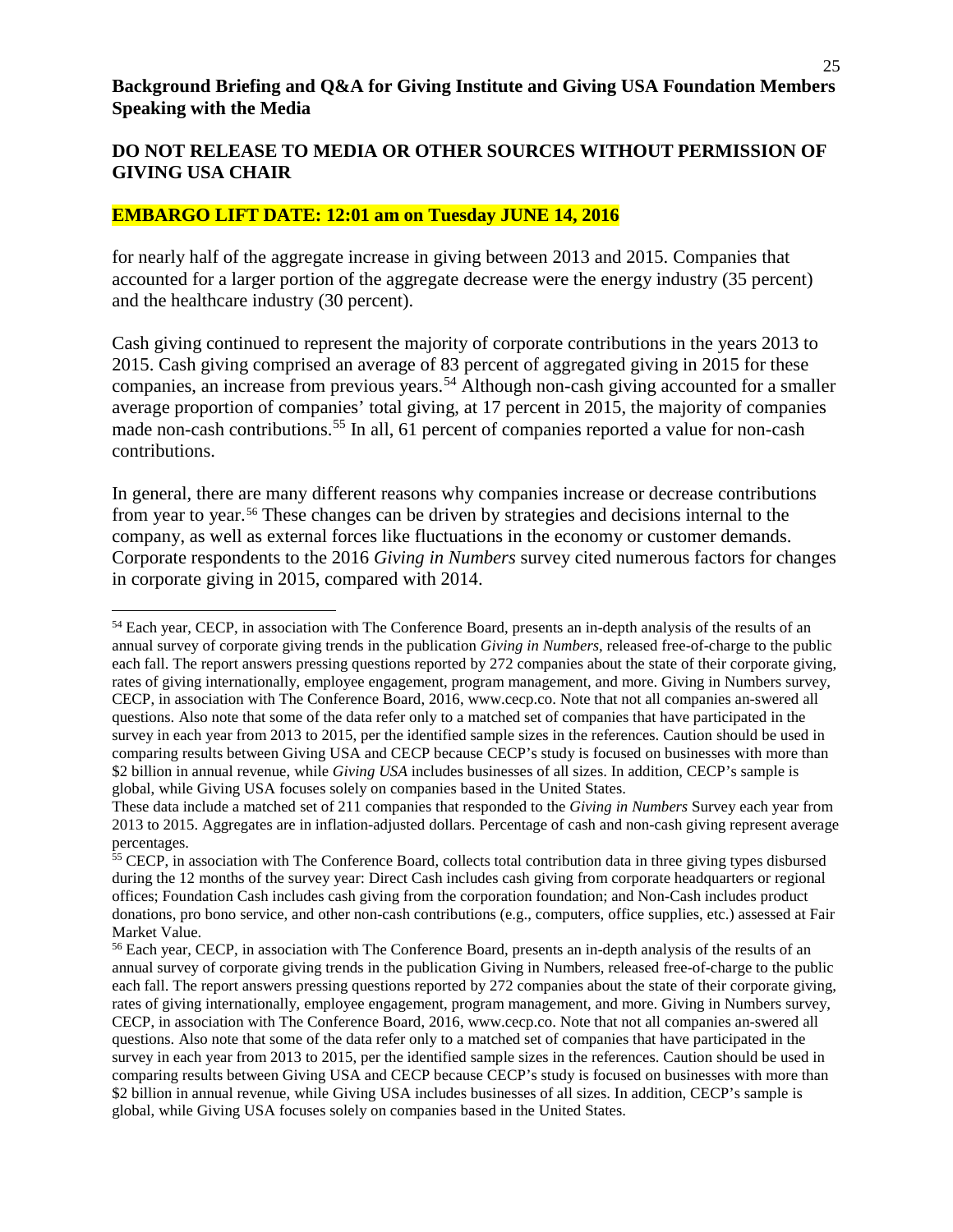### **DO NOT RELEASE TO MEDIA OR OTHER SOURCES WITHOUT PERMISSION OF GIVING USA CHAIR**

### **EMBARGO LIFT DATE: 12:01 am on Tuesday JUNE 14, 2016**

Most commonly cited reasons for decreases were:

- Changes in the business, such as declining business performance for companies with philanthropic budgets tied to financial results;
- Decline in employee engagement programs, such as decreased participation in matching gifts or skills-based volunteering; and
- Strategic review of societal investment areas.

Most commonly cited reasons for increases were:

- Increases in employee engagement programs, such as increased participation in matching gifts or skills-based volunteering;
- Improved tracking and measurement capabilities of corporate societal investments and activities;
- Increase in funding for foundation/CSR departments;
- Made the business decision of intentionally increasing giving; and
- Strategic review of societal investment areas.

l

#### **[NOTE: Please cite CECP and not** *Giving USA* **when reporting or presenting this information. Information from CECP provided to demonstrate trends in giving by the largest U.S. companies, whose giving patterns vary from the aggregate corporate giving amount that** *Giving USA* **estimates.]**

### *What percentage of corporate giving is in-kind or non-cash?*

Corporations also make use of in-kind gifts. CECP reported in May 2016 that, among its matched set of reporting companies (n=211), the average corporation in its sample gave 17 percent of its total budget in the form of non-cash contributions.<sup>[57](#page-25-0)</sup> This was a decline from the 18 percent reported for the year 2014, 20 percent reported for the year 2013, and 19 percent reported for the year 2012 (among different reporting samples, however).

<span id="page-25-0"></span><sup>&</sup>lt;sup>57</sup> Each year, CECP, in association with The Conference Board, presents an in-depth analysis of the results of an annual survey of corporate giving trends in the publication Giving in Numbers, released free-of-charge to the public each fall. The report answers pressing questions reported by 272 companies about the state of their corporate giving, rates of giving internationally, employee engagement, program management, and more. Giving in Numbers survey, CECP, in association with The Conference Board, 2016, www.cecp.co. Note that not all companies an-swered all questions. Also note that some of the data refer only to a matched set of companies that have participated in the survey in each year from 2013 to 2015, per the identified sample sizes in the references. Caution should be used in comparing results between *Giving USA* and CECP because CECP's study is focused on businesses with more than \$2 billion in annual revenue, while *Giving USA* includes businesses of all sizes. In addition, CECP's sample is global, while *Giving USA* focuses solely on companies based in the United States.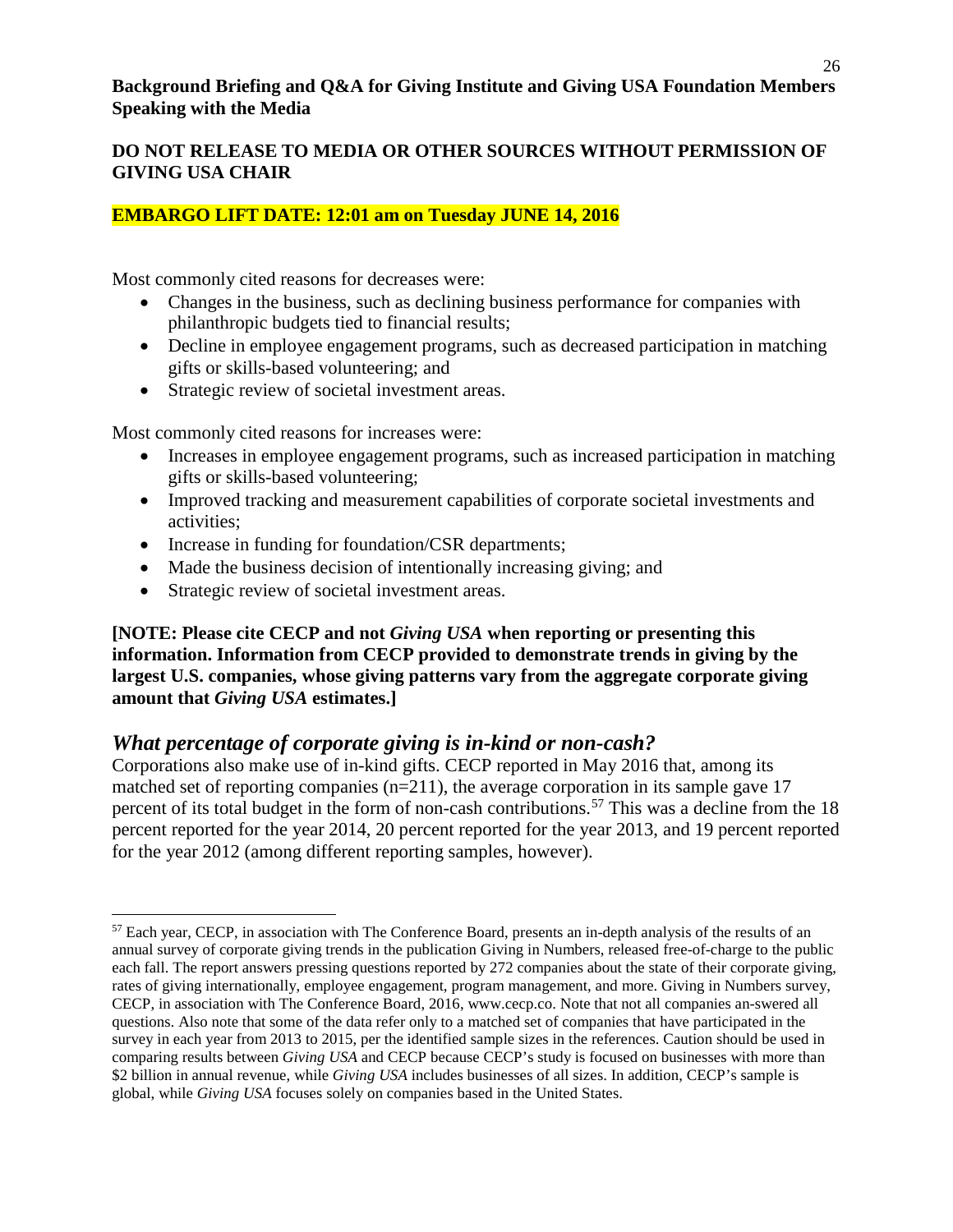### **EMBARGO LIFT DATE: 12:01 am on Tuesday JUNE 14, 2016**

## *Is corporate giving driven by in-kind giving and pharmaceutical giving? What share of corporate giving is from pharma?*

*Giving USA* does not estimate specific types of in-kind giving by corporations as part of its estimates. However, as a proportion of all giving, *Giving USA* believes this type of giving continues to be strong. *Giving USA*'s analysis reveals that in-kind pharmaceutical giving through Patient Assistance Programs (gifts that go directly to individuals) amounted to \$6.56 billion in 2015, or 36 percent of all corporate giving. This is a very conservative estimate for pharmaceutical contributions and is similar to trends seen in prior years.

## *What is the difference in Giving USA's and CECP's reporting on corporate giving?*

The key difference between *Giving USA*'s and CECP's estimates for giving by corporations is that *Giving USA* uses an econometric model for estimating aggregate (or national) corporate giving, while CECP relies on a survey of approximately 258 (with a matched sample of 211) of the largest U.S. corporations (in 2015). *Giving USA*'s data represents the total picture of U.S. corporate giving, while CECP data is not representative of all corporations or the overall trend in corporate giving for the years reviewed. The value of CECP data is that it provides important context of the trends of corporate giving for the largest U.S. companies who give the largest proportion of all charitable dollars in the U.S. It is important to note, however, that CECP also includes giving to overseas organizations, while *Giving USA* does not.

For estimating corporate giving in 2015, *Giving USA* used final IRS data about contributions itemized by corporations from years prior to 2014. The *Giving USA* estimate for giving by corporations is based on a projection that incorporates historical trends in corporate itemized giving and changes in Gross Domestic Product (GDP), corporate pre-tax profits, the Consumer Price Index, and the corporate tax rate.

## *How is corporate giving related to giving to international affairs in recent years?*

*Giving USA* does not provide statistics on where corporate charitable dollars go by recipient. However, it appears that corporations are influencing international affairs giving in recent years—more so than in years past.

A source from the Urban Institute's National Center on Charitable Statistics (NCCS) notes that an increasing number of international gifts appear to be directed to overseas organizations. These gifts may be offsetting gifts made to U.S.-based international organizations. Indeed, disaster giving data collected by the Indiana University Lilly Family School of Philanthropy reveal that gifts by corporations made directly to overseas organizations, as compared with U.S.-based organizations, have become more prominent in recent years for disaster relief efforts outside of the United States.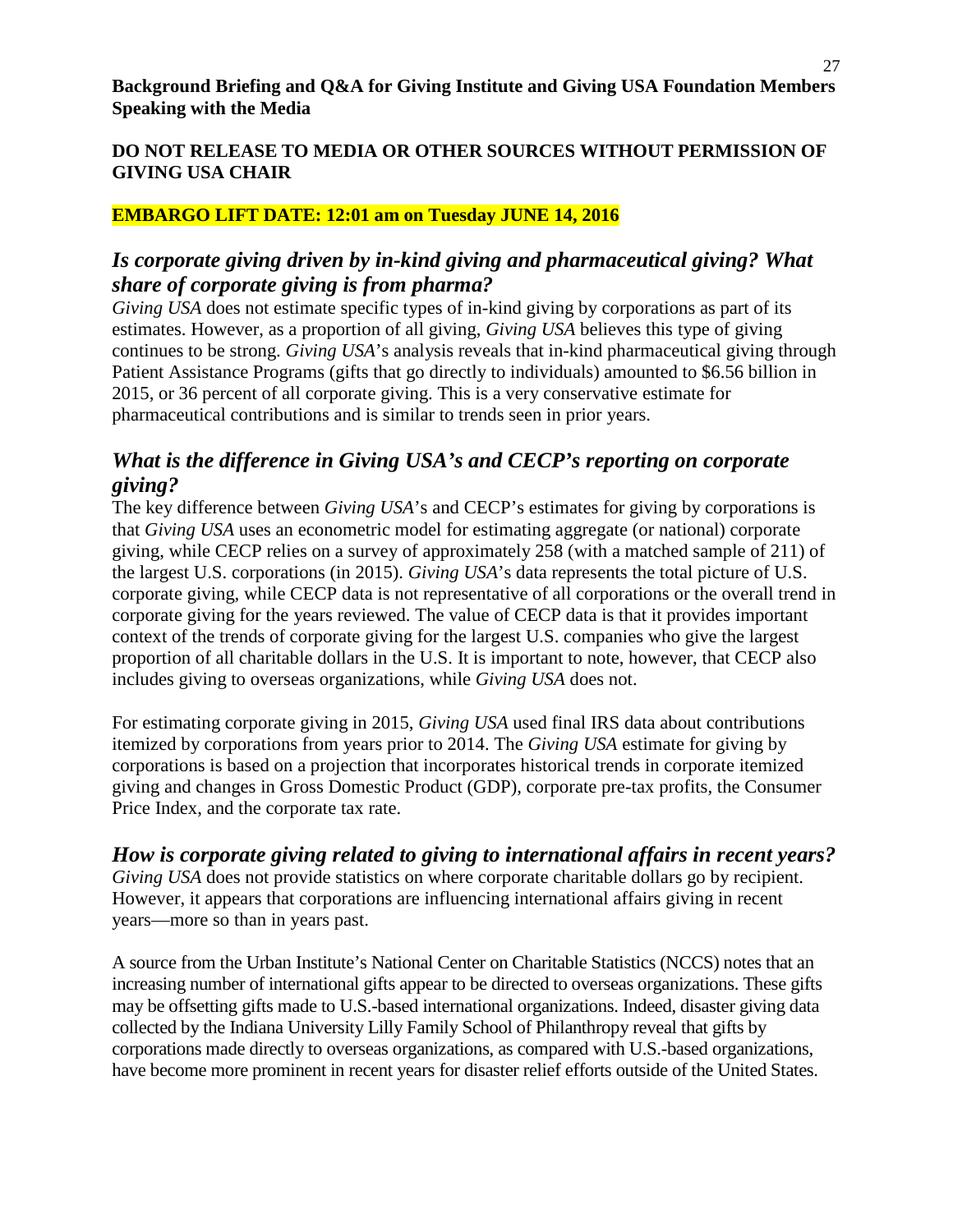### **EMBARGO LIFT DATE: 12:01 am on Tuesday JUNE 14, 2016**

In addition, Indiana University Lilly Family School of Philanthropy's 2013 *Giving Beyond Borders* report notes that while corporations are most likely to give to nonprofits with U.S. ties (93 percent), nearly two-thirds give directly to foreign-based nonprofits.[58](#page-27-0)

This pattern of giving to overseas organizations also reflects corporations' increased presence in international communities. The 2013 edition of *Giving in Numbers* by CECP reveals that more than seven in ten large corporations gave to internationally-based organizations in 2012 (whether from U.S.-based or foreign-based companies to U.S.-based or foreign nonprofits).<sup>[59](#page-27-1)</sup> According to CECP's 2015 *Corporate Giving Standard*, 21 percent of median corporate giving was allocated toward international recipients.<sup>[60](#page-27-2)</sup> In addition, CECP reported that 65 percent of all surveyed companies gave internationally in 2015.

#### **[NOTE: Please cite CECP and not** *Giving USA* **when reporting or presenting this information.]**

*Are sponsorships included in Giving USA'***s** *estimates for giving by corporations?* Because corporations receive some type of benefit from corporate sponsorships (mostly in the form of advertising), amounts spent on sponsorships cannot be considered charitable contributions and are not included in *Giving USA*'s estimates.

## **BEQUEST GIVING**

l

## *What drove giving by bequest in 2015?*

Bequest giving tends to fluctuate year to year, largely due to very large gifts made in some years and not in others. In 2015, these mega-bequests totaled \$1.657 billion, a growth rate of 17.5 percent. The *Giving USA* threshold for mega-bequests was \$300 million in 2015. But these mega-bequests only tell us about the largest of the large gifts. It is typical for bequest giving to be significantly impacted in one year by a handful of large gifts. Declines seen in the following year typically reflect the difference between the current level and the high level seen in the prior year.

The rise in giving by bequest in 2015 largely reflects:

• an estimated percentage change of 2.6 percent in bequest giving from estates with assets greater than \$5.43 million that filed estate taxes in 2015 compared with 2014;

<span id="page-27-0"></span><sup>58</sup> *Giving Beyond Borders: A Study of Global Giving by U.S. Corporations*, Indiana University Lilly Family School of Philanthropy, sponsored by Global Impact, October 2013, www.philanthropy.iupui.edu

<span id="page-27-1"></span><sup>59</sup> *Giving in Numbers: 2013 Edition*, Committee Encouraging Corporate Philanthropy (CECP), in association with The Conference Board, 2013, www.cecp.co/pdfs/giving\_in\_numbers/GIN2013\_Web\_Final.pdf; Note that *Giving USA* terms these organizations as "overseas" recipients.

<span id="page-27-2"></span><sup>60</sup> http://cecp.co/pdfs/giving\_in\_numbers/GIN2015\_FINAL\_web.pdf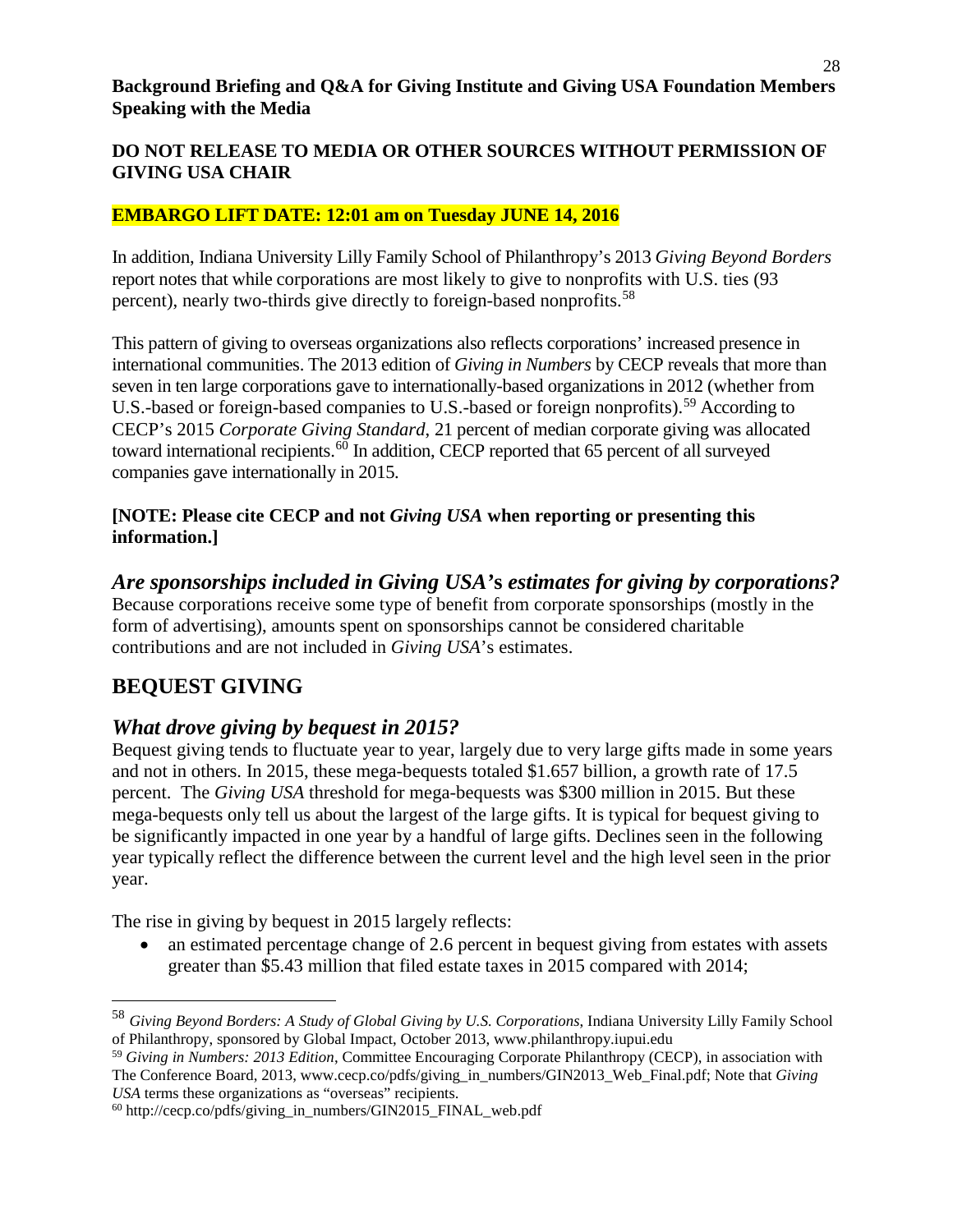### **DO NOT RELEASE TO MEDIA OR OTHER SOURCES WITHOUT PERMISSION OF GIVING USA CHAIR**

### **EMBARGO LIFT DATE: 12:01 am on Tuesday JUNE 14, 2016**

- an estimated percentage change of  $-6.5$  percent in bequest giving from estates with assets between \$1 million and \$5 million; and
- an estimated percentage change of 11.0 percent in bequest giving from estates with assets less than \$1 million.

There has been no measured dramatic change in the percentage of people who give by bequest (around 5 percent) in recent years. The amount that decedents leave in charitable bequests reflects, at least in part, estate values, which include wealth from homes, investments, and sometimes other types of property.

## *What are the largest mega-bequests in this year's report/estimates? Were there some unusually large bequests that closed in 2015? Can you give some examples?*

This year, the threshold for incorporating a mega-bequest was \$300 million, increased from \$200 million the prior year. This is the amount that, if included in total giving for 2015, changes the overall rounded rate of change in total giving by about one percentage point. The School takes a conservative approach to including mega-gifts of any kind. This year, we only included what was reported to be paid. The three mega-bequests included this year are:

- \$758.87 million from the estate of Richard Mellon Scaife to Allegheny Foundation (\$369.4 million), Sarah Scaife Foundation (\$369.4 million), and other groups (\$20 million).
- \$605 million from the estate of John Santikos to the John L. Santikos Charitable Foundation at San Antonio Area Foundation.
- **S293 million from the estate of William Scheide to Princeton University.**<sup>[61](#page-28-0)</sup>

## **FOUNDATION GIVING**

## *What types of foundation giving are included in this estimate? And, how did giving by these foundations change in 2015?*

Grantmaking by independent, community, and operating foundations increased 6.5 percent from 2014—to an estimated \$58.46 billion in 2015—according to figures provided by the Foundation Center. Adjusted for inflation, giving by foundations increased 6.3 percent in  $2015$ .<sup>[62](#page-28-1)</sup>

Giving grew by all three types of foundations included in the estimate for 2015:

<span id="page-28-0"></span>l  $<sup>61</sup>$  One report notes that this gift is \$300M, another reports \$293M. We accepted this gift as a mega-gift, but took the</sup> more conservative figure.

<span id="page-28-1"></span> $62$  Data were provided by the Foundation Center in May 2016 and are subject to revision. Data on giving by and to foundations is available in the Foundation Center's *Key Facts on U.S. Foundations* reports, available at the Foundation Center's website at www.foundationcenter.org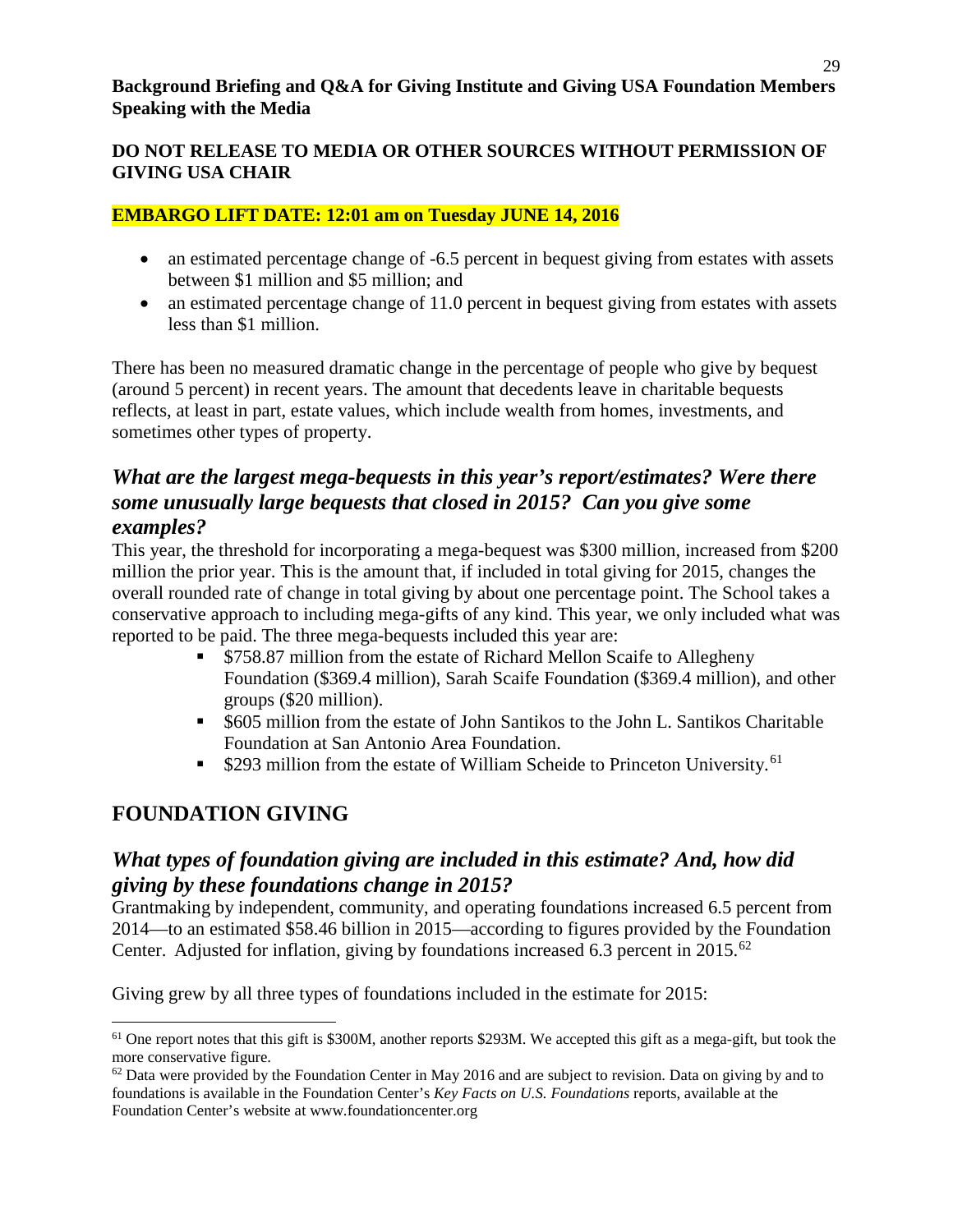### **EMBARGO LIFT DATE: 12:01 am on Tuesday JUNE 14, 2016**

- Giving by independent foundations increased 6.0 percent;
- Giving by operating foundations increased 8.1 percent; and
- Giving by community foundations increased 7.4 percent.

Independent foundations provided the vast majority of grantmaking in both 2015 and 2014, at 75 percent and 74 percent, respectively. Operating foundations granted 13 percent, and community foundations granted 12 percent in 2015.

### *What is the difference between operating and independent foundations? How do you define what a community foundation is?*

An operating foundation is a type of private foundation established to serve a particular purpose in the form of programming, services, or research.

An independent foundation—the most common type—receives funds from either one primary source or multiple sources and is also a type of private foundation. This type of foundation makes grants or contributions to other nonprofits according to its mission, which can be very specific or very broad.

Family foundations are independent foundations. *Giving USA* estimates that, on average, giving by family foundations comprises 64 percent of giving by independent foundations each year. For 2015, this amount was \$27.97 billion, or 47.8 percent of total giving by all foundations included in the foundation giving estimate.<sup>[63](#page-29-0)</sup>

Community foundations are a type of public foundation that serves the interest of a particular geographic area. These types of foundations may or may not have programs and services, but do make grants and donations to serve community purposes to other nonprofits. Community foundations receive donations from many different sources.

## *What explains the growth in giving by foundations in 2015?*

 $\overline{a}$ 

*Giving USA*'s estimate for giving by foundations is based on data provided by the Foundation Center and includes grants made by independent, community, and operating foundations. Independent foundations are sometimes called private foundations and also represent family foundations. The estimate does not include giving by corporate foundations, which is provided in the "Giving by corporations" chapter.

<span id="page-29-0"></span><sup>63</sup> See the Foundation Center's *Key Facts on Family Foundations* reports at www.foundationcenter.org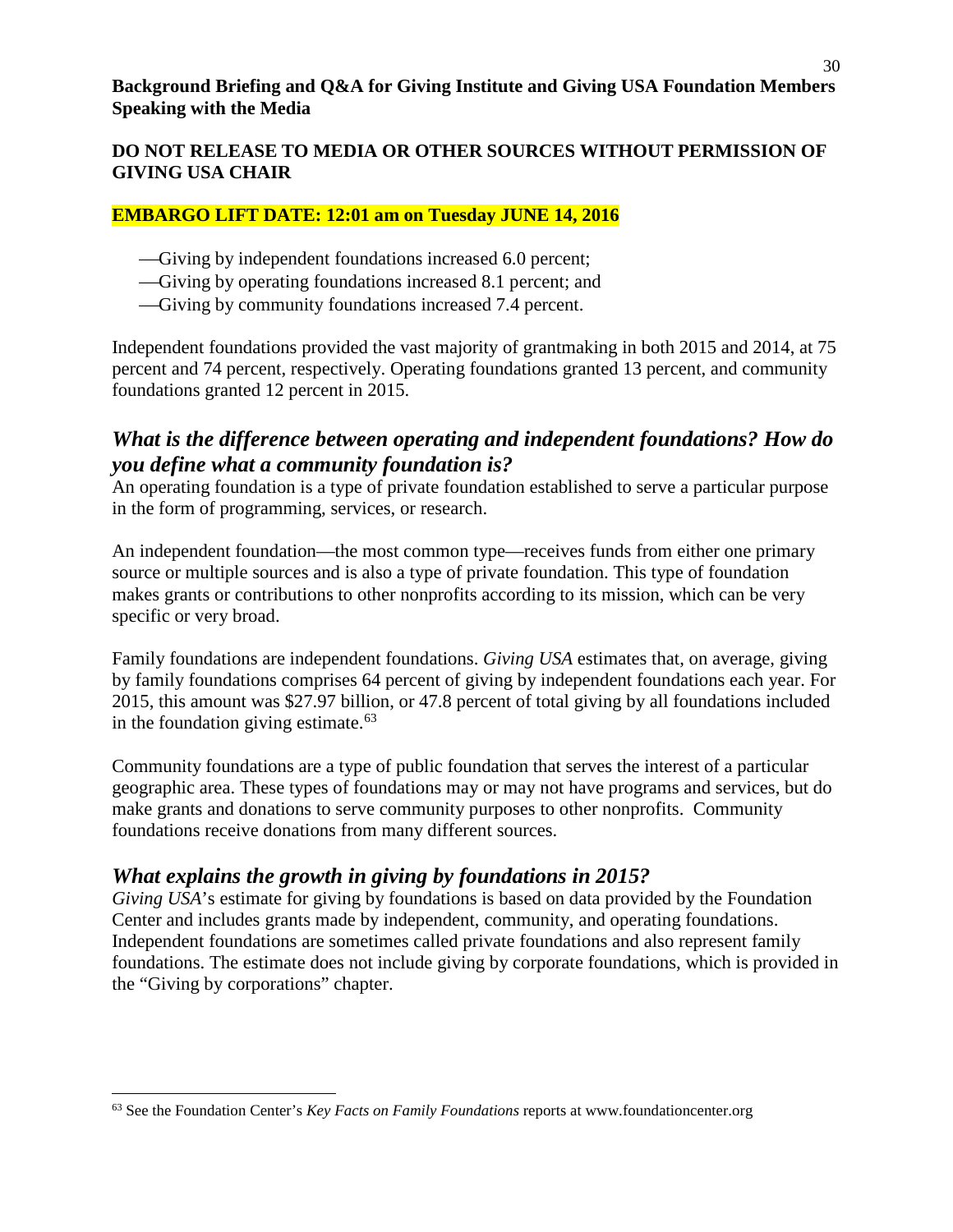31

#### **DO NOT RELEASE TO MEDIA OR OTHER SOURCES WITHOUT PERMISSION OF GIVING USA CHAIR**

#### **EMBARGO LIFT DATE: 12:01 am on Tuesday JUNE 14, 2016**

Total giving by independent, community, and operating foundations in 2015 is estimated to be \$58.46 billion.<sup>[64](#page-30-0)</sup> The share of giving by each foundation type for 2015 is included in Figure 1. The share of total grantmaking by each foundation type in 2015 was roughly the same as in 2014, according to revised estimates issued by the Foundation Center. Independent foundations contributed the vast majority of grantmaking dollars in 2015, at 74.8 percent. Operating foundations granted 13.6 percent of the total in 2015, and community foundations granted 11.6 percent of the total in 2015.

Independent foundations increased their giving by an estimated 6 percent in 2015, to \$43.72 billion.<sup>[65](#page-30-1)</sup> Overall, nearly three-fifths (57 percent) of independent foundations responding to the Foundation Center's *2015 Foundation Giving Forecast Survey* indicated that they had increased their giving.<sup>[66](#page-30-2)</sup> Some factors contributing to the rise in funding was an 8 percent overall growth in independent foundation assets in the prior year. Part of this gain came from increases in the value of existing foundation assets as well as new gifts into foundations (up 9 percent). Independent foundations, including family foundations, account for the vast majority of foundation giving each year.

Community foundation giving grew 7.4 percent in 2015 over 2014, to \$6.8 billion.<sup>[67](#page-30-3)</sup> Sixty-seven percent of community foundations responding to Foundation Center's *2015 Foundation Giving Forecast Survey* reported having increased their giving that year.<sup>[68](#page-30-4)</sup> Community foundations benefited from an increase of roughly 8.0 percent in their assets in 2014 as well as a similar increase in gifts received. Among community foundations, the largest foundations reported faster growth while smaller community foundations reported more modest growth for 2015.

l

<span id="page-30-0"></span> $64$  Data were provided by the Foundation Center in April 2016 and are subject to revision. Data on giving by and to foundations is available in the Foundation Center's *Key Facts on U.S. Foundations* reports, available at the Foundation Center's website at www.foundationcenter.org. Note that *Giving USA* added a small portion of giving by independent foundations in the amount of \$13.12 million to reflect disaster giving amounts in support of Nepalese disaster-relief efforts in 2015. These data are subject to revision.

<span id="page-30-1"></span><sup>&</sup>lt;sup>65</sup> Data were provided by the Foundation Center in April 2016 and are subject to revision. Data on giving by and to foundations is available in the Foundation Center's *Key Facts on U.S. Foundations* reports, available at the Foundation Center's website at www.foundationcenter.org. Note that *Giving USA* added a small portion of giving by independent foundations in the amount of \$13.12 million to reflect disaster giving amounts in support of Nepalese disaster-relief efforts in 2015. These data are subject to revision.

<span id="page-30-2"></span><sup>&</sup>lt;sup>66</sup> This summary paragraph was written by the Foundation Center, May 2016.

<span id="page-30-3"></span> $67$  Data were provided by the Foundation Center in April 2016 and are subject to revision. Data on giving by and to foundations is available in the Foundation Center's *Key Facts on U.S. Foundations* reports, available at the Foundation Center's website at www.foundationcenter.org. Note that *Giving USA* added a small portion of giving by independent foundations in the amount of \$13.12 million to reflect disaster giving amounts in support of Nepalese disaster-relief efforts in 2015. These data are subject to revision.

<span id="page-30-4"></span><sup>&</sup>lt;sup>68</sup> This summary paragraph was written by Foundation Center, May 2016.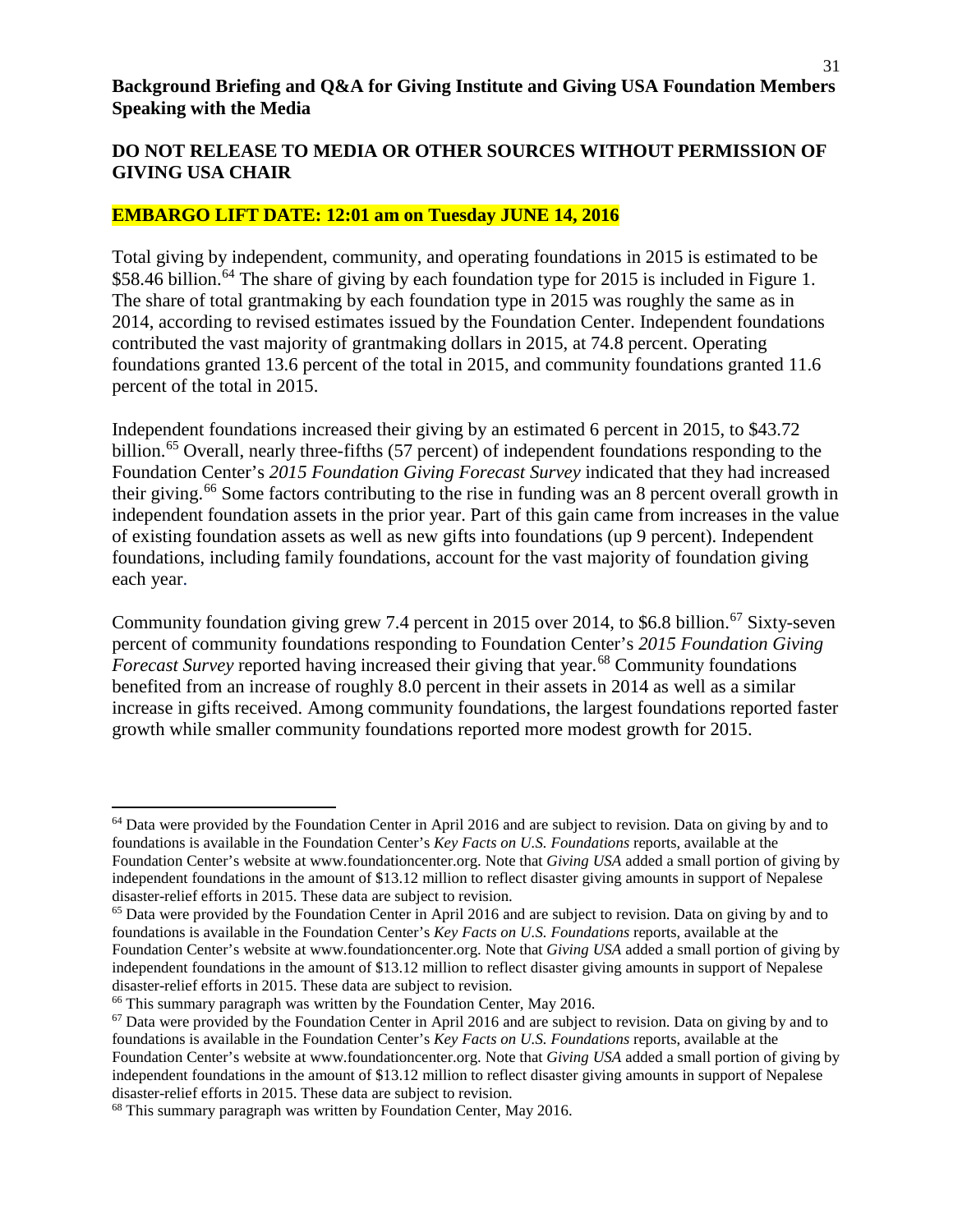### **EMBARGO LIFT DATE: 12:01 am on Tuesday JUNE 14, 2016**

Operating foundations increased grantmaking by an estimated 8.1 percent in 2015, to \$7.95 billion. Grantmaking by these foundations improved in 2015, as compared with 2014, which saw a decline in operating foundation grantmaking of 2.0 percent.<sup>[69](#page-31-0)</sup>

# **QUESTIONS ABOUT SPECIFIC USES OF GIVING (TYPES OF RECIPIENTS)**

Note that within *Giving USA 2016*, we use newly-released information from IRS Forms 990 through 2012 (the latest available information). Use of IRS Forms 990 applies to all charitable recipient subsectors with the exception of religion and foundations. With these data, prior year (to 2015) estimates are revised (2012, 2013, and 2014) to incorporate new information from the official source of knowledge about charitable contributions—the mandatory IRS returns. This information is provided by the National Center for Charitable Statistics (NCCS). The *Giving USA* estimates also include a component for organizations that are not required to file financial information because their total revenue is below \$50,000.

## *Are any of the subsectors faring better than others in terms of progress toward returning to or exceeding their all-time highs? Which ones?*

All but four of the recipient categories have reached their pre-recession highs. These exceptions include: giving to health, public-society benefit, international affairs, and foundations. Health was estimated to have reached its high in last year's edition (for the year 2014) but has since been revised.

- Giving to religion is at its highest level, at \$119.30 billion (the next highest was \$116.30 billion in 2014).
- Giving to education is at its highest level, at \$57.48 billion (the next highest was \$52.83) billion in 2014).
- Giving to human services is at its highest level, at \$45.21 billion (the next highest was \$43.44 billion in 2014).
- Giving to health is at its second-highest level, at \$29.81 billion (the highest was \$30.09 billion in 2010).
- Giving to public-society benefit is at its second-highest level, at \$26.95 billion (the highest was \$27.23 billion in 2006).

<span id="page-31-0"></span><sup>69</sup> These figures are according to revised data reported by Foundation Center in April 2016.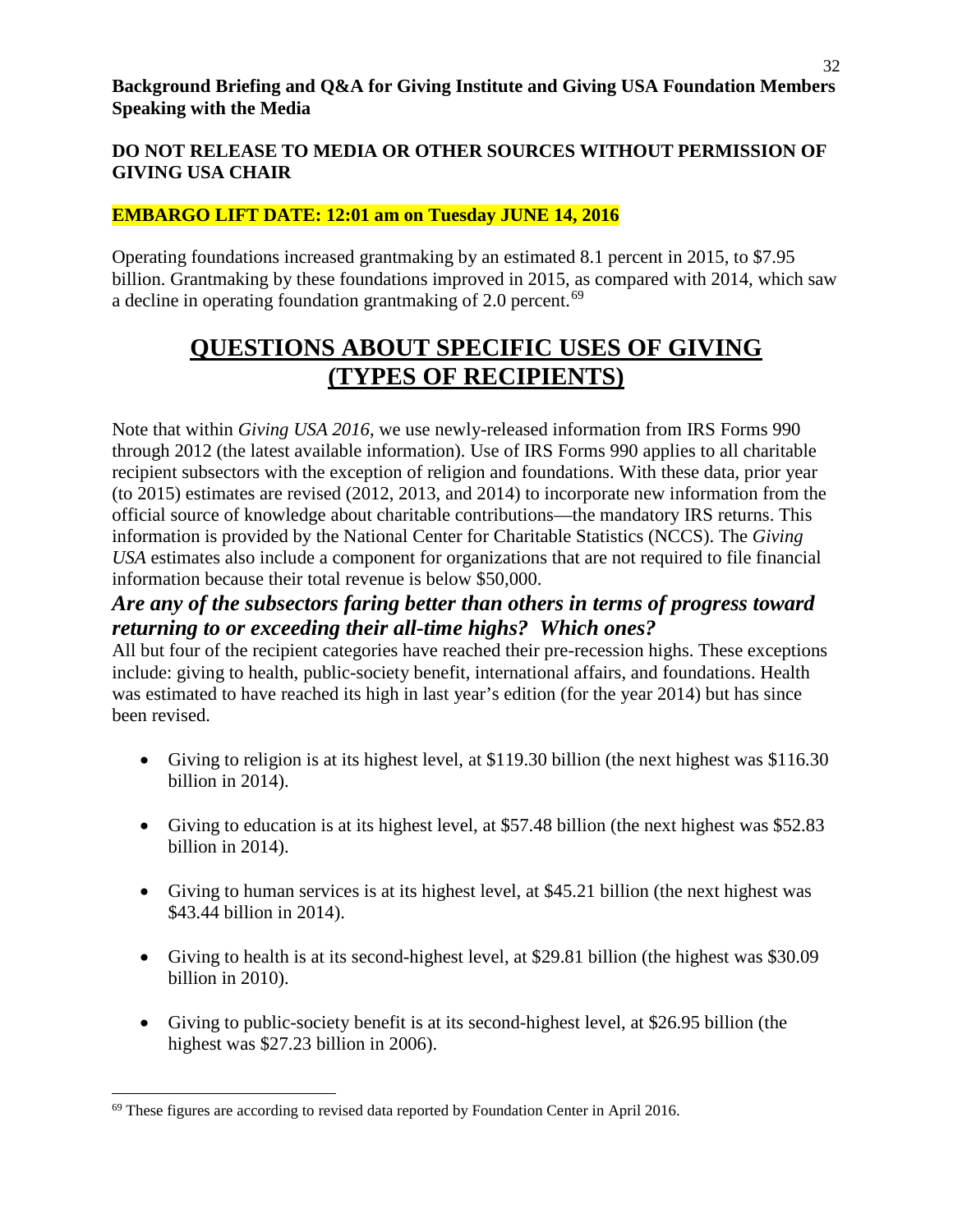#### **DO NOT RELEASE TO MEDIA OR OTHER SOURCES WITHOUT PERMISSION OF GIVING USA CHAIR**

#### **EMBARGO LIFT DATE: 12:01 am on Tuesday JUNE 14, 2016**

- Giving to arts is at its highest level, at \$17.07 billion (next highest was \$17.06 billion in 2007).
- Giving to international affairs is far from its highest level, at \$15.75 billion (the highest was \$22.64 billion in 2008).
- Giving to environmental and animals is at its highest level, at \$10.68 billion (the next highest was \$10.07 billion in 2014).
- Giving to foundations is at its third-highest level, at \$42.26 billion (the highest amounts were \$44.00 billion in 2014 and \$43.06 billion in 2013).

## **RELIGION**

## *What's included in the giving to religion category?*

*Giving USA*'s tabulation of giving to the religion subsector includes giving to support religious congregations and houses of worship; the organizing or national offices of denominations and faith groups; missionary societies; religious media (including print and broadcast); and organizations formed for religious worship, fellowship, or evangelism. Contributions to faithbased organizations offering healthcare, education, or social services, as well as those working internationally, are not included in *Giving USA*'s estimate for giving to religion. Rather, they are categorized within the other subsectors according to purpose.

In the past, the estimate for giving to religious organizations relied on data from the following sources:

- o A baseline estimate from 1986 of \$50 billion in contributions to religious organizations that was developed separately by three different scholars.
- o A percentage change in giving to religious organizations developed by summing contribution data released by the National Council of Churches of Christ in the U.S. (NCCC) and amounts reported by members of the Evangelical Council for Financial Accountability (ECFA).

NCCC stopped producing information about contributions to religious organizations in 2012. Like last year, we incorporated data from ECFA to build our estimate for religious giving for the current year. The methodology for calculating religious giving in years prior to 2014 involves:

Adding contributions to religious organizations provided by ECFA for each filing year, including only those organizations that provided data for at least the last three consecutive years and including only those organizations that are coded under X by the IRS and NCCS.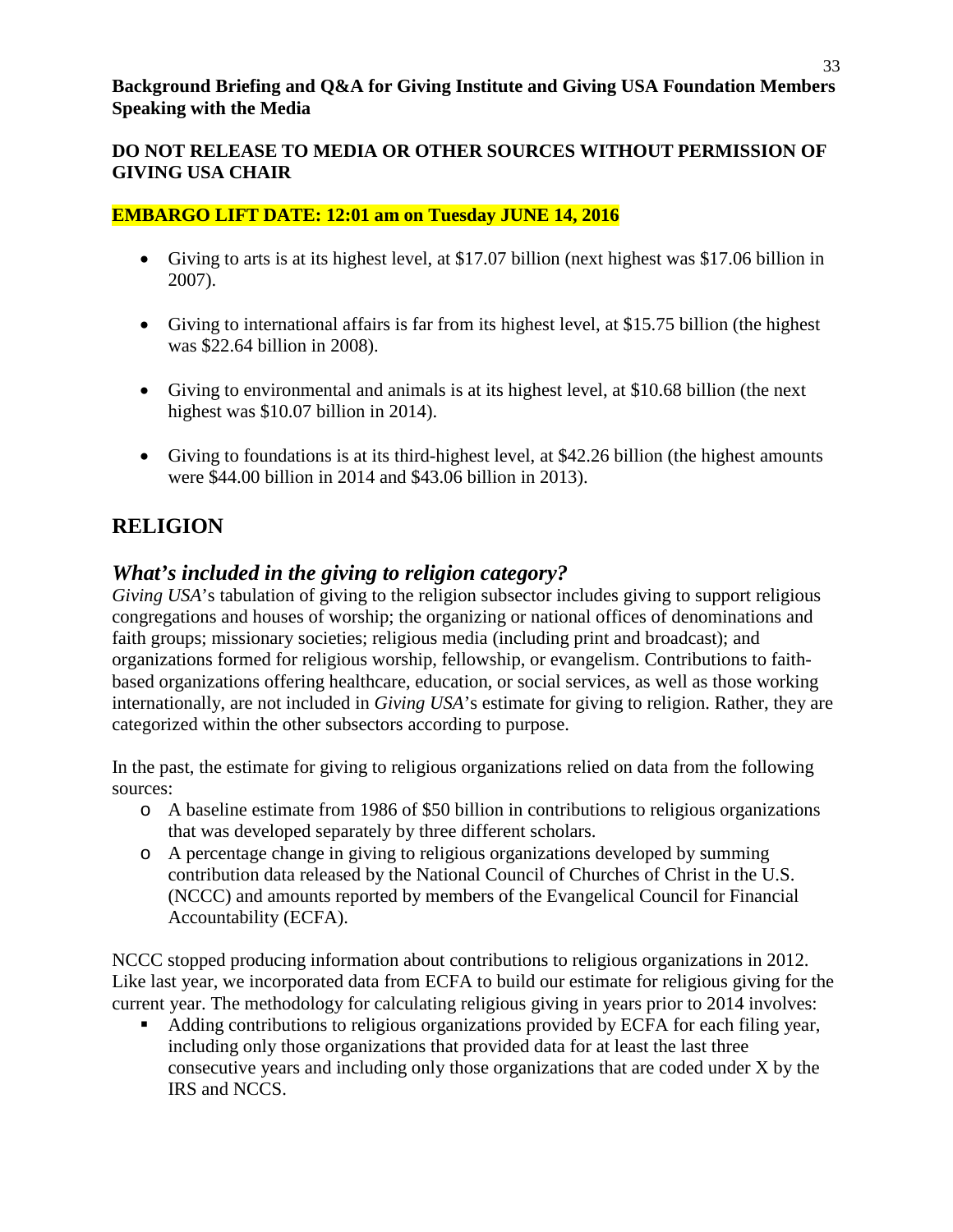### **DO NOT RELEASE TO MEDIA OR OTHER SOURCES WITHOUT PERMISSION OF GIVING USA CHAIR**

#### **EMBARGO LIFT DATE: 12:01 am on Tuesday JUNE 14, 2016**

■ Taking the percentage change between each year.

### *What is impacting giving to religion?*

Giving to religion marked its fifth consecutive year of growth in 2015.<sup>[70](#page-33-0)</sup> In the last five-year period (2011 to 2015), giving to this subsector experienced an average annual rate of growth of 4.1 percent—making it the third-slowest growing subsector out of nine. Giving to religion failed to outpace the five-year average rate of growth in total giving of 5.4 percent. However, the twoyear (2014 and 2015) growth rate in giving to religion was an optimistic 8.0 percent.

Analyzing nationwide trends, a 2015 study by Rutherford Cd. Johnson (Pontifical Georgian College) revealed that giving to religious institutions following the Great Recession recovered more slowly than giving to most types of non-religious nonprofits.<sup>[71](#page-33-1)</sup> These findings are consistent with *Giving USA*'s analysis of charitable giving since 2008. These declining giving rates have impacted congregations' bottom lines. According to a *Faith Communities Today* report of randomly sampled congregations, the median budget of U.S. faith groups has declined almost 17 percent between the years 2010 and 2015, from \$150,000 to \$125,000.<sup>[72](#page-33-2)</sup>

Other reports issued in 2016 note generally positive trends in giving religious organizations in 2015. The results of these reports are provided throughout the rest of this opening narrative and chapter. Different methodological and sampling approaches account for the differences seen between these sources and *Giving USA* data. Some highlights from 2015 on giving this subsector include:

 Despite the longer term slow period of growth for religious organizations in recent years, nearly three-fourths (74 percent) of religious organizations responding to the National Research Collaborative's (NRC) *Winter 2016 Nonprofit Fundraising Survey* reported increases in 2015 giving.<sup>[73](#page-33-3)</sup>

l

<span id="page-33-1"></span><span id="page-33-0"></span><sup>&</sup>lt;sup>70</sup> This information is in current dollars.<br><sup>71</sup> Rutherford Cd. Johnson, "Decline in Church Giving in the United States During the Recession: A Spatial Application of Choice Waves," *Journal of Behavioral Studies in Business*, February 2015, http://www.aabri.com/manuscripts/142099.pdf

<span id="page-33-2"></span><sup>72</sup> David A. Roozen, "American Congregations 2015: Thriving and Surviving," *Faith Communities Today*, 2015, www.faithcommunitiestoday.org/sites/default/files/American-Congregations-2015.pdf, p. 8

<span id="page-33-3"></span> $<sup>73</sup>$  The Nonprofit Research Collaborative (NRC) annually conducts surveys on fundraising trends across the</sup> nonprofit sector. In 2016, this collaboration included Giving USA Foundation, the Association of Fundraising Professionals, CFRE International, Campbell Rinker, the Urban Institute's National Center for Charitable Statistics (NCCS), the Association of Philanthropic Counsel, and Partnership for Philanthropic Planning. In early 2016, the NRC launched a survey to assess fundraising trends for the entire 2015 calendar year. The survey asked nonprofit leaders of public charities and foundations to report on changes in charitable revenue received and changes in the number of donors by specific donor type, among other questions. Data in this section come from the March 2016 *Winter 2016 Nonprofit Fundraising Survey* report from the Nonprofit Research Collaborative, at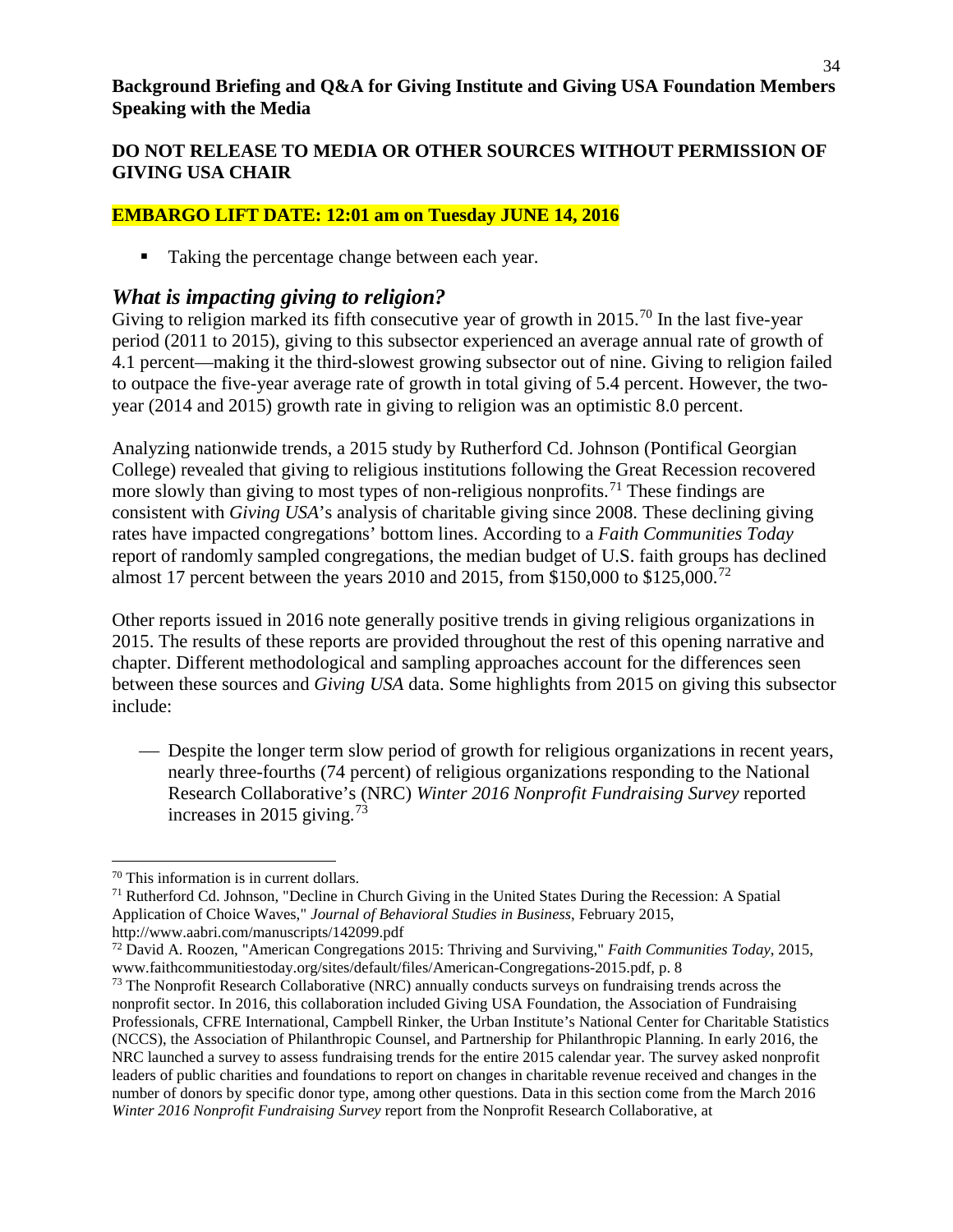#### **DO NOT RELEASE TO MEDIA OR OTHER SOURCES WITHOUT PERMISSION OF GIVING USA CHAIR**

#### **EMBARGO LIFT DATE: 12:01 am on Tuesday JUNE 14, 2016**

- Also according to the NRC's *Winter 2016 Nonprofit Fundraising Survey*, 67 percent of religious congregations reported receiving bequests in 2015. Only the higher education subsector saw a greater percentage of gifts given by bequest.<sup>[74](#page-34-0)</sup>
- In spring 2016, Blackbaud reported that among its sample of nearly 6,000 nonprofits, giving to faith-based organizations realized an increase of 3.9 percent between 2014 and 2015.<sup>[75](#page-34-1)</sup> Faith-based organizations realized the greatest year-over-year monthly increases in overall charitable revenue in the three-month periods ending in April (9.9 percent) and March (9.4 percent). Giving declined, however, to faith-based organizations in threemonth period ending in October  $(-3.5 \text{ percent})$ .<sup>[76](#page-34-2)</sup>

### *Why has giving to the religion subsector been declining as a share of total giving in the last four decades?*

**Several reasons account for the relatively slow rate of growth in giving to religion:**

**1.) Declining rates of membership at houses of worship:**

www.npresearch.org. A convenience sample of nearly 1,197 respondents, 71 of them Canadian, constitutes the survey results.

<span id="page-34-0"></span><sup>74</sup> The Nonprofit Research Collaborative (NRC) annually conducts surveys on fundraising trends across the nonprofit sector. In 2016, this collaboration included Giving USA Foundation, the Association of Fundraising Professionals, CFRE International, Campbell Rinker, the Urban Institute's National Center for Charitable Statistics (NCCS), the Association of Philanthropic Counsel, and Partnership for Philanthropic Planning. In early 2016, the NRC launched a survey to assess fundraising trends for the entire 2015 calendar year. The survey asked nonprofit leaders of public charities and foundations to report on changes in charitable revenue received and changes in the number of donors by specific donor type, among other questions. Data in this section come from the March 2016 *Winter 2016 Nonprofit Fundraising Survey* report from the Nonprofit Research Collaborative, at www.npresearch.org. A convenience sample of nearly 1,197 respondents, 71 of them Canadian, constitutes the

survey results.

<span id="page-34-1"></span><sup>75</sup> This information was provided to *Giving USA* directly from Blackbaud in May 2016. The Blackbaud Index of Charitable Giving assesses changes in total charitable giving from year to year using a three-month rolling median of the charitable revenue reported by a selected sample of U.S. nonprofits. This information reflects data on total charitable giving reported by 5,855 organizations across the nonprofit sector, representing total charitable revenue of \$19.4 billion in 2015. Online giving data are reported by 3,865 nonprofits with charitable support amounting to \$2.2 billion in 2015. Month-by-month Blackbaud Index data on both online and total giving are available at www.blackbaud.com/nonprofit-resources/blackbaud-index. Note that Blackbaud data are constantly being updated; therefore, figures published in *Giving USA* may vary from current figures.

<span id="page-34-2"></span><sup>&</sup>lt;sup>76</sup> Year-over-year monthly giving data are from the Blackbaud Index, May 2016,

https://www.blackbaud.com/nonprofit-resources/blackbaud-index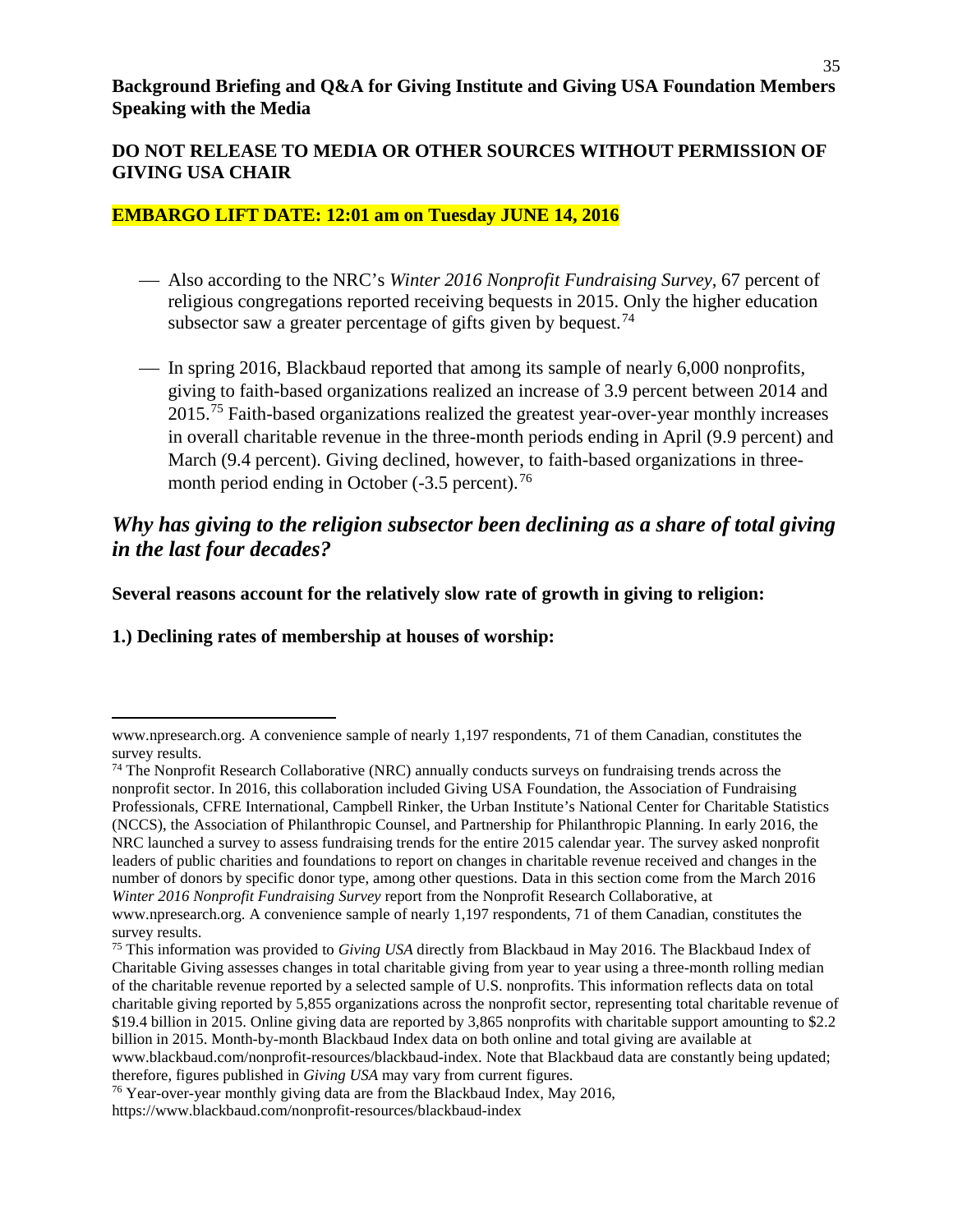#### **EMBARGO LIFT DATE: 12:01 am on Tuesday JUNE 14, 2016**

A Pew survey released in 2015 revealed that, from 2007 to 2014, the religiously unaffiliated share increased by 6.7 percent, from 16.1 percent to 22.8 percent.<sup>[77](#page-35-0)</sup> During the same period, the U.S. Christian population declined by 7.8 percent, from 78.4 percent to 70.6 percent. In contrast, non-Christian faiths remained steady or increased slightly.

In a 2012 study, the Pew Forum on Religion & American Life found that Mainline and Evangelical Protestant denominations are experiencing the greatest loss in membership and attendance in recent years. People who strongly identify with the Evangelical faith community, in particular, reportedly often give a high percentage of their income to religion. If former Evangelical Protestants move, they might correspondingly reduce their contributions to religion.[78](#page-35-1) 

#### **2.) Giving to religiously identified organizations that are not in the religious subsector:**

Giving to religion in *Giving USA* includes giving to support religious congregations and houses of worship; the organizing or national offices of denominations and faith groups; missionary societies; religious media (including print and broadcast); and organizations formed for religious worship, fellowship, or evangelism.

Giving to support organizations that are religiously oriented or identified, such as Catholic Charities or World Vision, is not included in this category. Rather, giving to these other types of organizations are typically included in giving to international affairs, human services, health, or education.

A *Connected to Give* study released in 2013 clarified the charitable landscape with two broad categories: "'religiously identified organizations' (RIOs) and 'not religiously identified organizations' (NRIOs)."[79](#page-35-2) RIOs include a variety of faith-based organizations separate from the traditional congregation. Though only 41 percent of all U.S. giving funds congregations specifically, an additional 32 percent supports RIOs. Thus, more than seven in ten charitable dollars appears to be religiously motivated.

l

<span id="page-35-0"></span><sup>77</sup> "America's Changing Religious Landscape," Pew Research Center, May 12, 2015, www.pewforum.org

<span id="page-35-1"></span><sup>78</sup> "*Nones" on the Rise: One in Five Adults Have No Religious Affiliation*, Pew Forum on Religion & American Life, 2012, www.pewforum.org

<span id="page-35-2"></span><sup>79</sup> Melanie A. McKitrick, J. Shawn Landres, Mark Ottoni-Wilhelm, and Amir D. Hayat, *Connected to Give: Faith Communities*, Connected to Give, 2013, www.faithcommunities.connectedtogive.org, p. 4.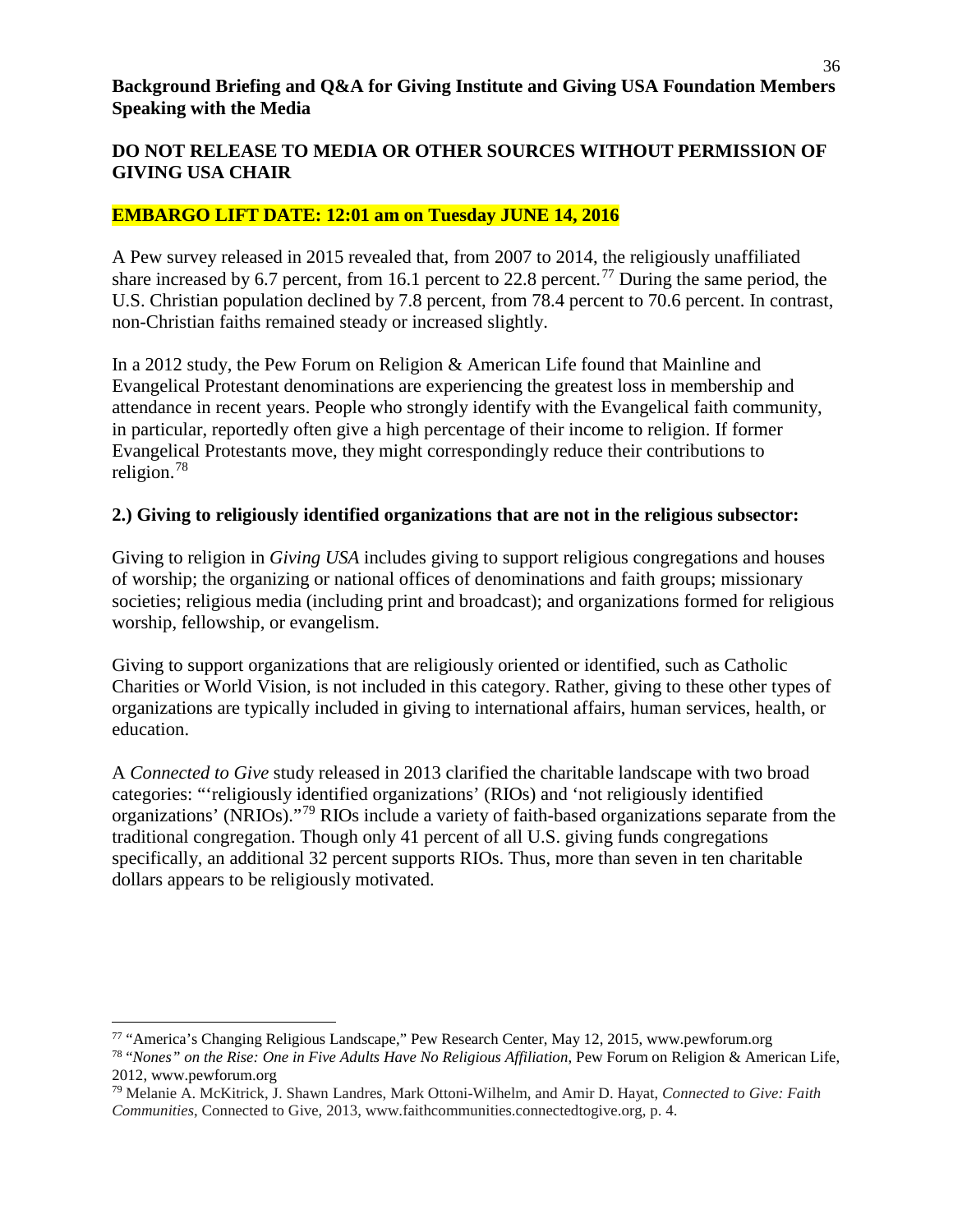#### **DO NOT RELEASE TO MEDIA OR OTHER SOURCES WITHOUT PERMISSION OF GIVING USA CHAIR**

#### **EMBARGO LIFT DATE: 12:01 am on Tuesday JUNE 14, 2016**

#### **3.) Declining rates of giving to congregations (at least Christian ones):**

Data for the year 2012 reveal that giving to churches represented only 2.2 percent of personal income, marking the lowest level since 1968.<sup>[80](#page-36-0)</sup> The percentage of people attending worship services has been falling for decades, so while people attending continue to give, often at very high percentages of their income, religious giving from the overall population reflects lower levels of attendance.

#### **4.) There also appear to be attendance effects at play:**

 $\overline{\phantom{a}}$ 

- One report found that there is an inverse relationship between size and per capita giving in North American churches with weekly attendance of at least 1,000.<sup>[81](#page-36-1)</sup>
- Historically, religious giving just barely keeps pace with people's incomes.  $82$  In many households, income is has also been flat or declining.

**5.) Difference in definition:** Note that *Giving USA* categorizes religious organizations very narrowly, which can explain some differences seen between *Giving USA* and other reports on religious giving.

## *Which large religious charities actually reside in the giving to religion subsector?*

In short, very few. *Giving USA* uses a very narrow version of giving to religion, including gifts made to houses of worship, mission groups, national offices for religious congregations, and religious media. As noted above, *Giving USA* does not categorize as "to religion" those organizations offering healthcare, education, or social services, as well as those working internationally.

A list of the largest religious charities categorized across the charitable subsectors are listed below:

| <b>Organization</b> | <b>Subsector</b>             |
|---------------------|------------------------------|
| Food for the Poor   | <b>International Affairs</b> |
| <b>World Vision</b> | <b>International Affairs</b> |

<span id="page-36-0"></span><sup>80</sup> *The State of Church Giving through 2012: What are Christian Seminaries and Intellectuals Thinking—or are They?* Empty Tomb, Inc., October 15, 2014, www.emptytomb.org

<span id="page-36-1"></span><sup>81</sup> Warren Bird, *Leadership Network/Vanderbloemen 2014 Large Church Salary Report*, Leadership Network and Vanderbloemen Search Group, 2014, http://www.leadnet.org/wp-content/uploads/2014/09/2014-Salary-Report 082914 reduced-print1.pdf

<span id="page-36-2"></span><sup>82</sup> Per research conducted by Rooney, et al. at the Indiana University Lilly Family School of Philanthropy.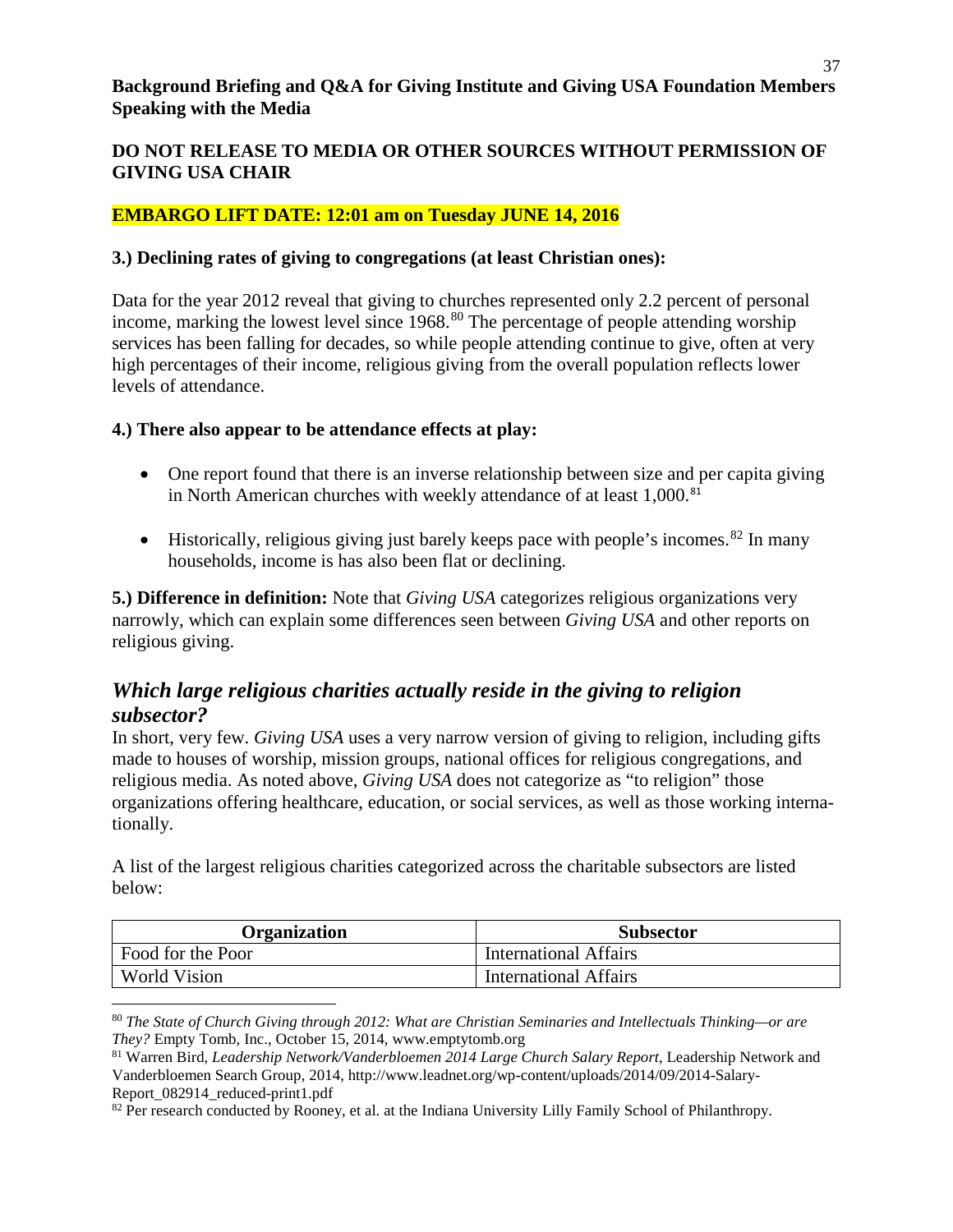| Feed the Children                        | <b>International Affairs</b>  |
|------------------------------------------|-------------------------------|
| <b>Compassion International</b>          | <b>International Affairs</b>  |
| Samaritan's Purse                        | <b>International Affairs</b>  |
| <b>Kingsway Charities</b>                | <b>International Affairs</b>  |
| <b>Catholic Relief Services</b>          | <b>International Affairs</b>  |
| <b>Cross International Alliance</b>      | <b>International Affairs</b>  |
| <b>Operation Blessing International</b>  | <b>International Affairs</b>  |
| <b>Catholic Medical Mission Board</b>    | <b>International Affairs</b>  |
| Jewish Federations of North America      | <b>Public-Society Benefit</b> |
| United Jewish Appeal                     | <b>Public-Society Benefit</b> |
| <b>National Christian Foundation</b>     | Religion                      |
| Jewish Communal Fund                     | Public-Society Benefit        |
| <b>Campus Crusade for Christ</b>         | <b>Human Services</b>         |
| <b>Christian Broadcasting Network</b>    | Religion                      |
| Young Life                               | <b>Human Services</b>         |
| Focus on the Family                      | Religion                      |
| Fellowship of Christian Athletes         | <b>Human Services</b>         |
| <b>Christian and Missionary Alliance</b> | Religion                      |
| Mission to the World                     | (likely) Religion             |
| <b>Salvation Army</b>                    | <b>Human Services</b>         |
| Lutheran Services in America             | <b>Human Services</b>         |
| <b>Catholic Charities USA</b>            | <b>Human Services</b>         |
| Christian Appalachian Project            | <b>Human Services</b>         |
| St. Mary's Food Bank                     | <b>Human Services</b>         |
| Hadassah, the Women's Zionist            | (likely) Human Services       |
| Organizations of America                 |                               |

## **EMBARGO LIFT DATE: 12:01 am on Tuesday JUNE 14, 2016**

# **EDUCATION**

## *What's included in the giving to education category?*

*Giving USA*'s tabulation of giving to the education subsector includes giving to support nonprofit, public, and charter pre-K through grade 12 schools; nonprofit and public colleges and universities; vocational and technical schools; nonprofit and public libraries; education research and policy; adult education programs; tutoring programs; and student services organizations. *Giving USA*'s estimates include donations of cash, securities, and in-kind gifts, such as equipment, land, and other items of value. Some gifts made for educational purposes are actually counted as gifts to the health, arts, human services, religion, or international affairs subsectors, as well as to foundations.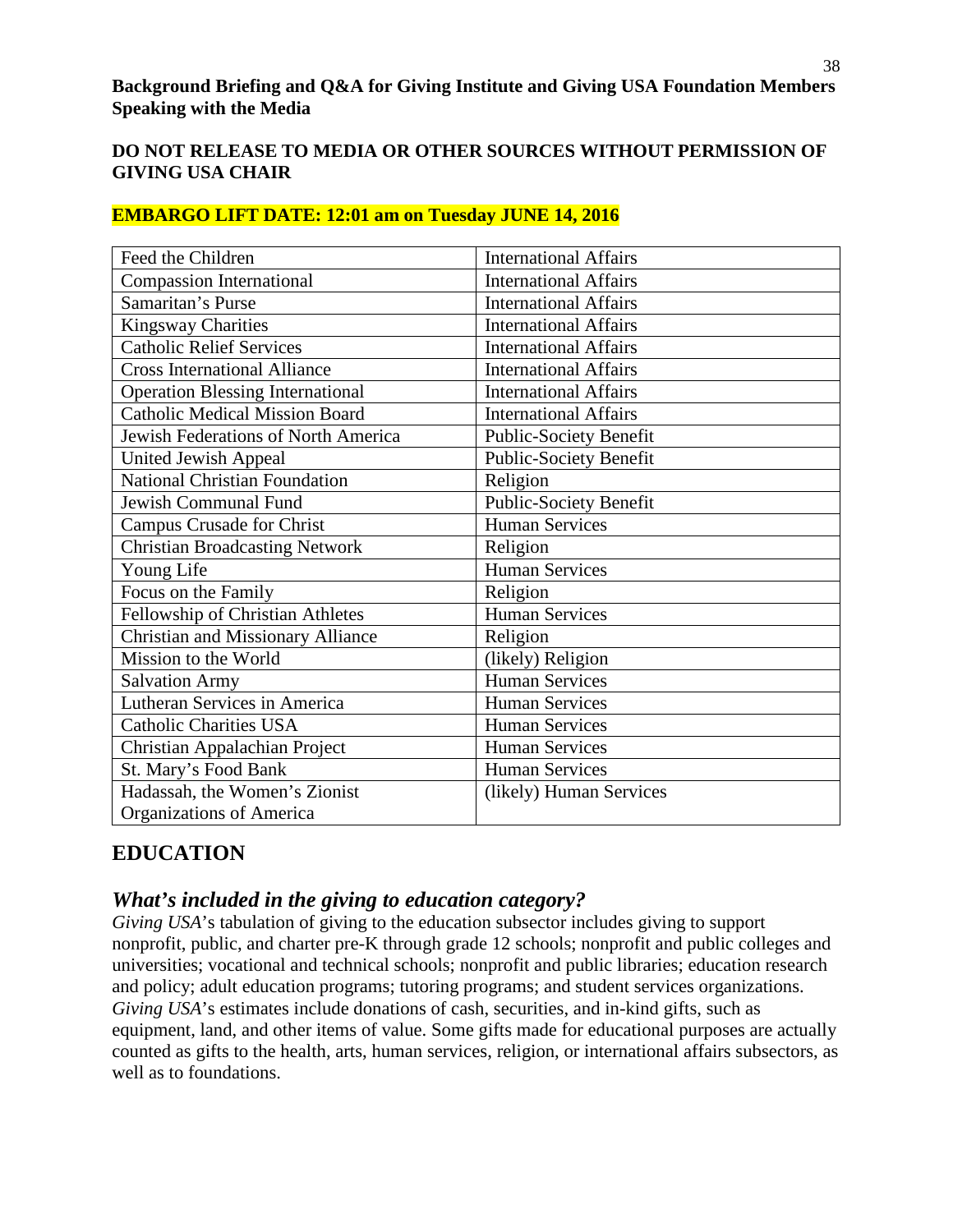#### **EMBARGO LIFT DATE: 12:01 am on Tuesday JUNE 14, 2016**

## *What drives the strong giving to education?*

Giving to education marked its sixth consecutive year of growth in 2015, at a rate of 8.8 percent per year.[83](#page-38-0) In the last five-year period (2011 to 2015), giving to this subsector experienced an average annual rate of growth of 6.4 percent—making it the third-fastest growing subsector out of nine. Giving to education also outpaced the five-year average rate of growth in total giving of 5.4 percent.

Several reports issued in 2016 note generally positive trends in giving to education organizations in 2015. The results of these reports are provided throughout the rest of this opening narrative and chapter. Different methodological and sampling approaches account for the differences seen between these sources and *Giving USA* data. Some highlights from 2015 on giving this subsector include:

- Responding institutions of higher education to the Council for Aid to Education's (CAE) annual Voluntary Support of Education (VSE) survey reported a record increase in received contributions-7.6 percent between fiscal years 2014 and 2015.<sup>[84](#page-38-1)</sup> Gifts from alumni and non-alumni individuals were particularly strong in fiscal year 2015, as was support for current operations. Fundraising for capital purposes remained flat in fiscal year 2015. Of additional note, a handful of exceptionally large gifts drove the strong rate of change for individual giving to education—higher education, in particular—in fiscal year 2015.
- According to the members of the Council for Advancement and Support of Education's (CASE) Fundraising Index (CFI), fundraising increased by 5.1 percent for reporting education institutions in 2015.<sup>[85](#page-38-2)</sup> Pre-collegiate independent schools showed the most positive fundraising results, followed by private higher education institutions. Results for public institutions of higher education were just slightly behind those for private institutions.
- For U.S.-based higher education institutions, in particular, scores of billion-dollar campaigns continued in 2015 and likely bolstered overall giving to this subsector. Several opened campaigns had already met or exceeded their fundraising goals in 2015, while others raised their goals as a result of sustained and strong engagement of donors of all types.

l

<span id="page-38-0"></span><sup>83</sup> This information is in current dollars

<span id="page-38-2"></span><span id="page-38-1"></span><sup>84</sup> "Colleges and Universities Raise Record \$40.30 Billion in 2015," Council for Aid to Education, January 27, 2016, www.cae.org/images/uploads/pdf/VSE\_2015\_Press\_Release.pdf. A fiscal year is July 1 to June 30 <sup>85</sup> "CFI Survey: Gifts to Education Still Strong for AY15 but Slightly Lower than Predicted," Council for Advancement and Support of Education, August 13, 2015, www.case.org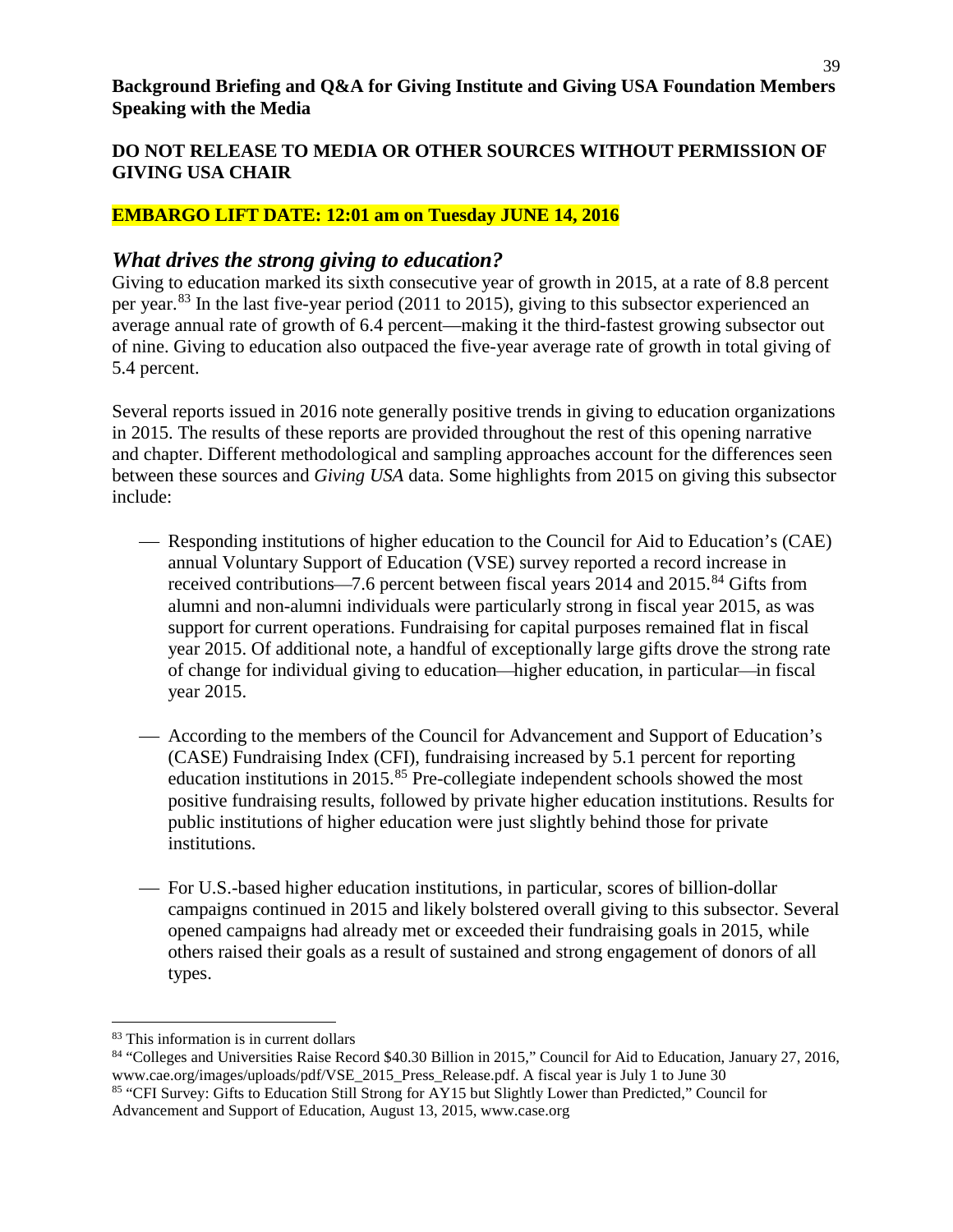#### **EMBARGO LIFT DATE: 12:01 am on Tuesday JUNE 14, 2016**

- In spring 2016, Blackbaud reported that among its sample of nearly 6,000 nonprofits, giving to institutions of higher education realized an increase of 2.2 percent between 2014 and 2015.<sup>[86](#page-39-0) These</sup> organizations realized the greatest year-over-year monthly increases in overall charitable revenue in the three-month periods ending in November (5.9 percent) and February (5.7 percent), while giving declined in the three-month period ending in October  $(-1.8 \text{ percent})$ .<sup>[87](#page-39-1)</sup>
- $\equiv$  Blackbaud reported a decline of 0.6 percent for giving to K–12 organizations between 2014 and 2015.[88](#page-39-2) K–12 organizations realized the greatest year-over-year monthly increases in overall charitable revenue in the three-month periods ending in July (10.2 percent) and June (4.3 percent), while giving declined in September (-5.4 percent) and April  $(-2.9$  percent). <sup>[89](#page-39-3)</sup>

# *Why do Giving USA's figures for giving to education differ from the results of these other reports?*

The differences are largely a function of sampling and methodology. These differences are also due to different reporting periods.

*Giving USA* includes all different types of education organizations, as noted above. CAE includes giving to higher education and to private K-12 education organizations. CASE includes only member K-12 and higher education institutions.

<span id="page-39-0"></span>l <sup>86</sup> This information was provided to *Giving USA* directly from Blackbaud in May 2016. The Blackbaud Index of Charitable Giving assesses changes in total charitable giving from year to year using a three-month rolling median of the charitable revenue reported by a selected sample of U.S. nonprofits. This information reflects data on total charitable giving reported by 5,855 organizations across the nonprofit sector, representing total charitable revenue of \$19.4 billion in 2015. Online giving data are reported by 3,865 nonprofits with charitable support amounting to \$2.2 billion in 2015. Month-by-month Blackbaud Index data on both online and total giving are available at www.blackbaud.com/nonprofit-resources/blackbaud-index. Note that Blackbaud data are constantly being updated; therefore, figures published in *Giving USA* may vary from current figures.

<span id="page-39-1"></span><sup>&</sup>lt;sup>87</sup> Year-over-year monthly giving data are from the Blackbaud Index, May 2016,

https://www.blackbaud.com/nonprofit-resources/blackbaud-index

<span id="page-39-2"></span><sup>88</sup> This information was provided to *Giving USA* directly from Blackbaud in May 2016. The Blackbaud Index of Charitable Giving assesses changes in total charitable giving from year to year using a three-month rolling median of the charitable revenue reported by a selected sample of U.S. nonprofits. This information reflects data on total charitable giving reported by 5,855 organizations across the nonprofit sector, representing total charitable revenue of \$19.4 billion in 2015. Online giving data are reported by 3,865 nonprofits with charitable support amounting to \$2.2 billion in 2015. Month-by-month Blackbaud Index data on both online and total giving are available at www.blackbaud.com/nonprofit-resources/blackbaud-index. Note that Blackbaud data are constantly being updated; therefore, figures published in *Giving USA* may vary from current figures.

<span id="page-39-3"></span> $89$  Year-over-year monthly giving data are from the Blackbaud Index, May 2016,

https://www.blackbaud.com/nonprofit-resources/blackbaud-index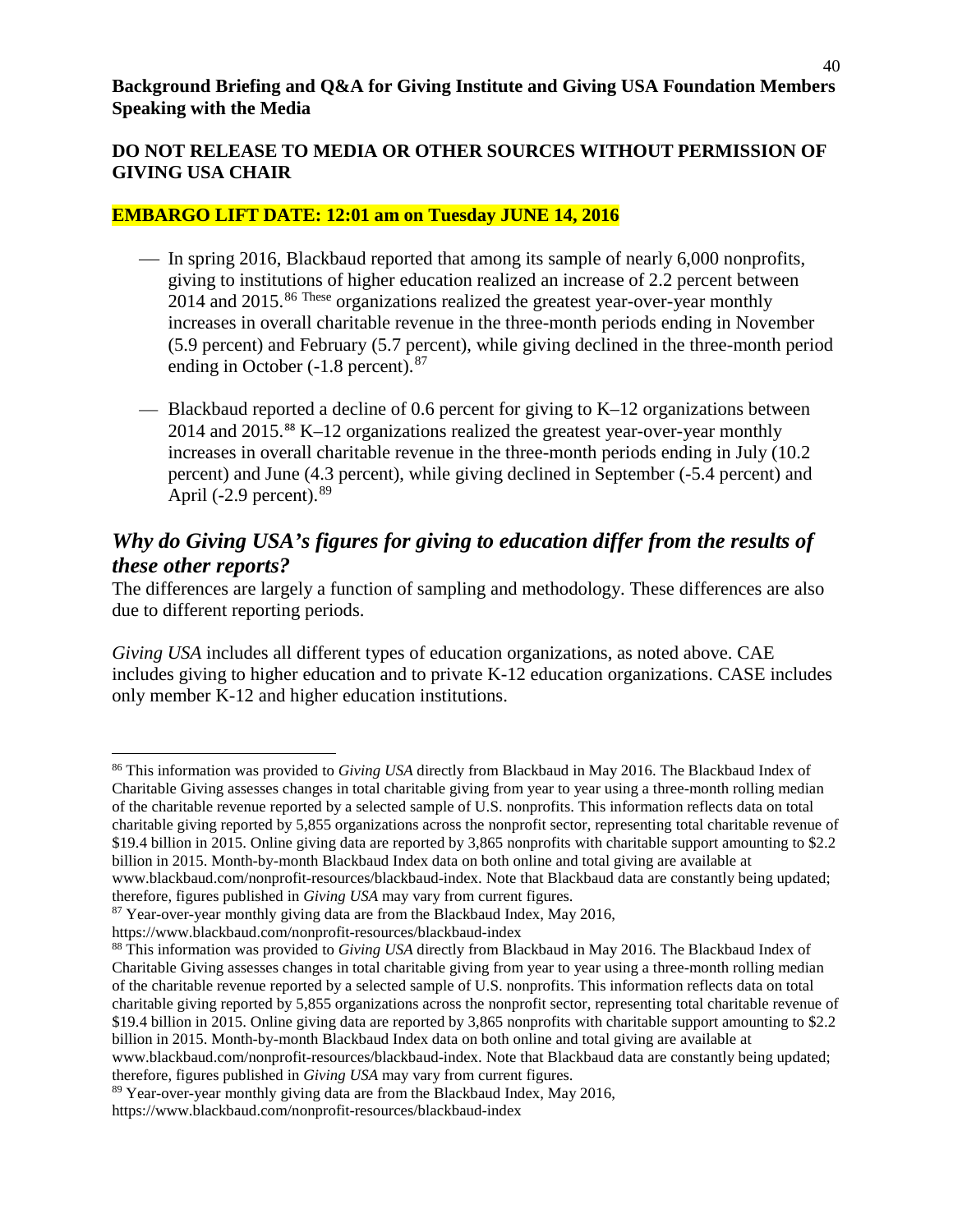#### **EMBARGO LIFT DATE: 12:01 am on Tuesday JUNE 14, 2016**

CAE and CASE use institutions' fiscal year reporting and *Giving USA* uses tax year reporting (with fiscal years varying by organization).

## **Using** *Giving USA***'s figures, what is the percentage of higher education giving?**

It is estimated that the year-to-year average for giving to higher education as a proportion of all education giving is 70 percent. This figure can vary from year to year.

# **HUMAN SERVICES**

l

## *What's included in the giving to human services category?*

*Giving USA*'s tabulation of giving to the human services subsector includes donations of cash, securities, and in-kind gifts, such as food, clothing, healthcare supplies, and other items of value.

Human services organizations include those related to food and nutrition; legal services; housing and shelter; recreation and sports; employment services and vocational training; family and children's services; youth services; emergency assistance; public safety and community disaster relief; and independent living and self-sufficiency for a wide range of populations. Some gifts made for human services purposes are actually counted as gifts to the international affairs, health, or education subsectors, as well as to foundations.

## *Concerning giving to human services:*

Giving to human services marked its second consecutive year of growth in 2015.<sup>[90](#page-40-0)</sup> In the last five-year period (2011 to 2015), giving to this subsector experienced an average annual rate of growth of 4.3 percent—making it the sixth-fastest growing subsector out of nine. Giving to human services failed to outpace the five-year average rate of growth in total giving of 5.4 percent. However, the two-year (2014 and 2015) growth rate in giving to human services (9.7 percent) was more on par with the two-year growth rate in total giving (12.2 percent).

Several reports issued in 2016 reveal mixed results for giving to human services organizations in 2015. The results of these reports are provided throughout the rest of this opening narrative and chapter. Different methodological and sampling approaches account for the differences seen between these sources and *Giving USA* data. Some highlights from 2015 on giving this subsector include:

 Despite the inability of many basic needs organizations to meet demand, 2015 was a promising year for fundraising for the majority of the human services subsector. Seventy

<span id="page-40-0"></span> $90$  This information is in current dollars. Giving to human services was flat in 2013 and therefore is not considered an increase.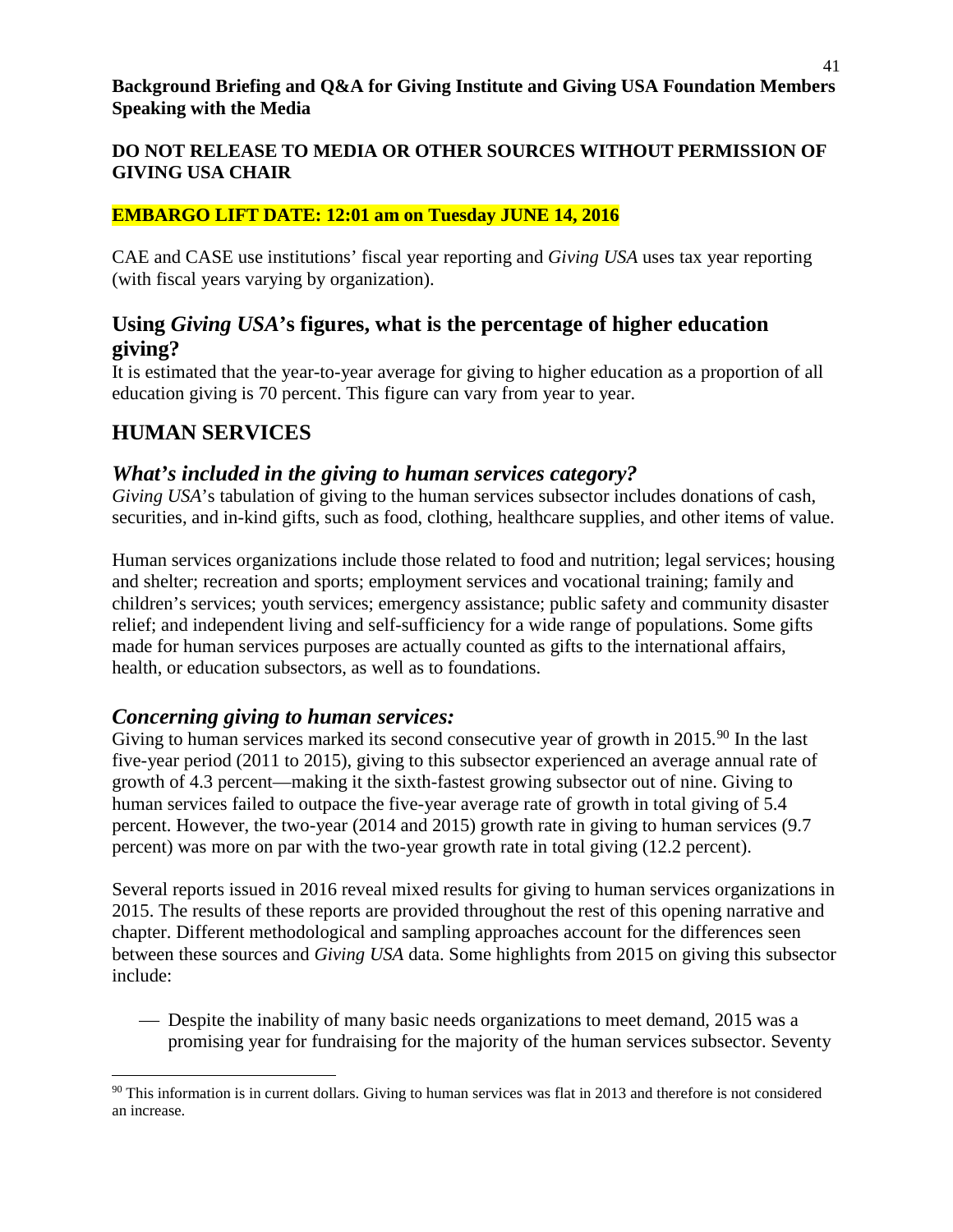#### **EMBARGO LIFT DATE: 12:01 am on Tuesday JUNE 14, 2016**

percent of human services organizations responding to the National Research Collaborative's *Winter 2016 Nonprofit Fundraising Survey* reported an increase in charitable contributions received between 2014 and  $2015$ .<sup>[91](#page-41-0)</sup> This percentage was higher than the 65 percent of all organizations that reported an increase in contributions in the same period and 6 percentage points higher than the figure reported by human services organizations in  $2014.^{92}$  $2014.^{92}$  $2014.^{92}$ 

- A small proportion of human services organizations launched large-scale campaigns in 2015. Sixteen percent of human services organizations surveyed in a special capital campaigns study by the Nonprofit Research Collaborative were engaged in capital, comprehensive, or endowment campaigns as of August 2015, and another 16 percent were engaged in special campaigns. The percentage of human services organizations participating in these types of campaigns was lower than the percentage of all types of organizations engaged in these campaigns. Half of human services organizations engaged in capital or special campaigns in 2015 reported having a campaign goal of between \$2 million and  $$18$  million.<sup>[93](#page-41-2)</sup>
- In spring 2016, Blackbaud reported that among its sample of nearly 6,000 nonprofits, giving to human services organizations realized a decline of 0.6 percent between 2014 and  $2015.^{94}$  $2015.^{94}$  $2015.^{94}$  Despite the overall decline, there were some positive points throughout the

l

<span id="page-41-0"></span><sup>&</sup>lt;sup>91</sup> The Nonprofit Research Collaborative (NRC) annually conducts surveys on fundraising trends across the nonprofit sector. In 2016, this collaboration included Giving USA Foundation, the Association of Fundraising Professionals, CFRE International, Campbell Rinker, the Urban Institute's National Center for Charitable Statistics (NCCS), the Association of Philanthropic Counsel, and Partnership for Philanthropic Planning. In early 2016, the NRC launched a survey to assess fundraising trends for the entire 2015 calendar year. The survey asked nonprofit leaders of public charities and foundations to report on changes in charitable revenue received and changes in the number of donors by specific donor type, among other questions. Data in this section come from the March 2016 *Winter 2016 Nonprofit Fundraising Survey* report from the Nonprofit Research Collaborative, at www.npresearch.org. A convenience sample of nearly 1,197 respondents, 71 of them Canadian, constitutes the survey results.

<span id="page-41-1"></span><sup>92</sup> *Winter 2015 Nonprofit Fundraising Study,* Nonprofit Research Collaborative, March 2015, http://npresearch.org/pdf/2015-reports/NRC\_W2015\_F.pdf

<span id="page-41-2"></span> $93$  Special campaigns were defined as a project requiring special funding but not one that required capital funds. *Special Report on Nonprofit Fundraising Campaigns,* Nonprofit Research Collaborative, December 2015, http://npresearch.org/images/pdf/2015-reports/NRC\_Campaigns\_S2015.pdf

<span id="page-41-3"></span><sup>94</sup> This information was provided to *Giving USA* directly from Blackbaud in May 2016. The Blackbaud Index of Charitable Giving assesses changes in total charitable giving from year to year using a three-month rolling median of the charitable revenue reported by a selected sample of U.S. nonprofits. This information reflects data on total charitable giving reported by 5,855 organizations across the nonprofit sector, representing total charitable revenue of \$19.4 billion in 2015. Online giving data are reported by 3,865 nonprofits with charitable support amounting to \$2.2 billion in 2015. Month-by-month Blackbaud Index data on both online and total giving are available at www.blackbaud.com/nonprofit-resources/blackbaud-index. Note that Blackbaud data are constantly being updated; therefore, figures published in *Giving USA* may vary from current figures.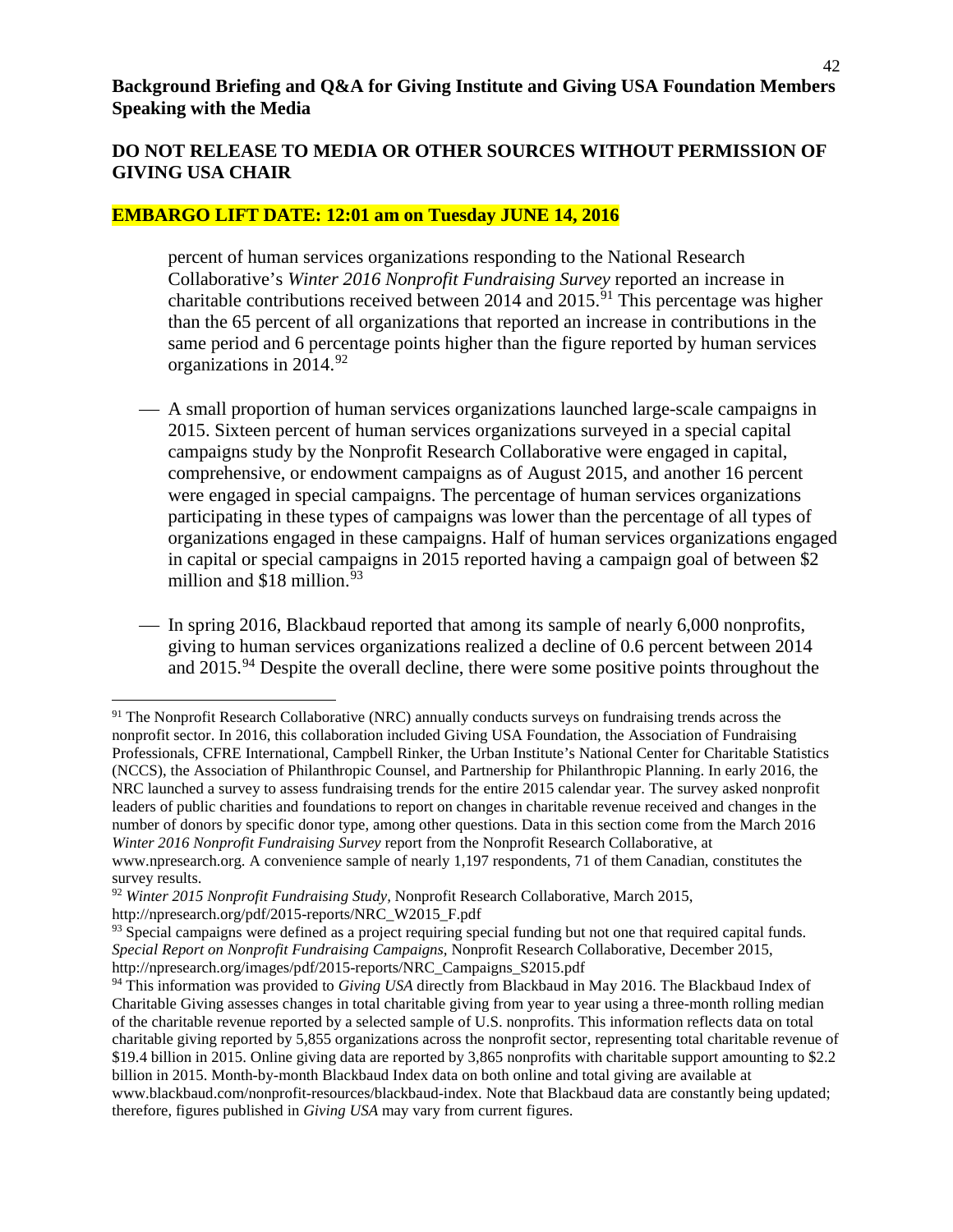#### **DO NOT RELEASE TO MEDIA OR OTHER SOURCES WITHOUT PERMISSION OF GIVING USA CHAIR**

#### **EMBARGO LIFT DATE: 12:01 am on Tuesday JUNE 14, 2016**

year. Human services organizations realized the greatest year-over-year monthly increases in overall charitable revenue in the three-month period ending in August (7.1 percent), while giving to these organizations reached its lowest point in November (3 percent).[95](#page-42-0)

 Reflecting *Giving USA*'s cited growth in overall giving to human services in the past two years (9.7 percent for 2014 and 2015 combined), human services organizations on the 2015 Philanthropy 400—the annual *Chronicle of Philanthropy*'s list of the charities that raise the most funds from private sources—increased in number compared with 2014.[96](#page-42-1) However, specific organizations saw varied results. Feeding for America saw an increase of 8.7 in contributions received in fiscal year 2014, while The Salvation Army saw an increase of just 1.7 percent.

# **HEALTH**

## *What's included in the giving to health category?*

*Giving USA*'s tabulation of giving to the health subsector includes cash, securities, and in-kind gifts to organizations providing healthcare services, such as hospitals and primary care facilities. It also includes giving to health-related research facilities; disease-specific organizations for research or patient and family support; mental health services and research; and health policy centers. Generally, gifts made to support health research and medical services conducted at university medical systems are included in the health subsector, but sometimes they are recorded in the education subsector.

## *Concerning giving to health:*

In 2015, giving to health grew for the fourth consecutive year at an average rate of 3.7 percent per year.<sup>[97](#page-42-2)</sup> However, in the last five-year period (2011 to 2015), giving to this subsector experienced an average annual rate of growth of just 1.6 percent—placing it last in terms of growth out of the nine subsectors. This slow rate of growth in giving to health is largely due to the steep decline of 6.6 percent in giving to health in 2011. As a result, giving to this subsector was well below the five-year average rate of growth in total giving of 5.4 percent.

Several reports issued in 2016 note generally positive trends in giving to health organizations in 2015. The results of these reports are provided throughout the rest of this opening narrative and chapter. Different methodological and sampling approaches account for the differences seen

<span id="page-42-0"></span>l  $95$  Year-over-year monthly giving data are from the Blackbaud Index, May 2016, https://www.blackbaud.com/nonprofit-resources/blackbaud-index

<span id="page-42-1"></span><sup>96</sup> "2015 Philanthropy 400," *The Chronicle of Philanthropy*, March 6, 2016,

https://philanthropy.com/interactives/philanthropy-400#id=table\_2015

<span id="page-42-2"></span><sup>&</sup>lt;sup>97</sup> This information is in current dollars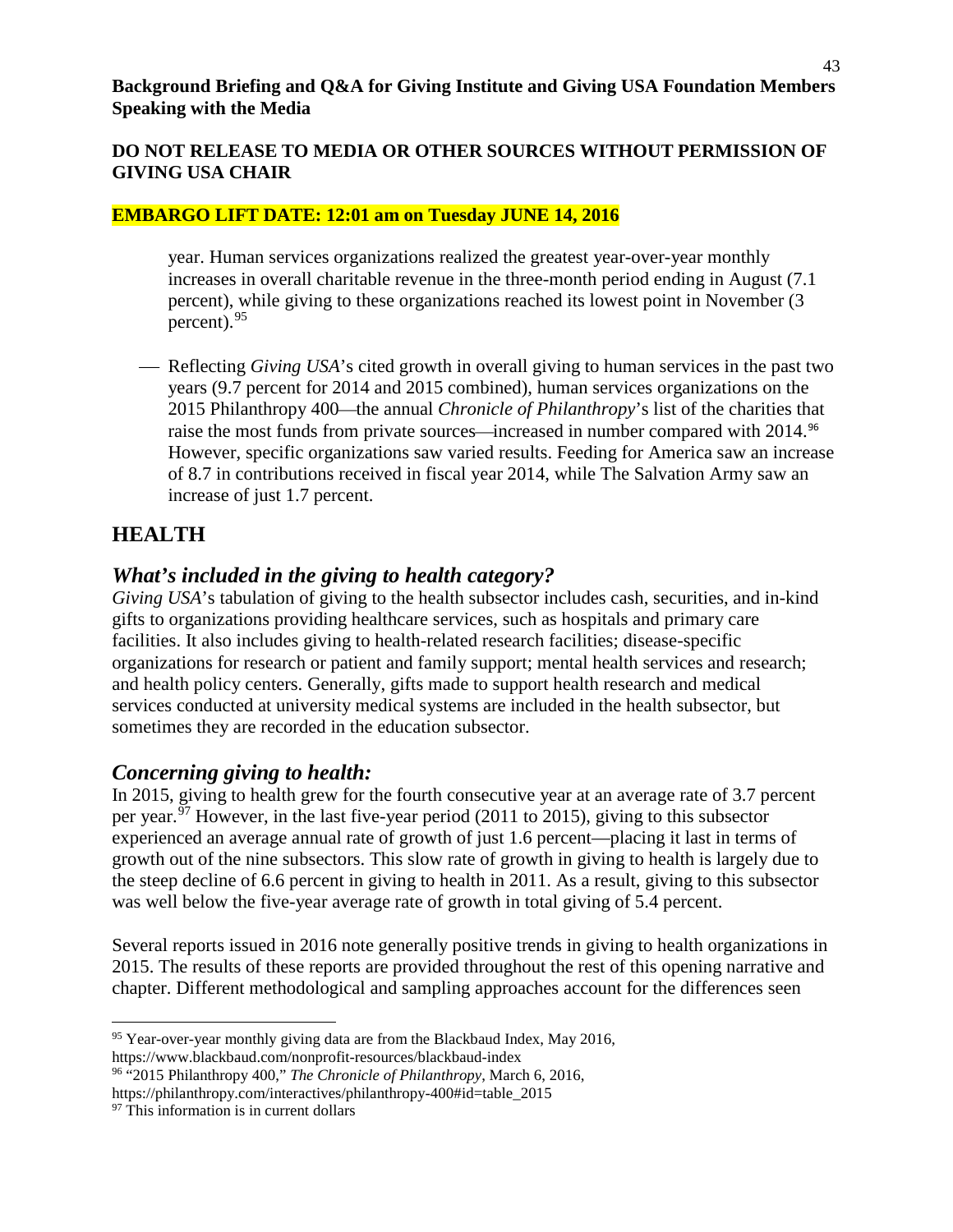#### **DO NOT RELEASE TO MEDIA OR OTHER SOURCES WITHOUT PERMISSION OF GIVING USA CHAIR**

#### **EMBARGO LIFT DATE: 12:01 am on Tuesday JUNE 14, 2016**

between these sources and *Giving USA* data. Some highlights from 2015 on giving this subsector include:

- $\sim$  In spring 2016, Blackbaud reported that among its sample of nearly 6,000 nonprofits, giving to health organizations realized an increase of 7.2 percent between 2014 and 2015.<sup>[98](#page-43-0)</sup> Healthcare organizations realized the greatest year-over-year monthly increases in overall charitable revenue in the three-month period ending in February (10.9 percent), but saw its lowest points in the three-month periods ending in July (-0.9 percent) and August (-2.5 percent), which was the end of the 2015 fiscal year.<sup>[99](#page-43-1)</sup>
- While contributions to health in 2015 went to support a variety of causes, gifts in support of medical research were particularly noticeable. These gifts went to support research on finding a cure for cancer, pediatric illnesses, heart disease, and other health conditions. One donor gave more than \$192 million in 2015 to support cancer research, glomerular diseases, medical infrastructure, and nanotherapeutic treatments.<sup>[100](#page-43-2)</sup> In addition, after the outbreak of Ebola in 2014 across a number of West African countries, a renewed interest in funding research on infectious disease emerged in the U.S. in  $2015$ <sup>[101](#page-43-3)</sup>
- Individuals featured on *The Chronicle of Philanthropy's* list of the 50 most-generous donors also prioritized medical research in 2015 when giving direct gifts.<sup>[102](#page-43-4)</sup> These donors collectively contributed or pledged \$1.6 billion to various organizations conducting medical research, whether within health research institutes or at universities.<sup>[103](#page-43-5)</sup> This amount includes \$800.0 million to scientific research institutions, \$400.0 million to hospitals and medical centers, and \$300.0 million to health charities.

therefore, figures published in *Giving USA* may vary from current figures.

l

<span id="page-43-0"></span><sup>98</sup> This information was provided to *Giving USA* directly from Blackbaud in May 2016. The Blackbaud Index of Charitable Giving assesses changes in total charitable giving from year to year using a three-month rolling median of the charitable revenue reported by a selected sample of U.S. nonprofits. This information reflects data on total charitable giving reported by 5,855 organizations across the nonprofit sector, representing total charitable revenue of \$19.4 billion in 2015. Online giving data are reported by 3,865 nonprofits with charitable support amounting to \$2.2 billion in 2015. Month-by-month Blackbaud Index data on both online and total giving are available at www.blackbaud.com/nonprofit-resources/blackbaud-index. Note that Blackbaud data are constantly being updated;

<span id="page-43-1"></span><sup>&</sup>lt;sup>99</sup> Year-over-year monthly giving data are from the Blackbaud Index, May 2016,

https://www.blackbaud.com/nonprofit-resources/blackbaud-index

<span id="page-43-2"></span><sup>&</sup>lt;sup>100</sup> Note that "nanotherapeutic treatments" refer to the use of technology to treat disease at the micro, or nano, level. "David Koch," *The Chronicle of Philanthropy,* retrieved April 10, 2015, www.philanthropy.com

<span id="page-43-3"></span><sup>&</sup>lt;sup>101</sup> "Outbreaks Chronology: Ebola Virus Disease," Centers for Disease Control and Prevention, retrieved January 6, 2016, www.cdc.gov/vhf/ebola/outbreaks/history/chronology.html 102 Maria Di Mento and Kathleen Kelly, "The 2015 Philanthropy 50," *The Chronicle of Philanthropy*, March 2,

<span id="page-43-4"></span><sup>2015,</sup> www.philanthropy.com

<span id="page-43-5"></span><sup>&</sup>lt;sup>103</sup> Support for research conducted at universities is counted in the education subsector of The Philanthropy 50.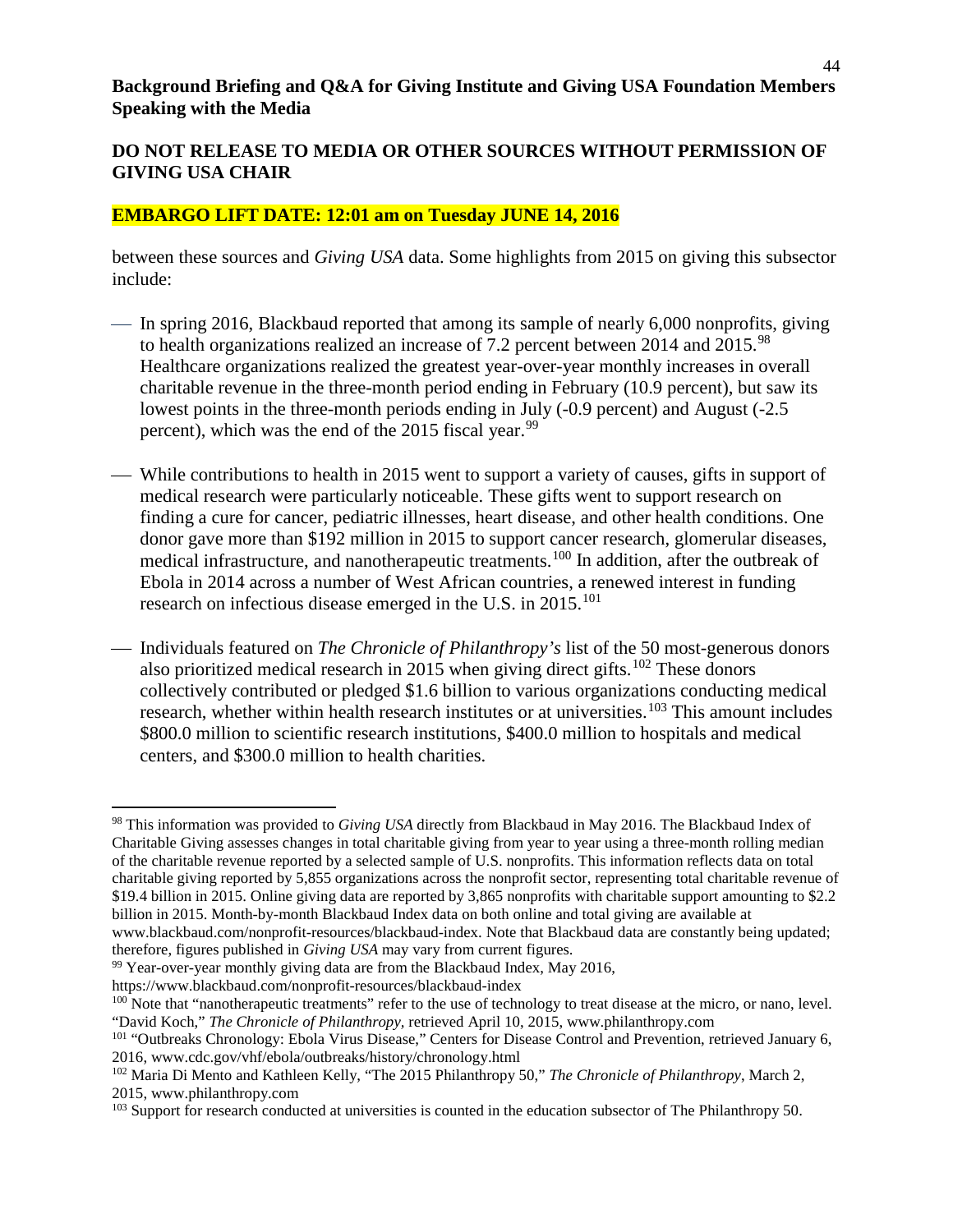#### **EMBARGO LIFT DATE: 12:01 am on Tuesday JUNE 14, 2016**

funding.[104](#page-44-0) The Robert Wood Johnson Foundation in particular committed \$25 million over three years to health research.

# **PUBLIC-SOCIETY BENEFIT & DONOR-ADVISED FUNDS**

## *What is in the public-society benefit category?*

Organizations within the public-society benefit (PSB) subsector include those related to voter education, civil rights, and civil liberties; consumer rights; and community and economic development. Public-society benefit organizations also include free-standing research institutions that focus on biological, physical, and social sciences, as well as public policy research; those that promote philanthropy; and those that raise funds to distribute to nonprofits, such as United Ways, the Combined Federal Campaign, and Jewish Federations of North America. Freestanding donor-advised funds (or national or commercial donor-advised funds) are also included in this subsector. *Giving USA* does not count foundations within the public-society benefit category as do the National Center of Charitable Statistics (NCCS) and the IRS.

## *Where is giving to donor-advised funds included?*

National (or commercial) donor-advised funds are included in the estimate for public-society benefit. These funds include Fidelity, Schwab, Vanguard, and National Philanthropic Trust. About 50 organizations qualify as "national funds."

In addition, other types of organizations sponsor donor-advised funds. The contributions appear in the specific subsector under which the primary organization is categorized. These include donor-advised funds in community foundations (calculated in the "to foundations" total in *Giving USA*); higher education institutions (in education); and within organizations such as World Vision (in international affairs), the Humane Society (in environment/animals), or the National Christian Foundation (in religion). These are just some examples.

On the contributor side, contributions to donor-advised funds are counted on the "by individuals" side of giving when the initial contribution is made. Grants made FROM a donor-advised fund to recipient organizations are also counted, but only when these grants are provided by donoradvised funds held within community foundations. For all other types of donor-advised funds, *Giving USA* takes the net of incoming contributions and outgoing grants when tabulating giving to the recipient subsectors. This approach helps to reduce double-counting of contributions to these funds and recipient organizations.

<span id="page-44-0"></span>l <sup>104</sup> Michael Anft, "When Scientific Research Can't Get Federal Funds, Private Money Steps In," *The Chronicle of Philanthropy,* February 8, 2015, www.philanthropy.com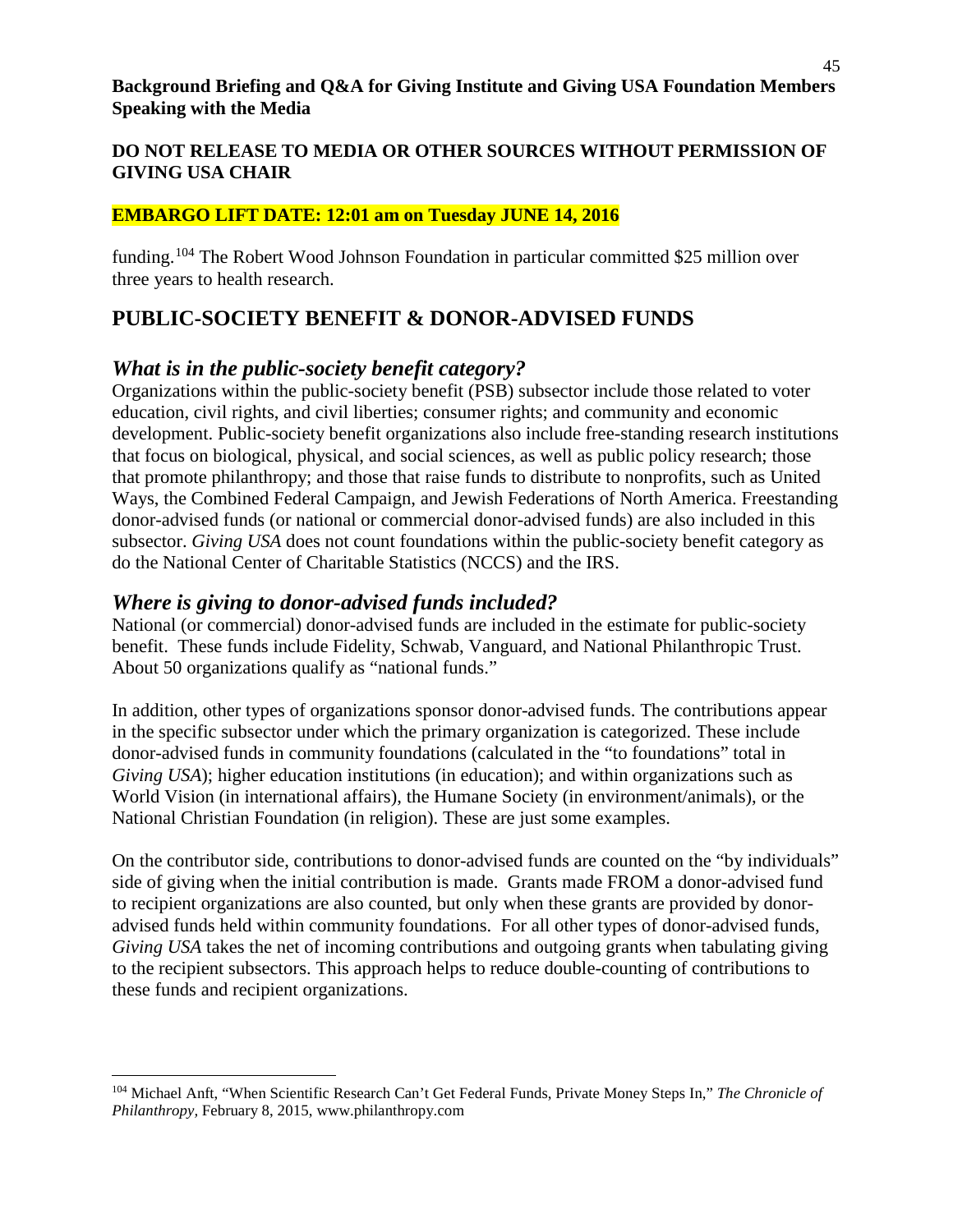## **EMBARGO LIFT DATE: 12:01 am on Tuesday JUNE 14, 2016**

## *What percentage of national donor advised funds is included in the publicsociety benefit estimate?*

Contributions solely to national donor advised funds (or "national charities," such as Fidelity Charitable Fund) account for the majority of these donations, at between one-third and one-half of these contributions.

Giving to national donor advised funds<sup>[105](#page-45-0)</sup> has averaged about 8 percent (median = 9%) of total giving to the public-society benefit category (these do not include funds held in community foundations) for which we have final data (1988-2012). The ratio of national donor advised funds to total PSB giving can change dramatically from year to year (from <1% to 22%). However, the proportion of giving to these funds as a percentage of giving to PSB has increased dramatically in recent years, from 11 percent in 2000 to 16 percent in 2011 and to 22 percent in 2012.

# *Can you please explain more about what is happening in the public-society benefit sector? In the recent past, federated funds have been declining while giving to donor-advised funds has been increasing. What is the overall result in 2015?*

In 2015, giving to public-society benefit grew for the sixth consecutive year at an average rate of 7.7 percent per year.[106](#page-45-1) In the last five-year period (2011 to 2015), giving to this subsector experienced an average annual rate of growth of 7.0 percent—placing it at second place in terms of growth out of the nine subsectors. Giving to the public-society benefit subsector was above the five-year average rate of growth in total giving of 5.4 percent.

In 2014, giving to all types of donor-advised funds across all charitable subsectors constituted 5.5 percent of all giving.[107](#page-45-2) Contributions solely to national donor advised funds (or "national charities," such as Fidelity Charitable Fund) accounted for an estimated 50 percent of these contributions,

In general, fiscal-year reports from the administrators of the largest commercial donor-advised funds showed strong increases in contributions received in fiscal year 2015 compared with fiscal year 2014. Detail for the top four commercial funds is provided below. Note that the reporting period for these announcements vary from that of *The Chronicle of Philanthropy*'s Philanthropy

<span id="page-45-0"></span>l <sup>105</sup> 30 of the leading funds. These data are based on internal analysis conducted at the IU Lilly Family School of Philanthropy, using data provided by NCCS.

<span id="page-45-1"></span><sup>106</sup> This information is in current dollars

<span id="page-45-2"></span><sup>&</sup>lt;sup>107</sup> This analysis uses Giving USA 2016 data along with data from National Philanthropic Trust's 2015 Donor-Advised Fund report, 2015, http://www.nptrust.org/daf-report/sponsor-type-comparison.html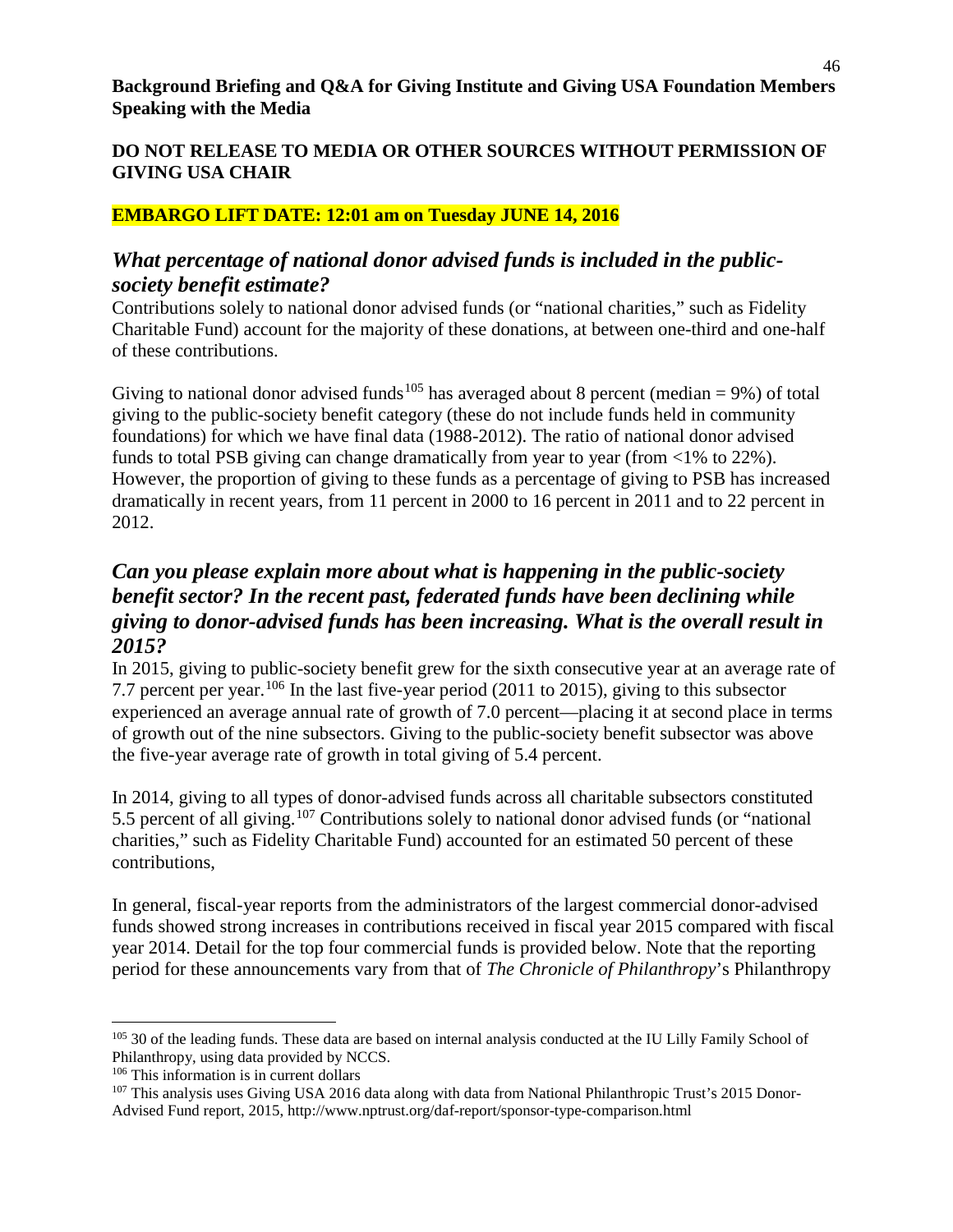#### **DO NOT RELEASE TO MEDIA OR OTHER SOURCES WITHOUT PERMISSION OF GIVING USA CHAIR**

#### **EMBARGO LIFT DATE: 12:01 am on Tuesday JUNE 14, 2016**

400; thus, the data vary. Fidelity Charitable Gift Fund released its 2014 calendar year report in 2015.

- Fidelity Charitable Gift Fund reported an increase in the number of its donor-advised fund accounts—from  $66,829$  in 2013 to 72,170 in fiscal year 2014. For the year 2014, this fund reported that it represented more than  $119,000$  donors.<sup>[108](#page-46-0)</sup>
- Schwab Charitable Fund reported receiving \$2 billion in donor contributions in fiscal year 2015, a 9.8 percent increase over the \$1.8 billion the fund received in 2014. In 2015, 68 percent of donor contributions were in the form of appreciated investments or assets. $109$
- Vanguard Charitable Endowment Program reported receiving \$1.2 billion in fiscal year 2015—21.4 percent more than the \$988.1 million the program received in 2014.<sup>[110](#page-46-2)</sup>
- National Philanthropic Trust reported that contributions to its donor-advised fund accounts increased from \$765.4 million in 2014 to \$901.8 million in 2015—a difference of 17.8 percent. $111$

#### *United Way campaigns*

 $\overline{\phantom{a}}$ 

United Way Worldwide, the umbrella organization for local United Ways, reported that \$5.18 billion was raised throughout the network in  $2014$ .<sup>[112](#page-46-4)</sup> This figure is level with 2013 numbers. The organization additionally maintained steady contribution levels, with approximately 60 percent of revenue comprised of donations in 2013–2014. In contrast to consistent contribution levels, United Way reported an increase of volunteers participating in events held at the local level.<sup>[113](#page-46-5)</sup> United Way chapters indicated that overall volunteering was up nearly 13 percent from the 2006–2013 period.

/Financial/United\_Way\_Worldwide\_2013\_Annual\_Report.pdf

<span id="page-46-0"></span><sup>108</sup> *2015 Charitable Giving Report,* Fidelity Charitable, 2016, www.fidelitycharitable.org; *2014 Charitable Giving Report,* Fidelity Charitable, 2015, www.fidelitycharitable.org

<span id="page-46-1"></span><sup>109</sup> *2015 Annual Giving Report,* Schwab Charitable, 2015, http://www.schwabcharitable.org/public/file/P-8142068/GivingReport2015.pdf

<span id="page-46-2"></span><sup>110</sup> *2015 Annual Report*, Vanguard Charitable, 2015,

http://www.simplyvariable.com/vanguardcharitable/files/assets/common/downloads/VanguardCharitableAnnualRep ort2015.pdf

<span id="page-46-3"></span><sup>111</sup> *2015 Annual Report*, National Philanthropic Trust, 2015, http://www.nptrust.org/annual-report/

<span id="page-46-4"></span><sup>112</sup> *United Way Worldwide 2014 Annual Report*, United Way Worldwide, 2014,

http://s3.amazonaws.com/uww.assets/site/COMUN-

<sup>0715</sup>\_United\_Way\_Worldwide\_2014\_Annual\_Report\_FINAL\_DIGITAL\_VERSION.pdf; *United Way Worldwide 2013 Annual Report,* United Way Worldwide, 2013 https://secure.unitedway.org/page/-

<span id="page-46-5"></span><sup>113</sup> *United Way Day of Action 2014 Report*, United Way Worldwide, 2014,

http://s3.amazonaws.com/uww.assets/site/Day\_of\_Action\_2014\_Report.pdf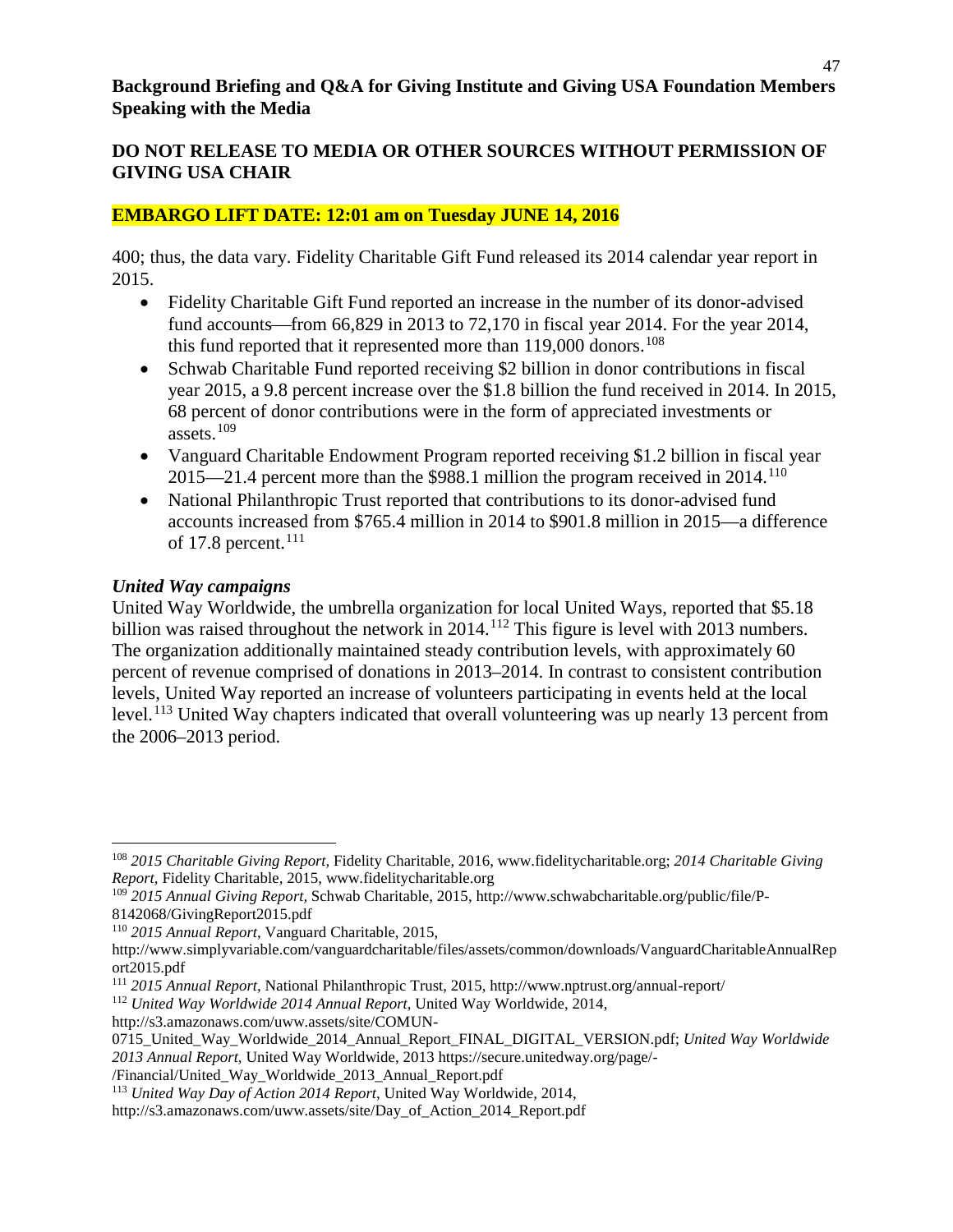#### **EMBARGO LIFT DATE: 12:01 am on Tuesday JUNE 14, 2016**

#### *Jewish federations*

The New York-based United Jewish Appeal Federation (UJA-Federation), one of the largest charitable bodies devoted to Jewish causes, reported a 10 percent increase in fundraising in 2015 from 2014.[114](#page-47-0) The total increase in revenue equaled \$207.8 million that year. Funds were raised over a 12-month period and aimed to support displaced persons, vulnerable populations, and nearly 100 organizations on both local and global levels. The giving boost was driven by the federation's 2015 campaign, which raised \$150.8 million from individual donors alone. Future programmatic focus areas for the UJA-Federation include community building in Israel and launching a community-wide volunteer movement called "Live With Purpose," which is set to begin in 2016.

According to the *The Chronicle of Philanthropy*'s Philanthropy 400 index, the Jewish Federation of Metropolitan Detroit enjoyed the largest increase in private support among Jewish federations, with donations rising nearly 60 percent in 2014 over 2013. The group attributed their fundraising success to focusing on donor stewardship, specifically redefining their role as a partner for donors looking to support specific projects in addition to annual campaigns.

While 2015 was a successful year for federation fundraising, overall giving to Jewish federations has declined over the past 25 years, according to Philanthropy 400 data collected by the *Chronicle*. [115](#page-47-1) Individual donations dropped 37.6 percent in adjusted dollars between 1991 and 2015.

#### *Combined Federal Campaign*

l

The Combined Federal Campaign (CFC), the federal government's workplace charity drive, saw another year of lower contributions.[116](#page-47-2) The latest reports released by the CFC indicate that contributions dropped 7.8 percent in 2014 compared with 2013, continuing a decline that began in 2010. Washington, DC-area employees, who drive the majority of contributions to the campaign, reduced their giving by more than 2.0 percent.<sup>[117](#page-47-3)</sup> Officials believe that the downward trend has been driven by government shutdowns and pay freezes initiated by the 2008 financial downturn. Additionally, leaders in the campaign indicated that large numbers of federal employees have been retiring and younger employees have not been joining the CFC to alleviate the attrition.

<span id="page-47-0"></span><sup>114</sup> "N.Y. Federation Raises \$207.8M, up from 10% Last Year," *Jewish Telegraph Agency,* July 13, 2015, www.jta.org

<span id="page-47-1"></span><sup>115</sup> *"*How 18 Causes Have Fared Through the Years," *The Chronicle of Philanthropy,* retrieved April 10, 2016, https://philanthropy.com/interactives/phil400-chart-2015

<span id="page-47-2"></span><sup>116</sup> "Combined Federal Campaign Results & Impact," Combined Federal Campaign, retrieved April 14, 2016, www.opm.gov/combined-federal-campaign/results-impact/

<span id="page-47-3"></span><sup>117</sup> Holly Hall, "Giving to D.C.'s Federal Workplace Drive Declines 2%," *The Chronicle of Philanthropy,* March 13, 2015, www.philanthropy.com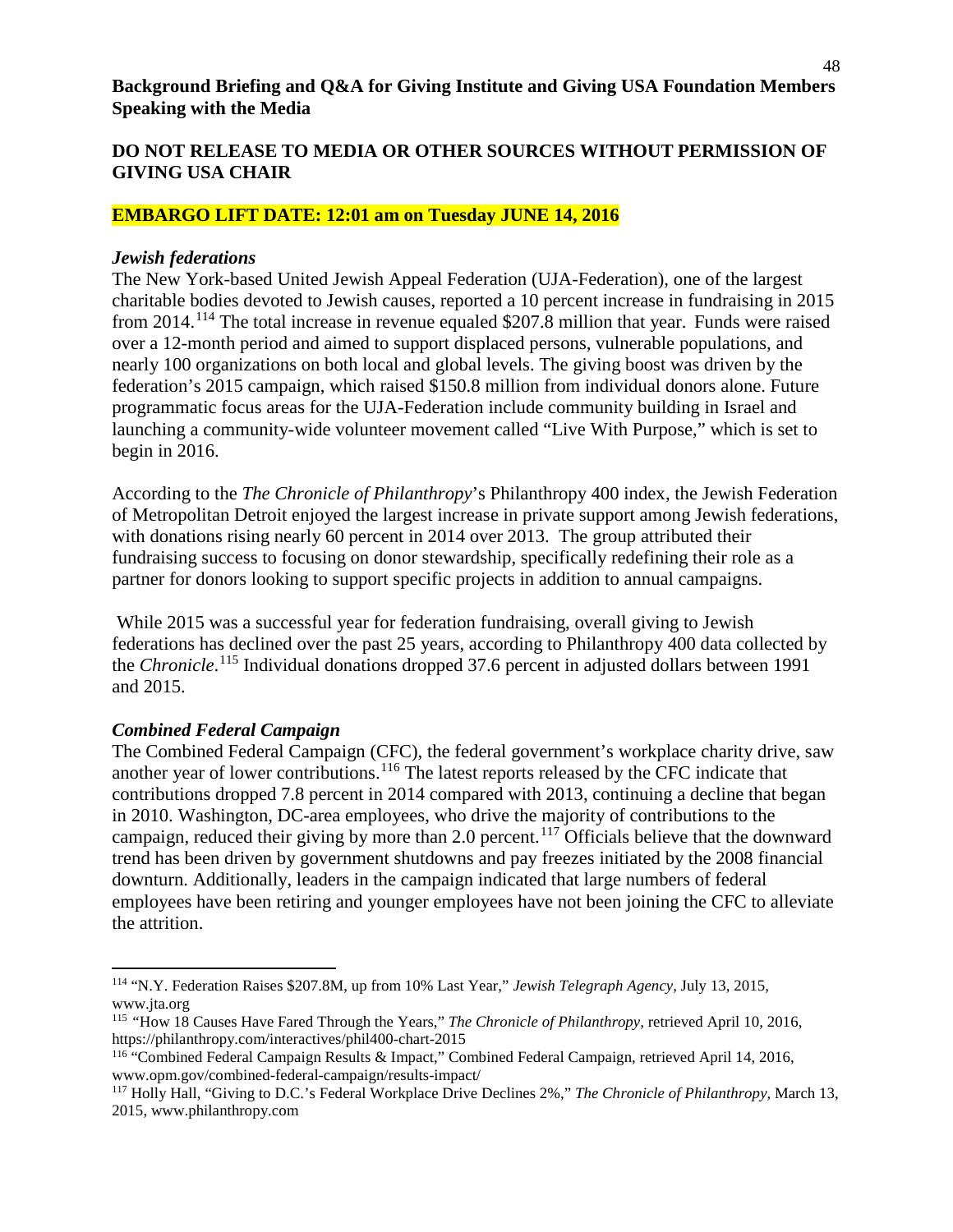## **EMBARGO LIFT DATE: 12:01 am on Tuesday JUNE 14, 2016**

# *Where are community donor-advised funds calculated, and how have community donor-advised funds changed in recent years?*

Community donor-advised fund estimates are included in the overall giving by foundations total. Neither *Giving USA* nor the Foundation Center disaggregates this information. It should be noted that contributions to community donor-advised fund accounts and the value of grants disbursed increased significantly between 2013 and 2014.

National Philanthropic Trust reported that the number of donor-advised fund accounts held within community foundations rose 4.7 percent between 2013 and 2014, to  $65,549$ .<sup>118</sup> For these accounts, assets rose 19.7 percent in the same time period, while contributions to these accounts rose 30.8 percent (to \$6.48 billion). Grants made from these accounts grew 40.7 percent, to \$4.18 billion.

# *What is the payout rate for donor-advised funds?*

For fiscal year 2014, the payout rate for donor-advised funds was:<sup>[119](#page-48-1)</sup>

- 21.4 percent for national charities (funds);
- 18.2 percent for community foundations; and
- 33.2 percent for single issues charities.

# **ARTS, CULTURE, AND HUMANITIES**

# *What's included in the giving to arts, culture, and humanities category?*

*Giving USA*'s tabulation of giving to the arts, culture, and humanities subsector includes giving to support museums; the performing arts; visual arts; historical societies; nonprofit media and communication organizations, including public broadcasting (with the exception of organizations that are religiously oriented); humanities organizations; and other arts-related organizations. *Giving USA*'s estimates include donations of cash, securities, and in-kind gifts, such as artwork, land, and other items of value. Some gifts made for arts, culture, and humanities purposes are actually counted as gifts to the education subsector or to foundations.

# *Concerning giving to the arts*

In 2015, giving to arts, culture, and humanities organizations grew for the fourth consecutive year at an average rate of 7.5 percent per year.<sup>[120](#page-48-2)</sup> Giving to this subsector was slightly below the five-year (2011 to 2015) average rate of growth of 5.4 percent in total giving, at 5.1 percent.

<span id="page-48-0"></span> $\overline{\phantom{a}}$ <sup>118</sup> *2015 Donor-Advised Fund Report*, National Philanthropy Trust, 2015, www.nptrust.org

<span id="page-48-1"></span><sup>119</sup> *2015 Donor-Advised Fund Report*, National Philanthropy Trust, 2015, www.nptrust.org

<span id="page-48-2"></span><sup>120</sup> This information is in current dollars.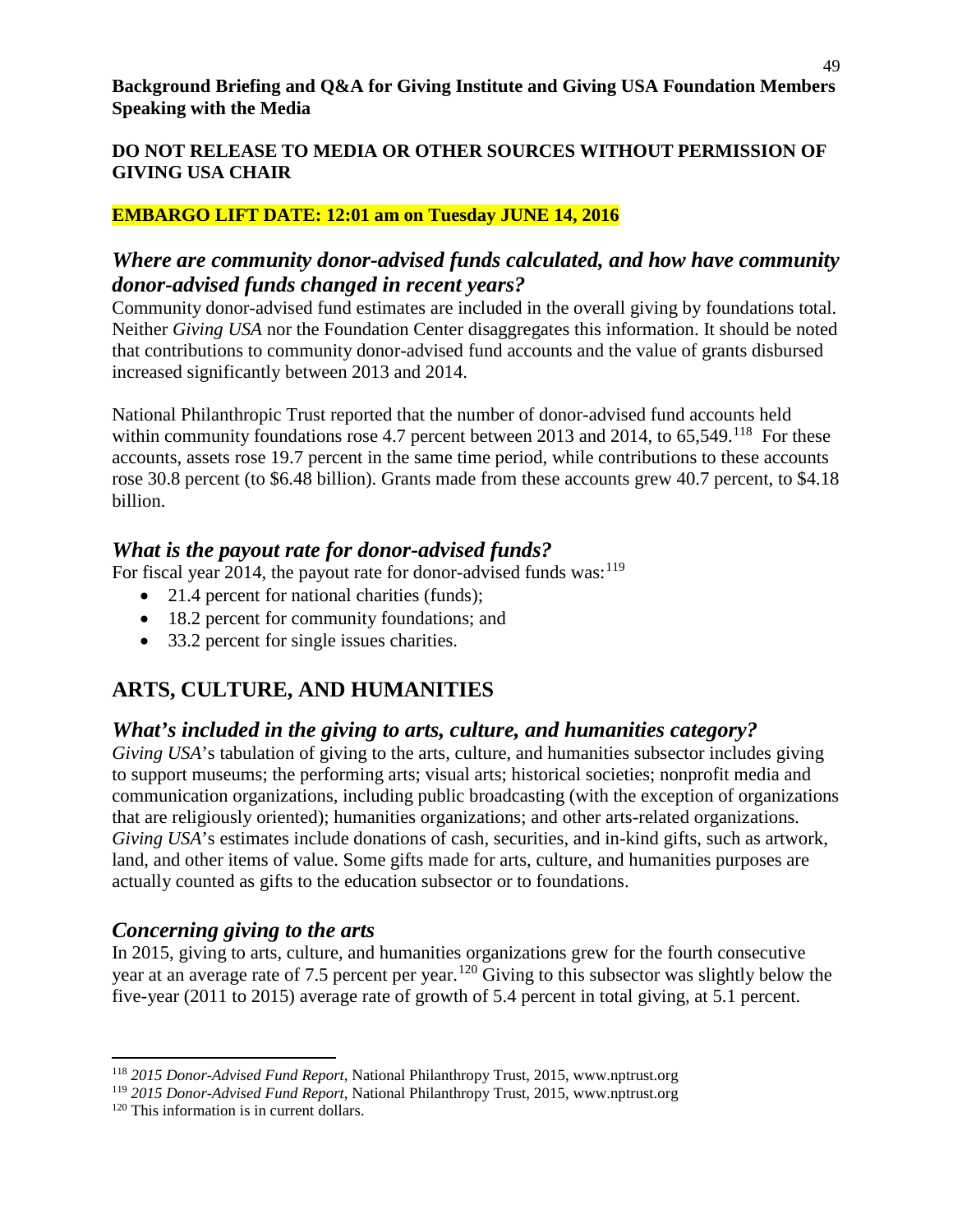#### **DO NOT RELEASE TO MEDIA OR OTHER SOURCES WITHOUT PERMISSION OF GIVING USA CHAIR**

#### **EMBARGO LIFT DATE: 12:01 am on Tuesday JUNE 14, 2016**

Compared with the other charitable subsectors, giving to arts, culture, and humanities ranked fifth out of nine in terms of five-year growth.

Several reports issued in 2016 note generally positive trends in giving to arts, culture, and humanities organizations in 2015. The results of these reports are provided throughout the rest of this opening narrative and chapter. Different methodological and sampling approaches account for the differences seen between these sources and *Giving USA* data. Some highlights from 2015 on giving this subsector include:

- The majority of arts organizations saw positive fundraising results in 2015. For all types of arts organizations, 61 percent responding to the Nonprofit Research Collaborative's (NRC) *Winter 2016 Nonprofit Fundraising Survey* reported an increase in charitable contributions received between 2014 and 2015. However, this percentage was slightly lower than the 65 percent of all organizations that reported an increase in contributions between 2014 and 2015.<sup>[121](#page-49-0)</sup>
- Compared with all reporting organizations combined, more arts, culture, and humanities organizations launched large-scale campaigns in 2015. According to the Nonprofit Research Collaborative, 30 percent of arts organizations surveyed in a special capital campaigns study were engaged in capital, comprehensive, or endowment campaigns as of August 2015, and another quarter (25 percent) were engaged in special campaigns.<sup>[122](#page-49-1)</sup> Nearly half (49 percent) of reporting arts, culture, and humanities organizations reported having a target goal of greater than \$18 million—a larger proportion than the 39 percent of all types of organizations reporting the same fundraising goal.<sup>[123](#page-49-2)</sup>

 $\overline{a}$ 

<span id="page-49-0"></span><sup>&</sup>lt;sup>121</sup> The Nonprofit Research Collaborative (NRC) annually conducts surveys on fundraising trends across the nonprofit sector. In 2016, this collaboration included Giving USA Foundation, the Association of Fundraising Professionals, CFRE International, Campbell Rinker, the Urban Institute's National Center for Charitable Statistics (NCCS), the Association of Philanthropic Counsel, and Partnership for Philanthropic Planning. In early 2016, the NRC launched a survey to assess fundraising trends for the entire 2015 calendar year. The survey asked nonprofit leaders of public charities and foundations to report on changes in charitable revenue received and changes in the number of donors by specific donor type, among other questions. Data in this section come from the *Winter 2016 Nonprofit Fundraising Survey* report from the Nonprofit Research Collaborative, March 2016, at www.npresearch.org. A convenience sample of nearly 1,200 respondents, 71 of them Canadian, constitutes the survey results

<span id="page-49-2"></span><span id="page-49-1"></span><sup>&</sup>lt;sup>122</sup> Special campaigns were defined as a project requiring special funding but not one that required capital funds. <sup>123</sup> *Special Report on Nonprofit Fundraising Campaigns,* Nonprofit Research Collaborative, December 2015, http://npresearch.org/images/pdf/2015-reports/NRC\_Campaigns\_S2015.pdf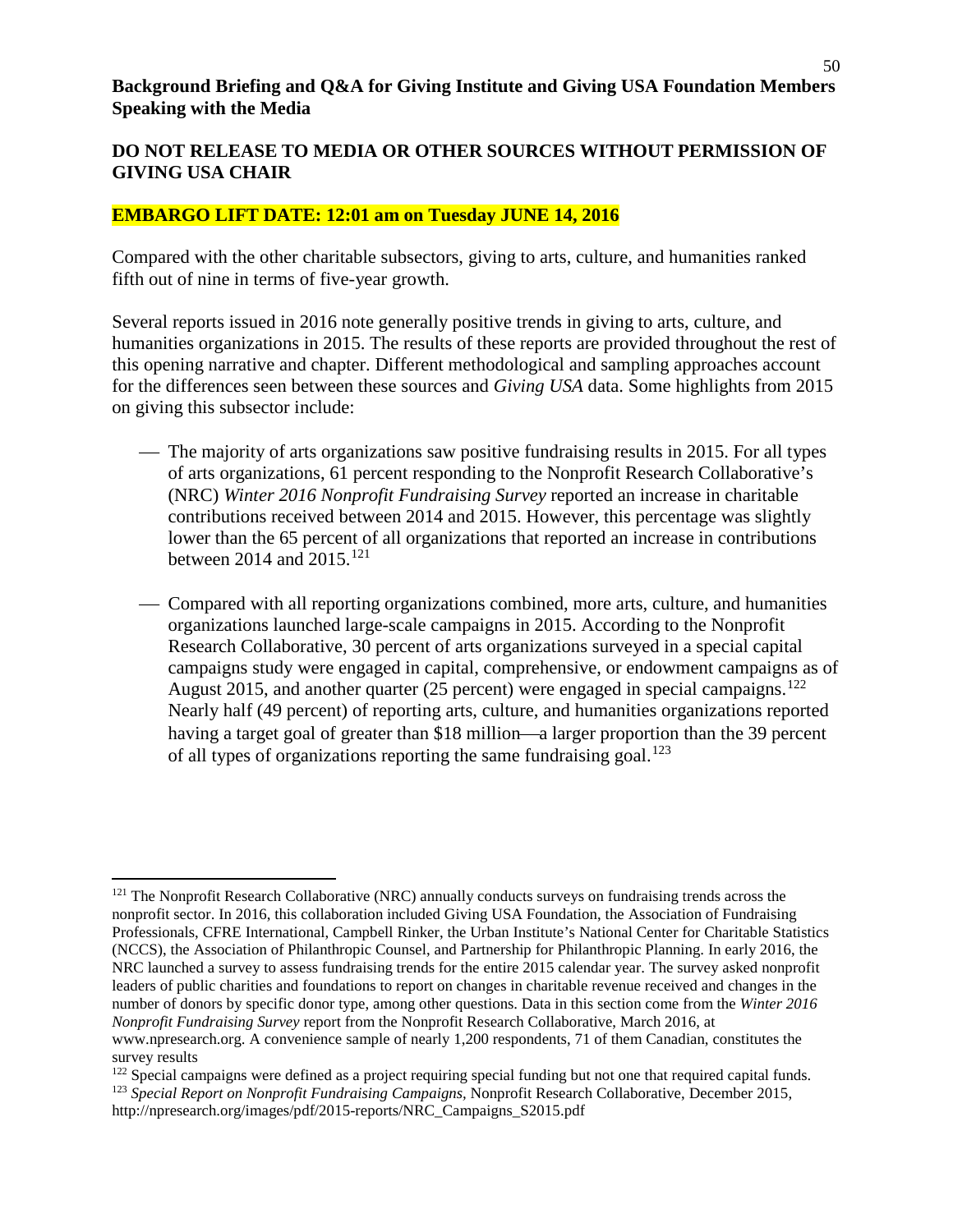## **DO NOT RELEASE TO MEDIA OR OTHER SOURCES WITHOUT PERMISSION OF GIVING USA CHAIR**

#### **EMBARGO LIFT DATE: 12:01 am on Tuesday JUNE 14, 2016**

 In spring 2016, Blackbaud reported that among its sample of nearly 6,000 nonprofits, giving to arts organizations rose 1.0 percent in 2015 over 2014.[124](#page-50-0) Arts organizations realized the greatest year-over-year monthly increases in overall charitable revenue in the three-month period ending in May (10.0 percent), while giving decline in the three-month periods ending in September (-4.4 percent) and November (-3.8 percent).<sup>[125](#page-50-1)</sup>

# **ENVIRONMENT/ANIMALS**

## *What's included in the giving to environment/animals category?*

*Giving USA*'s tabulation of giving to the environment/animals subsector includes giving to zoos and aquariums; botanical gardens and horticultural programs; humane societies and other animal rescue organizations; wildlife and habitat preservation groups; organizations working for pollution abatement and control; environmental education programs; outdoor survival programs; and beautification of open spaces. *Giving USA*'s estimates include donations of cash, securities, and in-kind gifts, such as equipment, land, and other items of value. Some gifts made for environmental and animal welfare purposes are actually counted as gifts made to the international affairs or education subsectors, or to foundations.

## *Concerning giving to the environment/animal welfare:*

Giving to environmental and animal organizations rose for six consecutive years between 2010 and 2015, at a rate of 6.5 percent per year.<sup>[126](#page-50-2)</sup> In the last five-year period (2011 to 2015), giving to this subsector experienced an average annual rate of growth of 6.2 percent—making it the fourth-fastest growing subsector out of nine. Giving to environmental and animal organizations also outpaced the five-year average rate of growth in total giving of 5.4 percent.

Several reports issued in 2016 note generally positive trends in giving to environmental and animal organizations in 2015. The results of these reports are provided throughout the rest of this opening narrative and chapter. Different methodological and sampling approaches account for

l

<span id="page-50-0"></span><sup>124</sup> This information was provided to *Giving USA* directly from Blackbaud in May 2016. The Blackbaud Index of Charitable Giving assesses changes in total charitable giving from year to year using a three-month rolling median of the charitable revenue reported by a selected sample of U.S. nonprofits. This information reflects data on total charitable giving reported by 5,855 organizations across the nonprofit sector, representing total charitable revenue of \$19.4 billion in 2015. Online giving data are reported by 3,865 nonprofits with charitable support amounting to \$2.2 billion in 2015. Month-by-month Blackbaud Index data on both online and total giving are available at www.blackbaud.com/nonprofit-resources/blackbaud-index. Note that Blackbaud data are constantly being updated;

therefore, figures published in *Giving USA* may vary from current figures.

<span id="page-50-1"></span><sup>&</sup>lt;sup>125</sup> Year-over-year monthly giving data are from the Blackbaud Index, May 2016, https://www.blackbaud.com/nonprofit-resources/blackbaud-index

<span id="page-50-2"></span><sup>&</sup>lt;sup>126</sup> This information is in current dollars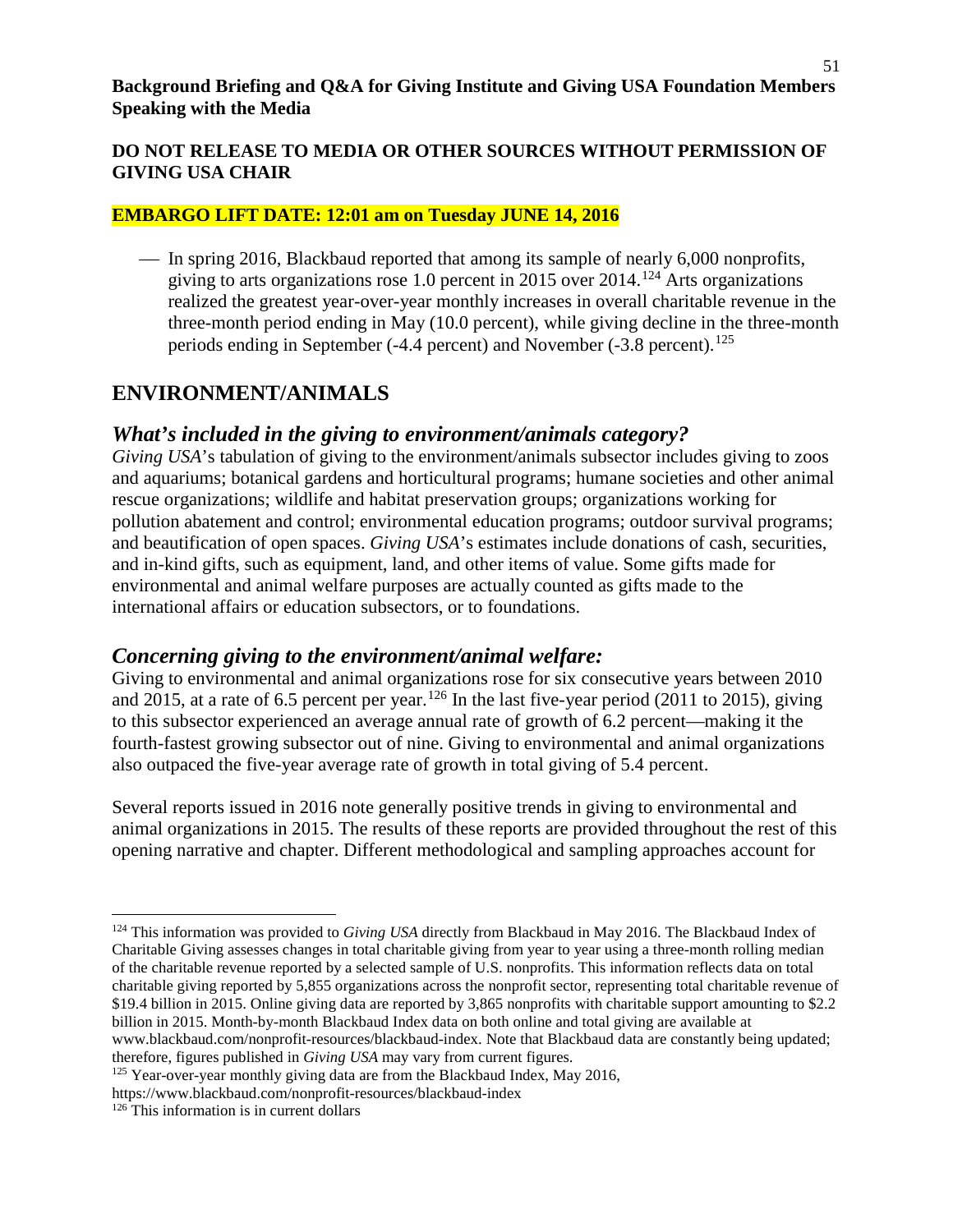#### **EMBARGO LIFT DATE: 12:01 am on Tuesday JUNE 14, 2016**

the differences seen between these sources and *Giving USA* data. Some highlights from 2015 on giving this subsector include:

- In spring 2016, Blackbaud reported that among its sample of nearly 6,000 nonprofits, giving to environmental and animal-welfare organizations increased 1.8 percent increase in 2015 over 2014.<sup>[127](#page-51-0)</sup> Environmental and animal-welfare organizations realized the greatest year-over-year monthly increases in overall charitable revenue in the threemonth period ending in April (11.9 percent), before falling steadily beginning in the three-month period ending in June and reaching its lowest point in October (-4.5 percent). $^{128}$  $^{128}$  $^{128}$
- Nearly seven in ten environmental organizations (68 percent) responding to the National Research Collaborative's *Winter 2016 Nonprofit Fundraising Survey* reported an increase in charitable contributions received between  $2014$  and  $2015$ .<sup>[129](#page-51-2)</sup> This percentage is much slightly higher than the 65 percent of all organizations that reported an increase in contributions in the same period. Approximately the same percentage (69 percent) of environmental organizations reported an increase in charitable contributions between 2013 and 2014.
- Many environmental and animal organizations launched large-scale campaigns in 2015. Thirty percent of environmental/animal organizations surveyed in a special capital campaigns study by the Nonprofit Research Collaborative were engaged in capital, comprehensive, or endowment campaigns as of August 2015, and another 20 percent

 $\overline{a}$ 

<span id="page-51-0"></span><sup>127</sup> This information was provided to *Giving USA* directly from Blackbaud in May 2016. The Blackbaud Index of Charitable Giving assesses changes in total charitable giving from year to year using a three-month rolling median of the charitable revenue reported by a selected sample of U.S. nonprofits. This information reflects data on total charitable giving reported by 5,855 organizations across the nonprofit sector, representing total charitable revenue of \$19.4 billion in 2015. Online giving data are reported by 3,865 nonprofits with charitable support amounting to \$2.2 billion in 2015. Month-by-month Blackbaud Index data on both online and total giving are available at www.blackbaud.com/nonprofit-resources/blackbaud-index. Note that Blackbaud data are constantly being updated; therefore, figures published in *Giving USA* may vary from current figures.

<span id="page-51-1"></span><sup>&</sup>lt;sup>128</sup> Year-over-year monthly giving data are from the Blackbaud Index, May 2016,

https://www.blackbaud.com/nonprofit-resources/blackbaud-index

<span id="page-51-2"></span><sup>&</sup>lt;sup>129</sup> The Nonprofit Research Collaborative (NRC) annually conducts surveys on fundraising trends across the nonprofit sector. In 2016, this collaboration included Giving USA Foundation, the Association of Fundraising Professionals, CFRE International, Campbell Rinker, the Urban Institute's National Center for Charitable Statistics (NCCS), the Association of Philanthropic Counsel, and Partnership for Philanthropic Planning. In early 2016, the NRC launched a survey to assess fundraising trends for the entire 2015 calendar year. The survey asked nonprofit leaders of public charities and foundations to report on changes in charitable revenue received and changes in the number of donors by specific donor type, among other questions. Data in this section come from the *Winter 2016 Nonprofit Fundraising Survey* report from the Nonprofit Research Collaborative, at www.npresearch.org. A convenience sample of 1,197 respondents, 71 of them Canadian, constitutes the survey results.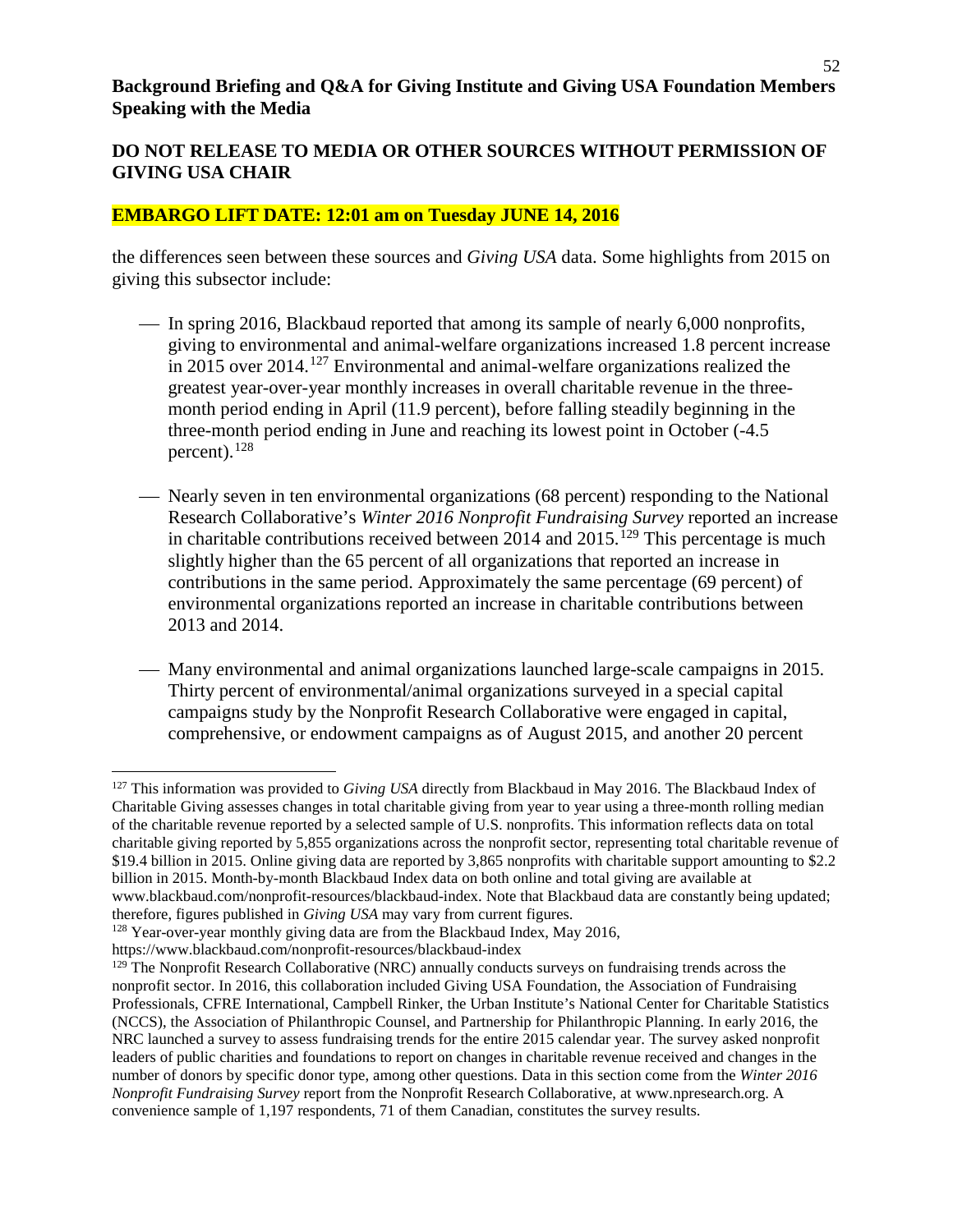#### **EMBARGO LIFT DATE: 12:01 am on Tuesday JUNE 14, 2016**

were engaged in special campaigns.<sup>[130](#page-52-0)</sup> The percentage of environmental/animal organizations participating in these types of campaigns was higher than the percentage of all types of organizations engaged in these campaigns.

# **INTERNATIONAL AFFAIRS**

 $\overline{\phantom{a}}$ 

## *What's included in the giving to international affairs category?*

*Giving USA*'s estimate of giving to the international affairs subsector includes giving to organizations working in international aid, development, or relief; those that promote international understanding; and organizations working on international peace and security issues. This subsector also includes research institutes devoted to foreign policy and analysis, as well as organizations working in the domain of international human rights. *Giving USA*'s estimates include donations of cash, securities, and in-kind gifts, such as food, medicine, equipment, and other items of value.

Some gifts made for international purposes are actually counted as gifts to education, environment/animals, health, human services, or religion subsectors, as well as to foundations. Gifts made directly to organizations located abroad are not included in *Giving USA* estimates for giving to international affairs organizations because the amount is not known—the gifts are not eligible for a tax deduction under U.S. tax law.

## *What was happening with international giving in 2015?*

Several reports issued in 2016 note generally positive trends in giving to international affairs organizations in 2015. The results of these reports are provided throughout the rest of this opening narrative and chapter. Different methodological and sampling approaches account for the differences seen between these sources and *Giving USA* data. Some highlights from 2015 on giving this subsector include:

 In spring 2016, Blackbaud reported that among its sample of nearly 6,000 nonprofits, giving to international affairs realized an increase of 6.4 percent between 2014 and 2015.[131](#page-52-1) International affairs organizations realized the greatest year-over-year monthly

<span id="page-52-0"></span><sup>&</sup>lt;sup>130</sup> Special campaigns were defined as a project requiring special funding but not one that required capital funds. *Special Report on Nonprofit Fundraising Campaigns,* Nonprofit Research Collaborative, December 2015, http://npresearch.org/images/pdf/2015-reports/NRC\_Campaigns\_S2015.pdf

<span id="page-52-1"></span><sup>&</sup>lt;sup>131</sup> This information was provided to *Giving USA* directly from Blackbaud in May 2016. The Blackbaud Index of Charitable Giving assesses changes in total charitable giving from year to year using a three-month rolling median of the charitable revenue reported by a selected sample of U.S. nonprofits. This information reflects data on total charitable giving reported by 5,855 organizations across the nonprofit sector, representing total charitable revenue of \$19.4 billion in 2015. Online giving data are reported by 3,865 nonprofits with charitable support amounting to \$2.2 billion in 2015. Month-by-month Blackbaud Index data on both online and total giving are available at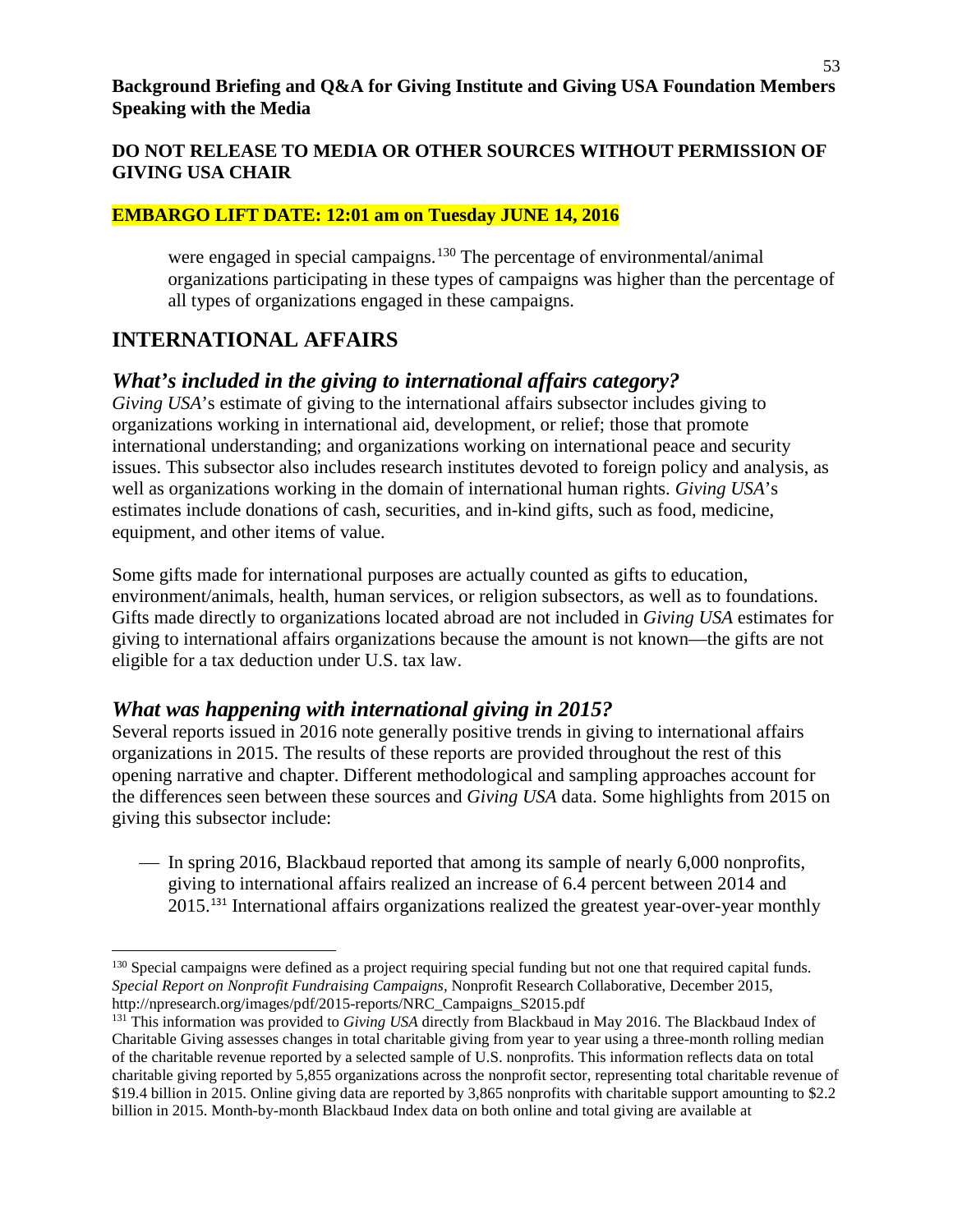#### **EMBARGO LIFT DATE: 12:01 am on Tuesday JUNE 14, 2016**

increases in overall charitable revenue in the three-month periods ending in June (22.3 percent) and July (21.9 percent), before dropping to their lowest points in September (1.1 percent) and October  $(0.8 \text{ percent})$ .<sup>[132](#page-53-0)</sup>

- Online giving was stronger for the sample of Blackbaud international affairs organizations than was overall giving to these same organizations, increasing 10.8 percent in 2015.[133](#page-53-1) Year-over-year monthly changes in online giving to international affairs organizations peaked in the three-month periods ending in April (19.6 percent) and June (19.8 percent), before declining for the remainder of the year. Giving to these organizations reached its lowest year-over-year change in the three-month period ending in January (-5.0 percent).<sup>[134](#page-53-2)</sup>
- According to Blackbaud's *Luminate Online Benchmark Report*, released in 2016, disaster and international relief organizations realized a median online transaction amount of \$121.01 in fiscal year 2015, an increase of 0.4 percent compared with  $2014$ .<sup>[135](#page-53-3)</sup> Disaster and international relief organizations saw an increase in first-time online transactions (4.2 percent) but a decline in repeat online transactions (1.5 percent).
- In a different study, the 2016 *Nonprofit Benchmarks Report* by M+R and NTen also reported very positive results for online giving to a sample of international organizations.[136](#page-53-4) In 2015, these organizations experienced an overall increase in online revenue of 33 percent. International organizations saw the second-highest increase in

l www.blackbaud.com/nonprofit-resources/blackbaud-index. Note that Blackbaud data are constantly being updated; therefore, figures published in *Giving USA* may vary from current figures.

<span id="page-53-0"></span><sup>&</sup>lt;sup>132</sup> Year-over-year monthly giving data are from the Blackbaud Index, May 2016,

https://www.blackbaud.com/nonprofit-resources/blackbaud-index

<span id="page-53-1"></span><sup>133</sup> This information was provided to *Giving USA* directly from Blackbaud in May 2016. The Blackbaud Index of Charitable Giving assesses changes in total charitable giving from year to year using a three-month rolling median of the charitable revenue reported by a selected sample of U.S. nonprofits. This information reflects data on total charitable giving reported by 5,855 organizations across the nonprofit sector, representing total charitable revenue of \$19.4 billion in 2015. Online giving data are reported by 3,865 nonprofits with charitable support amounting to \$2.2 billion in 2015. Month-by-month Blackbaud Index data on both online and total giving are available at www.blackbaud.com/nonprofit-resources/blackbaud-index. Note that Blackbaud data are constantly being updated;

therefore, figures published in *Giving USA* may vary from current figures.

<span id="page-53-2"></span><sup>&</sup>lt;sup>134</sup> Year-over-year monthly giving data are from the Blackbaud Index, May 2016, www.blackbaud.com/nonprofitresources/blackbaud-index

<span id="page-53-3"></span><sup>135</sup> *Luminate Online Benchmark Report 2015*, Blackbaud, 2016, [www.blackbaud.com.](http://www.blackbaud.com/) Data from this report cover the fiscal year July 1, 2014 to June 30, 2015 for a sample of 685 nonprofit organizations that use Luminate Online cloud-based software by Blackbaud.

<span id="page-53-4"></span><sup>&</sup>lt;sup>136</sup> Nonprofit Benchmarks Study, M+R Strategic Services and NTen, 2016, www.e-benchmarksstudy.com. Note that this study uses a convenience sample of 105 organizations with online revenue totaling over \$481 million and that the organizations types reported in this study do not necessarily match those used in *Giving USA*.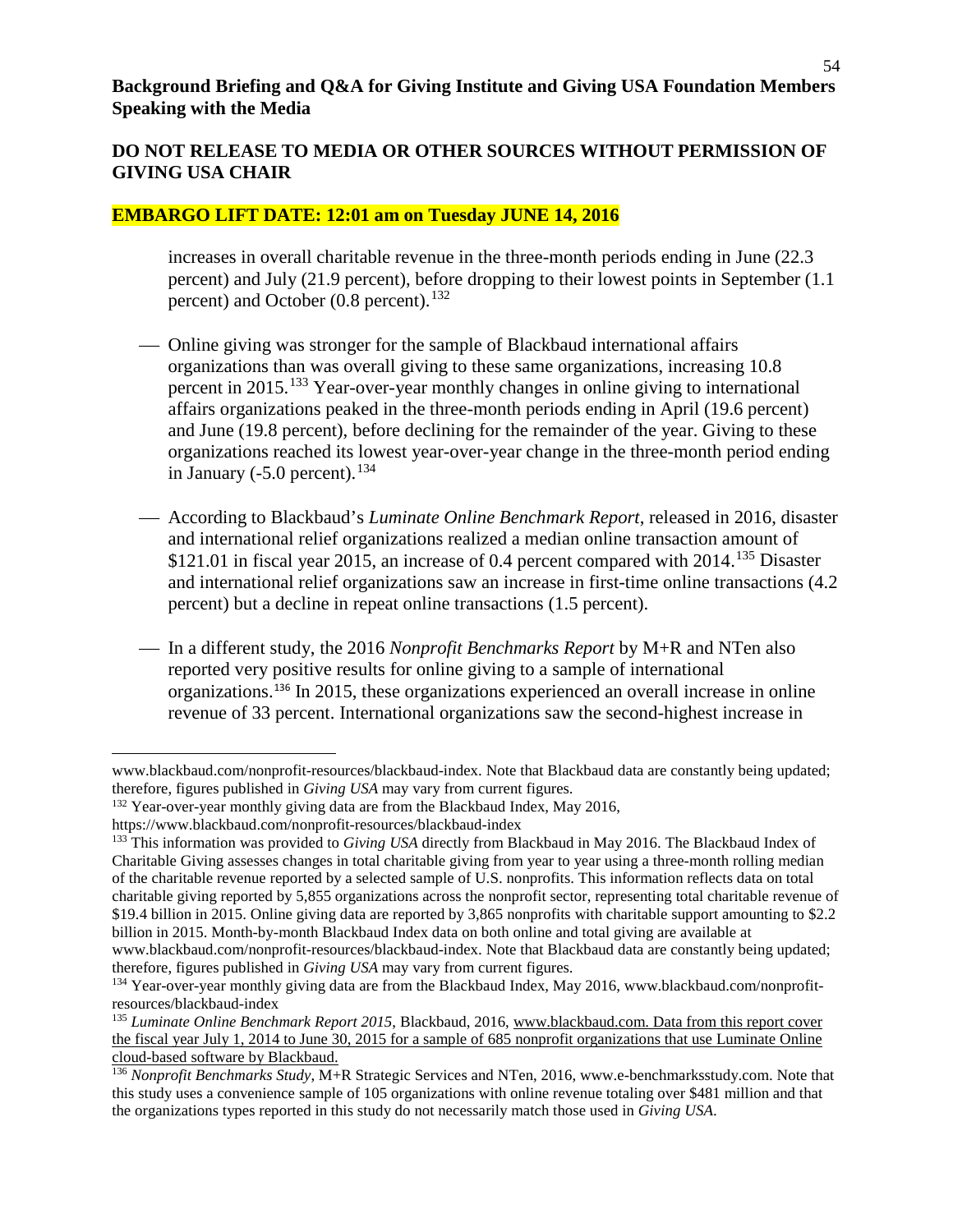#### **EMBARGO LIFT DATE: 12:01 am on Tuesday JUNE 14, 2016**

online giving, behind only the change in giving to rights organizations of 35 percent. This increase was driven by a large increase in one-time online giving (47 percent) and in monthly online giving (10 percent).

# *What has been going on with international giving in the past several years? Why the sharp growth in 2015 after the two declines in 2013 and 2014?*

Compared with most of the other charitable subsectors that have seen several consecutive years of increases in giving, international affairs has seen several declines, most recently in 2014 and 2013. However, in 2015, giving to international affairs far outpaced growth in giving to other types of charitable organizations, rising 17.5 percent.<sup>[137](#page-54-0)</sup> In the last five-year period (2011 to 2015), giving to this subsector experienced an average annual rate of growth of 3.1 percent making it the second-slowest growing subsector. This rate of growth is compared with the fiveyear annual average change in total giving of 5.4 percent.

There are several reasons explaining why giving to international affairs may have increased so rapidly. According to historical data in *The Chronicle of Philanthropy's* Philanthropy 400 index, which ranks nonprofits in terms of how many private donations they receive, the number of international groups on the index has grown from 37 to 59 between 1991 and 2015. Additionally, the total share of dollars represented by giving to international causes on the index rose over a 25-year period to 16 percent of giving.

Gifts by foundations may also be linked to the increase in giving to international affairs. The Bill & Melinda Gates Foundation consistently makes massive annual gifts to this subsector. Data from *Giving USA 2007* also noted that several organizations, including Google, Coca-Cola, and the Carnegie Endowment for International Peace, shifted their programmatic foci toward global issues.

Despite this annual spike, it is worth keeping in mind that giving to international affairs can change sharply from year to year, in part because of giving to natural and manmade disasters.

# **FOUNDATIONS**

l

## *Concerning giving to foundations:*

Compared with most of the other charitable subsectors that have seen several consecutive years of increases in giving—including in 2015—giving to foundations is estimated to have declined in 2015.<sup>[138](#page-54-1)</sup> This decline, however, follows a four-year period of average annual growth of 14.5 percent. In the last five-year period (2011 to 2015), giving to this subsector experienced an

<span id="page-54-0"></span> $137$  This information is in current dollars

<span id="page-54-1"></span><sup>&</sup>lt;sup>138</sup> This information is in current dollars.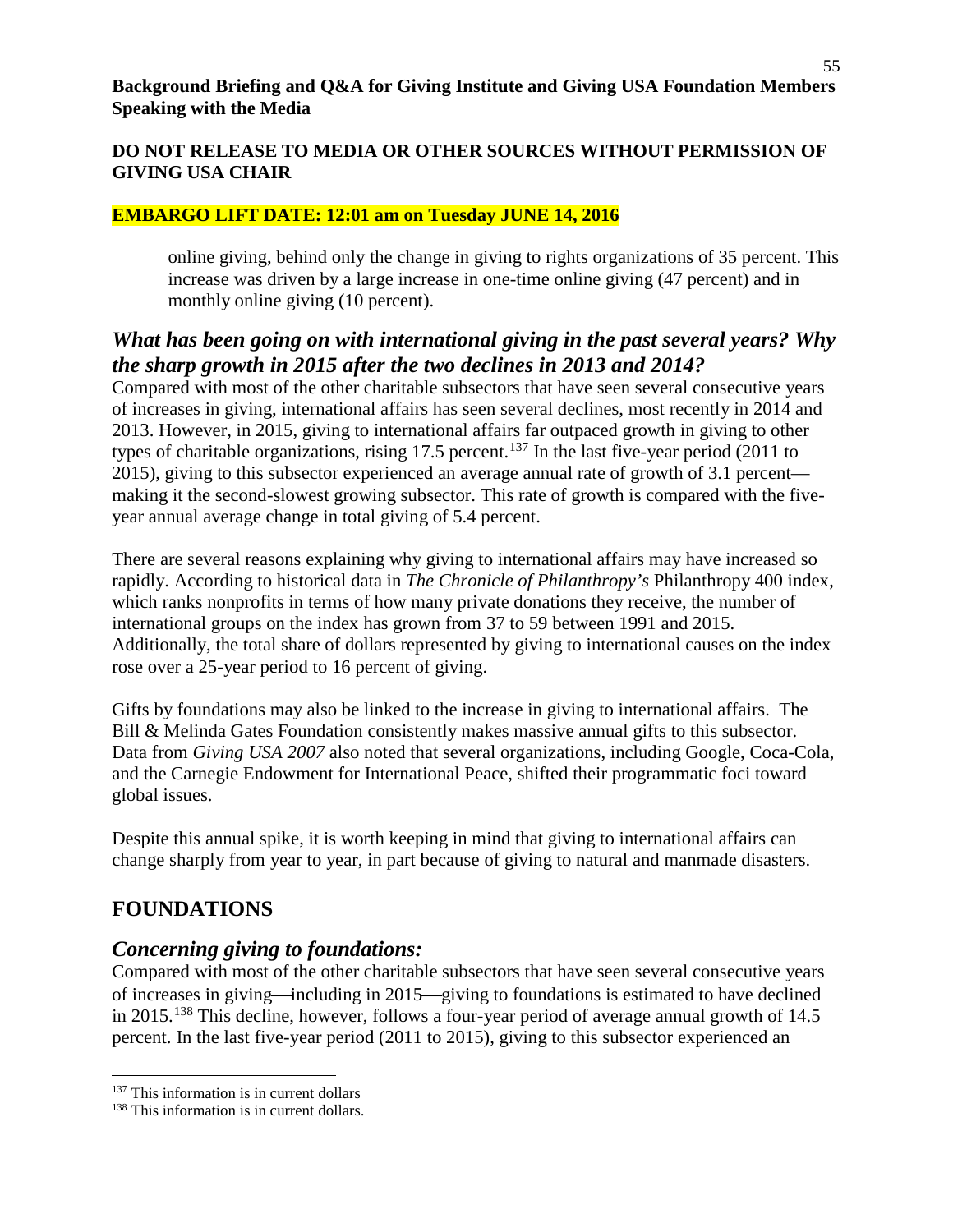#### **DO NOT RELEASE TO MEDIA OR OTHER SOURCES WITHOUT PERMISSION OF GIVING USA CHAIR**

#### **EMBARGO LIFT DATE: 12:01 am on Tuesday JUNE 14, 2016**

average annual rate of growth of 10.8 percent—making it the fastest-growing subsector out of nine. This rate of growth is compared with the five-year annual average change in total giving of 5.4 percent.

As of May 2016, Foundation Search noted the existence of 120,136 charitable foundations.<sup>[139](#page-55-0)</sup> Of these foundations, 88,147 were private foundations and 1,074 were community foundations. The number of private foundations identified in Foundation Search's database declined 2.7 percent since May 2015, and the number of community foundations declined 1.7 percent. An additional 1,447 foundations were company sponsored, while the remaining organizations were counted as public charities.

Assets held within private foundations totaled \$785.6 billion as of May 2016, an increase of 6.6 percent from one year prior.<sup>[140](#page-55-1)</sup> Assets of community foundations increased more sharply, at 9.4 percent, from \$65.2 billion to \$71.3 billion, during this time period.

Giving to foundations tends to range considerably from year to year. Gifts to this subsector are often very large and dependent on investments. Many gifts made to foundations are also made in the form of bequests. The timing of bequests is difficult to predict as estates sometimes choose to pay these gifts out several years after the decedent's death.

## *Could giving to donor-advised funds be impacting giving to foundations?*

In 2014, assets held by the top three commercial providers of donor-advised funds—Fidelity Charitable Gift Fund, Schwab Charitable Fund, and Vanguard Charitable—amounted to \$24.1 billion.<sup>[141](#page-55-2)</sup> This total exceeded the donor-advised fund assets held by 274 community foundations (\$22.2 billion) in 2014. This was the first time that assets held by the three largest commercial providers of donor-advised funds exceeded those held by community foundations since 1988, according to the Foundation Center and the *2014 Columbus Survey Findings* report.

Giving to donor-advised funds has steadily increased in popularity. According to 25-year tracking data from *The Chronicle of Philanthropy's* Philanthropy 400 index, private giving to donor-advised funds has increased  $12,140.3$  percent since  $1991$ .<sup>[142](#page-55-3)</sup> This is the largest subsector increase on the Philanthropy 400.

 $\overline{a}$ 

<span id="page-55-0"></span><sup>&</sup>lt;sup>139</sup> "FoundationSearch database," Metasoft, retrieved May 2016, www.foundationsearch.com <sup>140</sup> "FoundationSearch database," Metasoft, retrieved May 2016, www.foundationsearch.com

<span id="page-55-1"></span>

<span id="page-55-2"></span><sup>141</sup> *Sustained Growth in an Expanding Field: 2014 Columbus Survey Findings*, Foundation Center, June 2015, http://www.cfinsights.org/Portals/0/Uploads/Documents/Columbus%20Survey/Columbus\_Survey\_FY2014\_FINAL .pdf

<span id="page-55-3"></span><sup>142</sup> *"*How 18 Causes Have Fared Through the Years," *The Chronicle of Philanthropy,* accessed April 2016, www.philanthropy.com/interactives/phil400-chart-2015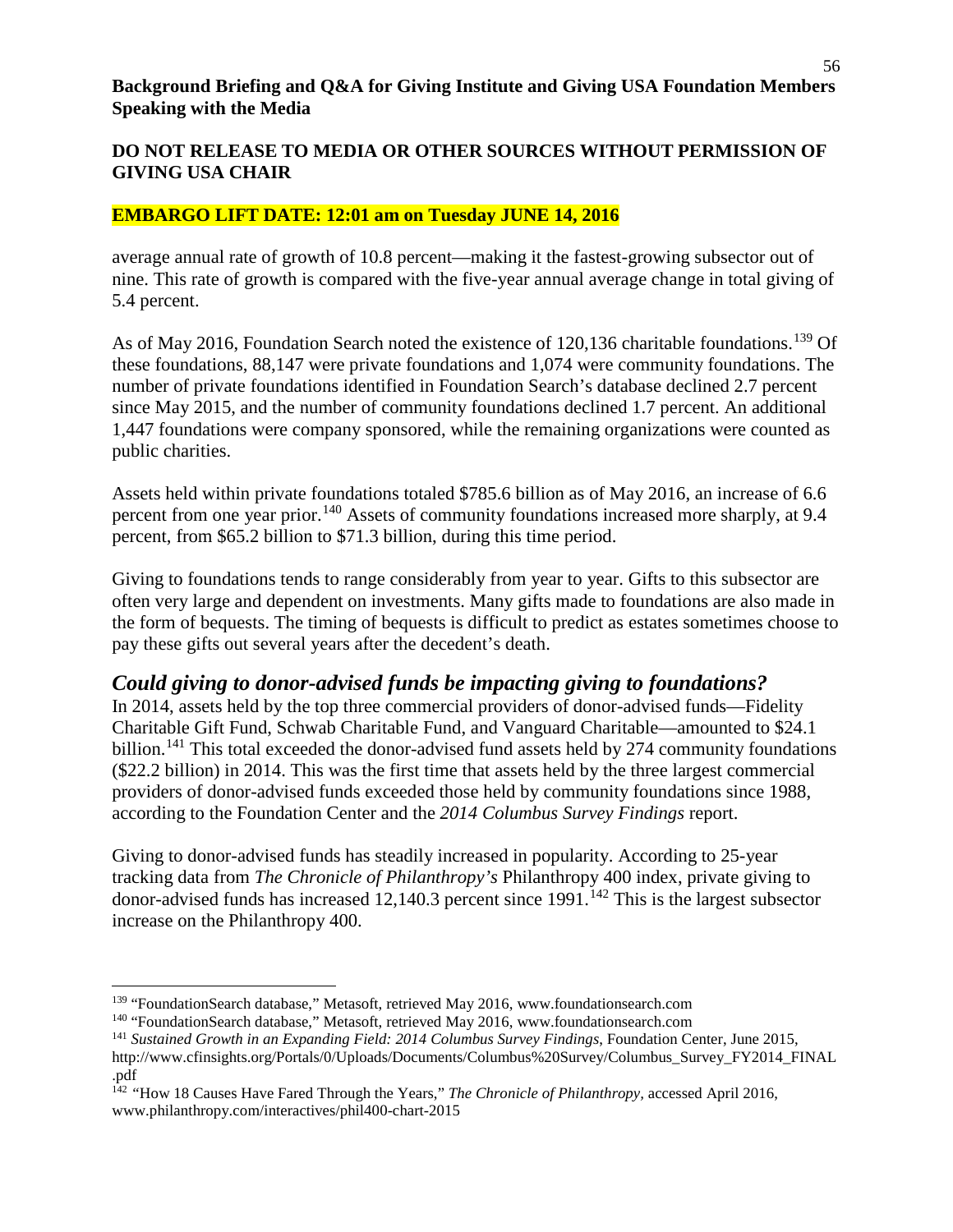## **EMBARGO LIFT DATE: 12:01 am on Tuesday JUNE 14, 2016**

## *If giving to foundations decreased, why has giving from foundations increased in 2015?*

Giving to foundations is a subsector that frequently experiences large swings in contributions, due to the tendency for foundation giving to receive mega-gifts or bequests from high-net-worth individuals. Giving from foundations increased in 2015 for several reasons, including appreciation in assets.[143](#page-56-0) Independent and community foundation assets grew 8 percent overall in 2014.

Despite the decline in giving to foundations, it should be noted that the decline follows a fouryear period of average annual growth of 14.5 percent. In the last five-year period (2011–2015), giving to foundations was the fastest-growing subsector out of nine.

## *Could the proliferation of other giving vehicles impact giving to foundations?*

The year 2015 continued a recent trend of utilizing nontraditional or emerging philanthropic vehicles to enact social impact. Most notably, Priscilla Chan and Facebook CEO Mark Zuckerberg launched the Chan-Zuckerberg Initiative on December 1, 2015.<sup>[144](#page-56-1)</sup> Eschewing a traditional foundation model, the Chan-Zuckerberg Initiative is a limited-liability corporation (LLC). The legal structure of the initiative allows the organization to make both donations to nonprofit organizations and private investments in for-profit companies. The organization is similar in structure to eBay founder Pierre Omidyar's Omidyar Network.<sup>[145](#page-56-2)</sup> As the lines between for-profit and nonprofit continue to blur, giving to traditional philanthropic initiatives could be impacted.

In 2015, another blended financing structure, a social impact bond, also made headlines. A social impact bond, also known as Pay for Success (PFS) programs, is a way to direct public/private funding toward experimental social interventions. With the approval of government officials and a charitable partner, a private sector investor provides capital to pilot a social intervention. Early PFS programs focused on reducing recidivism in prisons. The success of the initiative is benchmarked against pre-determined objectives. If the program meets these social impact metrics, the investor receives a cash-out from the government. Ideally, the program would also scale after achieving initial proof-of-concept.

 $\overline{\phantom{a}}$ 

<span id="page-56-0"></span><sup>&</sup>lt;sup>143</sup> Data were provided by the Foundation Center in April 2016 and are subject to revision. Data on giving by and to foundations is available in the Foundation Center's *Key Facts on U.S. Foundations* reports, available at the Foundation Center's website at www.foundationcenter.org. Note that *Giving USA* added a small portion of giving by independent foundations in the amount of \$13.12 million to reflect disaster giving amounts in support of Nepalese disaster-relief efforts in 2015. These data are subject to revision.

<span id="page-56-1"></span><sup>144</sup> Natasha Singer and Mike Isaac, "Mark Zuckerberg's Philanthropy Uses L.L.C. for More Control," *The New York Times*, December 2, 2015, www.nytimes.com

<span id="page-56-2"></span><sup>145</sup> Jessica Guynn, "Mark Zuckerberg Takes Unconventional Approach to Philanthropy," *USA Today,* January 12, 2016, www.usatoday.com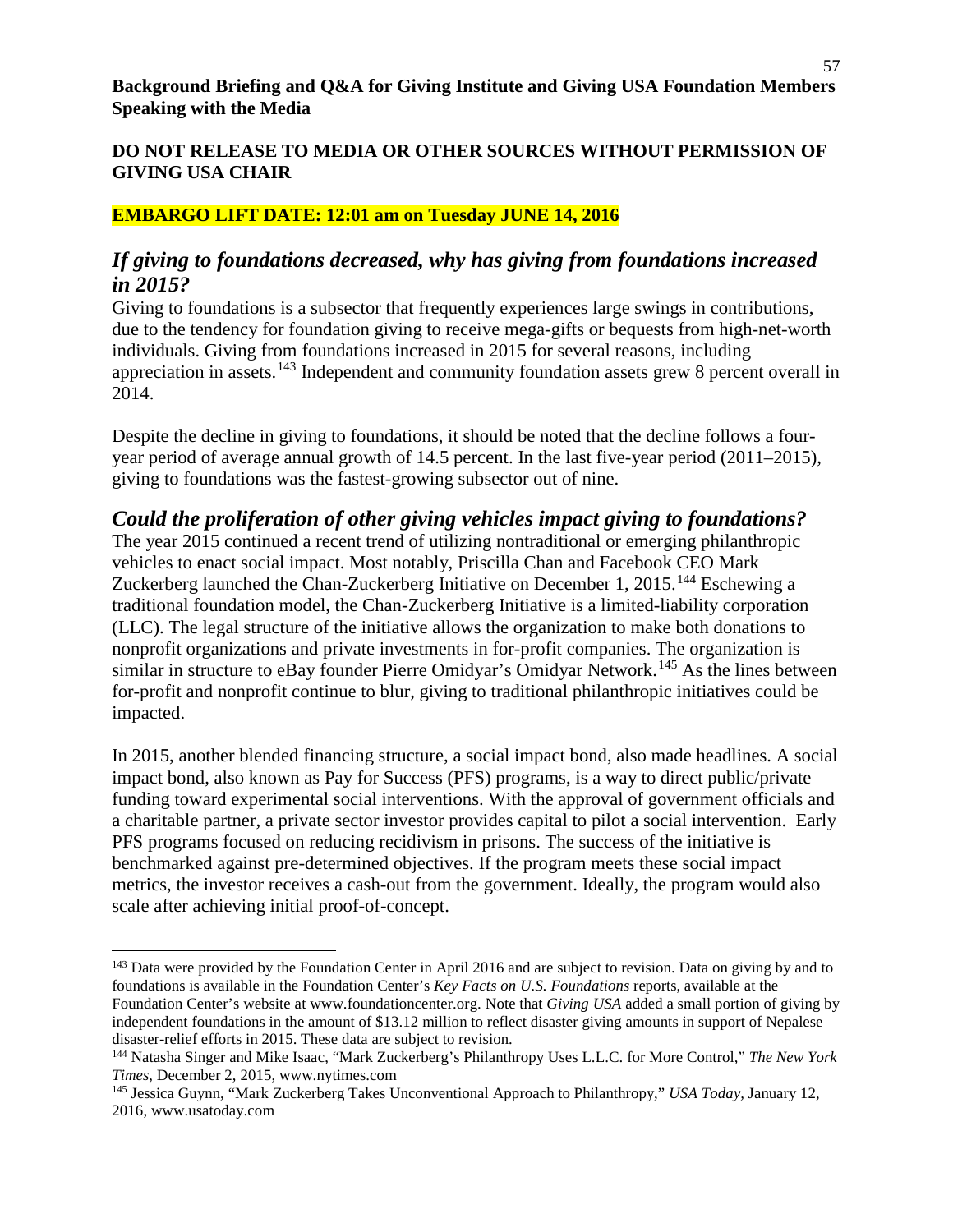## **EMBARGO LIFT DATE: 12:01 am on Tuesday JUNE 14, 2016**

The United States' first PFS program came to an end in 2015, and was not able to meet its impact metrics to trigger an investor payout. The program was conducted with inmates at New York's Riker's Island Correctional Facility.

## *What is "unallocated giving," and how does Giving USA calculate that amount?*

"Unallocated giving" is the part of total giving that cannot be attributed to a particular subsector. The number is the difference between what *Giving USA* estimates donors contributed and the estimates of what organizations received. It can include all types of gifts that are not tracked on IRS Forms 990 and Forms 990-EZ, which may include:

- Gifts to trusts, where the donor does not tell the charity but takes a deduction.
- Gifts to public schools, which do not file 990s.
- Gifts to government entities—fire departments, public schools, parks departments, etc. where there is not a foundation receiving the gift but the actual public unit.
- Gifts directly to recipients in other countries, as in foundation grants. This is nearly large enough to be tracked separately now, but data lag a year or so because they come from IRS Forms 990 and Forms 990-EZ and are analyzed and released by the Foundation Center.
- Gifts to new organizations that are not classified yet.

For most years, giving by source exceeds giving to the various subsectors. The leftover amount is considered unallocated, for the reasons cited above. It is not expected that giving by source and giving to recipient organizations will match perfectly year to year.

## *How do you decide which categories organizations fit into?*

*Giving USA* follows the National Center of Charitable Statistics' (NCCS) National Taxonomy of Exempt Entities (NTEE) coding system, with very few exceptions. The most important exceptions are categorizing The Nature Conservancy as an environmental organization rather than as an international affairs organization (as NCCS does) and removing foundations from amounts tabulated for giving to the public-society benefit subsector. *Giving USA* relies on data from Foundation Center for giving by foundations *and* giving to foundations estimates. See more information about how these organizations are categorized at http://nccs.urban.org/. Note that *Giving USA* does not use NCCS data for estimating giving to religion.

## *What percentage of nonprofits saw giving rise, decline, or stay flat?*

Because *Giving USA* is a macro-economic study of charitable giving, it does not calculate the percentage of organizations that saw increases and declines in 2015. However, the Nonprofit Research Collaborative (NRC), a collaboration among the Association of Fundraising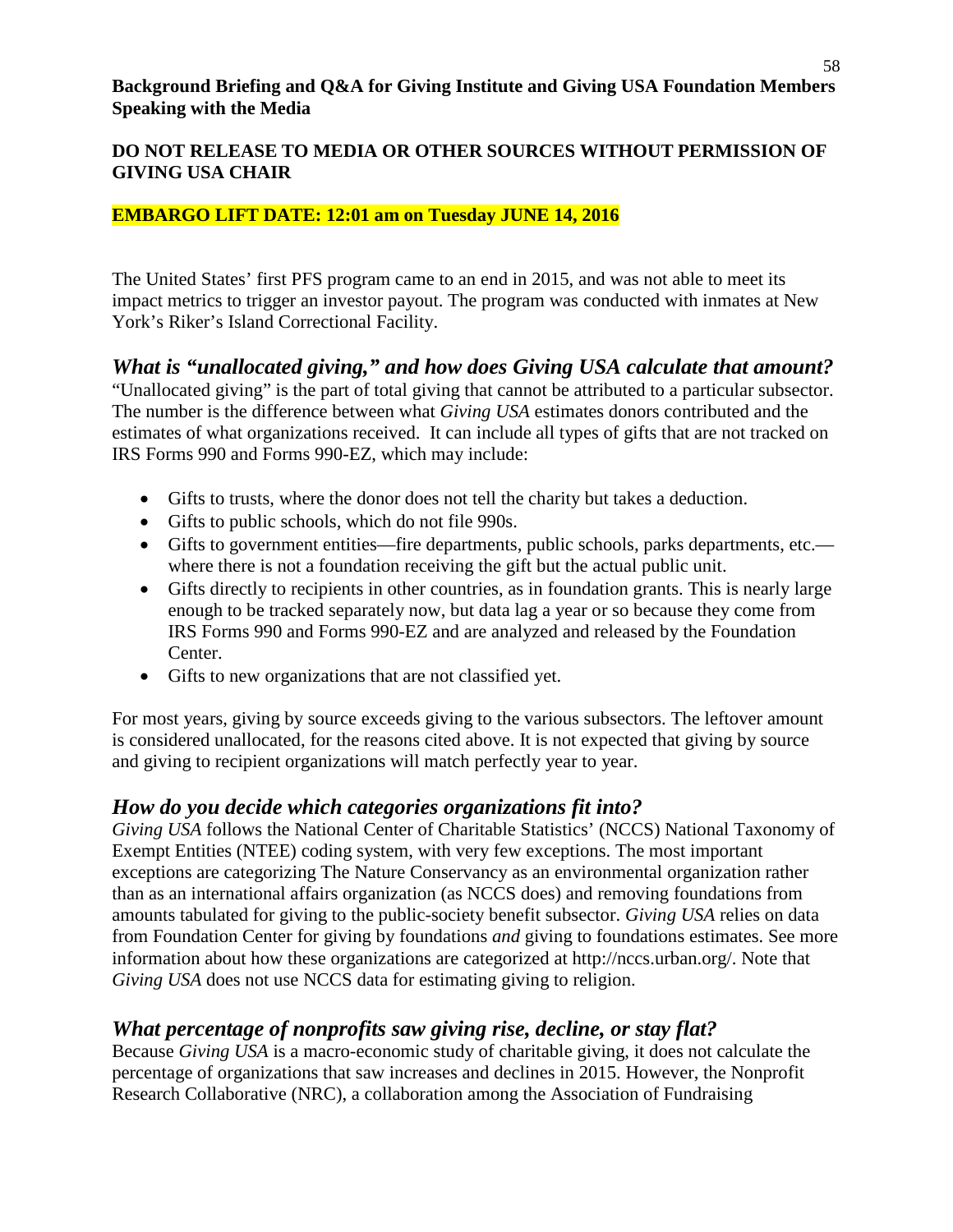## **EMBARGO LIFT DATE: 12:01 am on Tuesday JUNE 14, 2016**

Professionals (AFP), Giving USA Foundation, Blackbaud, Campbell Rinker, and the National Center for Charitable Statistics at the Urban Institute (NCCS) issues reports three times a year or more on this subject. Go to [www.npresearch.org](http://www.npresearch.org/) for more information, and see the chapters on giving in this year's edition for stats about organizations' responses to questions about charitable receipts in 2015 and prior years.

# **OTHER QUESTIONS ABOUT THE CHARITABLE SECTOR**

## *Giving to individuals*

It is difficult to calculate the amount of giving to individuals. Many of the funds provided to individuals are provided in the form of grants, which are difficult to track. However, a large and increasing proportion of these gifts are in the form of pharmaceutical donations, which we know in 2014 amounted to at least \$6.67 billion. In 2015 *Giving USA* took the three-year average of giving to individuals from the last three years, using contributions to PAPs as the base amount for 2014. This year's total comes to **\$6.56 billion**. This is a reasonable, yet conservative estimate.

## *Are pledges included in giving to the recipient categories/subsectors?*

*Giving USA* does not parse out giving by pledges versus paid gifts. *Giving USA* assumes all gifts are paid. However, with certain restrictions, organizations can claim pledges on Forms 990. These gifts are not explicitly noted as pledges. Therefore, *Giving USA* cannot determine the distribution of pledges versus paid gifts.

# *How are social impact investing and PRIs/MRIs affecting giving in recent years. Is this information shown in Giving USA data?*

Program-related investments (PRIs), a specific type of social impact investing, are gaining interest from foundations as they look for creative ways to achieve charitable objectives while generating some financial returns.<sup>[146](#page-58-0)</sup> There is a great deal of enthusiasm regarding the potential for these new tools to help solve problems in several key areas including education, health care, the environment, community development and others.

In a report sponsored by Mission Throttle, researchers at the Indiana University Lilly Family School of Philanthropy found that foundations significantly increased the total dollar amount invested in PRIs between 1990 and 2009. According to IRS data used in the report, the total dollar amount invested in PRIs increased from \$139 million in 1990 to \$701 million in 2009. Additionally, the average dollar amount increased during this same period, growing from nearly \$666,000 in 2000 to over \$1.5 million in 2009. However, recent trends in the number of

<span id="page-58-0"></span>l <sup>146</sup> *Leveraging the Power of Foundations – An Analysis of Program-Related Investments*, IU Lilly Family School of Philanthropy, May 21, 2013, www.philanthropy.iupui.edu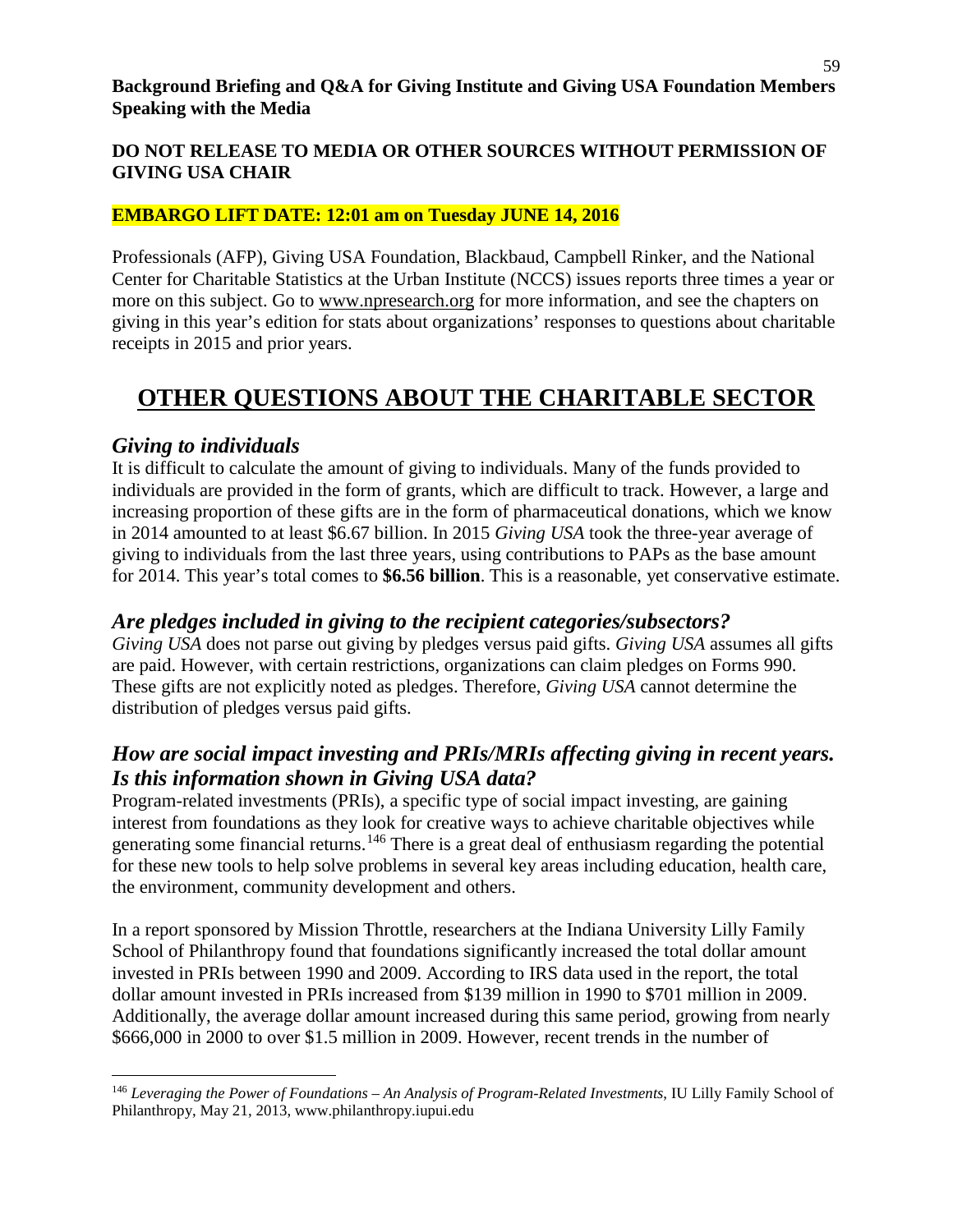#### **EMBARGO LIFT DATE: 12:01 am on Tuesday JUNE 14, 2016**

foundations that use PRIs show that much of the population of foundations have been slow to adopt these investment techniques. The use of PRIs was at its peak in 2004, when 137 foundations used this type of investment tool. This number declined to 97 foundations in 2009. However, several foundations report that peer networks and staff training allow foundations to successfully use these tools to help accomplish their missions.

The full report, *Leveraging the Power of Foundations: An Analysis of Program-Related Investments*, and executive summary were released in May 2013, and both are available on the Lilly Family School of Philanthropy website at [http://www.philanthropy.iupui.edu/research-by](http://www.philanthropy.iupui.edu/research-by-category/PRIreport)[category/PRIreport.](http://www.philanthropy.iupui.edu/research-by-category/PRIreport)

## *How does the IRA Charitable Rollover affect giving?*

The IRA Charitable Rollover, one of three charitable giving incentives included in the Protecting Americans from Tax Hikes (PATH) Act, allows donors who are at least 70½ years of age to make charitable donations of up to \$100,000 directly from IRA accounts without taxing the distribution as income.<sup>[147](#page-59-0)</sup> Gifts from IRAs are not bequests, but due to the size of the gifts and the age of the donors, they are often solicited and worked through planned giving and major gifts officers. Since 2006, Congress has passed short-term legislation allowing favorable tax treatment for charitable distributions from IRAs.<sup>[148](#page-59-1)</sup> Gifts totaling several million dollars are attributed to that legislation. On December 18, 2015, Congress passed legislation making the charitable rollover legislation permanent. Making the IRA rollover permanent is expected to encourage *inter vivos* gifts from IRAs, which are often larger than donors would otherwise make.

## *Are there any policy changes expected to impact philanthropy in the coming year(s)?*

In February 2015, the *America Gives More* Act o*f 2015* (H.R. 644) passed the U.S. House of Representatives by a majority of 279 to 139.<sup>[149](#page-59-2)</sup> In May 2015, U.S. Senate voted affirmatively for the bill, 78 to 20.<sup>[150](#page-59-3)</sup> However, ultimately, none of the intended provisions of the bill remained in

 $\overline{\phantom{a}}$ 

<span id="page-59-0"></span><sup>&</sup>lt;sup>147</sup> "IRA Charitable Rollover," INDEPENDENT SECTOR, retrieved February 2016, https://www.independentsector.org/ira\_rollover

<span id="page-59-1"></span><sup>148</sup> Richard Fox, "IRA Charitable Rollovers During Legislative Limbo," *Planned Giving Design Center*, September 10, 2014, www.pgdc.com

<span id="page-59-2"></span><sup>&</sup>lt;sup>149</sup> "Final Vote Results For Roll Call 80," Fighting Hunger Incentive Act, Office of the Clerk, U.S. House of Representatives, February 12, 2015, www.clerk.house.gov

<span id="page-59-3"></span><sup>&</sup>lt;sup>150</sup> ["H.R.644](https://www.congress.gov/bill/114th-congress/house-bill/644/actions?q=%7B%22search%22%3A%5B%22%5C%22hr644%5C%22%22%5D%7D&resultIndex=1) – Trade Facilitation and Trade Enforcement Act of 2015," Library of Congress, retrieved March 2016, www.congress.gov; "U.S. Senate Roll Call Votes 114<sup>th</sup> Congress – 1<sup>st</sup> Session," United States Senate, retrieved March 2016, www.senate.gov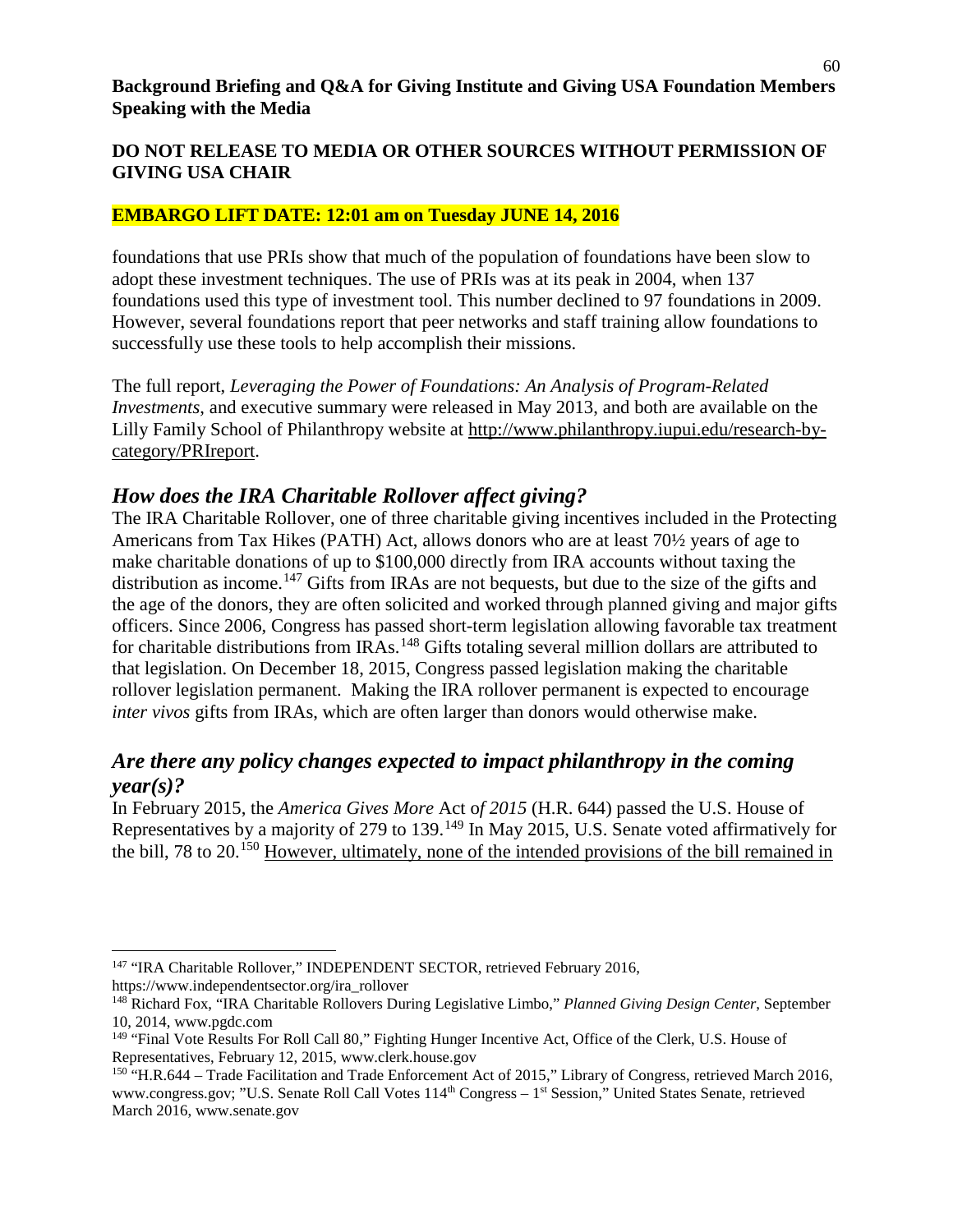#### **DO NOT RELEASE TO MEDIA OR OTHER SOURCES WITHOUT PERMISSION OF GIVING USA CHAIR**

#### **EMBARGO LIFT DATE: 12:01 am on Tuesday JUNE 14, 2016**

its final version signed into law in February 2016. [151](#page-60-0) Rather, the bill was amended into the *Trade Facilitation and Trade Enforcement Act of 2015*. [152](#page-60-1)

The original version of the bill was a package that would have provided permanent incentives for giving to charity and reduced food waste.<sup>[153](#page-60-2)</sup> In 2015, nonprofits took action to bolster awareness and grassroots mobilization in support of the bill. The original measures would have made permanent and restored three lapsed charitable giving incentives: <sup>[154](#page-60-3)</sup>

- Improved deductions for donations of food inventories;
- Extended deductions for land conservation easements; and
- Simplified the excise tax that foundations pay, thus making more funds available for grant payouts.

#### **The Estate Tax Repeal**

 $\overline{a}$ 

As it currently stands, the Estate Tax allows the government to collect a tax on any property transferred upon the death of an individual.<sup>[155](#page-60-4)</sup> Charitable contributions help to lower the final total value twice. Any charitable contributions specified in one's will lower the value of the Gross Estate (the current value of all items held by the deceased individual) to a final Taxable Estate. Then, the IRS deducts the overall "value of lifetime taxable gifts" dating back from 1977 from the tax due. With a maximum rate of 40 percent, this tax is only applicable to those estates valued at \$5.43 million for an individual or \$10.86 million for a couple.<sup>[156](#page-60-5)</sup>

While debate over repealing this tax has stretched out over the past decade, the House of Representatives was the first to take action in this period to repeal the tax. Analysts expressed doubt that this vote would proceed to the Senate or Obama's desk.<sup>[157](#page-60-6)</sup> As charitable donations made over one's lifetime and *inter vivos* reduce the ultimate tax due to the government, repealing this tax would hold clearly negative implications for charity.[158](#page-60-7) A 2004 Congressional Budget Office Study quantified this potential impact on both charitable donations made during life and at

<span id="page-60-0"></span><sup>151</sup> "All Bill Information (Except Text) for H.R.644 – Trade Facilitation and Trade Enforcement Act of 2015," Library of Congress, retrieved March 2016, www.congress.gov

<span id="page-60-1"></span><sup>&</sup>lt;sup>152</sup> "H.R. 644: Trade Facilitation and Trade Enforcement Act of 2015," Civic Impulse, May 14, 2015, www.govtrack.us

<span id="page-60-2"></span><sup>&</sup>lt;sup>153</sup> "America Gives More Act of 2015," National Council of Nonprofits, retrieved March 2016, www.councilofnonprofits.org

<span id="page-60-3"></span><sup>154</sup> "America Gives More Act of 2015," National Council of Nonprofits, retrieved March 2016, www.councilofnonprofits.org

<span id="page-60-4"></span><sup>155</sup> "Estate Tax," Internal Revenue Service, January 9, 2015, www.irs.gov

<span id="page-60-5"></span><sup>156</sup> Peter Baker, "House Votes to Repeal Estate Tax," *The New York Times*, April 16, 2015, www.nytimes.com

<span id="page-60-6"></span><sup>157</sup> Peter Baker, "House Votes to Repeal Estate Tax," *The New York Times*, April 16, 2015, www.nytimes.com

<span id="page-60-7"></span><sup>158</sup> Aviva Aron-Dine, "Estate Tax Repeal – or Slashing the Estate Tax Rate – Would Substantially Reduce Charitable Giving," Center on Budget and Policy Priorities, June 7, 2006, www.cbpp.org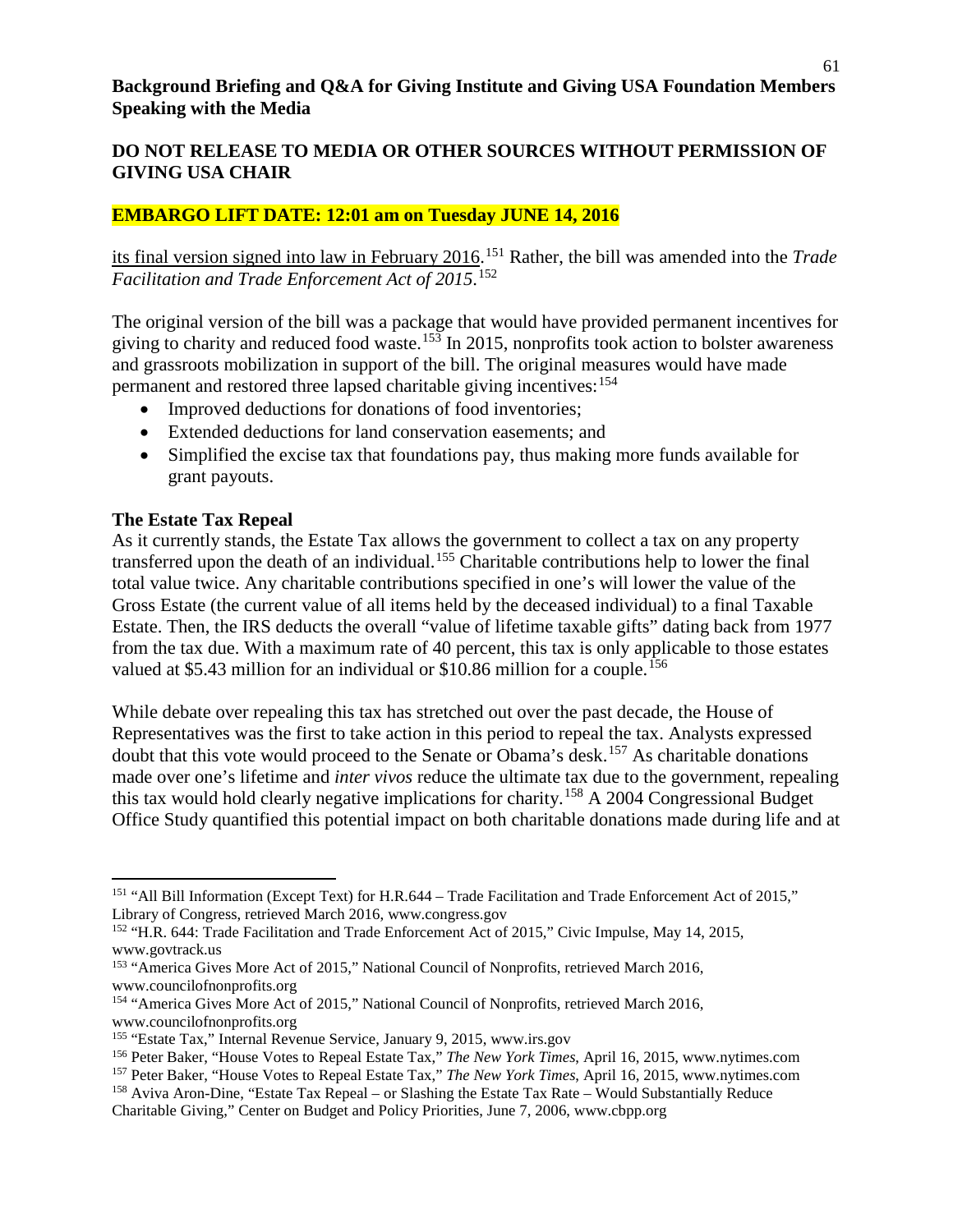#### **EMBARGO LIFT DATE: 12:01 am on Tuesday JUNE 14, 2016**

death.<sup>[159](#page-61-0)</sup> If the tax were not applicable in 2000, charitable donations made during life would have decreased individual giving by between 6 to 11 percent, losing \$11 billion. Amounts donated via bequest would decrease between 16 to 28 percent, erasing up to \$4 billion from the charitable landscape.

# **METHODOLOGY**

**PLEASE NOTE:** For questions and information on *Giving USA*'s methodology, please ask media representatives to contact the Indiana University Lilly Family School of Philanthropy: Adriene Davis Kalugyer, 317-278-8972, adrldavi@iupui.edu.

#### *Were there any changes to the methodology that Giving USA 2016 used to create the estimates in 2015?*

No, there were no methodological changes introduced in *Giving USA* 2016.

## **EXPLANATION OF THE CHANGES IN GIVING FOR PRIOR YEARS (see also the tables at the end of this briefing document)**

## *Did you revise your estimates for giving for previous years? If so, how?*

Yes, *Giving USA* always revises its estimates for at least the last two years. This is because new data become available after the release of the initial estimates for at least two years. These data include final IRS data on itemized contributions from estates, individuals, and corporations, as well as the economic data that *Giving USA* uses in its econometric models. See revisions for 2013 and 2014 as released in *Giving USA* 2014, 2015, and 2016 in the tables at the end of this document.

## *Why are Giving USA's estimates for giving in years prior to 2015 different in Giving USA 2015 than what Giving USA reported earlier for those years?*

*Giving USA* revises its estimates as the latest data become available. *Giving USA* data should *always* be considered *estimates* that are subject to revision, because these estimates are based on the most current data available. The federal Bureau of Economic Analysis (BEA), whose estimates form part of the *Giving USA* estimates each year, updates its various economic indicators frequently before "final" data are released and may even revise its values monthly or annually for a period of time. These indicators include: personal income, personal consumption, corporate profits, GDP, and others.

l

<span id="page-61-0"></span><sup>&</sup>lt;sup>159</sup> David Kamin, "New CBO Study Finds that Estate Tax Repeal would Substantially Reduce Charitable Giving," Center on Budget and Policy Priorities, August 3, 2004, www.cbppp.org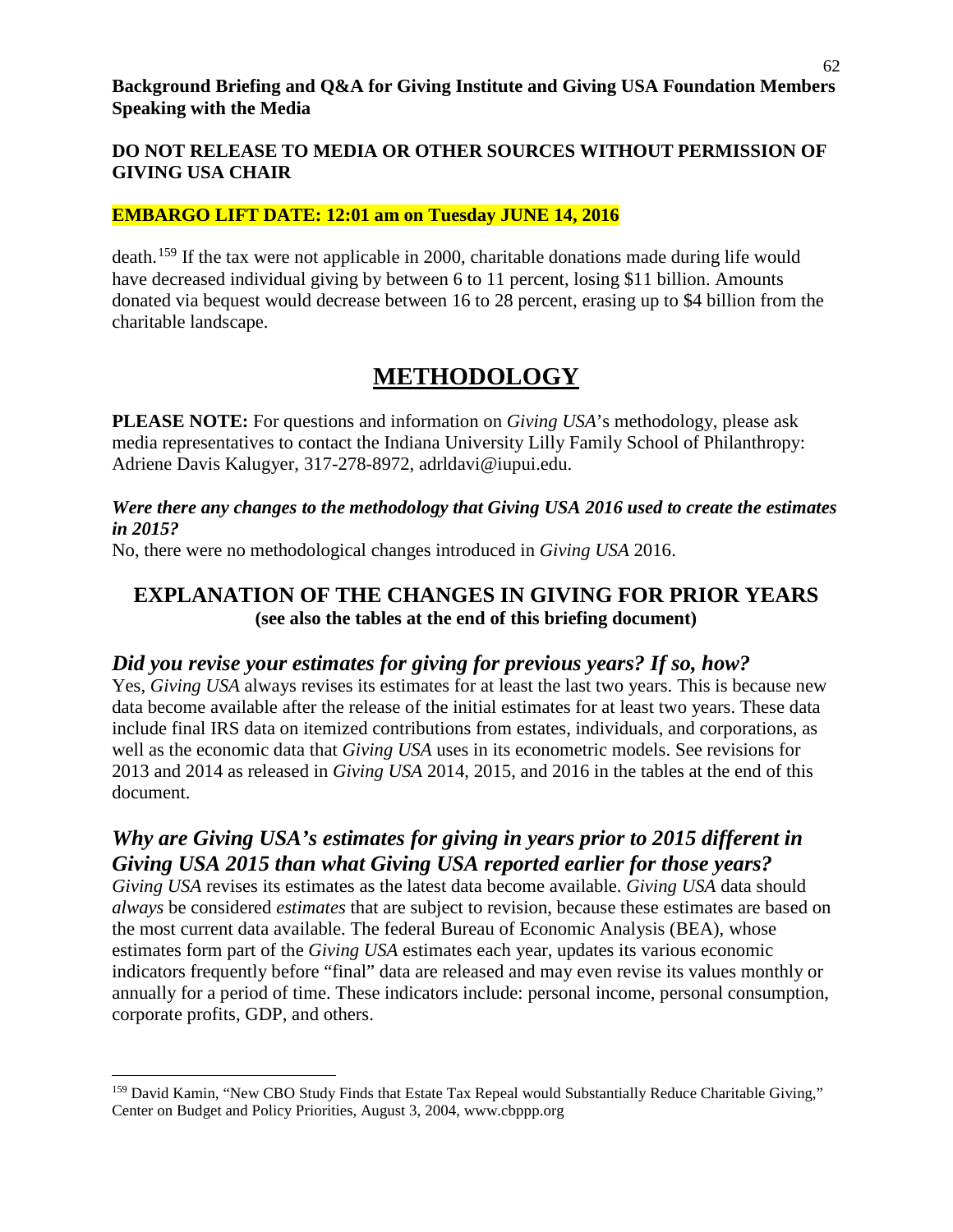#### **EMBARGO LIFT DATE: 12:01 am on Tuesday JUNE 14, 2016**

In addition, it takes the IRS at least two years to release final figures for itemized contributions, on which *Giving USA* bases its estimates for giving by corporations, bequest, and individuals. For estimating giving for most types of recipient organizations, *Giving USA* relies on data from the National Center for Charitable Statistics (NCCS), which provides data on charitable receipts received by these charities as reported on Forms 990 and 990-EZ. Datasets provided by NCCS are revised periodically, as well, for several years at a time.

These are just a few examples of the types of data that *Giving USA* uses within its econometric models that are subject to revision each year. *Giving USA* revises its estimates as the latest data become available.

# *Why are Giving USA's estimates for giving by individuals/households in earlier years different than IRS data?*

*Giving USA* estimates charitable giving by all households that give, not just those that itemize. About 30 to 33 percent of tax filers itemize deductions, and about 66 percent of households give. The *Giving USA* estimate for giving by households that do not itemize is based on household surveys done every two years that reach a representative sample of the population with more than 9,000 respondents.

For instance, the IRS reported that in 2013 (the most recent year for which final data are available) giving by individuals who itemize deductions was \$194.7 billion (an increase of 8.8 percent over the IRS' preliminary estimate of \$179 billion for giving by individuals-itemized). The revised estimate for 2013 from *Giving USA* for giving by individuals shows a figure of \$244.38 billion (an increase of 6.8 percent). *Giving USA* actually did a better job than the IRS in calculating estimates for giving by individuals. Note, however, that *Giving USA*'s estimate includes giving by individuals who itemize their deductions and individuals who *do not* itemize.

Also, *Giving USA* updates its figures for giving by individuals, so does the IRS. For the years 2008 to 2012, the average percentage difference between the IRS's initial and final estimates for individual giving is 8.2 percent, with 2012 atypical, holding an 11.3 percent difference. The IRS tends to underestimate individual giving between its initial and revised estimates; thus, all differences are positive. Go to www. irs.gov/taxstats for more information.

By comparison to the IRS revisions, the average percentage difference between initial and revised individual giving estimates released by *Giving USA* for the period 2008 to 2012 is -3.4 percent (4.1 percent using absolute terms). This percentage difference includes the abnormally large revision of an 11.7 percent reduction in the individual giving estimate for the year 2009. In 2011, the model for estimating giving by individuals was updated to more effectively capture changes in individual giving in the changing economic times. The average percentage difference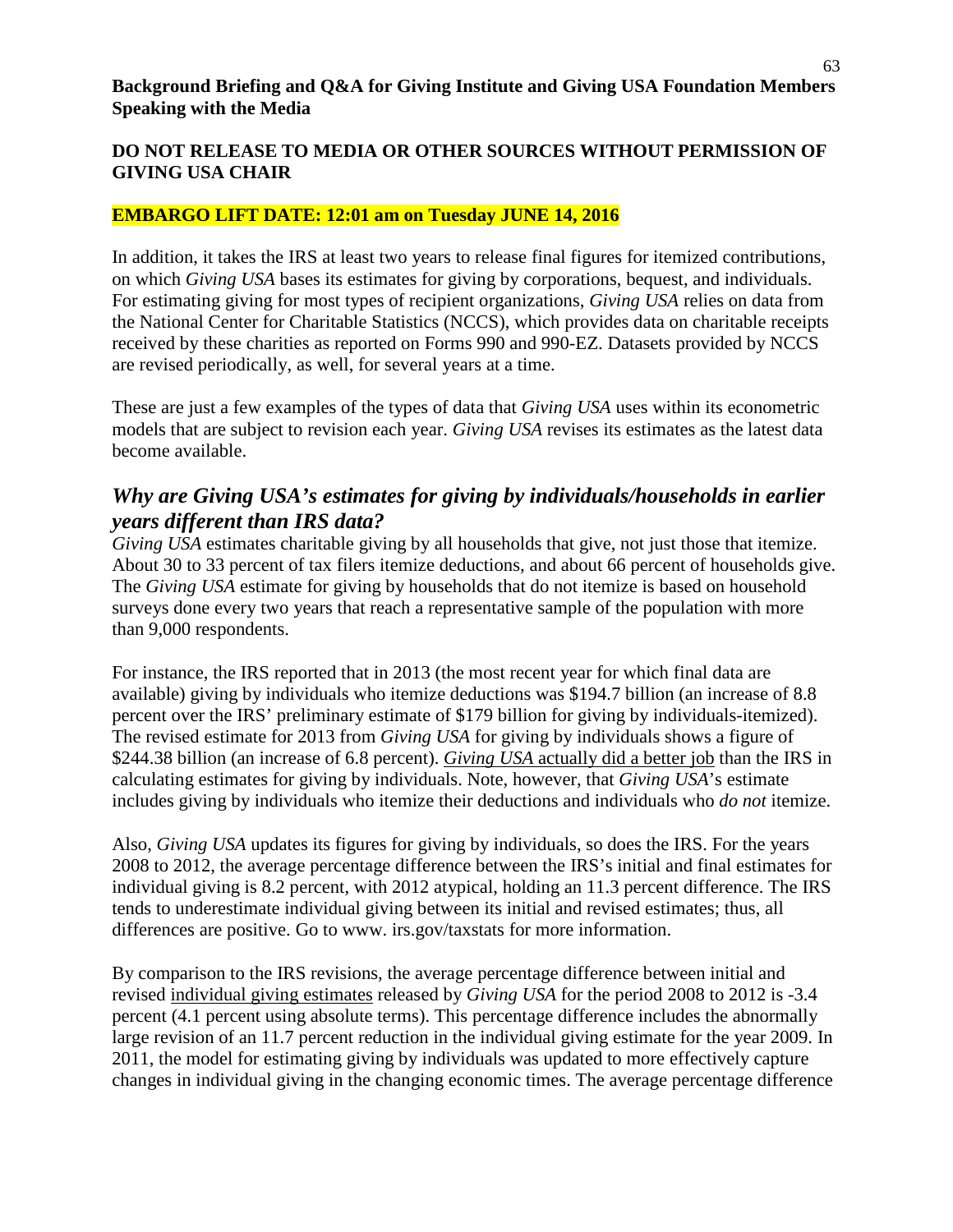## **DO NOT RELEASE TO MEDIA OR OTHER SOURCES WITHOUT PERMISSION OF GIVING USA CHAIR**

#### **EMBARGO LIFT DATE: 12:01 am on Tuesday JUNE 14, 2016**

between initial and revised total giving estimates released by *Giving USA* for the period 2008 to 2012 is -2.6 percent (2.6 percent using absolute terms).

## *How do Giving USA's initial estimates compare to its revisions?*

Current *Giving USA* estimates are developed before final tax data, some economic indicators, and some demographic data are available. The estimates are revised and updated as final versions of these data become available—for example, final tax return information about itemized deductions made by individuals, corporations, and estates. Publications for these statements are released about two full years from the tax filing year.

Despite the updates required each year for *Giving USA* estimates, these changes are relatively minute. The average percentage difference between initial and revised individual giving estimates released by *Giving USA* for the period 2008 to 2012 is -3.4 percent (4.1 percent using absolute terms). This percentage difference includes the abnormally large revision of an 11.7 percent reduction in the individual giving estimate for the year 2009. In 2011, the model for estimating giving by individuals was updated to more effectively capture changes in individual giving in the changing economic times. The average percentage difference between initial and revised total giving estimates released by *Giving USA* for the period 2008 to 2012 is -2.6 percent (2.6 percent using absolute terms).

# *Why is Giving USA's approach to estimating giving the most accurate, or as accurate as possible?*

Developing charitable giving estimates is difficult work. *Giving USA* has been refining its approaches for over a half century and is the longest-running source of charitable giving data in the world— $60$  years and counting!

*Giving USA* stands behind its methodology with the utmost transparency. *Giving USA* stands apart from other research on charitable giving data, because, it follows established scientific principles:

- *Giving USA* is transparent with its methodology and the data that it uses to create charitable giving estimates on an annual basis.
- *Giving USA* is peer-reviewed by leading scholars of nonprofits, philanthropy, and economics, as well as leading practitioners in the non-profit sector.
- Because of its transparency, *Giving USA* is replicable and verifiable.

*Giving USA* estimates are scientifically rigorous. During its history, *Giving USA* has tested over 700 variables that potentially correlate with charitable giving by households and by corporations.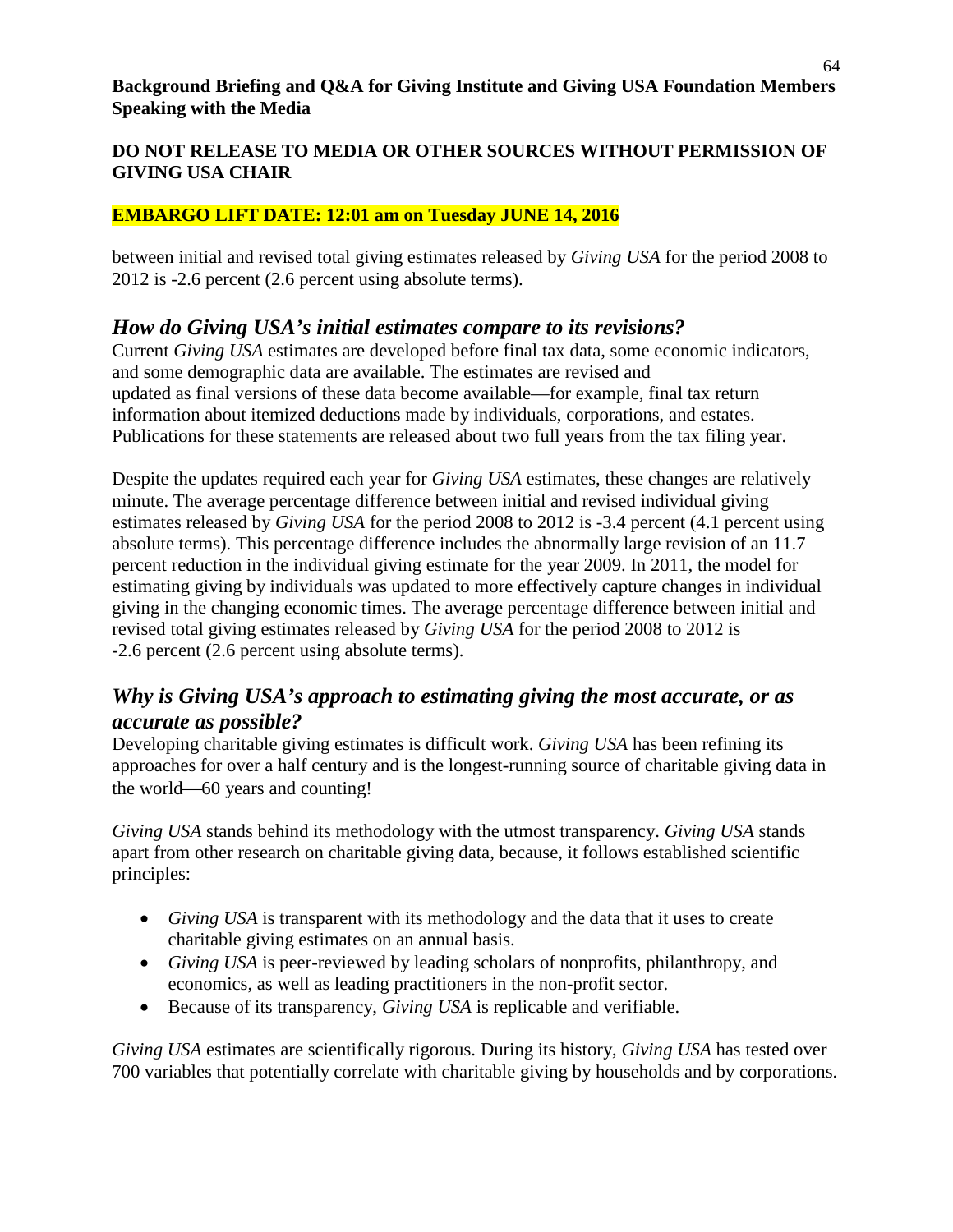65

#### **Background Briefing and Q&A for Giving Institute and Giving USA Foundation Members Speaking with the Media**

## **DO NOT RELEASE TO MEDIA OR OTHER SOURCES WITHOUT PERMISSION OF GIVING USA CHAIR**

#### **EMBARGO LIFT DATE: 12:01 am on Tuesday JUNE 14, 2016**

*Giving USA* incorporates only those variables into its methodology that have been scientifically proven to predict charitable giving.

*Giving USA* estimates primarily rely on econometric methods developed by leading researchers in philanthropy and the nonprofit sector and are reviewed and approved by the members of the Giving USA Advisory Council on Methodology (ACM). Since 2001, *Giving USA* has utilized the significant expertise of Ph.D.-level economists and econometricians in developing and revising its methodologies. Members of the ACM include research directors from national nonprofit organizations, as well as scholars from such disciplines as economics and public affairs, all of whom are involved in studying philanthropy and the nonprofit sector.

The Indiana University Lilly Family School of Philanthropy prepares all of the estimates in *Giving USA* for the Giving USA Foundation. *Giving USA* develops estimates for giving by each type of donor (sources) and for recipient organizations categorized by subsectors (uses). Most of *Giving USA*'s annual estimates are based on econometric analyses and tabulations of tax data, economic indicators, and demographics. Sources of the data used in the estimates include the Internal Revenue Service (IRS), Bureau of Economic Analysis (BEA), Philanthropy Panel Study (PPS), Council for Aid to Education (CAE), the Evangelical Council for Financial Accountability (ECFA), the Urban Institute's National Center for Charitable Statistics (NCCS), U.S. Census Bureau, and others. Estimates for giving by foundations are provided by the Foundation Center. The methods for estimating giving to religious organizations and foundations are not based on an econometric model.

In each *Giving USA* annual report, *Giving USA* details its methodology for each source of giving and by recipient subsector. All data sources are noted in the methodology section and details are provided on steps taken to derive *Giving USA* totals by source and recipient subsector.

## *Why does Giving USA, specifically, need to update its data?*

*Giving USA* makes revisions to its estimates for the same reason that other responsible, reliable and rigorous research organizations, such as the Internal Revenue Service, the National Center for Charitable Statistics, and the Bureau of Economic Analysis do. These organizations, like *Giving USA*, develop estimates based on models that use a historical relationship between a behavior and the economy. Revisions are made to estimates as new data and information become available.

*Giving USA* data should always be considered estimates that are subject to revision, because these estimates are based on the most current data available. The federal Bureau of Economic Analysis (BEA), whose estimates form part of the *Giving USA* estimates each year, updates its various economic indicators frequently before "final" data are released and may even revise its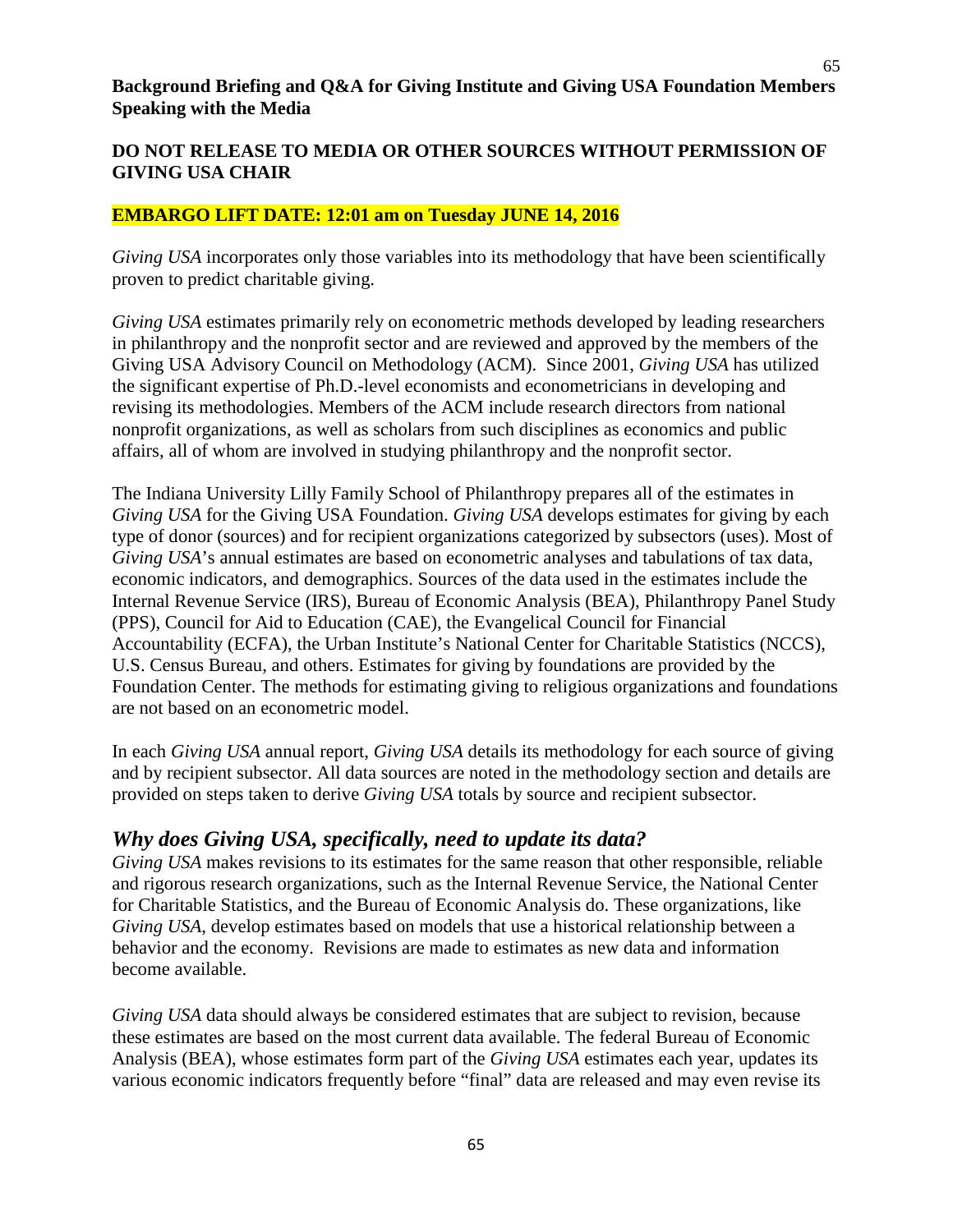66

#### **Background Briefing and Q&A for Giving Institute and Giving USA Foundation Members Speaking with the Media**

## **DO NOT RELEASE TO MEDIA OR OTHER SOURCES WITHOUT PERMISSION OF GIVING USA CHAIR**

#### **EMBARGO LIFT DATE: 12:01 am on Tuesday JUNE 14, 2016**

values monthly or annually for a period of time. These indicators include: personal income, personal consumption, corporate profits, GDP, and others.

In addition, it takes the IRS at least two years to release final figures for itemized contributions, on which Giving USA bases its estimates for giving by corporations, bequest, and individuals. For estimating giving for most types of recipient organizations, Giving USA relies on data from the National Center for Charitable Statistics (NCCS), which provides data on charitable receipts received by these charities as reported on Forms 990 and 990-EZ. Datasets provided by NCCS are revised periodically, as well, for several years at a time.

These are just a few examples of the types of data that *Giving USA* uses within its econometric models that are subject to revision each year. *Giving USA* revises its estimates as the latest data become available.

## *A note about itemizers and non-itemizers and what Giving USA includes*

IRS tax data on charitable deductions is and should be a foundational piece in generating estimates on charitable giving. This is because each year two-thirds or more of all household charitable dollars derive from itemizing households. That being said, IRS data is not the only data that we use. For estimating giving by individuals, as an example, Giving USA uses an econometric process that incorporates the most recent IRS tax data available on household charitable deductions, U.S. household giving data from the Philanthropy Panel Study, several contemporaneous economic variables, and other current data on giving. This process generates estimates for giving by all American households — including those who itemize and those who do not.

About 30 to 33 percent of tax filers itemize deductions, and about 66 percent of households give. Data for itemized giving comes from the IRS and lags about 2 years. Data from the IRS is the only verifiable source of giving data available, but it only includes itemized donations.

Data for the *Giving USA* estimate for giving by households that do not itemize is drawn from the Philanthropy Panel Study (PPS, formerly the Center on Philanthropy Panel Study), which is conducted by the Lilly Family School of Philanthropy. PPS biennially tracks the giving and volunteering behaviors of the same families (including more than 9,000 total respondents) over time along with dynamic personal and socioeconomic factors. PPS includes a nationally representative sample of Americans who give to charity.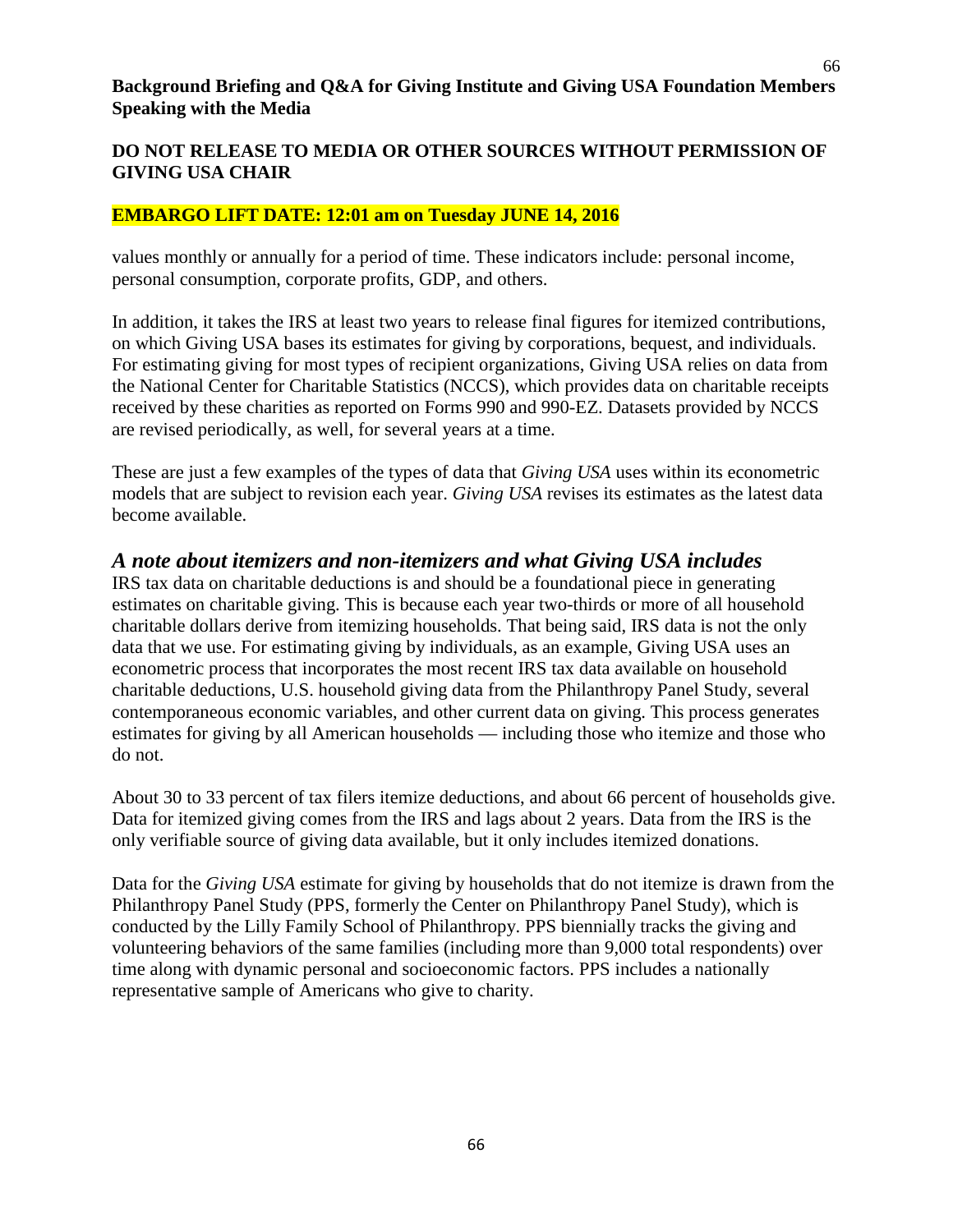#### **DO NOT RELEASE TO MEDIA OR OTHER SOURCES WITHOUT PERMISSION OF GIVING USA CHAIR**

#### **EMBARGO LIFT DATE: 12:01 am on Tuesday JUNE 14, 2016**

## **Comparison of Original** *Giving USA* **Estimates for 2013 and 2014 and Revised Estimates as released in** *Giving USA* **2016**

## *Overview of changes to prior years' estimates*

The sections below explain the changes in estimates for the last two years, 2013 and 2014. *Giving USA* updates its estimates for at least the last two years to incorporate final IRS and other government data. *Giving USA* also revises earlier estimates when more accurate data for the variables become available for a source of giving.

As a best practice, Indiana University generally recommends updating each dataset for each variable used in the *Giving USA* estimates each year. This year, like last year, all dataset variables were analyzed to incorporate the most up-to-date data we could find.

#### **(see following pages)**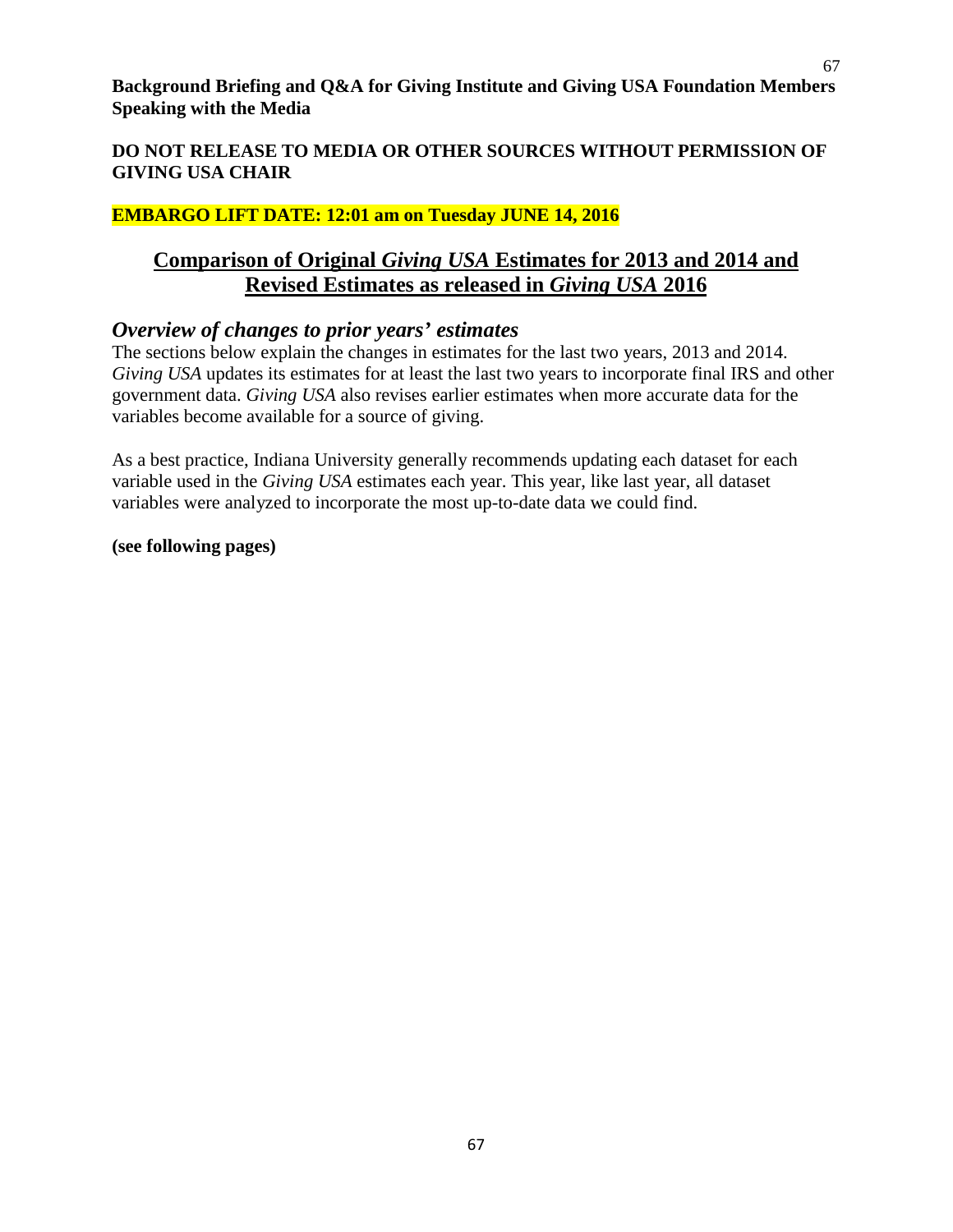#### **EMBARGO LIFT DATE: 12:01 am on Tuesday JUNE 14, 2016**

## *Revisions for giving in 2013*

For **2013**, the revised total estimate is \$332.53 billion, compared with the initial estimate of \$335.17 billion released in 2014 — a -0.8 percent difference.

The 2013 figures include all final tax return information for individuals, corporations, and foundations, as well as estimates for non-itemizing households and filing and non-filing estates. Changes in the estimate for each source of giving for 2013, between *Giving USA* 2014 and *Giving USA* 2016, include:

- Individual giving is higher by 0.8 percent
- Corporate giving is lower by 11.3 percent.
- Foundation giving is higher by 1.9 percent.
- The bequest giving estimate was unchanged.

#### **Figure 1**

#### **Comparison of initial and revised estimates for 2013 giving by source**

Total for 2013 edition  $= $335.17$  billion

Total for  $2014$  edition  $= $334.50$  billion

Total for  $2015$  edition = \$332.53 billion

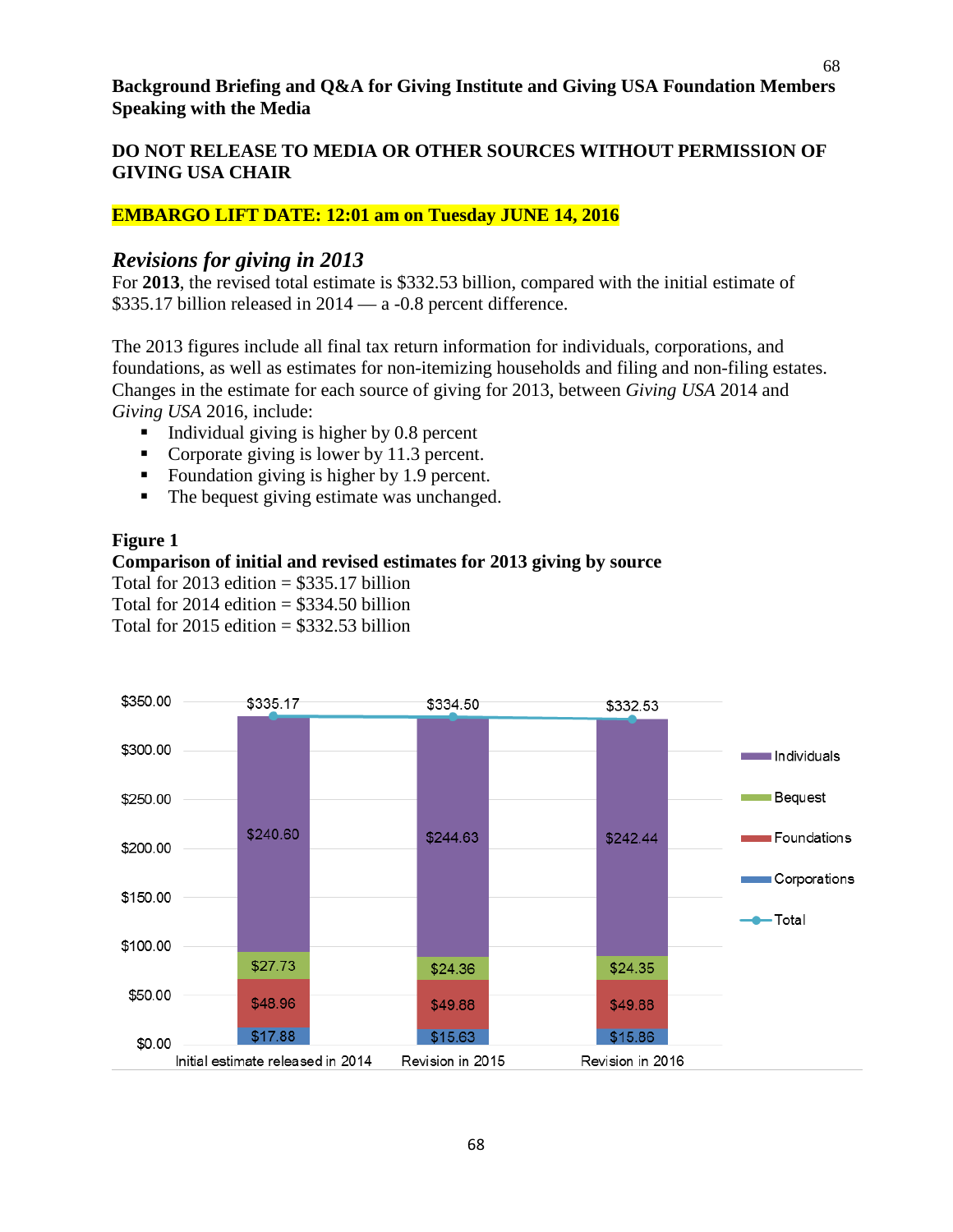#### **EMBARGO LIFT DATE: 12:01 am on Tuesday JUNE 14, 2016**

## *Revisions for giving in 2014*

For **2014**, the revised estimate is \$358.60 billion, compared with the initial estimate of \$358.38 billion released in 2015. The new overall estimate is 0.1 percent higher than the initial estimate. This figure will be revised next year when we receive final IRS tax return information for individuals, corporations, and foundations, and revised estimates for bequests.

Changes in the estimate for each source of giving for 2014, between *Giving USA* 2015 and 2016, include:

- Individual giving is lower by 1.4 percent
- Corporate giving is lower by 0.1 percent.
- Bequest giving is higher by  $10.6$  percent.
- Foundation giving is higher by 1.7 percent.

#### **Figure 2**

#### **Comparison of estimates for 2015, initial and revised** Total for 2015 edition  $=$  \$358.38 billion

Total for  $2016$  edition  $= $358, 60$  billion

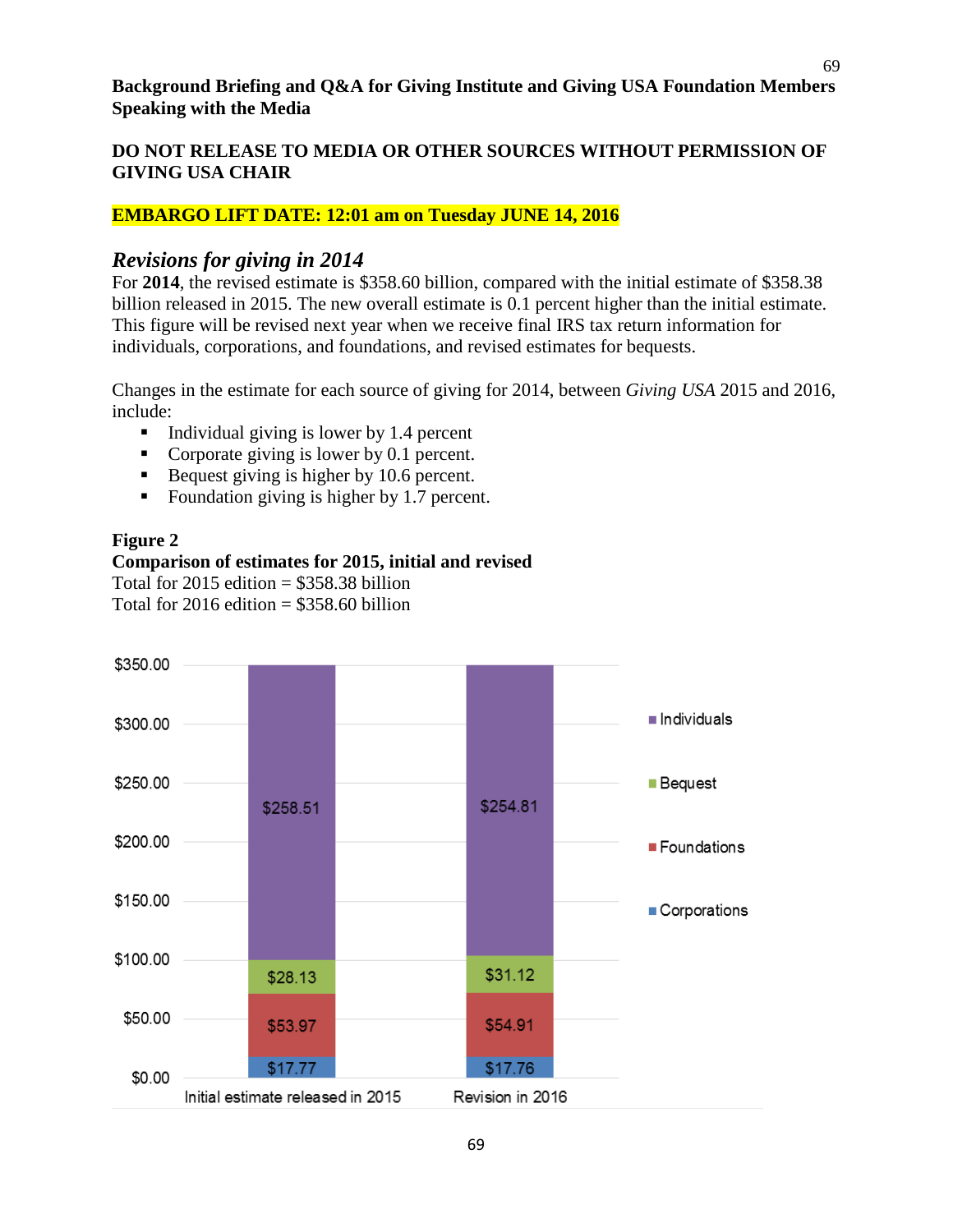#### **DO NOT RELEASE TO MEDIA OR OTHER SOURCES WITHOUT PERMISSION OF GIVING USA CHAIR**

#### **EMBARGO LIFT DATE: 12:01 am on Tuesday JUNE 14, 2016**

# **HOW DO** *GIVING USA***'S ESTIMATES COMPARE TO RESULTS FROM OTHER STUDIES ABOUT GIVING IN 2015? WHY ARE** *GIVING USA***'S NUMBERS DIFFERENT?**

*Giving USA* has historically been the most accurate indicator for charitable giving in the United States. With a history going back to 1956, rigorous, tested and published methods, and comprehensive review of both sources and uses of giving, *Giving USA* is the best measure for changes in macro-level charitable giving. Nevertheless, many other studies prove very valuable in estimating giving within particular subsectors or by source. These studies are listed below.

## *Surveys*

*Giving USA* estimates use a calendar year. Other studies, such as those from the Council for Aid to Education (which reports on giving to education) and the Association for Healthcare Philanthropy (which reports on giving to certain types of health organizations), use a fiscal year and categorize contributions by recipient organizations differently than does *Giving USA*. Because different periods are used and different categories are counted, estimates differ.

As an example, results for 2015 in the Council for Aid to Education's (CAE) annual Voluntary Support for Education survey (VSE) reveal that giving to education rose 7.6 percent between fiscal years 2014 and 2015, reaching \$40.3 billion.<sup>[160](#page-69-0)</sup> The report is based on a fiscal year, and the fiscal year includes the second half of calendar 2014 and the first half of 2015. In addition, only giving to colleges and universities was included in this figure, while *Giving USA* captures giving to all types of educational organizations (except directly to public schools), including higher education; the foundations of public, private, and charter K-12 schools; after-school and tutoring programs; libraries; and programs focusing on education research and policy. *Giving USA* estimates that giving to education rose by 8.9 percent in 2015 and totaled \$57.48 billion.

The Nonprofit Research Collaborative reports the share of organizations reporting changes in giving between particular time periods. For 2015, 65 percent of organizations overall saw an increase in charitable gift amounts received.<sup>[161](#page-69-1)</sup> The NRC uses a non-representative sample that includes a panel of organizations that respond year to year.

Another analysis is CECP's *Giving in Numbers* Survey about annual corporate giving.<sup>[162](#page-69-2)</sup> CECP's annual report is helpful for providing context for *Giving USA*'s data on corporate

- <span id="page-69-0"></span> $\overline{\phantom{a}}$ <sup>160</sup> "Colleges and Universities Raise Record \$40.30 Billion in 2015," Council for Aid to Education, January 27, 2016, www.cae.org/images/uploads/pdf/VSE\_2015\_Press\_Release.pdf. A fiscal year is July 1 to June 30
- <sup>161</sup> *Winter 2016 Nonprofit Fundraising Study,* Nonprofit Research Collaborative, 2016, www.npresearch.org

<span id="page-69-2"></span><span id="page-69-1"></span><sup>162</sup> *Giving in Numbers* 2015 survey, CECP and The Conference Board, 2016, http://cecp.co. CECP data is not representative of all corporations or the overall trend in corporate giving for the years reviewed. Note that not all companies answered all questions.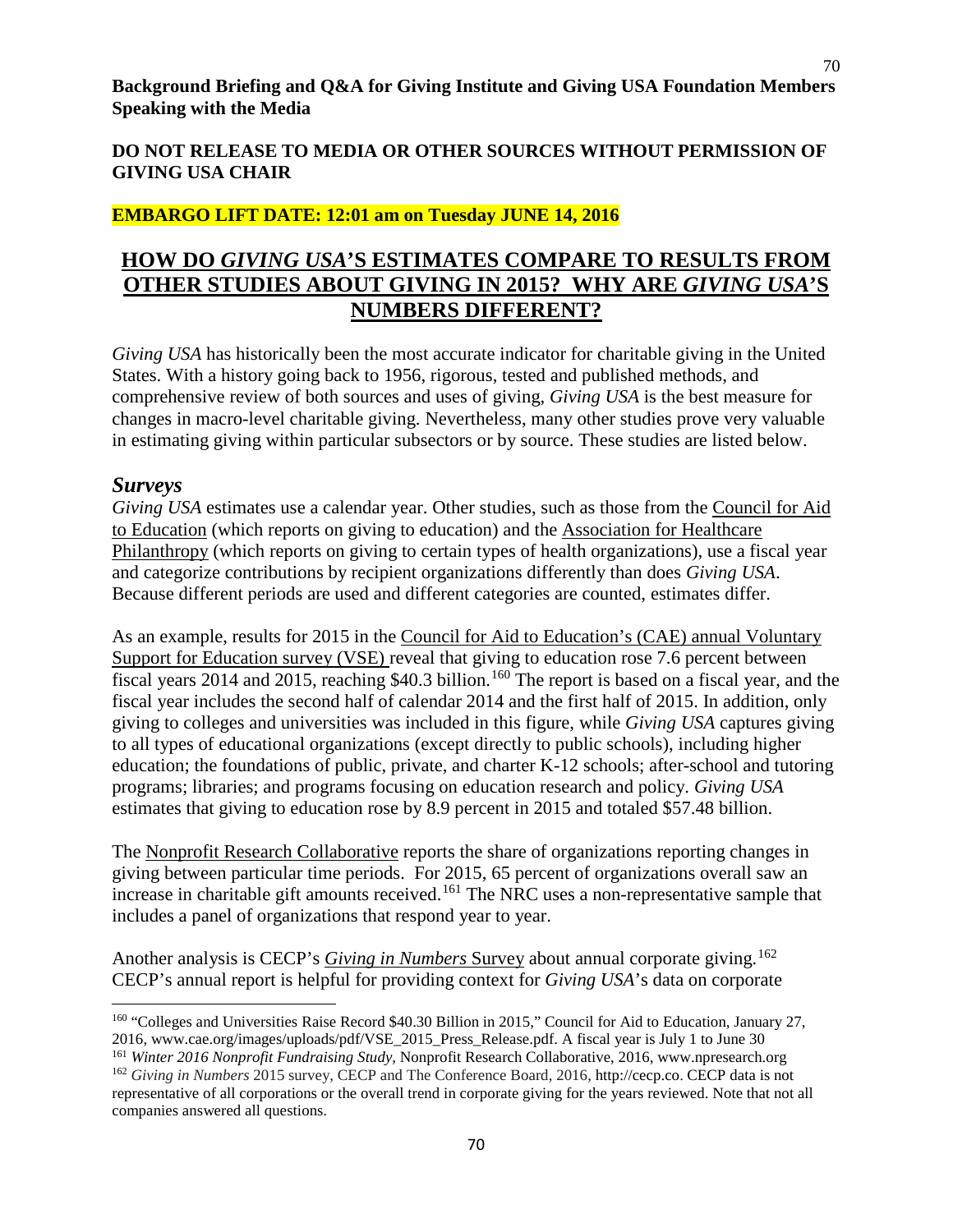#### **DO NOT RELEASE TO MEDIA OR OTHER SOURCES WITHOUT PERMISSION OF GIVING USA CHAIR**

#### **EMBARGO LIFT DATE: 12:01 am on Tuesday JUNE 14, 2016**

contributions, but cannot be compared directly with *Giving USA* because of different ways of categorizing the types of gifts received. CECP's report also releases different types of analyses in its annual report based on survey responses from companies, some of which are included in a matched set of responding organizations and some of which are not. Corporations responding to CECP's annual survey are not nationally representative of giving by all corporations and include giving by only very large, global companies, including a small sample of companies based overseas. According to the survey, 47 percent of surveyed companies increased their giving between 2013 and 2015.

## *Other macro-economic analyses*

l

# **Blackbaud's Index of Charitable Giving**

#### *Giving USA* **estimate for 2015: \$373.25 billion, +4.1%**

Blackbaud's Giving Index reported **an increase of 2.9% percent (current dollars)** in giving for the 12-month period ending in December 2015, compared with the same period in 2014.<sup>[163](#page-70-0)</sup> The Blackbaud Index uses giving data from 5,855 organizations across the nonprofit sector, representing total charitable revenue of \$19.4 billion in 2015.

Generally, *Giving USA*'s estimates trend closely with Blackbaud's. However, there are some differences, which can be attributed to the difference between Blackbaud's sampling base and *Giving USA*'s aggregate dataset:

Blackbaud reports moderate growth at higher education organizations (2.2 percent) and a moderate decline at K-12 organizations (-0.6 percent), whereas *Giving USA* estimates a much larger growth rate for all educational organizations (8.9 percent).

Blackbaud also reported slow growth for environment/animal organizations (1.8 percent), whereas *Giving USA* reported a more robust increase for the environment/animal subsector (6.2 percent).

<span id="page-70-0"></span><sup>163</sup> This information was provided to *Giving USA* directly from Blackbaud in May 2016. The Blackbaud Index of Charitable Giving assesses changes in total charitable giving from year to year using a three-month rolling median of the charitable revenue reported by a selected sample of U.S. nonprofits. This information reflects data on total charitable giving reported by 5,855 organizations across the nonprofit sector, representing total charitable revenue of \$19.4 billion in 2015. Online giving data are reported by 3,865 nonprofits with charitable support amounting to \$2.2 billion in 2015. Month-by-month Blackbaud Index data on both online and total giving are available at www.blackbaud.com/nonprofit-resources/blackbaud-index. Note that Blackbaud data are constantly being updated; therefore, figures published in *Giving USA* may vary from current figures.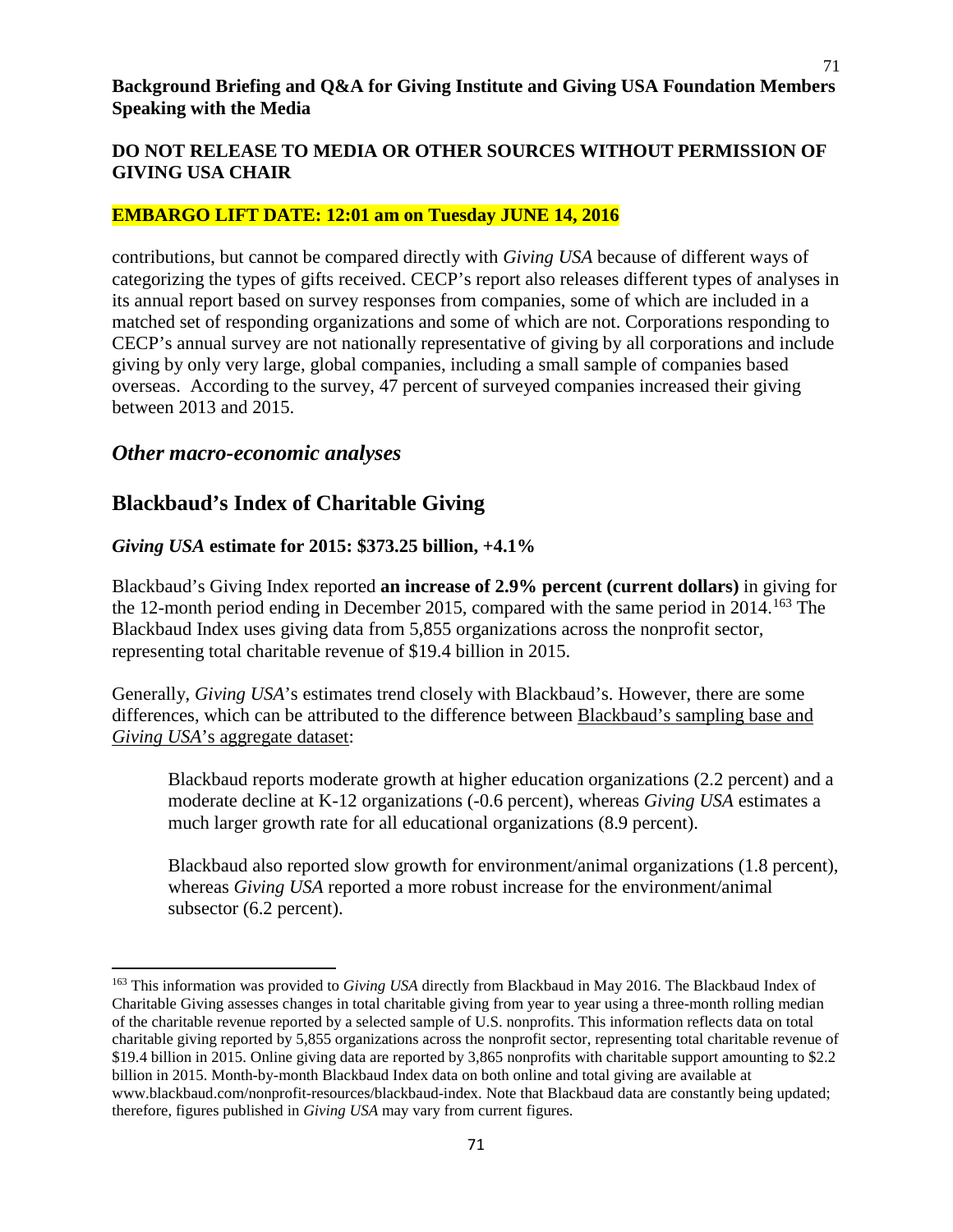## **DO NOT RELEASE TO MEDIA OR OTHER SOURCES WITHOUT PERMISSION OF GIVING USA CHAIR**

## **EMBARGO LIFT DATE: 12:01 am on Tuesday JUNE 14, 2016**

Blackbaud also reported a moderate decline for giving to human services organizations (- 0.6 percent), whereas *Giving USA* reported a robust increase for human services (9.7 percent).

For the public-society benefit subsector, Blackbaud reported a nearly flat increase (0.5 percent), whereas *Giving USA* found a much larger growth rate (6.0 percent) to publicsociety benefit organizations.

## **Atlas of Giving**

The Atlas of Giving originally estimated a negative growth rate for giving in 2015, predicting a decline of -3.2 percent.<sup>[164](#page-71-0)</sup> Atlas' interim prediction for giving was revised to a more substantial increase of 4.6 percent in 2015. Atlas of Giving does not publish its methods. The website says Atlas employs algorithms "built upon the fact that charitable giving is directly tied to specific individual economic and demographic factors. A team of 25 PhD level mathematicians, analysts and statisticians evaluated more than 70 possible variables and their interactions with charitable giving outcomes over four decades."[165](#page-71-1)

Key points to consider:

- Both *Giving USA* and Atlas of Giving produce estimates of charitable giving at the national level, by donor source and recipient source*. Giving USA* never considers its estimates "final" as new data may always become available.
- *Giving USA* began creating estimates for charitable giving in 1956. The Indiana University Lilly Family School of Philanthropy began researching and writing *Giving USA* in 2001. *Giving USA* data goes back to 1955. *Giving USA* is published annually as a service to nonprofits and the sector. Atlas of Giving began estimating charitable giving in 2010 (its earliest estimates are on 2010 giving). Rob Mitchell is the CEO, and Atlas of Giving is run as a for-profit firm.
- *Giving USA*'s statement concerning Atlas of Giving's methodology:

Developing charitable giving estimates is difficult work. *Giving USA* has been refining its approaches for over a half-century and is the longest-running source of charitable giving data in the world.

*Giving USA* stands behind its methodology with the utmost transparency. *Giving USA* stands apart from other research on charitable giving data, including Atlas of Giving, because it follows these established scientific principles:

l

<span id="page-71-0"></span><sup>164</sup> See http://www.atlasofgiving.com/

<span id="page-71-1"></span><sup>165</sup> See http://www.atlasofgiving.com/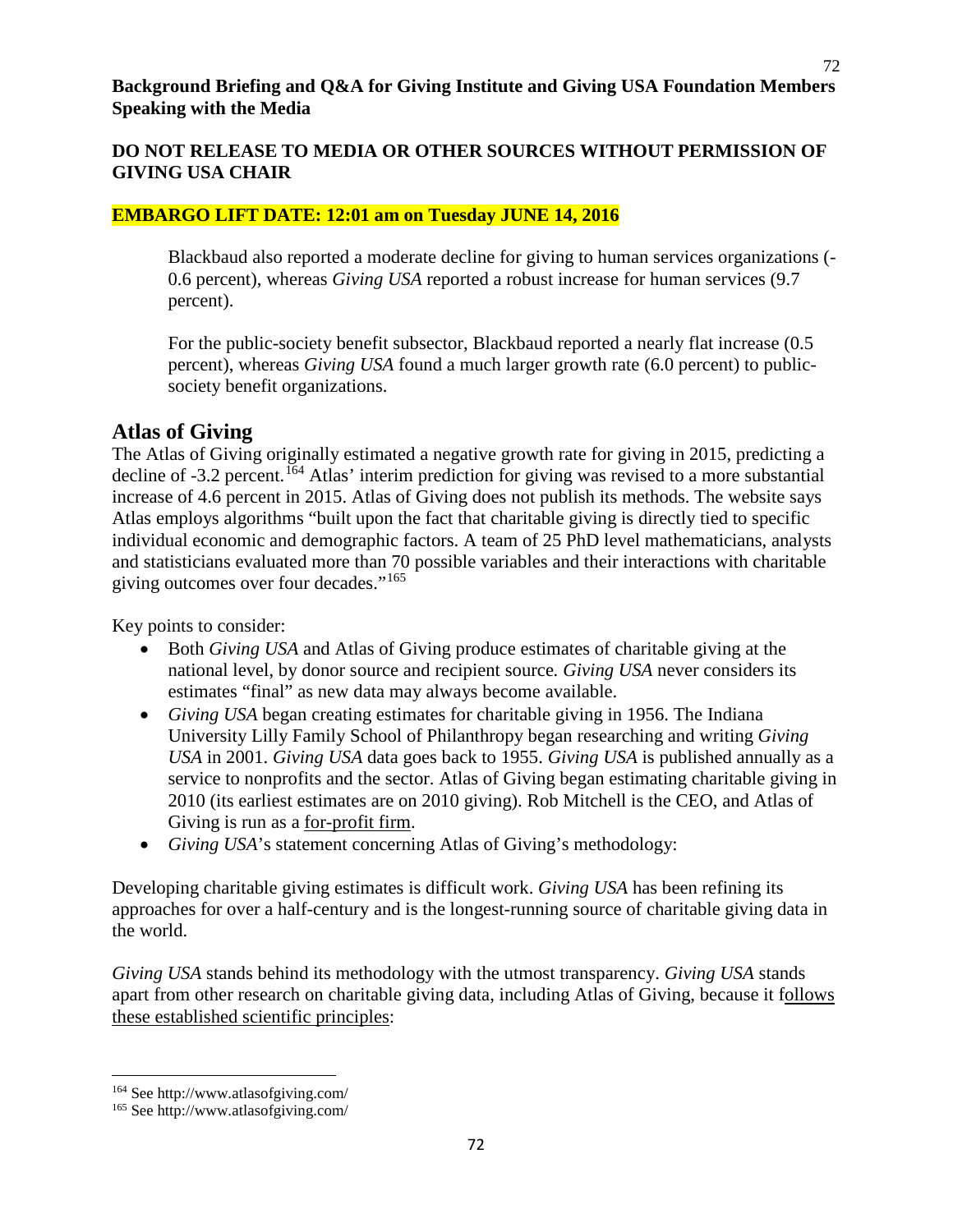#### **Background Briefing and Q&A for Giving Institute and Giving USA Foundation Members Speaking with the Media**

# **DO NOT RELEASE TO MEDIA OR OTHER SOURCES WITHOUT PERMISSION OF GIVING USA CHAIR**

# **EMBARGO LIFT DATE: 12:01 am on Tuesday JUNE 14, 2016**

- *Giving USA* is transparent with its methodology and the data that it uses to create charitable giving estimates on an annual basis.
- *Giving USA* is peer-reviewed by leading scholars of nonprofits, philanthropy, and economics, as well as leading practitioners in the non-profit sector.
- Its transparency, *Giving USA* is replicable and verifiable.

*Giving USA* estimates are scientifically rigorous. During its history, *Giving USA* has tested over 700 variables that potentially correlate with charitable giving by households and by corporations. *Giving USA* incorporates only those variables into its methodology that have been scientifically proven to predict charitable giving. By comparison, Atlas of Giving has tested 70, according to its website and CEO.

Other than noting this information on its website, Atlas of Giving provides no details on how it derives its giving figures and forecasts. Therefore, it is difficult to critically analyze the reliability and accuracy of its methods.

# **The Philanthropy Outlook: 2015 and 2016**

The Philanthropy Outlook, 2015 and 2016, researched and written by the IU Lilly Family School of Philanthropy and presented by Marts & Lundy projects charitable giving for the years 2015 and 2016. For more information about the Philanthropy Outlook, please contact Adriene Davis Kalugyer at 317-278-8972 or adrldavi@iupui.edu.

# **Appendix A**

# **Variables used in the itemizer model for giving by individuals, in percent changes**

- **Change in personal consumption:**  http://www.bea.gov/iTable/index\_nipa.cfm 2010-2011: 4.8 percent change (4.8 percent reported last year) 2011-2012: 3.4 percent change (3.7 percent reported last year) 2012-2013: 3.1 percent change (3.6 percent reported last year) 2013-2014: 4.2 percent change (3.9 percent reported last year) 2014-2015: 3.4 percent change
- **S&P 500 year end (linear and squared):**  http://research.stlouisfed.org/fred2/series/SP500/downloaddata 2009-2010: 12.8 percent change 2010-2011: 0 percent change 2011-2012: 13.4 percent change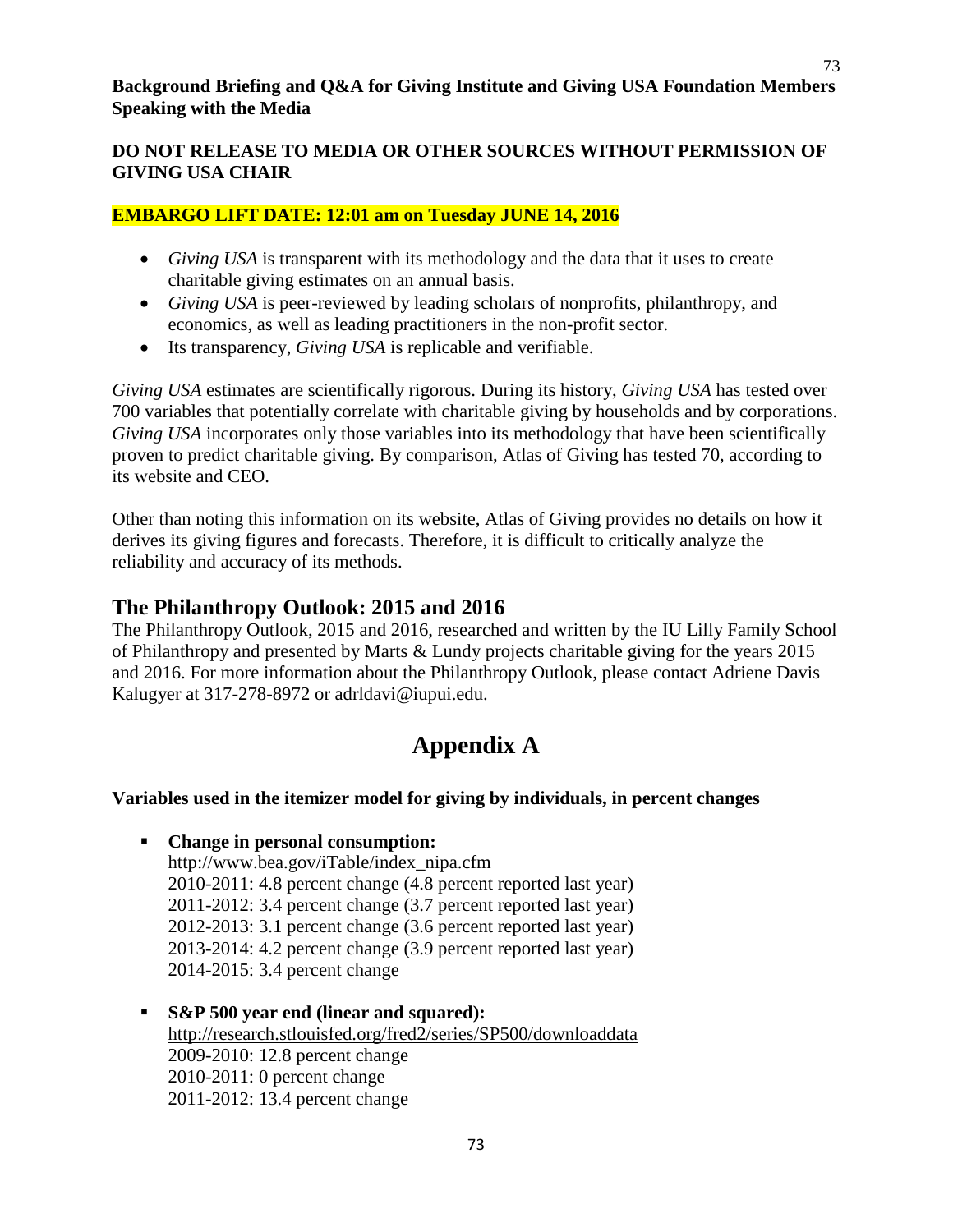**Background Briefing and Q&A for Giving Institute and Giving USA Foundation Members Speaking with the Media**

### **DO NOT RELEASE TO MEDIA OR OTHER SOURCES WITHOUT PERMISSION OF GIVING USA CHAIR**

#### **EMBARGO LIFT DATE: 12:01 am on Tuesday JUNE 14, 2016**

2012-2013: 29.6 percent change 2013-2014: 11.4 percent change 2014-2015: -0.7 percent change

 **Tax price/rate (linear and squared):** 2015: \$60.4 per \$100 (Unchanged from 2013)

#### **Important variables not in the individual giving model, but in the report, in percentage changes:**

#### **Personal income:**

[http://www.bea.gov/iTable/index\\_nipa.cfm](http://www.bea.gov/iTable/index_nipa.cfm) 2010-2011: 6.2 percent change (6.2 percent reported last year) 2011-2012: 5.0 percent change (5.2 percent reported last year) 2012-2013: 1.1 percent change (2.0 percent reported last year) 2013-2014: 4.4 percent change (4.0 percent reported last year) 2014-2015: 4.4 percent change

#### **Disposable personal income (current \$):**

[http://www.bea.gov/iTable/index\\_nipa.cfm](http://www.bea.gov/iTable/index_nipa.cfm) 2010-2011: 5.0 percent change (5.0 percent reported last year) 2011-2012: 5.1 percent change (4.9 percent reported last year) 2012-2013: -0.1 percent change (1.0 percent reported last year) 2013-2014: 4.2 percent change (3.8 percent reported last year) 2014-2015: 3.7 percent change

#### **GDP (current \$):**

[http://www.bea.gov/iTable/index\\_nipa.cfm](http://www.bea.gov/iTable/index_nipa.cfm) 2010-2011: 3.7 percent change (3.7 percent reported last year) 2011-2012: 4.1 percent change (4.2 percent reported last year) 2012-2013: 3.1 percent change (3.7 percent reported last year) 2013-2014: 4.1 percent change (3.9 percent reported last year) 2014-2015: 3.5 percent change

**Price Index for personal consumption expenditures (2005=\$100):** [http://www.bea.gov/iTable/index\\_nipa.cfm](http://www.bea.gov/iTable/index_nipa.cfm) 2010-2011: \$112.89, 2.5 percent change (2.5 percent reported last year) 2011-2012: \$115.02, 1.9 percent change (1.8 percent reported last year) 2012-2013: \$116.60, 1.4 percent change (1.2 percent reported last year)